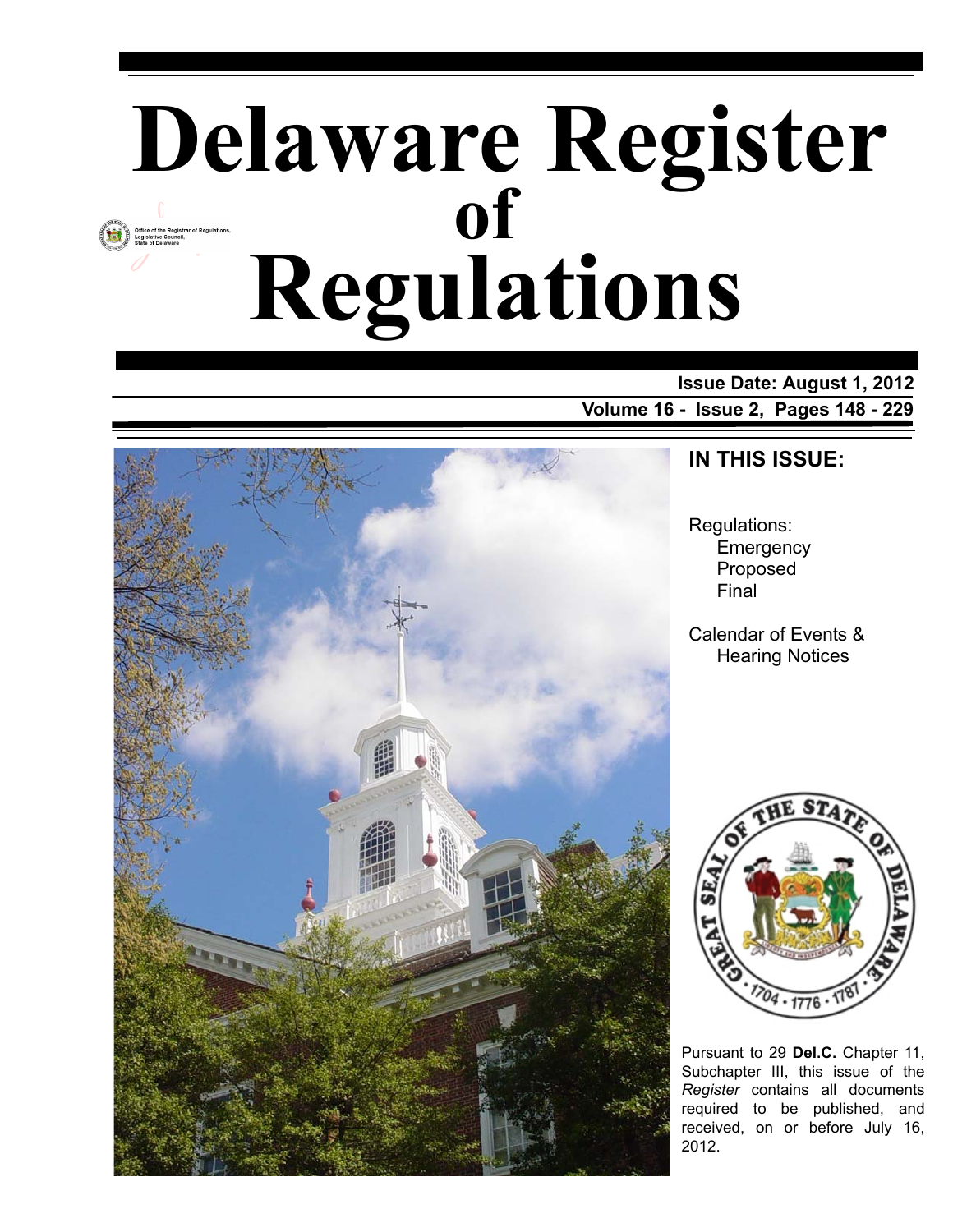# **INFORMATION ABOUT THE DELAWARE REGISTER OF REGULATIONS**

**149**

### **DELAWARE REGISTER OF REGULATIONS**

The *Delaware Register of Regulations* is an official State publication established by authority of 69 *Del. Laws*, c. 107 and is published on the first of each month throughout the year.

The *Delaware Register* will publish any regulations that are proposed to be adopted, amended or repealed and any emergency regulations promulgated.

The *Register* will also publish some or all of the following information:

- Governor's Executive Orders
- Governor's Appointments
- Agency Hearing and Meeting Notices
- Other documents considered to be in the public interest.

### **CITATION TO THE DELAWARE REGISTER**

The *Delaware Register of Regulations* is cited by volume, issue, page number and date. An example would be:

15 **DE Reg.** 1728 - 1759 (06/01/12)

Refers to Volume 15, pages 1728 - 1759 of the *Delaware Register* issued on June 1, 2012.

### **SUBSCRIPTION INFORMATION**

The cost of a yearly subscription (12 issues) for the *Delaware Register of Regulations* is \$135.00. Single copies are available at a cost of \$12.00 per issue, including postage. For more information contact the Division of Research at 302-744-4114 or 1-800-282-8545 in Delaware.

### **CITIZEN PARTICIPATION IN THE REGULATORY PROCESS**

Delaware citizens and other interested parties may participate in the process by which administrative regulations are adopted, amended or repealed, and may initiate the process by which the validity and applicability of regulations is determined.

Under 29 **Del.C.** §10115 whenever an agency proposes to formulate, adopt, amend or repeal a regulation, it shall file notice and full text of such proposals, together with copies of the existing regulation being adopted, amended or repealed, with the Registrar for publication in the *Register of Regulations* pursuant to §1134 of this title. The notice shall describe the nature of the proceedings including a brief synopsis of the subject, substance, issues, possible terms of the agency action, a reference to the legal authority of the agency to act, and reference to any other regulations that may be impacted or affected by the proposal, and shall state the manner in which persons may present their views; if in writing, of the place to which and the final date by which such views may be submitted; or if at a public hearing, the date, time and place of the hearing. If a public hearing is to be held, such public hearing shall not be scheduled less than 20 days following publication of notice of the proposal in the *Register of Regulations*. If a public hearing will be held on the proposal, notice of the time, date, place and a summary of the nature of the proposal shall also be published in at least 2 Delaware newspapers of general circulation. The notice shall also be mailed to all persons who have made timely written requests of the agency for advance notice of its regulation-making proceedings.

**DELAWARE REGISTER OF REGULATIONS, VOL. 16, ISSUE 2, WEDNESDAY, AUGUST 1, 2012**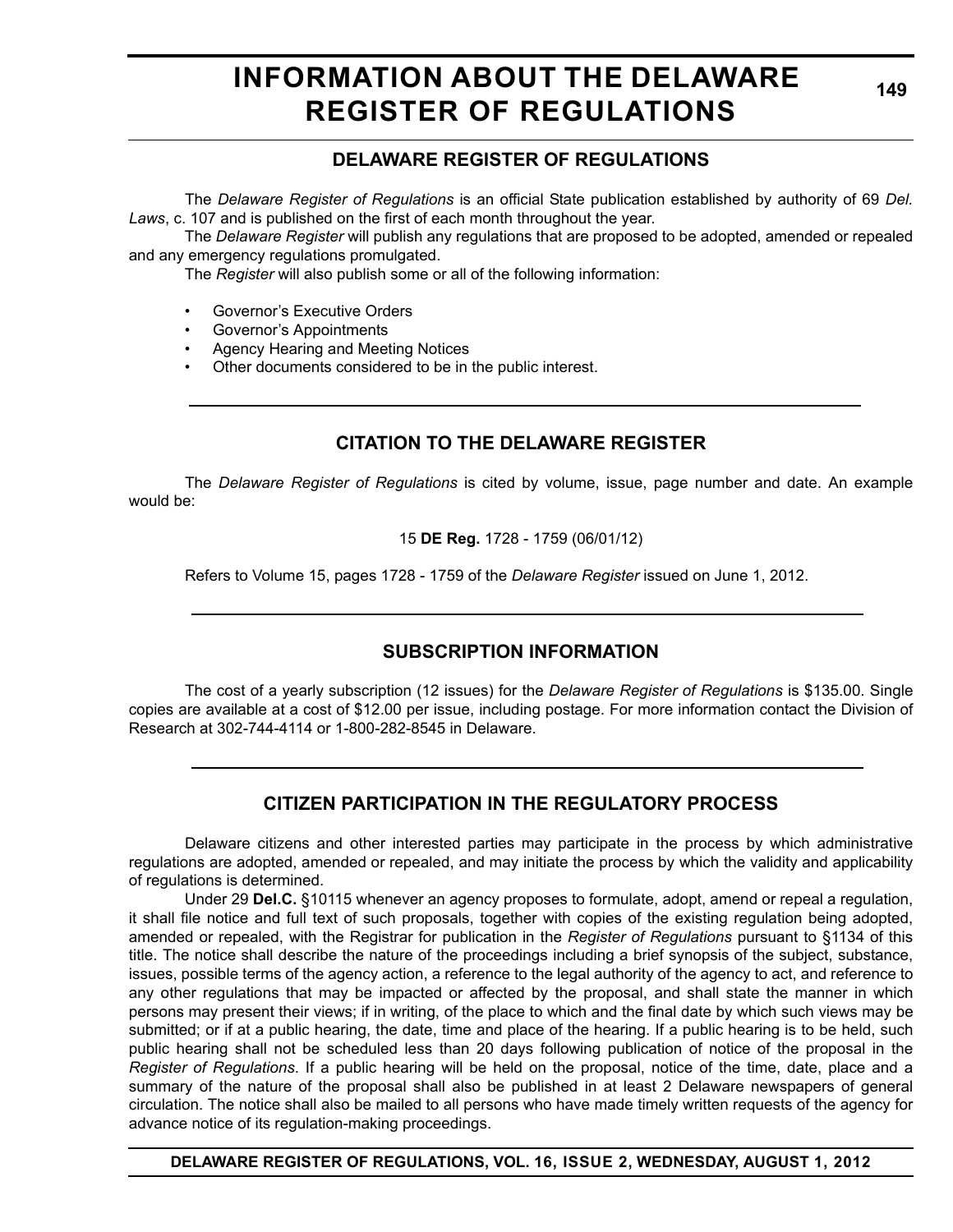**150**

# **INFORMATION ABOUT THE DELAWARE REGISTER OF REGULATIONS**

The opportunity for public comment shall be held open for a minimum of 30 days after the proposal is published in the *Register of Regulations*. At the conclusion of all hearings and after receipt, within the time allowed, of all written materials, upon all the testimonial and written evidence and information submitted, together with summaries of the evidence and information by subordinates, the agency shall determine whether a regulation should be adopted, amended or repealed and shall issue its conclusion in an order which shall include: (1) A brief summary of the evidence and information submitted; (2) A brief summary of its findings of fact with respect to the evidence and information, except where a rule of procedure is being adopted or amended; (3) A decision to adopt, amend or repeal a regulation or to take no action and the decision shall be supported by its findings on the evidence and information received; (4) The exact text and citation of such regulation adopted, amended or repealed; (5) The effective date of the order; (6) Any other findings or conclusions required by the law under which the agency has authority to act; and (7) The signature of at least a quorum of the agency members.

The effective date of an order which adopts, amends or repeals a regulation shall be not less than 10 days from the date the order adopting, amending or repealing a regulation has been published in its final form in the *Register of Regulations*, unless such adoption, amendment or repeal qualifies as an emergency under §10119.

Any person aggrieved by and claiming the unlawfulness of any regulation may bring an action in the Court for declaratory relief.

No action of an agency with respect to the making or consideration of a proposed adoption, amendment or repeal of a regulation shall be subject to review until final agency action on the proposal has been taken.

When any regulation is the subject of an enforcement action in the Court, the lawfulness of such regulation may be reviewed by the Court as a defense in the action.

Except as provided in the preceding section, no judicial review of a regulation is available unless a complaint therefor is filed in the Court within 30 days of the day the agency order with respect to the regulation was published in the *Register of Regulations*.

### **CLOSING DATES AND ISSUE DATES FOR THE DELAWARE REGISTER OF REGULATIONS**

| <b>ISSUE DATE</b> | <b>CLOSING DATE</b> | <b>CLOSING TIME</b> |  |
|-------------------|---------------------|---------------------|--|
| September 1       | August 15           | $4:30$ p.m.         |  |
| October 1         | September 17        | 4:30 p.m.           |  |
| November 1        | October 15          | 4:30 p.m.           |  |
| December 1        | November 15         | $4:30$ p.m.         |  |
| January 1         | December 17         | 4:30 p.m.           |  |
|                   |                     |                     |  |

### **DIVISION OF RESEARCH STAFF**

**Deborah A. Porter**, Interim Supervisor; **Judi Abbott,** Administrative Specialist I; **Jeffrey W. Hague**, Registrar of Regulations; **Robert Lupo**, Printer; **Deborah J. Messina,** Print Shop Supervisor; **Kathleen Morris,** Administrative Specialist I; **Georgia Roman**, Unit Operations Support Specialist; **Victoria Schultes,** Administrative Specialist II; **Don Sellers,** Printer; **Sarah Wootten**, Joint Sunset Analyst; **Rochelle Yerkes**, Administrative Specialist II. Legislative Librarian; **Sara Zimmerman**.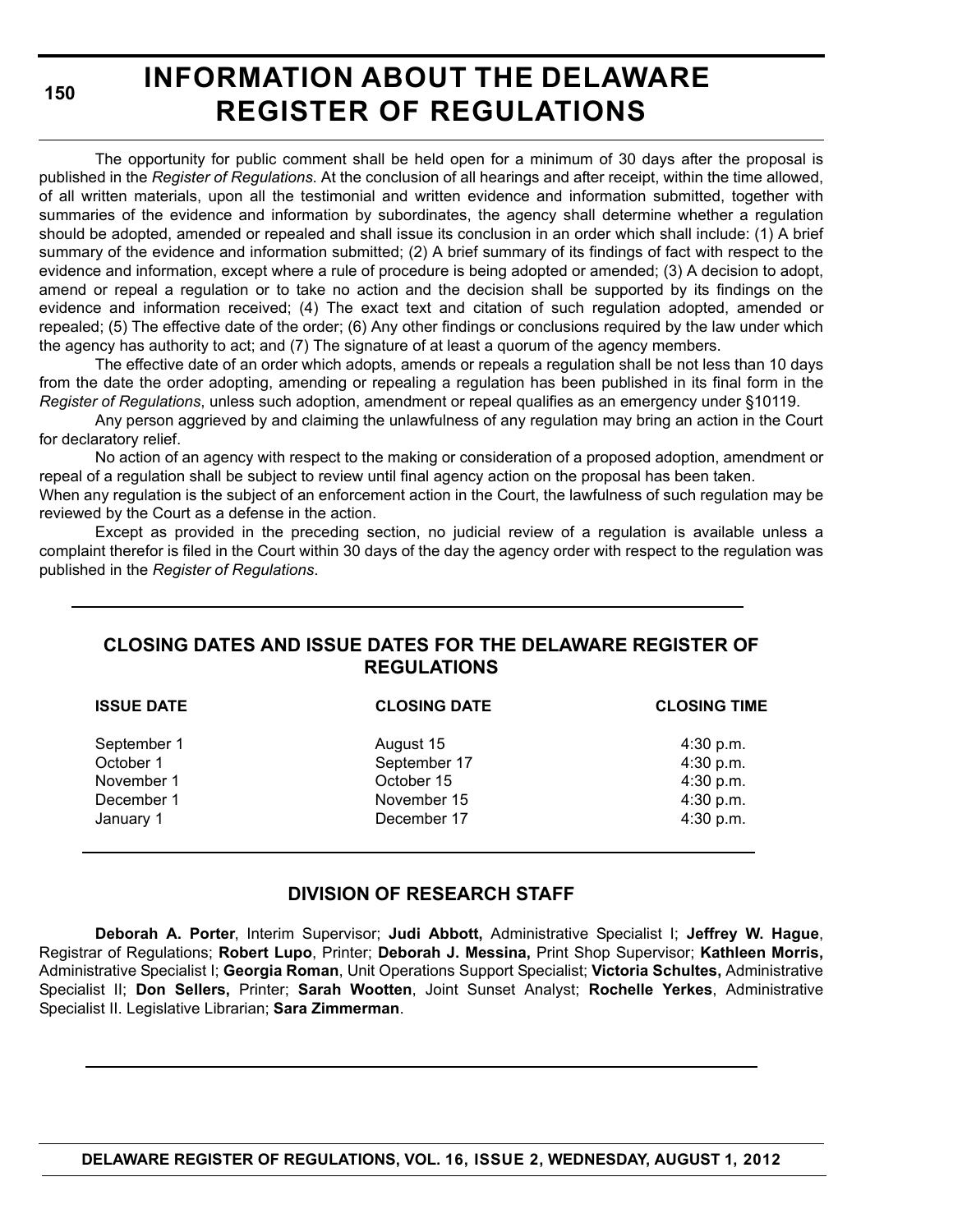# **TABLE OF CONTENTS**

**151**

<span id="page-3-0"></span>[Cumulative Tables.............................................................................................................................. ............ 153](#page-5-0)

### **EMERGENCY**

#### **[DEPARTMENT OF FINANCE](http://www.delottery.com/index.asp)**

**Office of the State Lottery**

### **PROPOSED**

#### **[DEPARTMENT OF EDUCATION](http://www.doe.k12.de.us/)**

| <b>Office of the Secretary</b>                                                                  |     |
|-------------------------------------------------------------------------------------------------|-----|
|                                                                                                 | 157 |
|                                                                                                 | 160 |
| 1101 Standards for School Bus Chassis and Bodies Placed in Production After March 1, 1998       | 162 |
| 1102 Standards for School Bus Chassis and Bodies Placed in Production on or after March 1, 2002 |     |
|                                                                                                 | 164 |
| 1103 Standards for School Bus Chassis and Bodies For Buses placed in production on or after     |     |
|                                                                                                 | 165 |
| <b>DEPARTMENT OF HEALTH AND SOCIAL SERVICES</b>                                                 |     |
| <b>Division of Medicaid and Medical Assistance</b>                                              |     |
|                                                                                                 | 166 |
|                                                                                                 | 170 |
| <b>Division of Social Services</b>                                                              |     |
|                                                                                                 | 173 |
| <b>DEPARTMENT OF NATURAL RESOURCES &amp; ENVIRONMENTAL CONTROL</b>                              |     |
| <b>Division of Air Quality</b>                                                                  |     |
|                                                                                                 | 181 |
|                                                                                                 | 182 |
| <b>Division of Fish and Wildlife</b>                                                            |     |
|                                                                                                 | 184 |
| <b>Division of Watershed Stewardship</b>                                                        |     |
| 7431 Total Maximum Daily Load (TMDL) for the Lums Pond Sub-Watershed, Delaware                  | 186 |
| <b>DEPARTMENT OF STATE</b>                                                                      |     |
| <b>Division of Professional Regulation</b>                                                      |     |
|                                                                                                 | 188 |
| <b>DEPARTMENT OF TRANSPORTATION</b>                                                             |     |
| <b>Division of Planning and Policy</b>                                                          |     |
| 2309 Standards and Regulations for Subdivision Streets and State Highway Access                 | 192 |
| <b>Division of Transportation Solutions</b>                                                     |     |
|                                                                                                 | 194 |
| <b>EXECUTIVE DEPARTMENT</b>                                                                     |     |
| <b>Delaware Economic Development Office</b>                                                     |     |
|                                                                                                 | 194 |
|                                                                                                 | 194 |
|                                                                                                 | 194 |

**DELAWARE REGISTER OF REGULATIONS, VOL. 16, ISSUE 2, WEDNESDAY, AUGUST 1, 2012**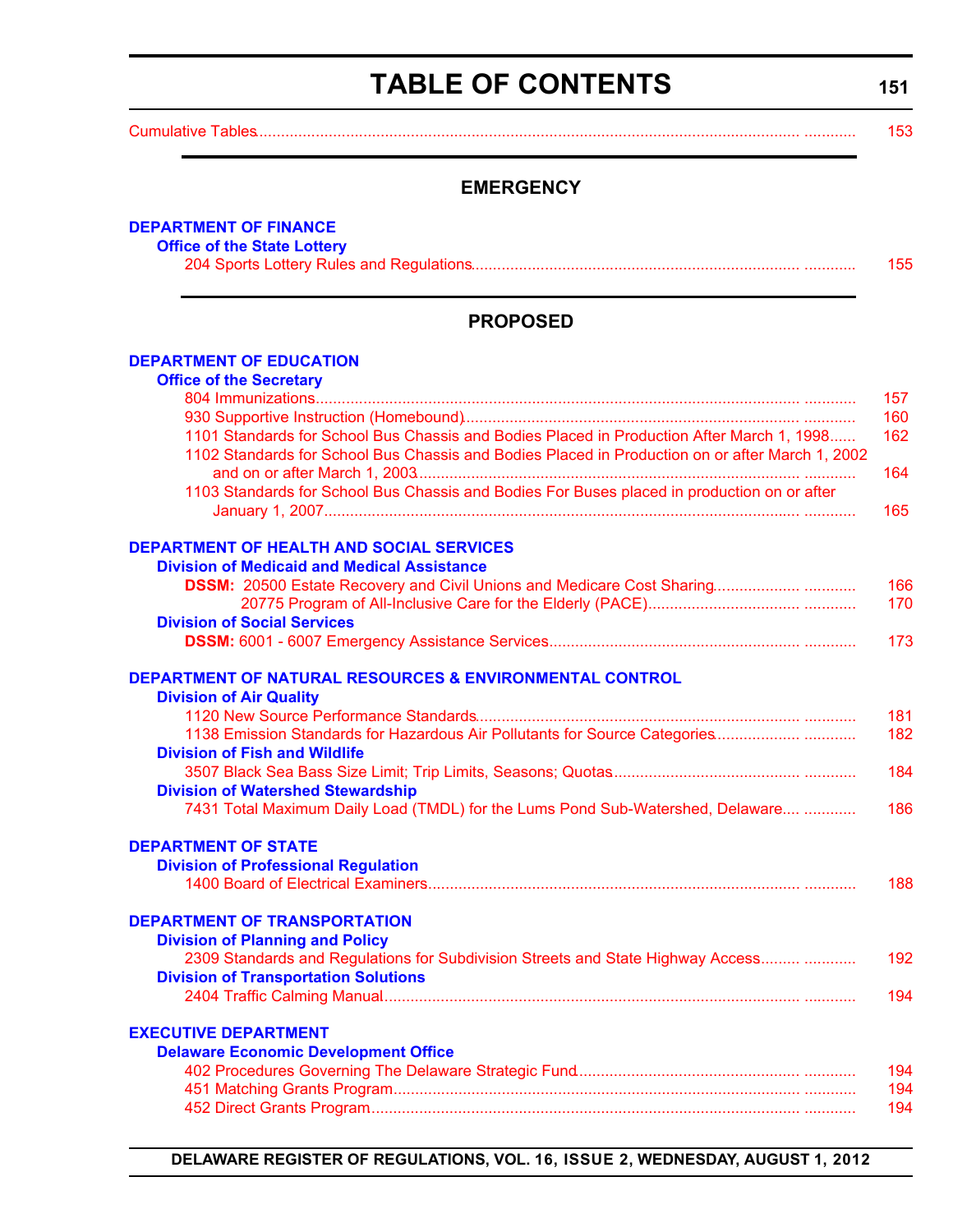**152**

# **TABLE OF CONTENTS**

| 194 - |
|-------|
| 194   |

#### **FINAL**

| <b>DEPARTMENT OF AGRICULTURE</b>                                   |     |
|--------------------------------------------------------------------|-----|
| <b>Food Products Inspection Section</b>                            |     |
|                                                                    | 196 |
| <b>DEPARTMENT OF EDUCATION</b>                                     |     |
| <b>Office of the Secretary</b>                                     |     |
|                                                                    | 197 |
| <b>DEPARTMENT OF HEALTH AND SOCIAL SERVICES</b>                    |     |
| <b>Division of Social Services</b>                                 |     |
|                                                                    | 211 |
|                                                                    | 213 |
| <b>DEPARTMENT OF NATURAL RESOURCES &amp; ENVIRONMENTAL CONTROL</b> |     |
| <b>Division of Air Quality</b>                                     |     |
|                                                                    | 214 |
| <b>Division of Fish and Wildlife</b>                               |     |
|                                                                    | 216 |
| <b>Division of Waste and Hazardous Substances</b>                  |     |
|                                                                    | 218 |
| <b>DEPARTMENT OF STATE</b>                                         |     |
| <b>Division of Professional Regulation</b>                         |     |
| <b>Gaming Control Board</b>                                        |     |
|                                                                    | 219 |
|                                                                    | 219 |
|                                                                    | 219 |
|                                                                    |     |

| 219 |
|-----|
| 221 |
| 222 |

### **CALENDAR OF EVENTS/HEARING NOTICES**

|                                                                                                            | 224.        |
|------------------------------------------------------------------------------------------------------------|-------------|
| Dept. of Health and Social Services, Div. of Medicaid and Medical Assistance; Division of Social Services, |             |
|                                                                                                            | 224         |
| Dept. of Natural Resources and Environmental Control, Div. of Air Quality, Div. of Fish and Wildlife; Div. |             |
|                                                                                                            | $225 - 227$ |
| Dept. of State, Div. of Professional Regulation, Board of Electrical Examiners, Notice of Public Hearing   | 227         |
| Dept. of Transportation, Div. of Planning and Policy; Div. of Transportation Solutions, Notice of Public   |             |
|                                                                                                            | $228 - 229$ |
| Exec. Department, Delaware Economic Dev. Office, Notice of Public Comment Period                           | 229         |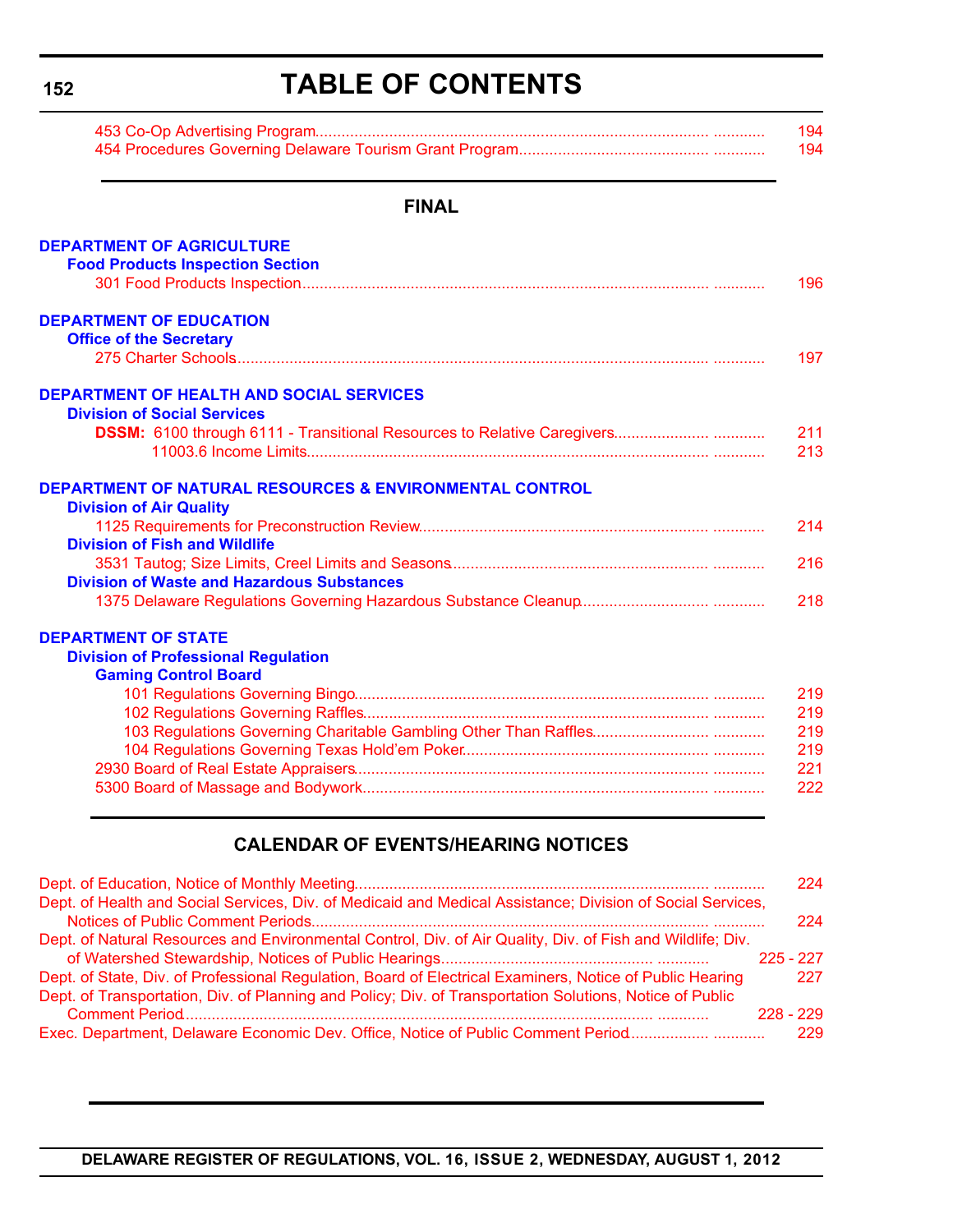# **[CUMULATIVE TABLES](#page-3-0)**

<span id="page-5-0"></span>The table printed below lists the regulations that have been proposed, adopted, amended or repealed in the preceding issues of the current volume of the *Delaware Register of Regulations*.

The regulations are listed alphabetically by the promulgating agency, followed by a citation to that issue of the *Register* in which the regulation was published. Proposed regulations are designated with (Prop.); Final regulations are designated with (Final); Emergency regulations are designated with (Emer.); and regulations that have been repealed are designated with (Rep.).

| DELAWARE STATE FIRE PREVENTION COMMISSION                                           |                       |            |
|-------------------------------------------------------------------------------------|-----------------------|------------|
| 701 Administration and Enforcement; 702 Fire Protection in Building Construction;   |                       |            |
| 703 Installation, Operation, Maintenance, Testing and Sales of Signaling Systems,   |                       |            |
| Fire Protection Systems and Fire Extinguishers; 704 Hazardous Processes and         |                       |            |
| Operations; 705 General Fire Safety; 706 Specific Occupancy Requirements 16 DE Reg. |                       | 16 (Prop.) |
|                                                                                     |                       |            |
| DEPARTMENT OF AGRICULTURE                                                           |                       |            |
| <b>Harness Racing Commission</b>                                                    |                       |            |
|                                                                                     | 16 DE Reg.            | 65 (Final) |
| 501 Harness Racing Rules and Regulations, Rules 6.2.2.1.10, 6.2.2.2 & 8.2.2.4       | 16 DE Reg.            | 17 (Prop.) |
| <b>Plant Industries</b>                                                             |                       |            |
|                                                                                     | 16 DE Reg.            | 66 (Final) |
| <b>DEPARTMENT OF EDUCATION</b>                                                      |                       |            |
| <b>Office of the Secretary</b>                                                      |                       |            |
|                                                                                     | 16 DE Reg.            | 67 (Final) |
|                                                                                     | 16 DE Reg.            | 20 (Prop.) |
| <b>Professional Standards Board</b>                                                 |                       |            |
|                                                                                     | 16 DE Reg.            | 70 (Final) |
| <b>DEPARTMENT OF FINANCE</b>                                                        |                       |            |
| <b>Division of Unclaimed Property</b>                                               |                       |            |
| Regulation on Practices and Procedures for Records Examinations by the              |                       |            |
|                                                                                     | 16 DE Reg.            | 22 (Prop.) |
| <b>Office of the State Lottery</b>                                                  |                       |            |
|                                                                                     | 16 DE Reg.            | 24 (Prop.) |
|                                                                                     |                       |            |
| DEPARTMENT OF HEALTH AND SOCIAL SERVICES                                            |                       |            |
| Division of Long Term Care Residents Protection                                     |                       |            |
| 3102 Long Term Care Transfer, Discharge and Readmission Procedures                  | 16 DE Reg.            | 24 (Prop.) |
| <b>Division of Medicaid and Medical Assistance</b>                                  |                       |            |
| Fair Hearing Practice and Procedures - Expedited Fair Hearings                      | 16 DE Reg.            | 6 (Emer.)  |
|                                                                                     | 16 DE Reg.            | 30 (Prop.) |
| <b>Title XIX Medicaid State Plan:</b>                                               |                       |            |
|                                                                                     | 16 DE Reg.            | 72 (Final) |
|                                                                                     | 16 DE Reg.            | 38 (Prop.) |
| General Program Administration, Survey & Certification Process, Long-               |                       |            |
|                                                                                     | 16 DE Reg. 42 (Prop.) |            |
|                                                                                     | 16 DE Reg.            | 44 (Prop.) |
| <b>Division of Public Health</b>                                                    |                       |            |
|                                                                                     | 16 DE Reg.            | 73 (Final) |
| <b>Division of Social Services</b>                                                  |                       |            |
|                                                                                     | 16 DE Reg.            | 78 (Final) |
|                                                                                     | 16 DE Reg.            | 47 (Prop.) |
|                                                                                     |                       |            |
| DEPARTMENT OF INSURANCE                                                             |                       |            |
|                                                                                     | 16 DE Reg.            | 87 (Final) |

**DELAWARE REGISTER OF REGULATIONS, VOL. 16, ISSUE 2, WEDNESDAY, AUGUST 1, 2012**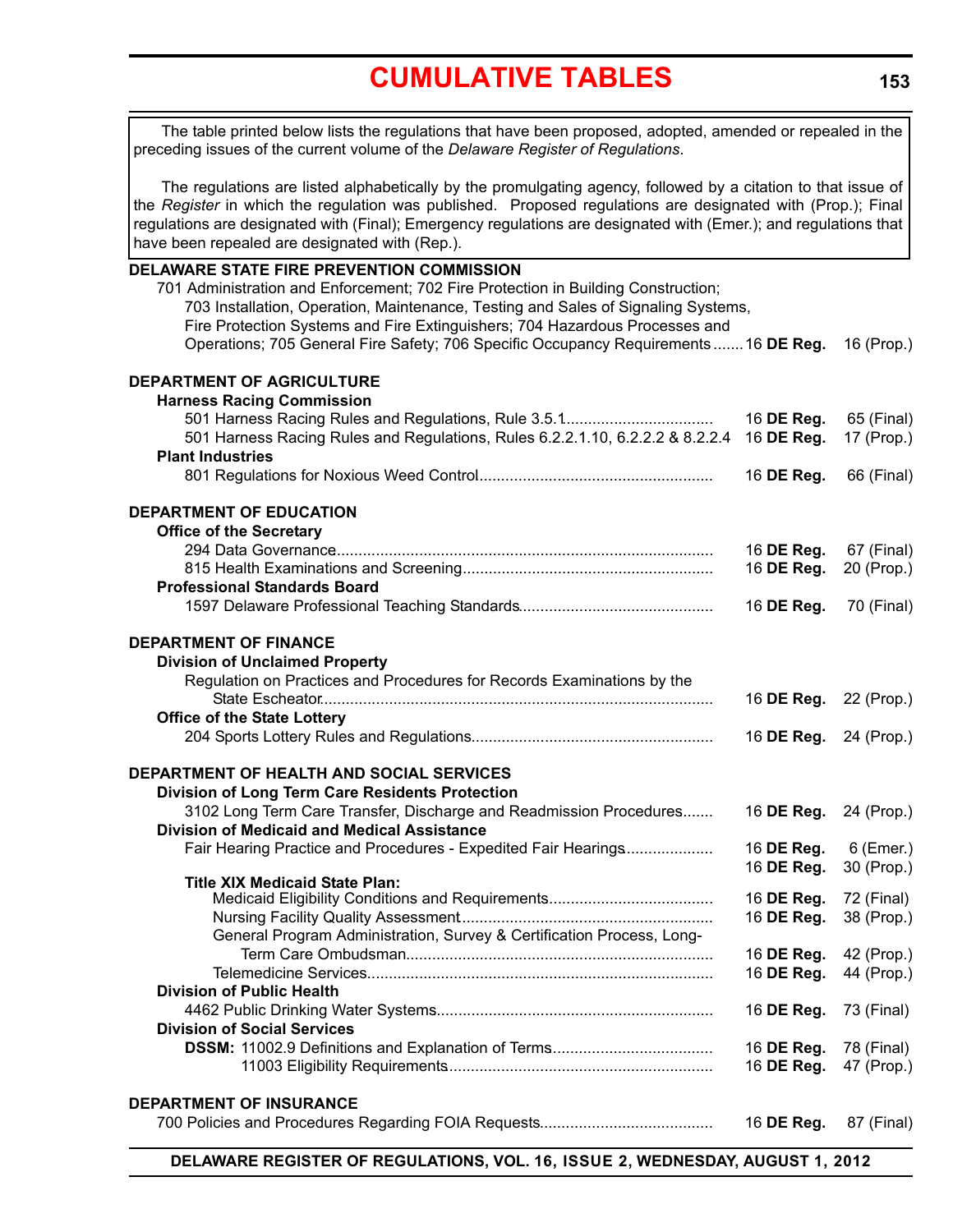# **CUMULATIVE TABLES**

| DEPARTMENT OF NATURAL RESOURCES AND ENVIRONMENTAL CONTROL<br>Division of Fish and Wildlife |                               |            |
|--------------------------------------------------------------------------------------------|-------------------------------|------------|
|                                                                                            | 16 DE Reg.                    | 94 (Final) |
| <b>Division of Water Resources</b>                                                         |                               |            |
| 7201 Regulations Governing the Control of Water Pollution                                  | 16 <b>DE Reg.</b> 14 (Emer.)  | 50 (Prop.) |
| <b>DEPARTMENT OF STATE</b>                                                                 |                               |            |
| <b>Division of Professional Regulation</b>                                                 |                               |            |
|                                                                                            | 16 <b>DE Reg.</b>             | 96 (Final) |
|                                                                                            | 16 DE Reg.                    | 97 (Final) |
|                                                                                            | 16 DE Reg.                    | 99 (Final) |
|                                                                                            | 16 <b>DE Reg.</b> 104 (Final) |            |
| 3000 Board of Professional Counselors of Mental Healthand Chemical                         |                               |            |
|                                                                                            | 16 <b>DE Reg.</b> 105 (Final) |            |
|                                                                                            | 16 <b>DE Reg.</b> 106 (Final) |            |
|                                                                                            | 16 DE Reg. 51 (Prop.)         |            |
|                                                                                            | 16 <b>DE Reg.</b> 108 (Final) |            |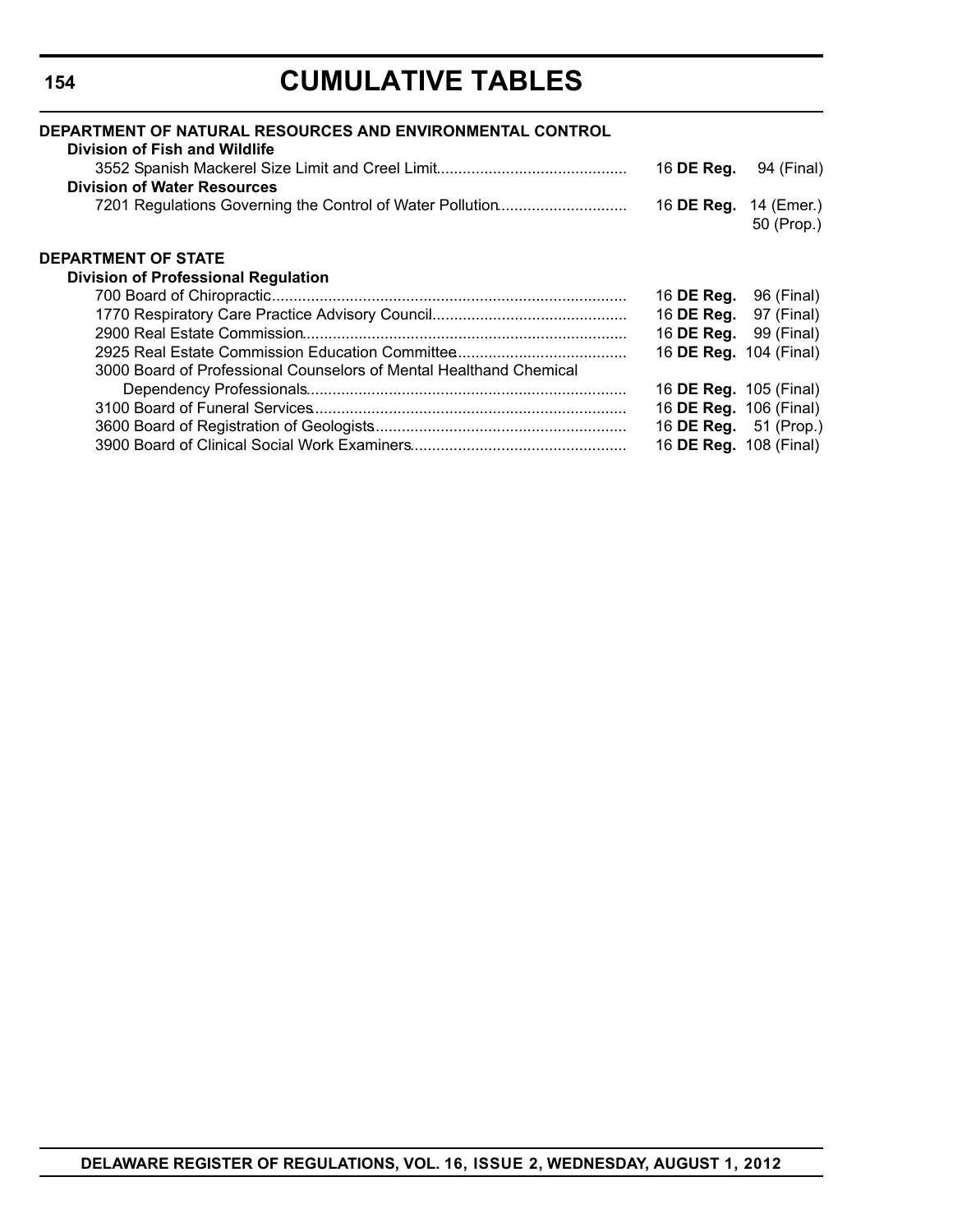### **EMERGENCY REGULATIONS**

#### **Symbol Key**

<span id="page-7-0"></span>Arial type indicates the text existing prior to the regulation being promulgated. Underlined text indicates new text. Language which is stricken through indicates text being deleted.

#### **Emergency Regulations**

Under 29 **Del.C.** §10119 an agency may promulgate a regulatory change as an Emergency under the following conditions:

#### **§ 10119. Emergency regulations.**

If an agency determines that an imminent peril to the public health, safety or welfare requires the adoption, amendment or repeal of a regulation with less than the notice required by § 10115, the following rules shall apply:

(1) The agency may proceed to act without prior notice or hearing or upon any abbreviated notice and hearing that it finds practicable;

(2) The order adopting, amending or repealing a regulation shall state, in writing, the reasons for the agency's determination that such emergency action is necessary;

(3) The order effecting such action may be effective for a period of not longer than 120 days and may be renewed once for a period not exceeding 60 days;

(4) When such an order is issued without any of the public procedures otherwise required or authorized by this chapter, the agency shall state as part of the order that it will receive, consider and respond to petitions by any interested person for the reconsideration or revision thereof; and

(5) The agency shall submit a copy of the emergency order to the Registrar for publication in the next issue of the Register of Regulations. (60 Del. Laws, c. 585, § 1; 62 Del. Laws, c. 301, § 2; 71 Del. Laws, c. 48, § 10.)

### **[DEPARTMENT OF FINANCE](http://www.delottery.com/index.asp)**

### **OFFICE OF THE STATE LOTTERY**

Statutory Authority: 29 Delaware Code, Section 4805 (29 **Del.C.** §4805)

#### **PUBLIC NOTICE**

#### **[204 Sports Lottery Rules and Regulations](#page-3-0)**

#### **AUTHORITY**

Delaware Department of Finance, Office of the State Lottery, pursuant to 29 **Delaware Code**, Section 4805 (29 **Del.C.** §4805) is adopting amendments to 10 **DE Admin. Code** 204 without prior notice or public hearing in response to the signing of House Bill 333, the Delaware Gaming Competitiveness Act of 2012, on June 28, 2012.

#### **REASON FOR THE EMERGENCY ORDER**

Existing Sports Lottery Rules and Regulations were originally created to assist with the administration and oversight of the Delaware Sports Lottery conducted at the State's three Video Lottery Agents. The Delaware Gaming Competitiveness Act of 2012, signed into law June 28, 2012, expanded the offering of Sports Lottery products to include retail locations. In order to ensure the integrity of the current gaming season, it is imperative that newly authorized Sports Lottery Agents be held to a standardized set of operational regulations consistent with their business and trade style. As with any large technical installation, it is in the best interests of the program administrator, in this case the State, to ensure proper time for system testing and personnel training prior to "going live". Experience in the production environment is also best gained during a low volume period (such as preseason) to ensure that staff and equipment are functioning as expected.

These amendments effectively rewrite the section on licensing of agents to allow sports betting to take place at retail establishments other than casinos. The amendments will substantially rewrite section 6 regarding the duties of agents and will substantially rewrite the licensing procedure of section 12. The amendments will eliminate

**DELAWARE REGISTER OF REGULATIONS, VOL. 16, ISSUE 2, WEDNESDAY, AUGUST 1, 2012**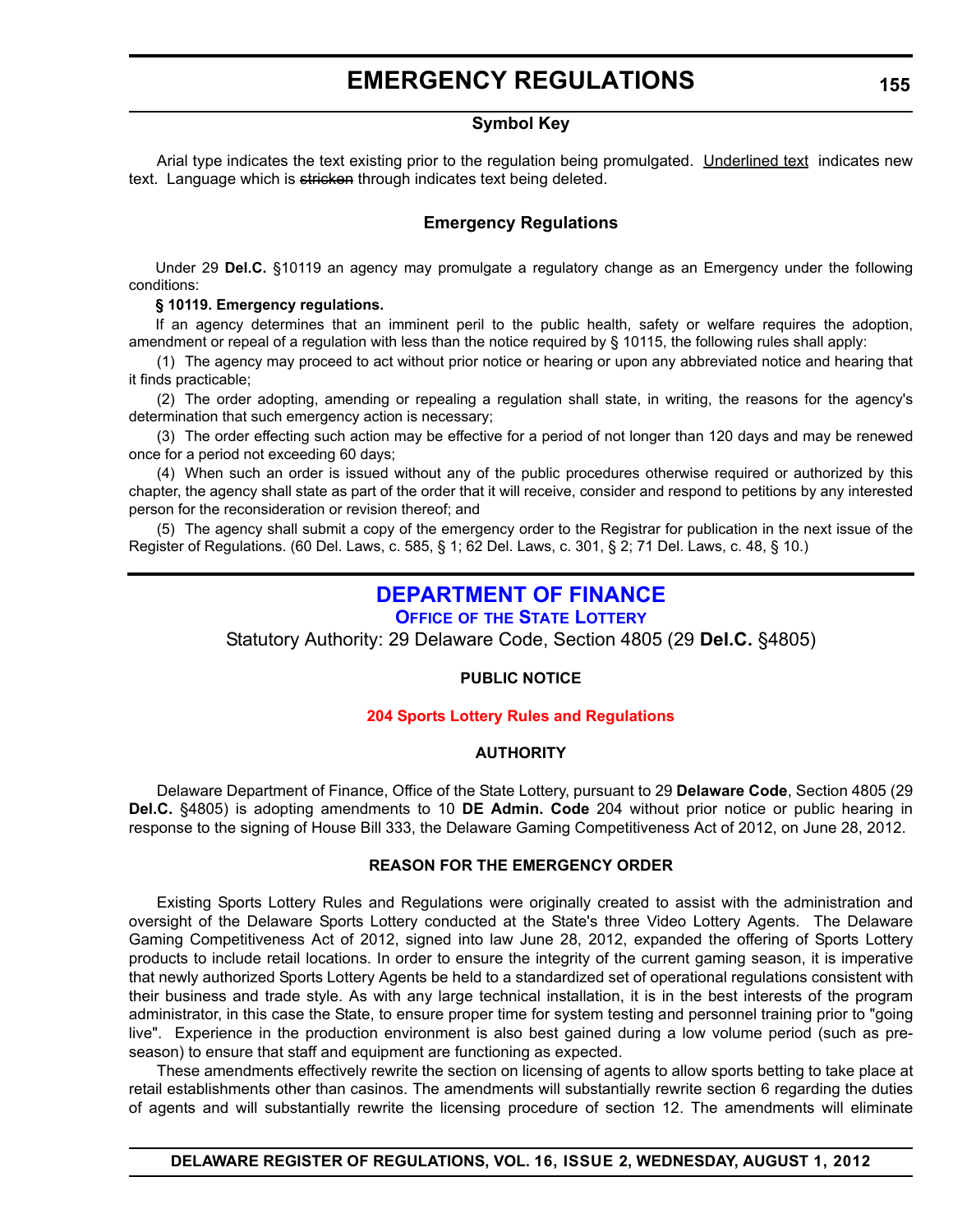#### **156**

### **EMERGENCY REGULATIONS**

section 13 regarding self-excluded persons, as that section will not be applicable.

Due to the condensed time frame between program expansion and the commencement of the gaming season, it is necessary to implement amended, emergency regulations. In conjunction with this Emergency Order, the Department of Finance, Office of the State Lottery has also issued Proposed Regulations to allow for sufficient public notice and comment.

#### **EFFECTIVE DATE OF THE ORDER**

This Emergency Order shall take effect at 12:01 a.m. August 1, 2012 and shall remain in effect until such time as the Proposed Regulations are finalized.

#### **ORDER**

It is hereby ordered the 31st day of July that the above referenced amendment to 10 **DE Admin. Code** 204 are adopted pursuant to 29 Delaware Code, Section 4805.

Tom Cook, Secretary Department of Finance

#### **204 Sports Lottery Rules and Regulations**

**\*Please Note: Due to the size of the Emergency regulation, it is not being published here. A copy of the regulation is available at:**

#### **[204 Sports Lottery Rules and Regulations](http://regulations.delaware.gov/register/august2012/emergency/16 DE Reg 155 08-01-12.htm)**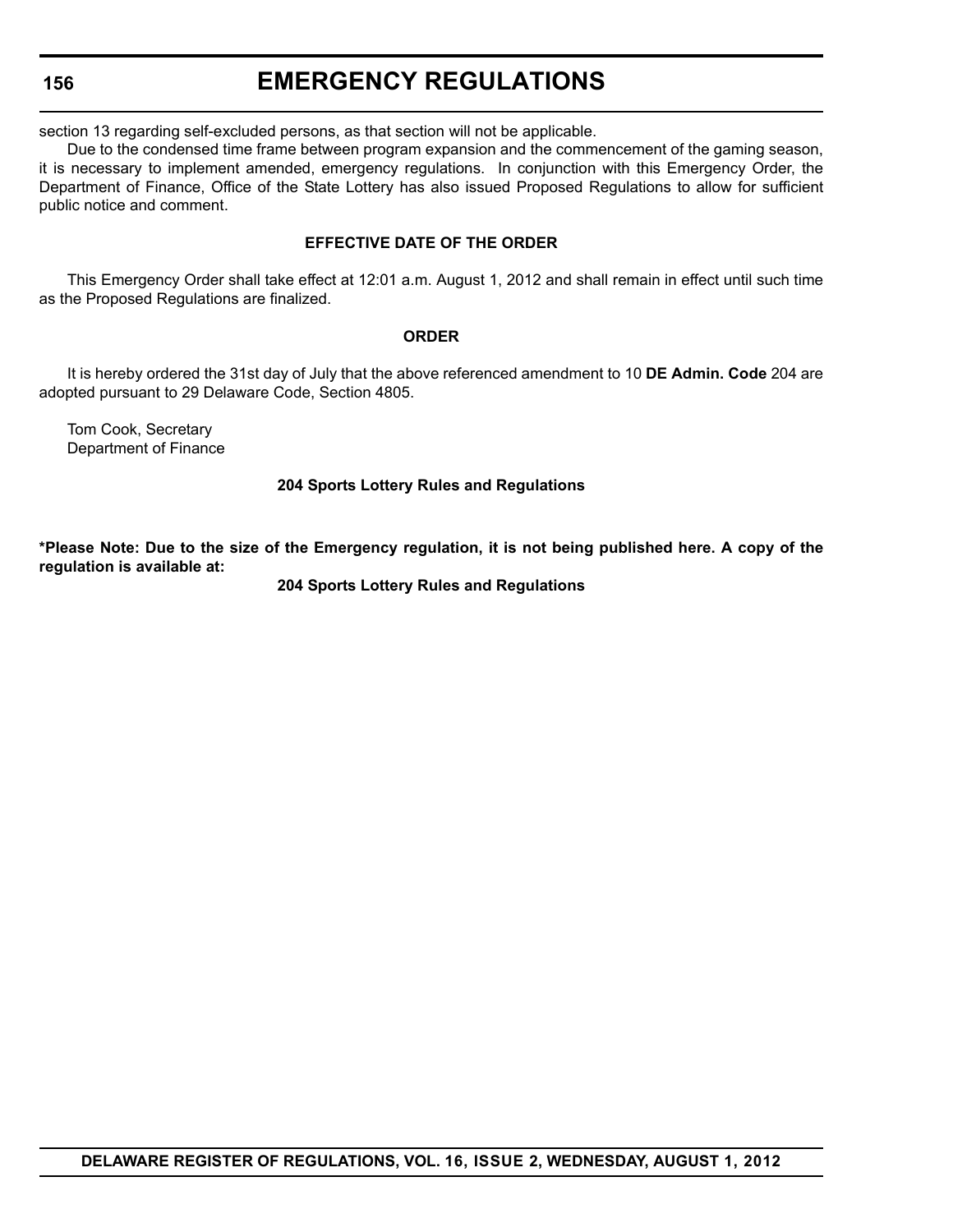### **Symbol Key**

<span id="page-9-0"></span>Arial type indicates the text existing prior to the regulation being promulgated. Underlined text indicates new text. Language which is stricken through indicates text being deleted.

### **Proposed Regulations**

Under 29 **Del.C.** §10115 whenever an agency proposes to formulate, adopt, amend or repeal a regulation, it shall file notice and full text of such proposals, together with copies of the existing regulation being adopted, amended or repealed, with the Registrar for publication in the *Register of Regulations* pursuant to §1134 of this title. The notice shall describe the nature of the proceedings including a brief synopsis of the subject, substance, issues, possible terms of the agency action, a reference to the legal authority of the agency to act, and reference to any other regulations that may be impacted or affected by the proposal, and shall state the manner in which persons may present their views; if in writing, of the place to which and the final date by which such views may be submitted; or if at a public hearing, the date, time and place of the hearing. If a public hearing is to be held, such public hearing shall not be scheduled less than 20 days following publication of notice of the proposal in the *Register of Regulations*. If a public hearing will be held on the proposal, notice of the time, date, place and a summary of the nature of the proposal shall also be published in at least 2 Delaware newspapers of general circulation. The notice shall also be mailed to all persons who have made timely written requests of the agency for advance notice of its regulation-making proceedings.

### **[DEPARTMENT OF EDUCATION](http://www.doe.k12.de.us/)**

**OFFICE OF THE SECRETARY**

Statutory Authority: 14 Delaware Code, Section 122(b) (14 **Del.C.** §122(b)) 14 **DE Admin. Code** 804

#### **Education Impact Analysis Pursuant To 14 Del.C. Section 122(d)**

#### **[804 Immunizations](#page-3-0)**

#### **A. Type of Regulatory Action Required**

Amendment to Existing Regulation

#### **B. Synopsis of Subject Matter of the Regulation**

The Secretary of Education intends to amend 14 **DE Admin. Code** 804 Immunizations to update the regulation to take into consideration the Interstate Compact on Education for Children of Military Families. The regulation was reviewed as part of the five year review cycle.

Persons wishing to present their views regarding this matter may do so in writing by the close of business on or before **September 5, 2012** to Susan Haberstroh, Education Associate, Regulation Review, Department of Education, at 401 Federal Street, Suite 2, Dover, Delaware 19901. A copy of this regulation is available from the above address or may be viewed at the Department of Education business office.

#### **C. Impact Criteria**

1. Will the amended regulation help improve student achievement as measured against state achievement standards? The amended regulation is related to immunizations and does not specifically address student achievement as measured against state achievement standards.

2. Will the amended regulation help ensure that all students receive an equitable education? The amended regulation is intended to continue to ensure all students receive an equitable education.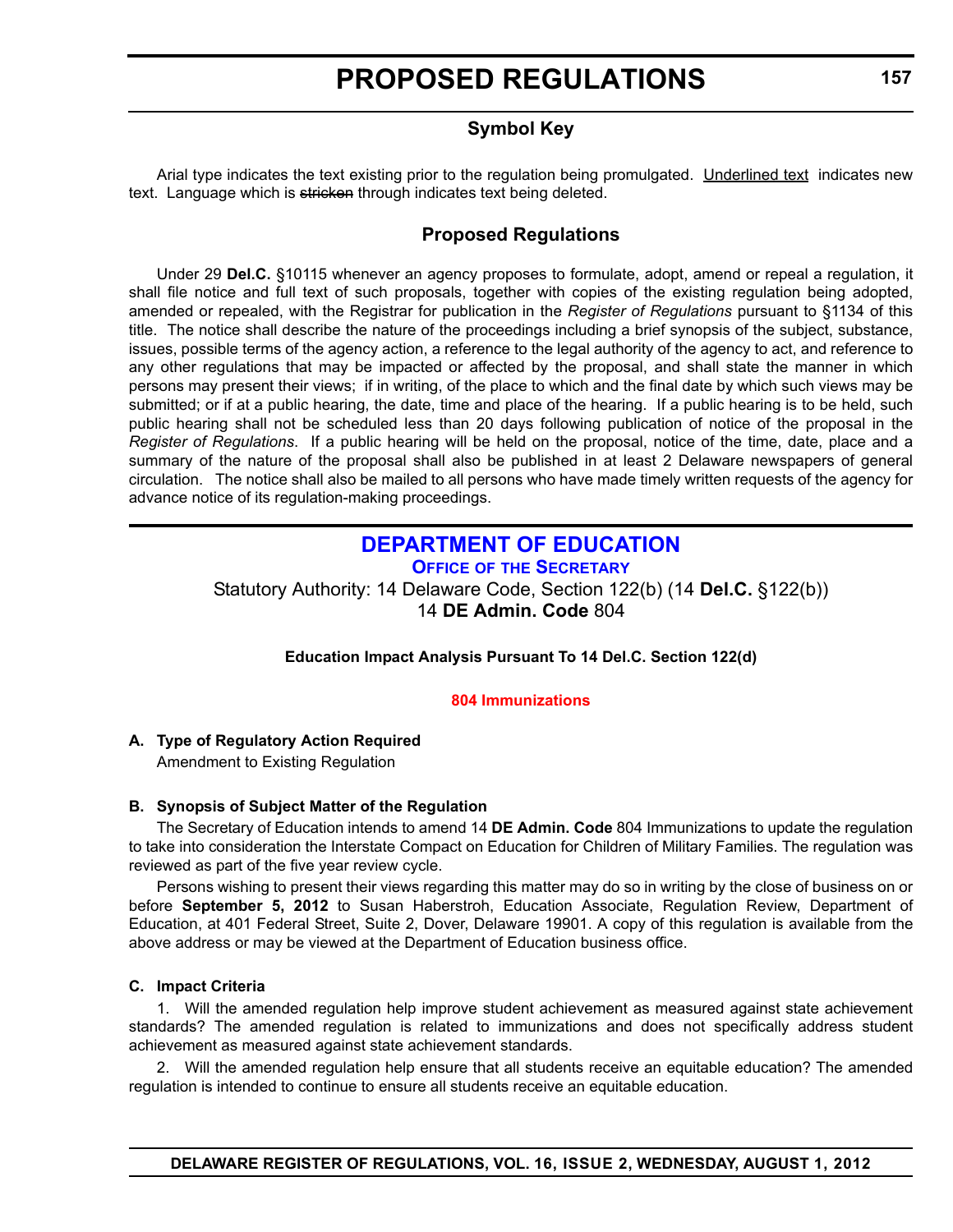3. Will the amended regulation help to ensure that all students' health and safety are adequately protected? The amended regulation is intended to ensure all students' health and safety are adequately protected.

4. Will the amended regulation help to ensure that all students' legal rights are respected? The amended regulation continues to help ensure that all students' legal rights are respected.

5. Will the amended regulation preserve the necessary authority and flexibility of decision making at the local board and school level? The amended regulation preserves the necessary authority and flexibility of decision making at the local board and school level.

6. Will the amended regulation place unnecessary reporting or administrative requirements or mandates upon decision makers at the local board and school levels? The amendments do not place any unnecessary reporting or administrative requirements or mandates upon decision makers at the local board and school level.

7. Will the decision making authority and accountability for addressing the subject to be regulated be placed in the same entity? There are no changes to decision making or accountability because of the amendments.

8. Will the amended regulation be consistent with and not an impediment to the implementation of other state educational policies, in particular to state educational policies addressing achievement in the core academic subjects of mathematics, science, language arts and social studies? The amendments are consistent with other state educational policies.

9. Is there a less burdensome method for addressing the purpose of the regulation? There is not a less burdensome method for addressing this subject.

10. What is the cost to the State and to the local school boards of compliance with the regulation? There are no additional costs to the State or to the local school boards because of compliance with the regulation.

#### **804 Immunizations**

#### **1.0 Definition**

"**School Enterer**" means any child between birth and twenty (20) years inclusive entering or being admitted to a Delaware public school district or public school for the first time, including but not limited to, foreign exchange students, immigrants, students from other states and territories and children entering from nonpublic schools.

#### **2.0 Minimum Immunizations Required for All School Enterers**

- 2.1 All School Enterers shall have immunizations given up to four days prior to the minimum interval or age and shall include:
	- 2.1.1 Four or more doses of diphtheria, tetanus, pertussis (DTaP, DTP, or other approved vaccine) or a combination of these vaccines. A booster dose of Td or Tdap (adult) is recommended by the Division of Public Health for all students at age 11 or five years after the last DTaP, DTP or DT dose was administered whichever is later. Notwithstanding this requirement:
		- 2.1.1.1 A child who received a fourth dose prior to his or her fourth birthday shall have a fifth dose;
		- 2.1.1.2 A child who received the first dose of Td (adult) at or after age seven may meet this requirement with only three doses of Td or Tdap (adult).
	- 2.1.2 Three or more doses of inactivated polio virus (IPV), oral polio vaccine (OPV), or a combination of these vaccines with the following exception. Notwithstanding this requirement:
		- $2.1.2.1$  a A child who received a third dose prior to the his or her fourth birthday shall have a fourth dose.
	- 2.1.3 Two doses of measles, mumps and rubella (MMR) vaccine. The first dose should be administered on or after the age of 12 months. The second dose should be administered after the fourth birthday. Individual combination vaccines of measles, mumps, rubella (MMR) may be used to meet this requirement.
		- 2.1.3.1 Disease histories for measles, rubella and mumps shall not be accepted unless serologically confirmed.
	- 2.1.4 Three doses of Hepatitis B vaccine.

#### **DELAWARE REGISTER OF REGULATIONS, VOL. 16, ISSUE 2, WEDNESDAY, AUGUST 1, 2012**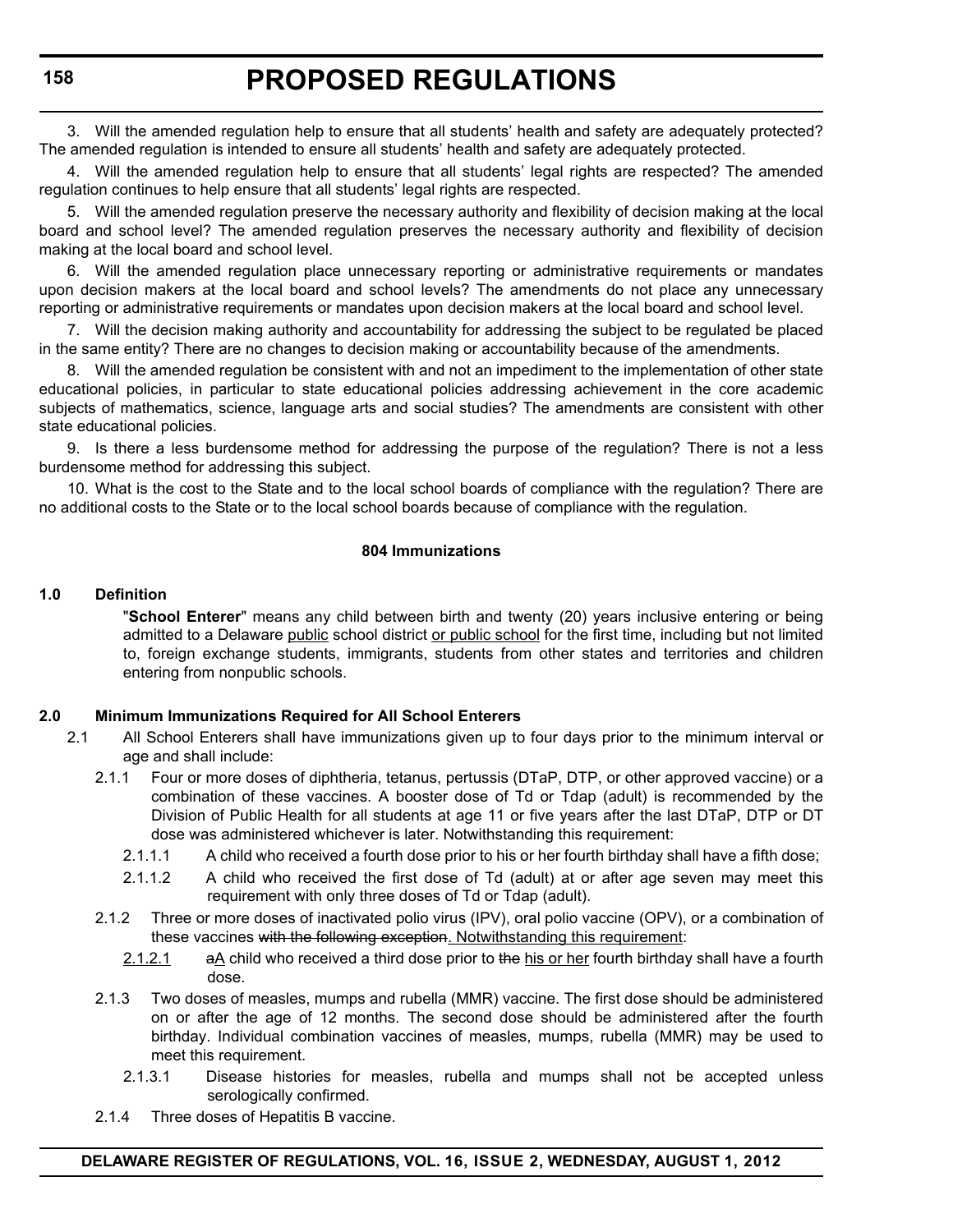- 2.1.4.1 For children 11 to 15 years old age, two doses of a vaccine approved by the Center for Disease Control (CDC) may be used.
- 2.1.4.2 Titers are not acceptable in lieu of completing the vaccine series and a disease history for Hepatitis B shall not be accepted unless serologically confirmed.
- 2.1.5 Varicella vaccine is required beginning in the 2003-2004 school year with kindergarten. One grade shall be added each year thereafter so that by the 2015-2016 school year all children in grades kindergarten through 12 shall have received the vaccination. Beginning in the 2008-2009 school year new enterers into the affected grades shall be required to have two doses of the Varicella vaccine. The first dose shall be administered on or after the age of twelve (12) months and the second at kindergarten entry into a Delaware public school. A written disease history, provided by the health care provider, parent, legal guardian, Relative Caregiver or School Enterer who has reached the statutory age of majority (18), 14 **Del.C.** §131(a)(9), will be accepted in lieu of the Varicella vaccination. Beginning in the 2008-2009 school year, a disease history for the Varicella vaccination must be verified by a health care provider to be exempted from the vaccination.
- 2.2 Children who enter school prior to age four (4) shall follow current Delaware Division of Public Health recommendations.

#### **3.0 Certification of Immunization**

- 3.1 The parent, legal guardian, Relative Caregiver or a School Enterer who has reached the statutory age of majority (18), 14 **Del.C.** §131(a)(9), shall present a certificate specifying the month, day, and year that the immunizations were administered by a licensed health care practitioner.
- 3.2 According to 14 **Del.C.** §131, a principal or person in charge of a school shall not permit a child to enter into school without acceptable evidence of immunization. The parent, legal guardian, Relative Caregiver or a School Enterer who has reached the statutory age of majority (18), 14 **Del.C.** §131(a)(9), shall be notified of this requirement in writing. Within 14 calendar days after notification, evidence must be presented to the school that the basic series of immunizations has been initiated or has been completed.
- 3.3 A school enterer may be conditionally admitted to a Delaware school district by presenting a statement from a licensed health care practitioner who specifies that the School Enterer has received at least:
	- 3.3.1 One dose of DTaP, or DTP, or DT; and
	- 3.3.2 One dose of IPV or OPV; and
	- 3.3.3 One dose of measles, mumps and rubella (MMR) vaccine; and
	- 3.3.4 The first dose of the Hepatitis B series; and
	- 3.3.5 One dose of Varicella vaccine as per 2.5.
- 3.4 14 **DE Admin. Code** 901 Education of Homeless Children and Youth 6.0 states that "School districts shall ensure that policies concerning immunization, guardianship and birth certificates do not create barriers to the school enrollment of homeless children and youth". To that end, school districts shall as stated in 14 **DE Admin. Code** "assist homeless children and youth in meeting the immunization requirements".
- 3.5 Title 14, Ch. 1, Subchapter III-A Interstate Compact on Education For Children of Military Families (MIC3) and its enabling regulation, provides that a school enterer subject to MIC3 shall be allowed thirty (30) calendar days from the date of enrollment to initiate the basic series of immunizations.
- 3.56 If the school enterer fails to complete the series of required immunizations the parent, legal guardian, Relative Caregiver or a school enterer who has reached the statutory age of majority (18), 14 **Del.C.** §131(a)(9), shall be notified that the School Enterer will be excluded according to 14 **Del.C.** §131.

#### **4.0 Lost or Destroyed Immunization Record**

When a student's immunization record has been lost or destroyed by the medical provider who administered the vaccine, the parent, legal guardian, Relative Caregiver or a school enterer who has reached the statutory age of majority (18), 14 **Del.C.** §131(a)(9), shall sign a written statement to this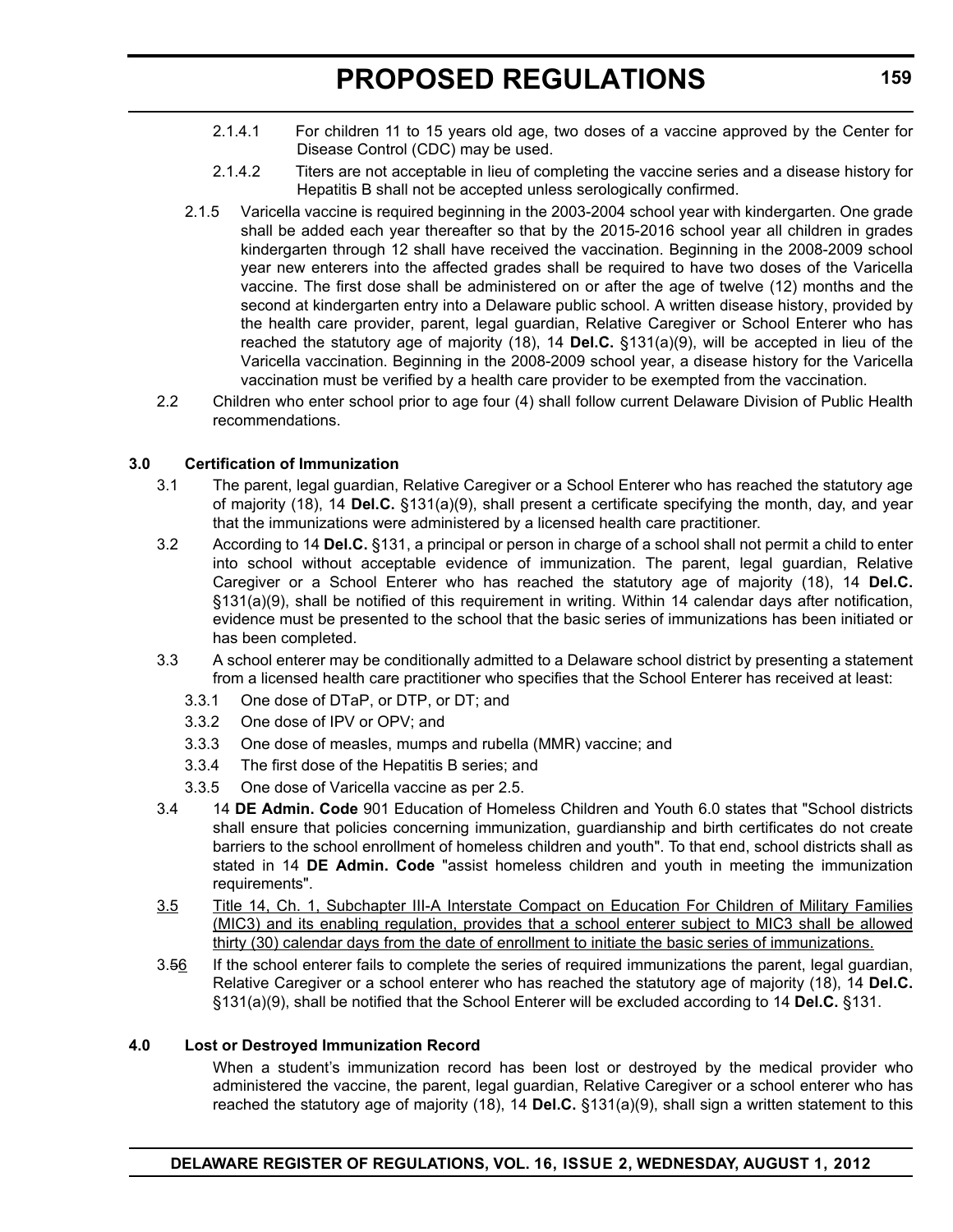<span id="page-12-0"></span>effect and must obtain at least one dose of each of the immunizations as identified in 3.3. Evidence that the vaccines were administered shall be presented to the superintendent or his or her designee.

#### **5.0 Exemption from Immunization**

- 5.1 Exemption from this requirement may be granted in accordance with 14 **Del.C.** §131 which permits approved medical and notarized religious exemptions.
- 5.2 Alternative dosages or immunization schedules may be accepted with the written approval of the Delaware Division of Public Health.

#### **6.0 Verification of School Records**

The Delaware Division of Public Health shall have the right to audit and verify school immunization records to determine compliance with the law.

#### **7.0 Documentation**

- 7.1 School nurses shall record and maintain documentation of each student's immunization status.
- 7.2 Each student's immunization record shall be included in the Delaware Immunization Registry.

### **OFFICE OF [THE SECRETARY](http://www.doe.k12.de.us/)**

Statutory Authority: 14 Delaware Code, Section 122(b) (14 **Del.C.** §122(b)) 14 **DE Admin. Code** 930

#### **Education Impact Analysis Pursuant To 14 Del.C. Section 122(d)**

#### **[930 Supportive Instruction \(Homebound\)](#page-3-0)**

#### **A. Type of Regulatory Action Required**

Amendment to Existing Regulation

#### **B. Synopsis of Subject Matter of the Regulation**

The Secretary of Education intends to amend 14 **DE Admin. Code** 930 Supportive Instruction (Homebound) in response to legislative action as well as other changes that have been brought forward through this review of the regulation. Legislation from the 146<sup>th</sup> General Assembly codified a requirement that Department of Education regulation define eligibility for supportive instruction for school district and charter school students; identify the licensed professional authorized to certify eligibility. Additionally, an amendment was made to address identification of those areas for supportive instruction that are not a result of sudden illness, injury, accident, episodic flare up of a chronic condition.

Persons wishing to present their views regarding this matter may do so in writing by the close of business on or before **September 5, 2012** to Susan Haberstroh, Education Associate, Regulation Review, Department of Education, at 401 Federal Street, Suite 2, Dover, Delaware 19901. A copy of this regulation is available from the above address or may be viewed at the Department of Education business office.

#### **C. Impact Criteria**

1. Will the amended regulation help improve student achievement as measured against state achievement standards? The regulation is related to supportive instruction and should continue to assist those affected students improve student achievement.

2. Will the amended regulation help ensure that all students receive an equitable education? The regulation is related to supportive instruction and should continue to ensure all students receive and equitable education.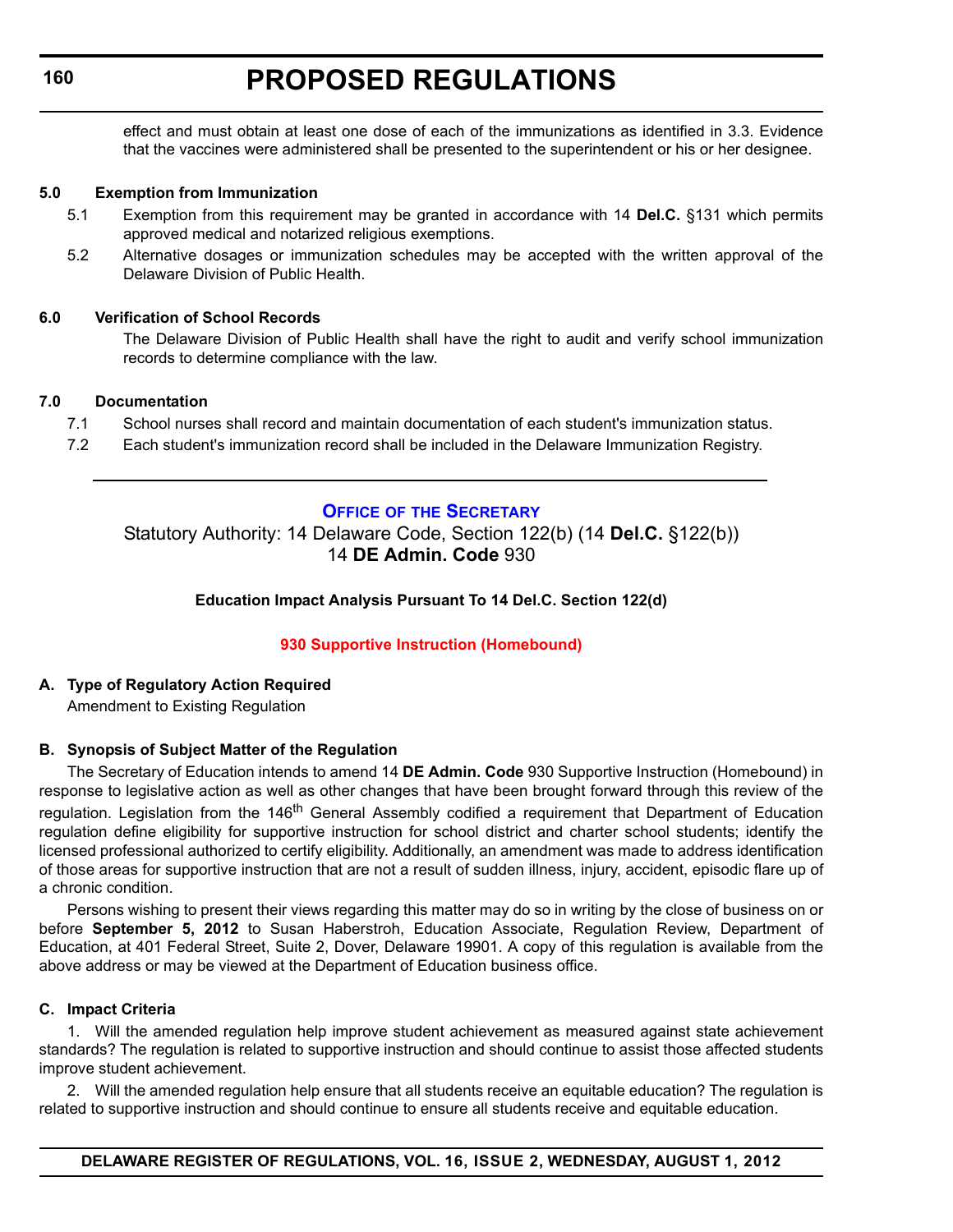3. Will the amended regulation help to ensure that all students' health and safety are adequately protected? The regulation is related to supportive instruction and should continue to ensure the adequate protection of health and safety for all students'.

4. Will the amended regulation help to ensure that all students' legal rights are respected? The regulation is related to supportive instruction and should continue to ensure all students' legal rights are respected.

5. Will the amended regulation preserve the necessary authority and flexibility of decision making at the local board and school level? The amended regulation preserves the necessary authority and flexibility at the local board and school level.

6. Will the amended regulation place unnecessary reporting or administrative requirements or mandates upon decision makers at the local board and school levels? The amended regulation does not place unnecessary reporting or administrative requirements or mandates upon decision makers at the local board and school levels.

7. Will the decision making authority and accountability for addressing the subject to be regulated be placed in the same entity? The decision making authority and accountability does not change because of these amendments.

8. Will the amended regulation be consistent with and not an impediment to the implementation of other state educational policies, in particular to state educational policies addressing achievement in the core academic subjects of mathematics, science, language arts and social studies? The regulation is consistent with other state educational policies.

9. Is there a less burdensome method for addressing the purpose of the regulation? There is not a less burdensome method for addressing the purpose of the regulation.

10. What is the cost to the State and to the local school boards of compliance with the regulation? There are no additional costs to the State or local school boards for compliance because of the amendments.

#### **930 Supportive Instruction (Homebound)**

#### **1.0 Definition**

- **"Supportive Instruction"** is an alternative educational program provided at home, in a hospital or at a related site for a student temporarily at home or hospitalized for a sudden illness, injury, episodic flare up of a chronic condition or accident considered to be of a temporary nature. This may also include an alternative educational program provided at home to a student that has been suspended, expelled or subject to expulsion based upon the student's local school district or charter school policy.
- 1.1 Procedures for eligibility shall be limited to appropriate certification that the student cannot attend school.
- 1.2 Services for children with disabilities as defined in the Individuals with Disabilities Education Act (IDEA) (20 U.S.C 1400 et.seq), and its regulations (34 CFR parts 300 and 301), 14 **Del.C.**, Ch. 31, and the Department of Education's regulations on Children with Disabilities (14 **DE Admin. Code** 922 through 929) shall be provided in accordance with these laws and shall be processed under the district's special education authority. Nothing in this regulation shall prevent a district from providing supportive instruction to children with disabilities in a manner consistent with the Individuals with Disabilities Education Act (IDEA) and its regulations, 14 **Del.C**., Chapter 31, and the Department of Education's regulations on Children with Disabilities.
- 1.3 Nothing in this regulation shall alter a district's duties under Section 504 of the Rehabilitation Act of 1973 or the Americans with Disabilities Act to students who are qualified individuals with disabilities. Nothing in this regulation shall prevent a district from providing supportive instruction to such students.

#### **2.0 Eligibility for Conditions other than Suspension, Expulsion or Subject to Expulsion**

- 2.1 A student enrolled in a school district is eligible for supportive instruction when the district or charter school receives the required certification that an accident, injury, sudden illness or episodic flare up of a chronic condition will prevent the student from attending school for at least ten (10) school days.
	- 2.1.1 A physician or an advanced practice nurse, employed by or who has a collaborative agreement with a licensed physician, must certify absences due to a medical condition.

#### **DELAWARE REGISTER OF REGULATIONS, VOL. 16, ISSUE 2, WEDNESDAY, AUGUST 1, 2012**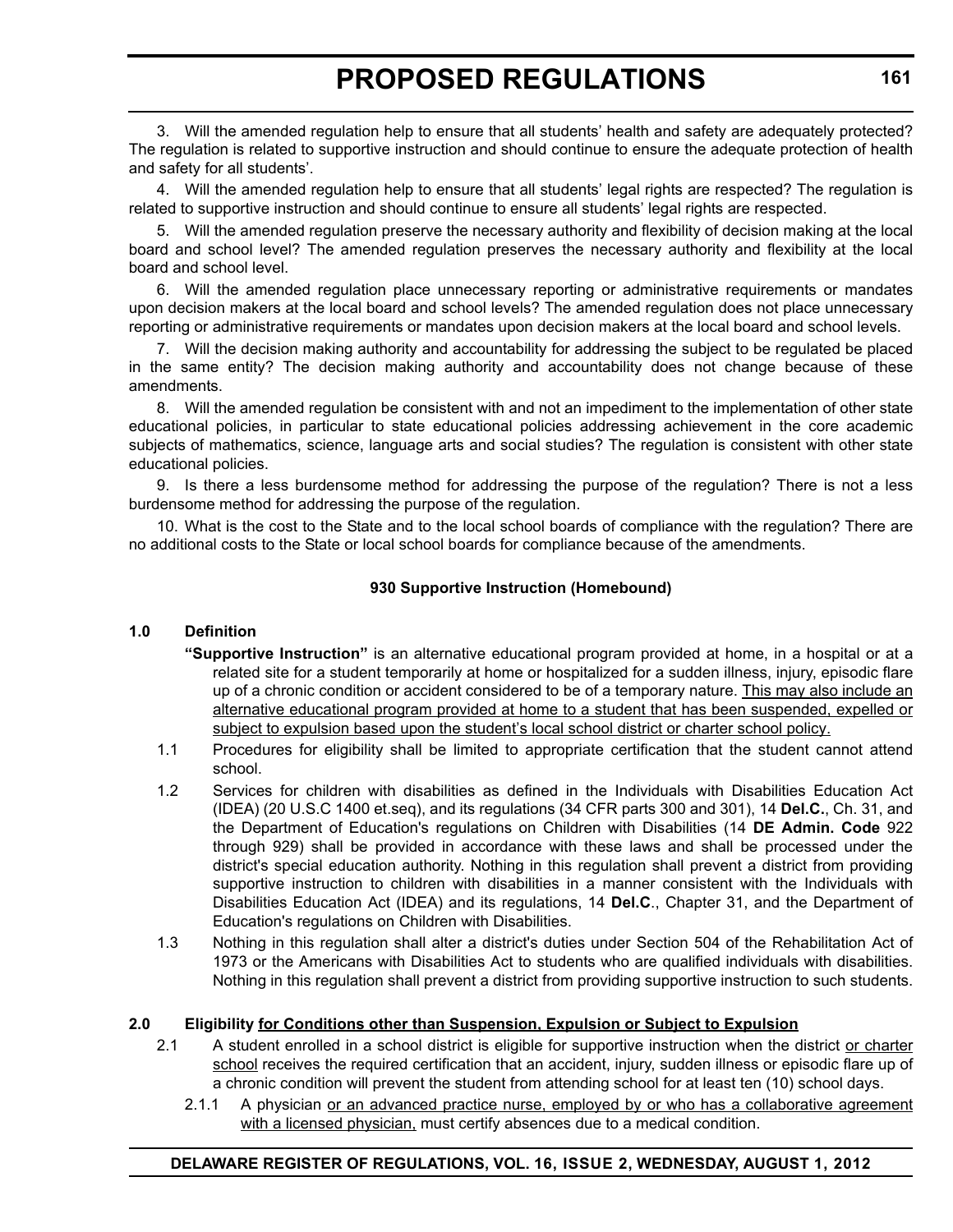- <span id="page-14-0"></span>2.1.2 Absences due to severe adjustment problems must be certified by a psychologist or psychiatrist and confirmed through a staff conference.
- 2.1.3 A physician or an advanced practice nurse, employed by or who has a collaborative agreement with a licensed physician, must certify absences due to pregnancy complicated by illness or other abnormal conditions.
	- 2.1.3.1 A student does not qualify for supportive instruction for normal pregnancies unless there are complications.
	- 2.1.3.2 A student who remains enrolled in school is eligible for supportive instruction during a postpartum period not to exceed six weeks. Postpartum absences must be certified by a physician.
- 2.4 Supportive instruction can be requested as an in school transitional program that follows a period of supportive instruction that was provided outside of the school setting. If the supportive instruction is provided as an in school transitional program, it must be approved through a staff conference.

#### **3.0 Implementation**

- 3.1 Supportive instruction for a student shall begin as soon as the documentation required by 2.0 is received. Supportive instruction may continue upon the return to school setting only in those exceptional cases where it is determined that a student needs a transitional program to guarantee a successful return to the school setting in accordance with 2.4.
	- 3.1.1 Supportive instruction shall adhere to the extent possible to the student's school curriculum and shall make full use of the available technology in order to facilitate the instruction.
		- 3.1.1.1 The school shall provide a minimum of 3 hours of supportive instruction each week of eligibility for a K to 5th grade student, and a minimum of five hours each week of eligibility for a 6 to 12th grade student. There is no minimum for in school transition.
		- 3.1.1.2 Nothing in this regulation shall prevent a school district from providing additional hours of supportive instruction to an eligible student from other available funding sources.
	- 3.1.2 Summer instruction is permitted for a student who is otherwise eligible for supportive instruction and, as determined by the student's teachers and principal, needs the instruction to complete course work or to maintain a level of instruction in order to continue in a school setting the following school year.

#### **4.0 Eligibility and Implementation for Suspension, Expulsion, or Subject to Expulsion**

If a local school district or charter school provides for supportive instruction (homebound) for students that have been suspended or expelled, the local school district or charter school shall have a written policy regarding eligibility and implementation.

#### **OFFICE OF [THE SECRETARY](http://www.doe.k12.de.us/)**

Statutory Authority: 14 Delaware Code, Section 122(b) (14 **Del.C.** §122(b)) 14 **DE Admin. Code** 1101

#### **Education Impact Analysis Pursuant To 14 Del.C. Section 122(d)**

### **[1101 Standards for School Bus Chassis and Bodies Placed in Production After March 1, 1998](#page-3-0)**

**(Terminology and School Bus Types are described in the National Standards for School Transportation 1995)**

**A. Type of Regulatory Action Required**

Reauthorization of Existing Regulation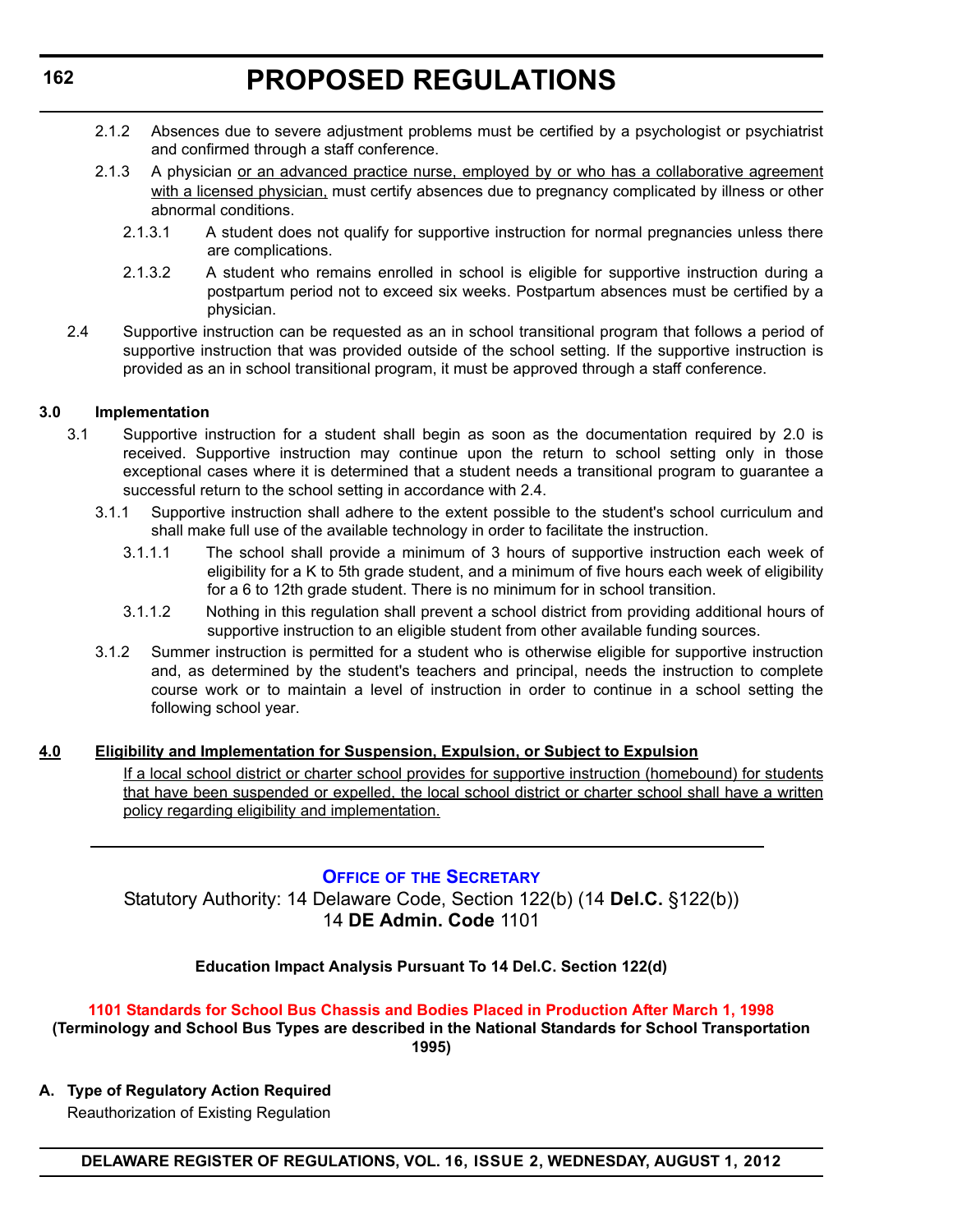#### **B. Synopsis of Subject Matter of the Regulation**

The Secretary of Education intends to re-adopt 14 **DE Admin. Code** 1101 Standards for School Bus Chassis and Bodies Placed in Production After March 1, 1998 (Terminology and School Bus Types are described in the National Standards for School Transportation 1995). The regulation is subject to the five year review cycle. Bus specifications are reviewed every five years to include changes that come from the National Congress on School Transportation (NCST). The NCST met in 2010, and there were no NCST changes affecting past regulations. The NCST will meet in 2015, and the Department will include any changes in a new regulation.

Persons wishing to present their views regarding this matter may do so in writing by the close of business on or before September 5, 2012 to Susan Haberstroh, Education Associate, Regulation Review, Department of Education, at 401 Federal Street, Suite 2, Dover, Delaware 19901. A copy of this regulation is available from the above address or may be viewed at the Department of Education business office.

#### **C. Impact Criteria**

1. Will the amended regulation help improve student achievement as measured against state achievement standards? This regulation is related to school transportation and is a re-adoption of the current regulation.

2. Will the amended regulation help ensure that all students receive an equitable education? This regulation is related to school transportation and is a re-adoption of the current regulation.

3. Will the amended regulation help to ensure that all students' health and safety are adequately protected? This regulation is related to school transportation and reflects the national standards.

4. Will the amended regulation help to ensure that all students' legal rights are respected? This regulation is related to school transportation and is a re-adoption of the current regulation.

5. Will the amended regulation preserve the necessary authority and flexibility of decision making at the local board and school level? This regulation is related to school transportation and is a re-adoption of the current regulation.

6. Will the amended regulation place unnecessary reporting or administrative requirements or mandates upon decision makers at the local board and school levels? This regulation is related to school transportation and is a re-adoption of the current regulation.

7. Will the decision making authority and accountability for addressing the subject to be regulated be placed in the same entity? This regulation is related to school transportation and is a re-adoption of the current regulation.

8. Will the amended regulation be consistent with and not an impediment to the implementation of other state educational policies, in particular to state educational policies addressing achievement in the core academic subjects of mathematics, science, language arts and social studies? This regulation is related to school transportation and is a re-adoption of the current regulation.

9. Is there a less burdensome method for addressing the purpose of the regulation? This regulation is related to school transportation and is a re-adoption of the current regulation. This regulation reflects national standards.

10. What is the cost to the State and to the local school boards of compliance with the regulation? There are no additional costs to the State and to the local school boards for compliance as this is a re-adoption of the current regulation.

**\*Please Note: Due to the size of the proposed regulation, it is not being published here. A copy of the regulation is available at:**

**[1101 Standards for School Bus Chassis and Bodies Placed in Production After March 1, 1998](http://regulations.delaware.gov/register/august2012/proposed/16 DE Reg 162 08-01-12.htm)**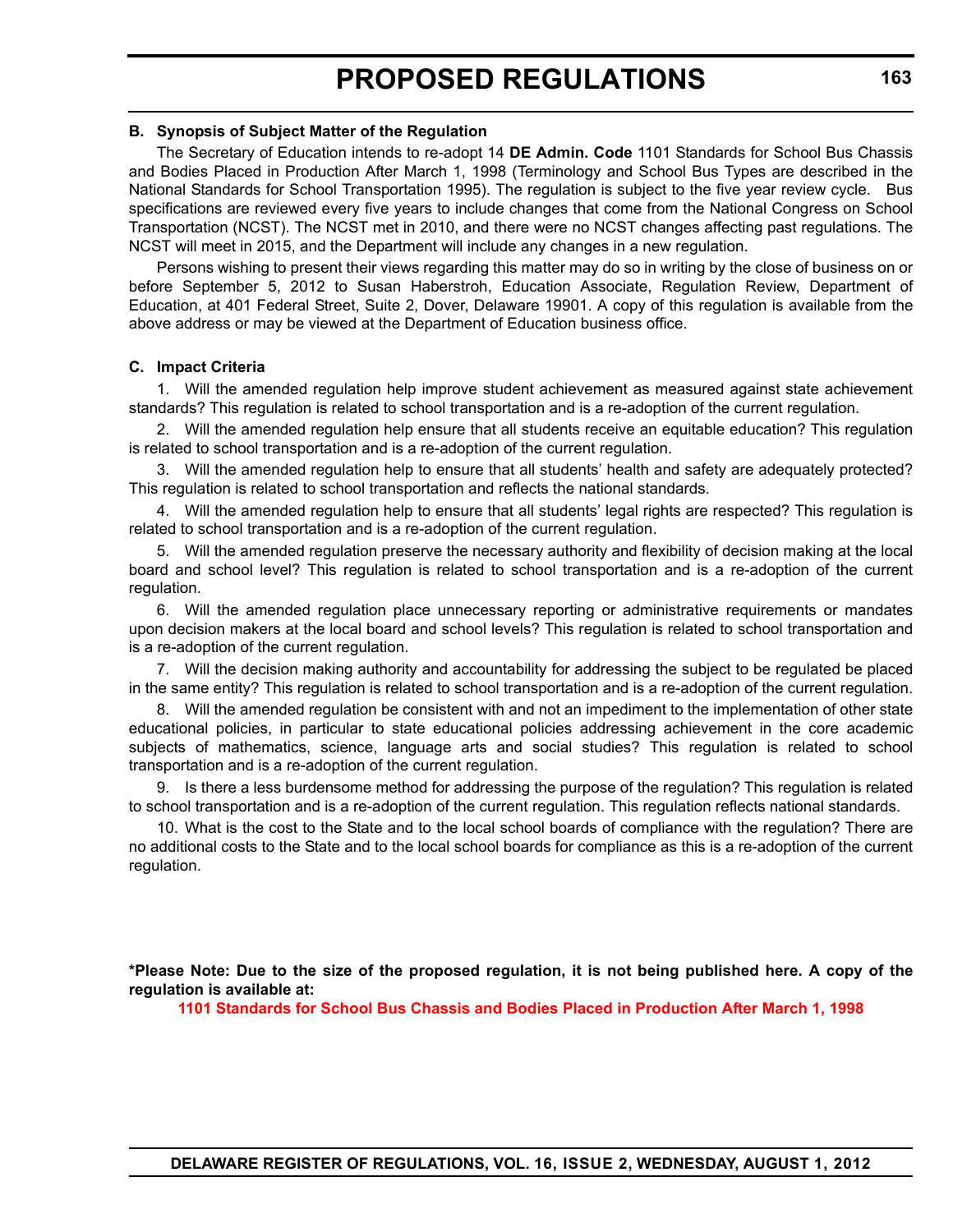#### **OFFICE OF [THE SECRETARY](http://www.doe.k12.de.us/)**

<span id="page-16-0"></span>Statutory Authority: 14 Delaware Code, Section 122(b) (14 **Del.C.** §122(b)) 14 **DE Admin. Code** 1102

#### **Education Impact Analysis Pursuant To 14 Del.C. Section 122(d)**

#### **[1102 Standards for School Bus Chassis and Bodies Placed in Production on or after March 1, 2002 and on](#page-3-0)  or after March 1, 2003 with Specific Changes for Buses Placed in Production after January 1, 2004 (Terminology and School Bus Types are those described in the** *National School Transportation Specifications and Procedures (NSTSP),* **May 2000**

#### **A. Type of Regulatory Action Required**

Reauthorization of Existing Regulation

#### **B. Synopsis of Subject Matter of the Regulation**

The Secretary of Education intends to re-adopt 14 **DE Admin. Code** 1102 Standards for School Bus Chassis and Bodies Placed in Production on or after March 1, 2002 and on or after March 1, 2003 with Specific Changes for Buses Placed in Production after January 1, 2004 (Terminology and School Bus Types are those described in the *National School Transportation Specifications and Procedures (NSTSP),* May 2000. The regulation is subject to the five year review cycle. Bus specifications are reviewed every five years to include changes that come from the National Congress on School Transportation (NCST). The NCST met in 2010, and there were no NCST changes affecting past regulations. The NCST will meet in 2015, and the Department will include any changes in a new regulation.

Persons wishing to present their views regarding this matter may do so in writing by the close of business on or before September 5, 2012 to Susan Haberstroh, Education Associate, Regulation Review, Department of Education, at 401 Federal Street, Suite 2, Dover, Delaware 19901. A copy of this regulation is available from the above address or may be viewed at the Department of Education business office.

#### **C. Impact Criteria**

1. Will the amended regulation help improve student achievement as measured against state achievement standards? This regulation is related to school transportation and is a re-adoption of the current regulation.

2. Will the amended regulation help ensure that all students receive an equitable education? This regulation is related to school transportation and is a re-adoption of the current regulation.

3. Will the amended regulation help to ensure that all students' health and safety are adequately protected? This regulation is related to school transportation and reflects the national standards.

4. Will the amended regulation help to ensure that all students' legal rights are respected? This regulation is related to school transportation and is a re-adoption of the current regulation.

5. Will the amended regulation preserve the necessary authority and flexibility of decision making at the local board and school level? This regulation is related to school transportation and is a re-adoption of the current regulation.

6. Will the amended regulation place unnecessary reporting or administrative requirements or mandates upon decision makers at the local board and school levels? This regulation is related to school transportation and is a re-adoption of the current regulation.

7. Will the decision making authority and accountability for addressing the subject to be regulated be placed in the same entity? This regulation is related to school transportation and is a re-adoption of the current regulation.

8. Will the amended regulation be consistent with and not an impediment to the implementation of other state educational policies, in particular to state educational policies addressing achievement in the core academic subjects of mathematics, science, language arts and social studies? This regulation is related to school transportation and is a re-adoption of the current regulation.

**DELAWARE REGISTER OF REGULATIONS, VOL. 16, ISSUE 2, WEDNESDAY, AUGUST 1, 2012**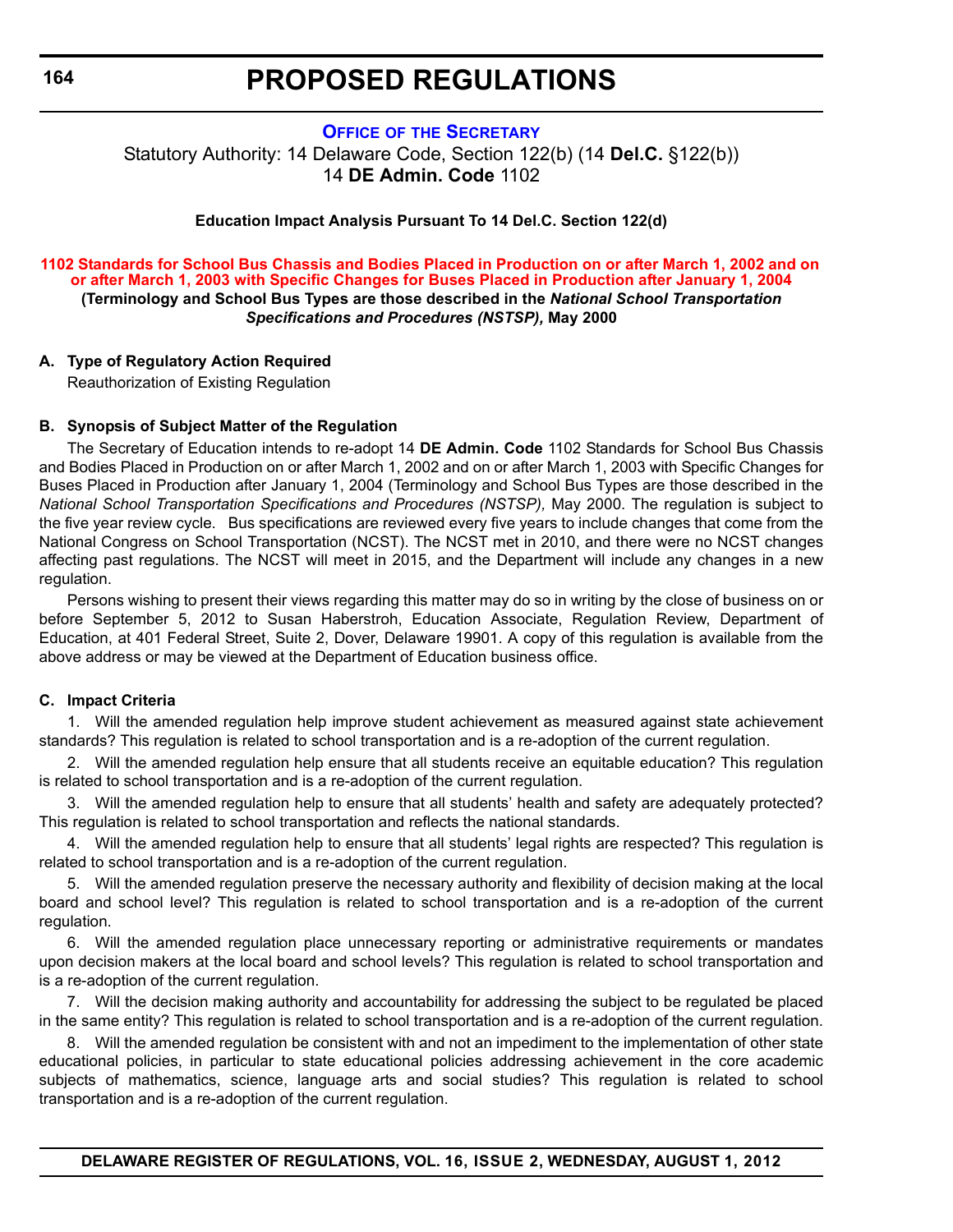<span id="page-17-0"></span>9. Is there a less burdensome method for addressing the purpose of the regulation? This regulation is related to school transportation and is a re-adoption of the current regulation. This regulation reflects national standards.

10. What is the cost to the State and to the local school boards of compliance with the regulation? There are no additional costs to the State and to the local school boards for compliance as this is a re-adoption of the current regulation.

**\*Please Note: Due to the size of the proposed regulation, it is not being published here. A copy of the regulation is available at:**

**[1102 Standards for School Bus Chassis and Bodies Placed in Production on or after March 1, 2002 and on](http://regulations.delaware.gov/register/august2012/proposed/16 DE Reg 164 08-01-12.htm)  or after March 1, 2003 with Specific Changes for Buses Placed in Production after January 1, 2004**

#### **OFFICE OF [THE SECRETARY](http://www.doe.k12.de.us/)**

Statutory Authority: 14 Delaware Code, Section 122(b) (14 **Del.C.** §122(b)) 14 **DE Admin. Code** 1103

**Education Impact Analysis Pursuant To 14 Del.C. Section 122(d)**

#### **[1103 Standards for School Bus Chassis and Bodies For Buses placed in production on or after January 1,](#page-3-0)  2007**

 **(Terminology and School Bus Types are Those Described in the** *National School Transportation Specifications and Procedures (NSTSP)***, May 2005).**

#### **A. Type of Regulatory Action Required**

Reauthorization of Existing Regulation

#### **B. Synopsis of Subject Matter of the Regulation**

The Secretary of Education intends to re-adopt 14 **DE Admin. Code** 1103 Standards for School Bus Chassis and Bodies For Buses placed in production on or after January 1, 2007 (Terminology and School Bus Types are Those Described in the *National School Transportation Specifications and Procedures (NSTSP)*, May 2005). The regulation is subject to the five year review cycle. Bus specifications are reviewed every five years to include changes that come from the National Congress on School Transportation (NCST). The NCST met in 2010, and there were no NCST changes affecting past regulations. The NCST will meet in 2015, and the Department will include any changes in a new regulation.

Persons wishing to present their views regarding this matter may do so in writing by the close of business on or before September 5, 2012 to Susan Haberstroh, Education Associate, Regulation Review, Department of Education, at 401 Federal Street, Suite 2, Dover, Delaware 19901. A copy of this regulation is available from the above address or may be viewed at the Department of Education business office.

#### **C. Impact Criteria**

1. Will the amended regulation help improve student achievement as measured against state achievement standards? This regulation is related to school transportation and is a re-adoption of the current regulation.

2. Will the amended regulation help ensure that all students receive an equitable education? This regulation is related to school transportation and is a re-adoption of the current regulation.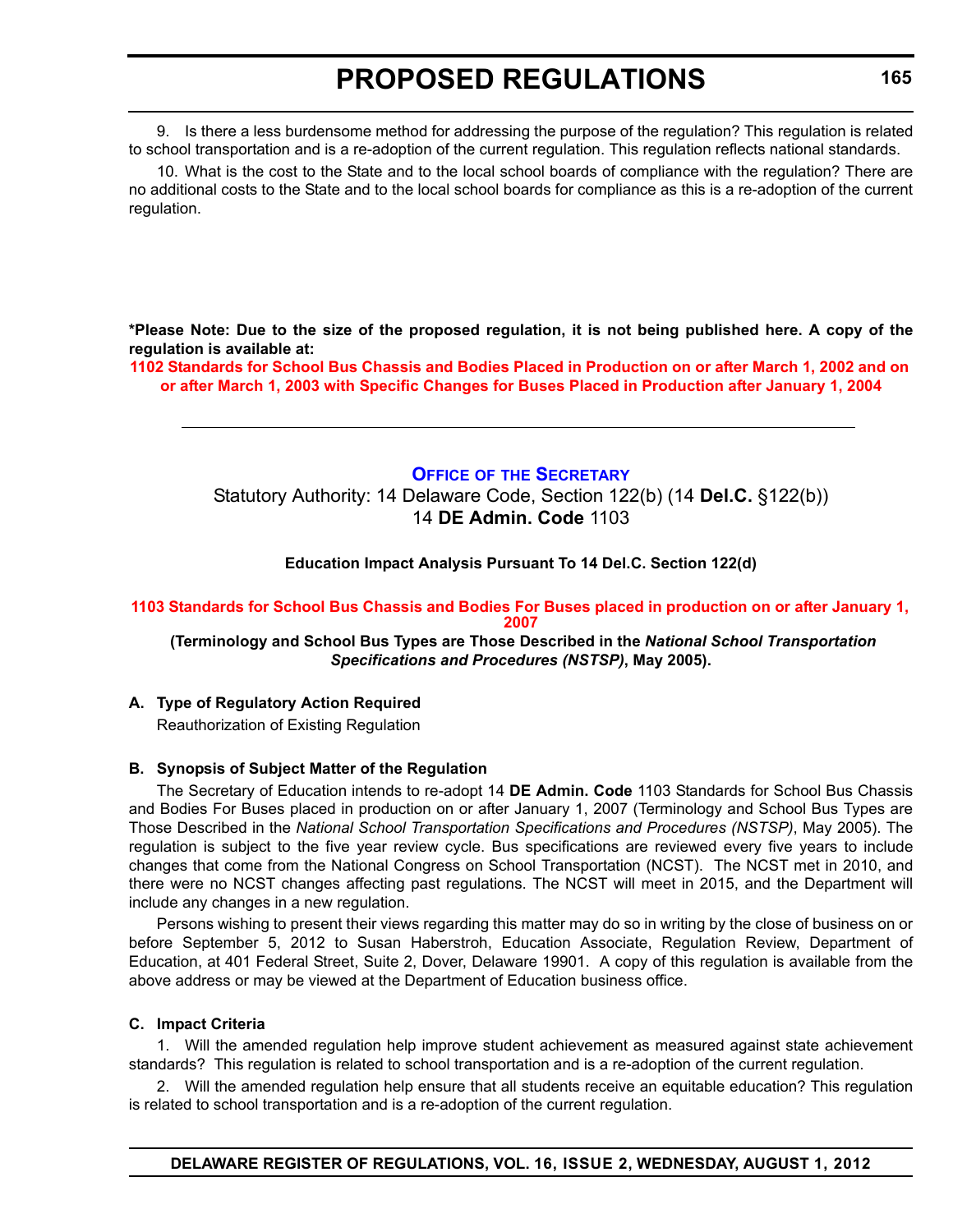3. Will the amended regulation help to ensure that all students' health and safety are adequately protected? This regulation is related to school transportation and reflects the national standards.

4. Will the amended regulation help to ensure that all students' legal rights are respected? This regulation is related to school transportation and is a re-adoption of the current regulation.

5. Will the amended regulation preserve the necessary authority and flexibility of decision making at the local board and school level? This regulation is related to school transportation and is a re-adoption of the current regulation.

6. Will the amended regulation place unnecessary reporting or administrative requirements or mandates upon decision makers at the local board and school levels? This regulation is related to school transportation and is a re-adoption of the current regulation.

7. Will the decision making authority and accountability for addressing the subject to be regulated be placed in the same entity? This regulation is related to school transportation and is a re-adoption of the current regulation.

8. Will the amended regulation be consistent with and not an impediment to the implementation of other state educational policies, in particular to state educational policies addressing achievement in the core academic subjects of mathematics, science, language arts and social studies? This regulation is related to school transportation and is a re-adoption of the current regulation.

9. Is there a less burdensome method for addressing the purpose of the regulation? This regulation is related to school transportation and is a re-adoption of the current regulation. This regulation reflects national standards.

10. What is the cost to the State and to the local school boards of compliance with the regulation? There are no additional costs to the State and to the local school boards for compliance as this is a re-adoption of the current regulation.

**\*Please Note: Due to the size of the proposed regulation, it is not being published here. A copy of the regulation is available at:**

**[1103 Standards for School Bus Chassis and Bodies For Buses placed in production on or after January 1,](http://regulations.delaware.gov/register/august2012/proposed/16 DE Reg 165 08-01-12.htm)  2007**

# **[DEPARTMENT OF HEALTH AND SOCIAL SERVICES](http://dhss.delaware.gov/dhss/dmma/)**

**DIVISION OF MEDICAID AND MEDICAL ASSISTANCE**

Statutory Authority: 31 Delaware Code, Section 512 (31 **Del.C.** §512)

#### **PUBLIC NOTICE**

#### **[DSSM: 20500 Estate Recovery and Civil Unions and Medicare Cost Sharing](#page-3-0)**

In compliance with the State's Administrative Procedures Act (APA - Title 29, Chapter 101 of the Delaware Code) and under the authority of Title 31 of the Delaware Code, Chapter 5, Section 512, Delaware Health and Social Services (DHSS) / Division of Medicaid and Medical Assistance (DMMA) is proposing to update current regulations in the Division of Social Services Manual (DSSM) regarding Medicaid Estate Recovery, *specifically 1) asset protections recognized for civil union partners; and, 2) eliminating Medicare cost-sharing expenses from estate recovery*.

Any person who wishes to make written suggestions, compilations of data, testimony, briefs or other written materials concerning the proposed new regulations must submit same to Sharon L. Summers, Planning & Policy Development Unit, Division of Medicaid and Medical Assistance, 1901 North DuPont Highway, P.O. Box 906, New Castle, Delaware 19720-0906 or by fax to 302-255-4425 by August 31, 2012.

<span id="page-18-0"></span>**166**

**DELAWARE REGISTER OF REGULATIONS, VOL. 16, ISSUE 2, WEDNESDAY, AUGUST 1, 2012**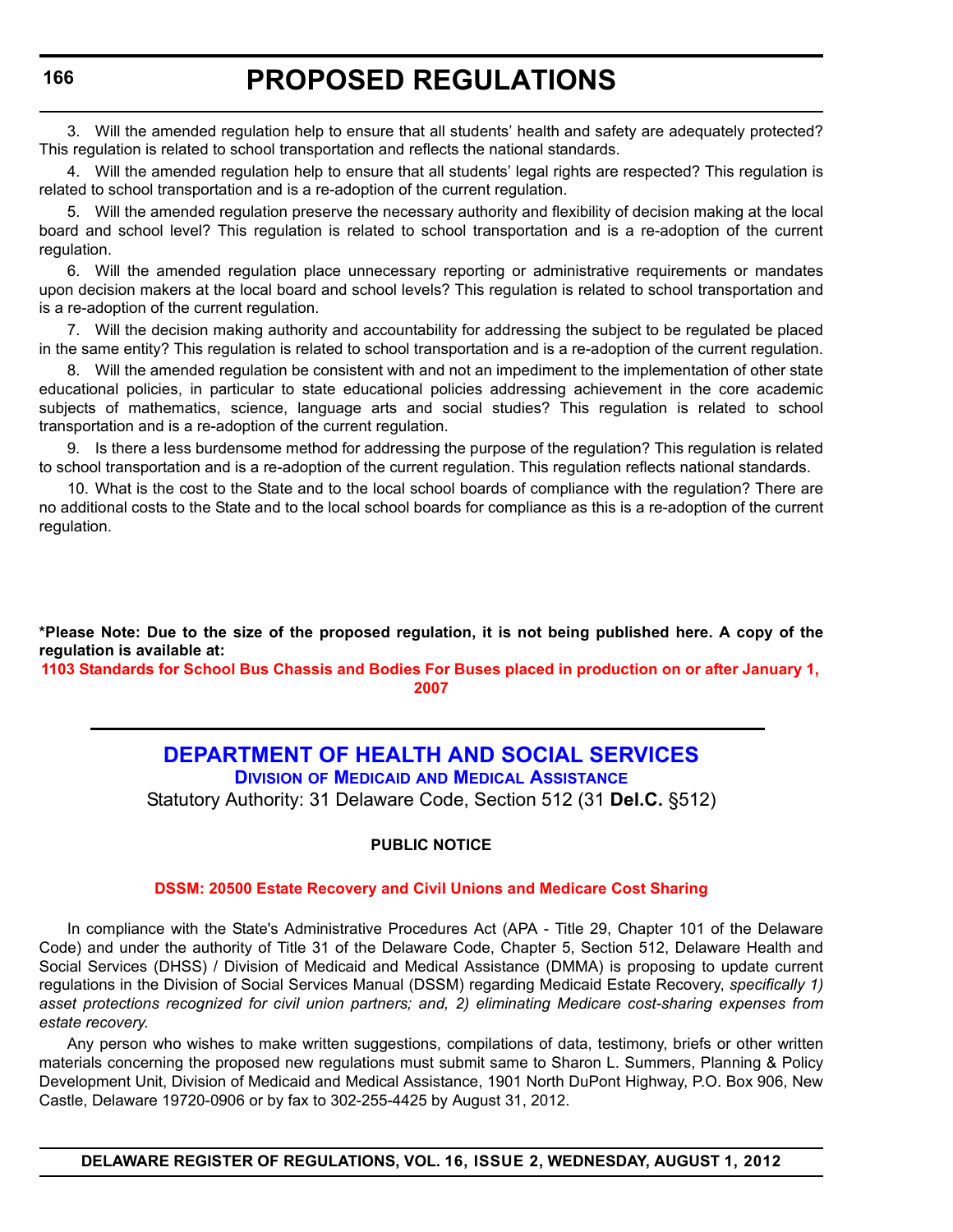The action concerning the determination of whether to adopt the proposed regulation will be based upon the results of Department and Division staff analysis and the consideration of the comments and written materials filed by other interested persons.

#### **SUMMARY OF PROPOSAL**

The proposed amends the Division of Social Services Manual (DSSM) to update current regulations regarding Medicaid Estate Recovery, *specifically 1) asset protections recognized for civil union partners; and, 2) eliminating Medicare cost-sharing expenses from estate recovery*.

#### **Statutory Authority**

- 146<sup>th</sup> General Assembly, Senate Bill #30, An Act to Amend Title 13 of the Delaware Code Relating to *Civil Unions*
- Section 1917 of the Social Security Act, *Liens, Adjustments and Recoveries, and Transfers of Assets*
- 42 CFR §433.36, *Liens and Recoveries*
- State Medicaid Manual, Section 3810, *Medicaid Estate Recoveries*
- Title 25, Delaware Code, Chapter 50, *Liens and Estate Recoveries*
- Medicare Improvements for Patients and Providers Act of 2008 (MIPPA), P.L. 110-275

#### **Background**

#### *Senate Bill #30*

Signed into law by the Governor on May 11, 2011, Senate Bill #30 is an Act that creates the recognized legal relationship of civil union in Delaware for eligible persons. This Act further recognizes as civil unions for all purposes under Delaware law legal unions between two persons of the same sex entered into in jurisdictions outside of Delaware provided that such union and the parties thereto meet the Delaware eligibility requirements to enter into a civil union in the State of Delaware. Parties who enter into a lawful civil union in Delaware, or whose legal union is recognized as a civil union under Delaware law, will have all of the same rights, benefits, protections and responsibilities as married persons under Delaware law. It is not the intent of the Delaware General Assembly to revise the definition or eligibility requirements of marriage under Delaware law or to require any religious institution to perform solemnizations of civil unions.

#### *State Medicaid Director Letter (SMDL) #11-006*

In a letter dated June 10, 2011 and entitled *"Same Sex Partners and Medicaid Liens, Transfers of Assets, and Estate Recovery."* the Centers for Medicare and Medicaid Services (CMS) notified states that they may elect to provide same-sex spouse and domestic partners of long-term care Medicaid Beneficiaries certain asset protections regarding home ownership including protection from liens, recognition that denial of eligibility for transfer of a home can result in undue hardship, and exemption from estate recovery.

Specifically, CMS notified states that they may elect to:

- Add same-sex spouses and domestic partners of Medicaid beneficiaries to the list of people whose residence in the home of a Medicaid beneficiary prevents a state from imposing a lien;
- Include in the definition of their transfer-of-asset undue hardship exceptions transfers of the home between same-sex spouses or domestic partners;
- Include in the definition of their estate recovery undue hardship exceptions certain protections for the surviving same-sex spouses or domestic partners of Medicaid beneficiaries.

#### **Summary of Proposal**

This regulatory action is based upon State Medicaid Director Letter guidance document provided by the Centers for Medicare and Medicaid Services (CMS), entitled, *"Same Sex Partners and Medicaid Liens, Transfers of Assets, and Estate Recovery.* The proposed regulation changes take advantage of existing choices and flexibilities regarding spousal and domestic partner protections related to liens and estate recovery by adding a new definition, *Civil Union Partner* and adds *civil union partner* as an exception to the Lien policy. Estate Recovery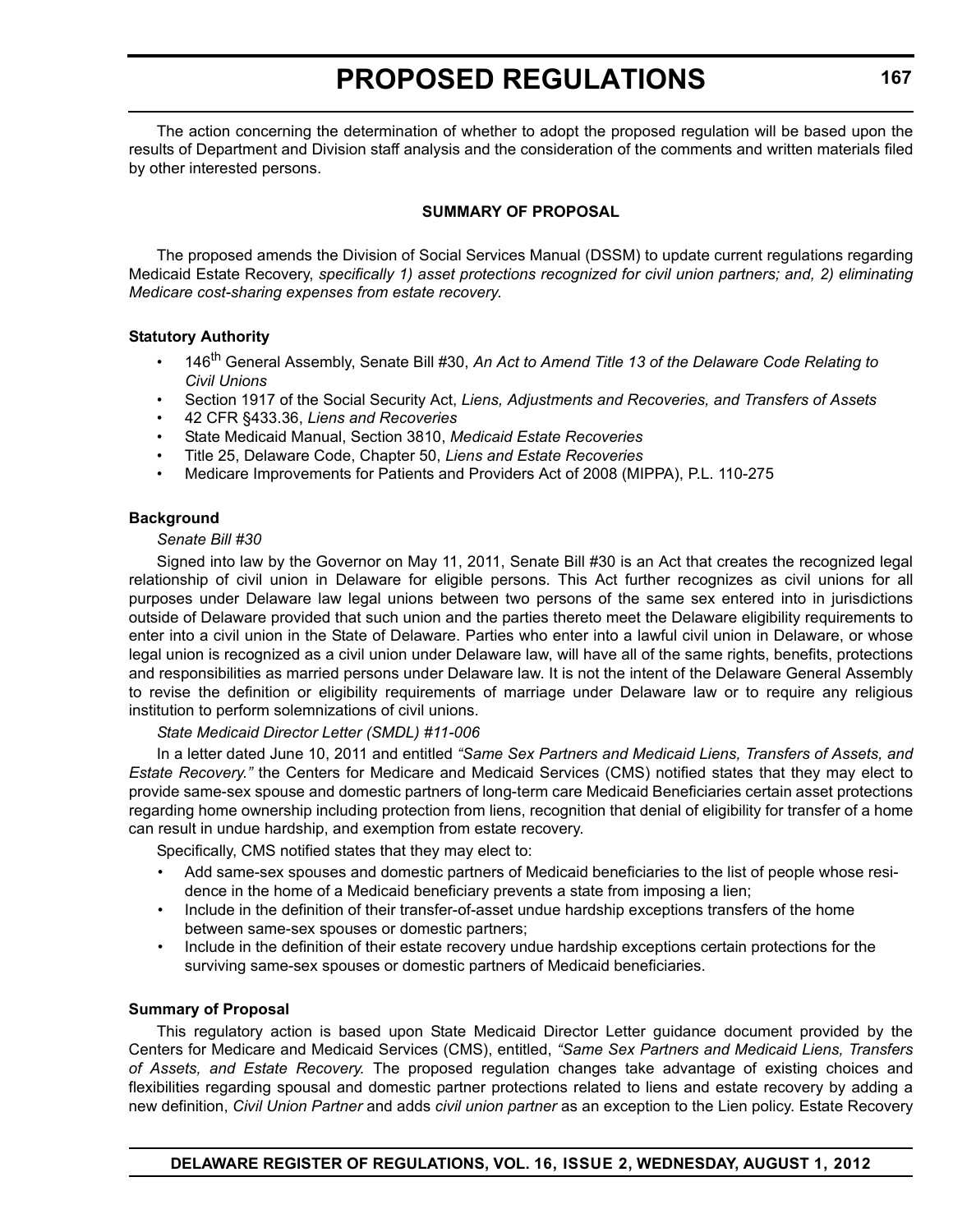may be waived if there is a civil union partner that has resided in the home for at least two years immediately prior to institutionalization. Also, definitions are placed in alphabetical order.

This action further adds language to comply with section 115 of Medicare Improvements for Patients and Providers Act of 2008 (MIPPA). Section 115 provides that medical assistance for Medicare cost sharing is protected from estate recovery for the following categories of dual eligible individuals: qualified Medicare beneficiaries (QMB), specified low-income Medicare beneficiaries (SLMB), qualified individuals (QI), and qualified disabled and working individuals (QDWI). This protection extends to medical assistance for four Medicare cost sharing benefits including Part A and B premiums, deductibles, coinsurance and co-payments and is effective with dates of service on or after January 1, 2010, for duly eligible individuals who were over age 55 when the expense was incurred.

Also, DSSM 20500.6 is revised to incorporate "People First Language".

The proposed changes affect the following policy sections:

DSSM 20500.1, *Application* DSSM 20500.2, *Notification* DSSM 20500.3, *Definitions* DSSM 20500.5.3.2, *Individuals Eligible for Recovery Waiver* DSSM 20500.6, *Liens* DSSM 20500.6.1, *Exceptions to the Lien Policy.*

#### **Fiscal Impact Statement**

The proposed regulation imposes no increase in costs on the General Fund.

### **DMMA PROPOSED REGULATION #12-34**

**REVISION:**

#### **20500 Estate Recovery and Liens**

#### **BACKGROUND**

The Delaware Department of Health and Social Services (DHSS), in order to comply with Chapter 50, Title 25 of the Delaware Code and Section 1917 of the Social Security Act as amended by Section 13612 of the Omnibus Budget Reconciliation Act of 1993, and Delaware House Bill No. 437 as amended by House Amendment Nos. 1, 2, and 4, has established policies and procedures for filing liens against the real property, and recovering from estates of, individuals applying for or receiving DHSS long-term care services.

#### **20500.1 Application**

These policies and procedures shall apply to individuals age 55 and over who are applying for DHSS Long Term Care Services. This includes the Medicaid nursing facility program services, all Hhome and Gcommunity-Bbased waiver Sservices, Waivers (1915) and state owned nursing facilities and community-based long-term care services and supports.

Medicaid benefits paid for Medicare cost-sharing expenses, with a date of service on or after January 1, 2010, are exempted from estate recovery. These benefits include Part A and B premiums, deductibles, coinsurance, and co-payments. The date of service for deductibles, coinsurance, and co-payments is the date the request for payment is received by the State Medicaid agency. The date of service for premiums is the date the State Medicaid Agency pays the premium.

#### **20500.2 Notification**

All applicants will be informed of the Estate Recovery and Lien Policy and procedures at the time of application. Recipients whose who turn 55 after their cases are active will be informed of the policy and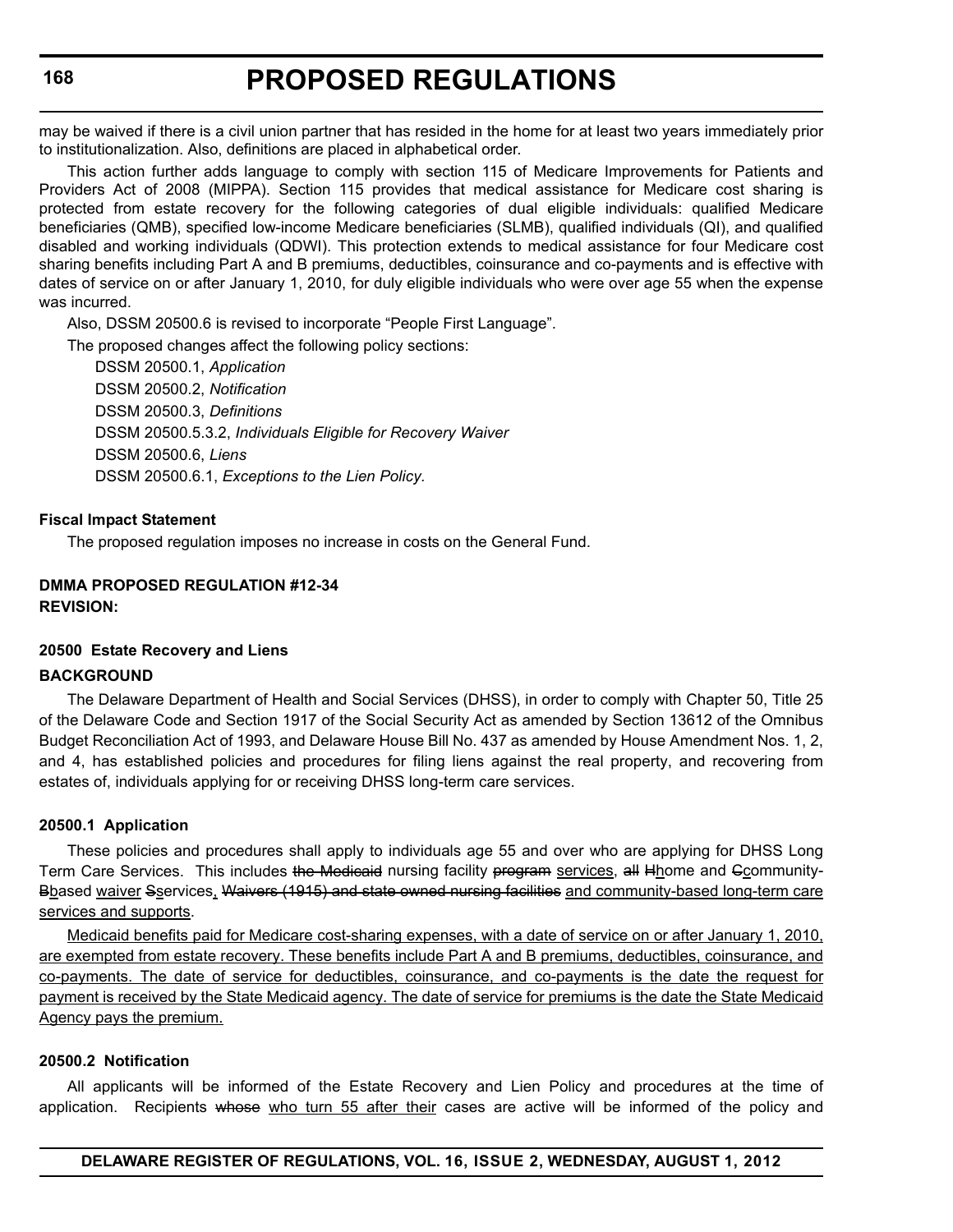procedures at their first financial redetermination after the initial date of enforcement (May 1, 1996) of this policy their  $55<sup>th</sup>$  birthday.

Notification of the policy will be via recovery forms and/or a letter, that will be provided to the applicant or the applicant's representative.

#### **20500.3 Definitions**

The following definitions apply to this section:

**Child** means offspring or legally adopted child of the recipient or the applicant.

**Civil Union Partner** means an individual who enters into a legal union with another individual of the same

sex.

**Estate** means all real property, as well as all personal property that constitutes assets of the individual's estate as described in Chapter 19 of Title 12 of the Delaware Code.

**Family** means legal spouse, dependent parents (claimed for income tax purposes), and children.

**Lawfully residing in the home** means residing in the home with the permission of the owner or, if under guardianship, the owner's legal guardian.

**Legal representative** means power of attorney over property or guardian of property.

**Long-term care** means a service provided in a long-term care facility or in the home as an alternative to institutionalization (known as Long-Term Care Community Services or home and community-based services  $(1915(c)$  waivers).

**Real Property** means land, including houses or immovable structures or objects attached permanently to the land. The terms "real estate," "realty," and "real property are used synonymously with one another and designate real property in which an individual has ownership rights and interests.

**Residing in the home on a continuous basis** means using the home as the principal place of residence. **Sibling** means brother, sister, legally adopted brother or sister, half brother or half sister.

#### *(Break in Continuity of Sections)*

#### **20500.5.3.2 Individuals Eligible for Recovery Waiver**

These individuals are limited to a civil union partner, children, grandchildren, parents, or siblings of the DHSS long-term care recipient who meet 1 of the following conditions:

Receive any Federal or State funded assistance for living expenses (examples: SSI, AFDC, VA Aid and Attendance) and have no other home to which they can return.

Or

Have total family income less than or equal to 200% of the current monthly Federal Poverty limit, and have total family resources that can be converted to cash less than or equal to \$3,000, including any real property that they own.

Or

DHSS will also not recover if the real property that is held in ownership with a civil union partner, children, grandchildren, siblings or parents constitutes a business that contributes to the livelihood of that other individual or his/her dependents or heirs.

NOTE. The waiver for recovery will exist as long as one of the above conditions continues to be met and as long as the above described individuals reside in the DHSS long-term care recipient's home on a continuous basis.

The maximum amount to be recovered will be the total of funds disbursed or incurred by DHSS with any Federal matching dollars during the time an individual receives long-term care services from DHSS.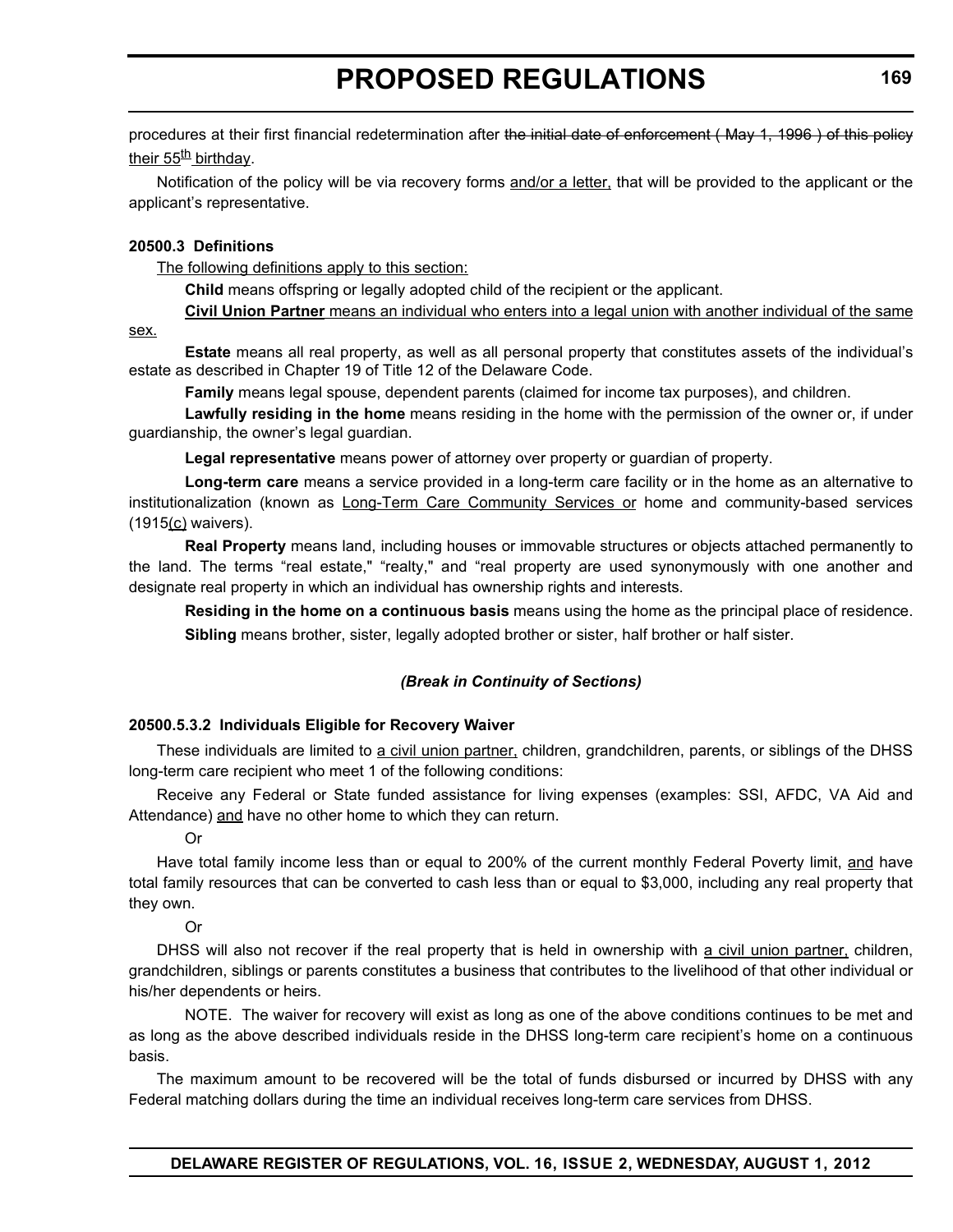#### <span id="page-22-0"></span>**20500.6 Liens**

DHSS will place a lien against the real property of recipients who are inpatients in a nursing facility, intermediate care facility for the mentally retarded individuals with developmental disabilities or other medical institution whose property does not meet the exemption or undue hardship conditions.

NOTE: The lien policy does not apply to recipients of home and community based waiver services Long Term Care Community Services or Division of Developmental Disabilities Services Waiver unless they become institutionalized.

#### **20500.6.1 Exceptions to the Lien Policy**

1. Clients intending to return home within sixty (60) days of their admission date to a facility.

a) If the stay in the facility is sixty (60) days or more, DHSS will place a lien on the property.

b) The lien on the property will be released if the patient is discharged after sixty (60) days and returns to live in the home.

2. DHSS will not file a lien as long as the following individuals lawfully resided in the home before the date of application for long term care services and continue to reside in the home while the applicant receives long term care services:

a) Husband or wife of the applicant or recipient (NOTE: Common law marriages are not recognized by the Courts of Delaware).

#### b) A Civil Union Partner;

bc) Son or daughter who is blind or disabled as defined in accordance with the disability rule of the federally administered Supplemental Security Income (Title XVI of the Social Security Act).

 $ed$ ) Child under age 21 who is lawfully residing in the home.

 $\text{d}\text{e}$ ) Sibling lawfully residing in the home for 1 year (12 months) immediately prior to admission to a long term care facility and who has equity in the property.

3. DHSS will also not file a lien if the real property that is held in ownership with a civil union partner, children, grandchildren, siblings or parents constitutes a business which contributes to the livelihood of that other individual or his/her dependents or heirs.

#### **DIVISION OF MEDICAID [AND MEDICAL ASSISTANCE](http://dhss.delaware.gov/dhss/dmma/)**

Statutory Authority: 31 Delaware Code, Section 512 (31 **Del.C.** §512)

#### **PUBLIC NOTICE**

#### **[DSSM 20775: Program of All Inclusive Care for the Elderly \(PACE\)](#page-3-0)**

In compliance with the State's Administrative Procedures Act (APA - Title 29, Chapter 101 of the Delaware Code) and under the authority of Title 31 of the Delaware Code, Chapter 5, Section 512, Delaware Health and Social Services (DHSS) / Division of Medicaid and Medical Assistance (DMMA) is proposing to establish PACE Program enrollee eligibility requirements.

Any person who wishes to make written suggestions, compilations of data, testimony, briefs or other written materials concerning the proposed new regulations must submit same to Sharon L. Summers, Planning & Policy Development Unit, Division of Medicaid and Medical Assistance, 1901 North DuPont Highway, P.O. Box 906, New Castle, Delaware 19720-0906 or by fax to 302-255-4425 by August 31, 2012.

The action concerning the determination of whether to adopt the proposed regulation will be based upon the results of Department and Division staff analysis and the consideration of the comments and written materials filed by other interested persons.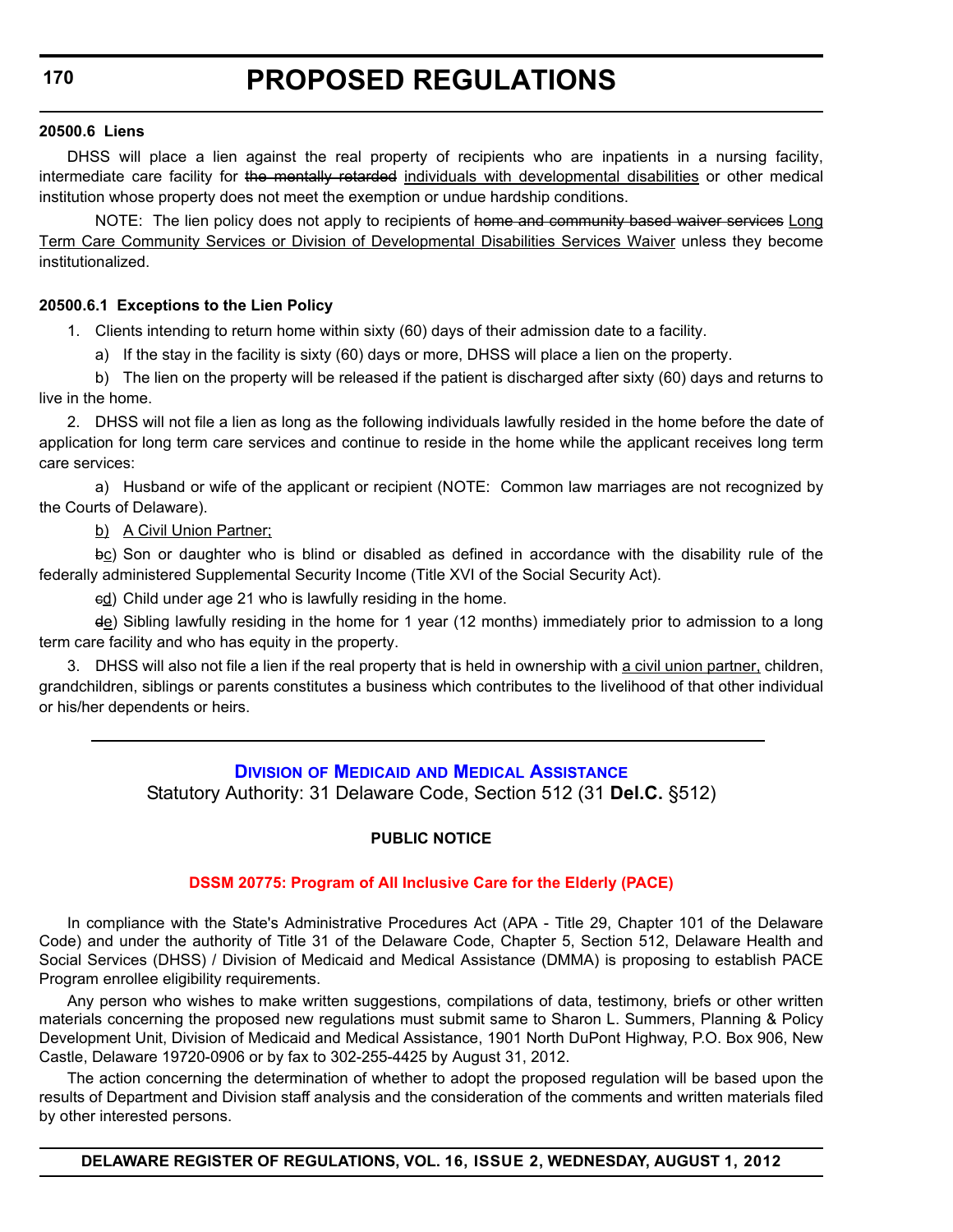#### **SUMMARY OF PROPOSAL**

The proposed amends the Division of Social Services Manual (DSSM) to set out new rules governing the Medicaid eligibility requirements for Program of All-Inclusive Care for the Elderly (PACE) enrollees.

#### **Statutory Authority**

42 CFR Part 460, *Program of All Inclusive Care for the Elderly* 

#### **Background**

Program of All-Inclusive Care for the Elderly (PACE) is a federal program administered by the Centers for Medicare and Medicaid Services (CMS). PACE, a managed care program, enables elderly individuals who are certified to need nursing facility care to live as independently as possible.

PACE participants receive a comprehensive service package which permits them to live at home while receiving services. This prevents institutionalization. The PACE organization must provide all Medicaid covered services, in addition to other services determined necessary by PACE for the individual beneficiary. The PACE program becomes the sole source of services for Medicaid and/or Medicaid/Medicare eligible enrollees.

The PACE program is a fully capitated managed care benefit. The PACE organization assumes full financial risk for participants' care without limits on amount, duration, or scope of services. CMS establishes and pays the Medicare capitation and each State establishes and pays the Medicaid capitation. When the enrollee receives Medicaid and Medicare, the PACE organization receives a Medicaid capitation payment and a Medicare capitation payment.

The State of Delaware has received approval from the CMS to amend the Medicaid State Plan to include PACE as an optional State plan service.

#### **Summary of Proposal**

This rule sets forth methods used to determine participant eligibility for the Program for All-Inclusive Care for the Elderly (PACE). Effective October 1, 2012, new policy is added to the Division of Social Services Manual (DSSM) at DSSM 20775 to provide PACE Program enrollment requirements.

#### **Fiscal Impact Statement**

Program of All-Inclusive Care for the Elderly (PACE) is a capitated benefit authorized by the Balanced Budget Act of 1997 (BBA) that features a comprehensive service delivery system and integrated Medicare and Medicaid financing. Capitated financing allows providers to deliver all services participants need rather than be limited to those reimbursable under the Medicare and Medicaid fee-for-service systems.

PACE providers receive prospective monthly Medicare and Medicaid capitation payments for each eligible enrollee. In order to comply with the upper payment limit requirement at 42 CFR §460.182(b), the PACE capitation rates are established as a fixed percentage, of less than 100 percent, of the respective PACE UPL (Upper Payment Limit) per member per month amounts. PACE providers assume full financial risk for participants' care without limits on amount, duration, or scope of services. Therefore, PACE expenditures will be no more than what they would have been under the former fee for service payment structure.

The proposed regulation imposes no increase in cost on the General Fund as the PACE program will be budget-neutral.

#### **DMMA PROPOSED REGULATION #12-33 NEW:**

#### **LTC POL-20775 PROGRAM OF ALL- INCLUSIVE CARE FOR THE ELDERLY (PACE)**

Program of All-Inclusive Care for the Elderly (PACE) is a benefit that features a comprehensive service delivery system and integrated Medicare and Medicaid financing. The PACE model was developed to address the needs of long-term care clients, providers, and payers. For most participants, the comprehensive service package permits

#### **DELAWARE REGISTER OF REGULATIONS, VOL. 16, ISSUE 2, WEDNESDAY, AUGUST 1, 2012**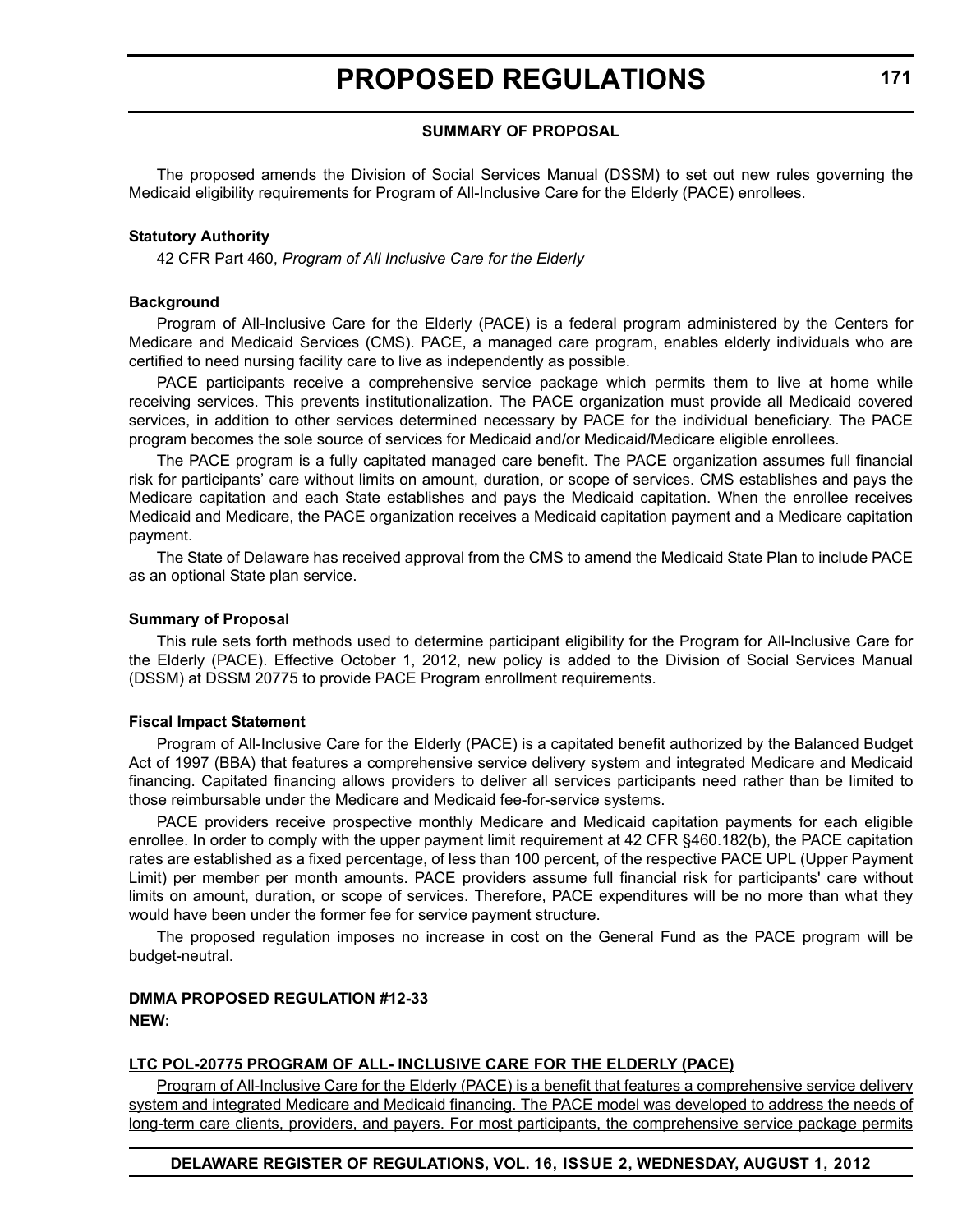them to continue living at home, while receiving services rather than be institutionalized. Through PACE, organizations are able to deliver all services covered by PACE which participants need rather than only those services reimbursable under the Medicare and Medicaid fee-for-service systems.

This policy applies to all individuals that elect to receive their long-term care services through the PACE and request Medicaid payment for these services.

- **1. Participation in PACE is voluntary.**
- **2. A PACE participant's eligibility will be determined under rules applying to institutional groups.** See DSSM 20000

#### **3. Spousal Impoverishment rules apply if individual is married and spouse continues to reside in the community and does not receive long-term care Medicaid.**

```
See DSSM 20900
```
**4. Post eligibility treatment of income does not apply to PACE participants.** Participants will not be required to contribute to the cost of their care received from the PACE Organization.

### **5. To be eligible for enrollment in PACE the individual must:**

- Be at least 55 years old;
- Meet the State's eligibility criteria for nursing home level of care;
- Reside in the PACE approved service area;
- Be living in the community;
- Be able to be maintained safely in the community based setting at the time of enrollment with the assistance of the PACE;
- Not be enrolled in a Medicaid/Medicare managed care program; and
- Voluntarily agree to enroll in PACE and receive services exclusively through the PACE organization and their subcontractors.
- **6. The Pre-Admission Screening process will be followed when determining medical eligibility.** See DSSM 20102

### **7. An individual's enrollment effective date is the first day of the month following the month the PACE Organization receives the signed enrollment form.**

- **8. There is no retroactive coverage for PACE.**
- **9. Nursing facility services are part of the PACE benefit package.**

The PACE Organization must notify the Division of Medicaid and Medical Assistance (DMMA) eligibility worker of the individual's placement in the nursing facility.

The PACE individual is not required to contribute to the cost of their care while in a nursing facility.

### **10. An individual's enrollment continues until the enrollee's death unless either of the following actions occurs:**

- a. The enrollee voluntarily disenrolls for any reason.
- b. The enrollee is involuntarily disenrolled for any of the following reasons:
	- No longer meets the nursing facility level of care requirement and there is no indication that the participant is expected to need nursing facility level of care within the next 6 months;
	- Moves out of the PACE service delivery area;
	- Has decision making capacity and is consistently non-compliant with the individual plan of care and enrollment agreement, which may impact the participant's health and welfare in the community;
	- Engages in disruptive, threatening or non-compliant behavior which jeopardizes his or her safety or the safety of others;
	- Is out of the service area for more than 30 consecutive days (unless arrangements have been made in advance with the PACE Organization); or
	- Is enrolled in a PACE Organization that cannot provide the required services due to loss of licensure or contracts with outside providers, and/or the PACE program agreement is not renewed.

### **11. An individual may be administratively disenrolled if the participant is admitted to a hospital prior to the effective date of PACE enrollment.**

**DELAWARE REGISTER OF REGULATIONS, VOL. 16, ISSUE 2, WEDNESDAY, AUGUST 1, 2012**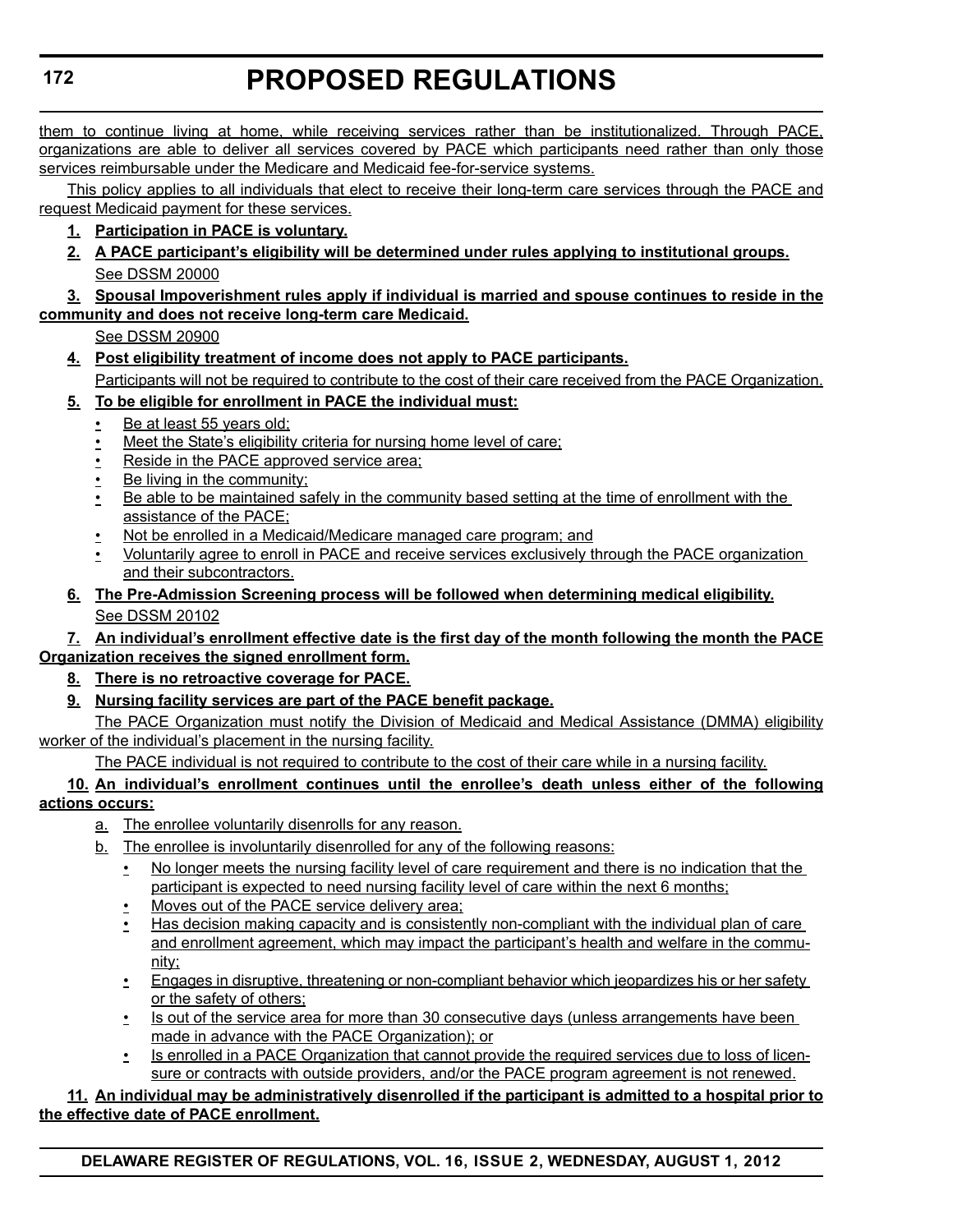#### **DIVISION [OF SOCIAL SERVICES](http://dhss.delaware.gov/dhss/dss/)**

<span id="page-25-0"></span>Statutory Authority: 31 Delaware Code, Section 512 (31 **Del.C.** §512th) 16 **DE Admin. Code** 6001, 6002, 6003, 6004, 6005, 6006 & 6007

#### **PUBLIC NOTICE**

#### **[DSSM: 6001 - 6007 Emergency Assistance Services](#page-3-0)**

In compliance with the State's Administrative Procedures Act (APA - Title 29, Chapter 101 of the **Delaware Code**) and under the authority of Title 31 of the **Delaware Code**, Chapter 5, Section 512, Delaware Health and Social Services (DHSS) / Division of Social Services is proposing to amend the Division of Social Services Manual (DSSM) regarding *Emergency Assistance Services*.

Any person who wishes to make written suggestions, compilations of data, testimony, briefs or other written materials concerning the proposed new regulations must submit same to Sharon L. Summers, Policy, Program & Development Unit, Division of Social Services, 1901 North DuPont Highway, P.O. Box 906, New Castle, Delaware 19720-0906 or by fax to (302) 255-4425 by August 31, 2012.

The action concerning the determination of whether to adopt the proposed regulation will be based upon the results of Department and Division staff analysis and the consideration of the comments and written materials filed by other interested persons.

#### **SUMMARY OF PROPOSAL**

The proposal described below amends policies in the Division of Social Services Manual (DSSM) regarding *Emergency Assistance Services*.

#### **Statutory Authority**

- Social Security Act §404, *Use of Grants*
- 31 Delaware Code, Section 521, *Emergency and Disaster Assistance*

#### **Background**

The Division of Social Services (DSS) is the appointing authority for Emergency Assistance Services. Emergency Assistance funds for rent, utilities and emergency shelter are provided for eligible low-income persons in order to help to maintain self-sufficiency and prevent homelessness. The purpose of Emergency Assistance is to avoid, eliminate or alleviate an emergency condition caused by an unforeseen circumstance resulting in a situation that calls for immediate action. Services are provided through the Delaware Division of State Service Centers (DSSC).

#### **Summary of Proposed Changes**

**DSSM 6001 through DSSM 6007**, *Emergency Assistance Services*: The name of each affected section is being changed to more accurately indicate the content of the policy. All sections are reformatted and reworded for clarity. In addition:

- DSSM 6001, *Legal Base* is removed. It is no longer needed since legal authority is cited in the individual sections;
- DSSM 6004 is combined with 6003; and,
- DSSM 6007 is removed. It is procedure and not policy. Consequently, the policy manual is not the appropriate place for this information.

As noted above, applicable federal and state citations are also added to the policy section.

The proposed changes affect the following sections of the DSSM:

DSSM 6001, *Legal Base*

DSSM 6002, *Eligibility Determining Eligibility for Emergency Assistance*

DSSM 6003, *Vendor Payments Making Payments for Emergency Assistance Services*

DSSM 6004, *Payment Limitation: Time Restriction RESERVED*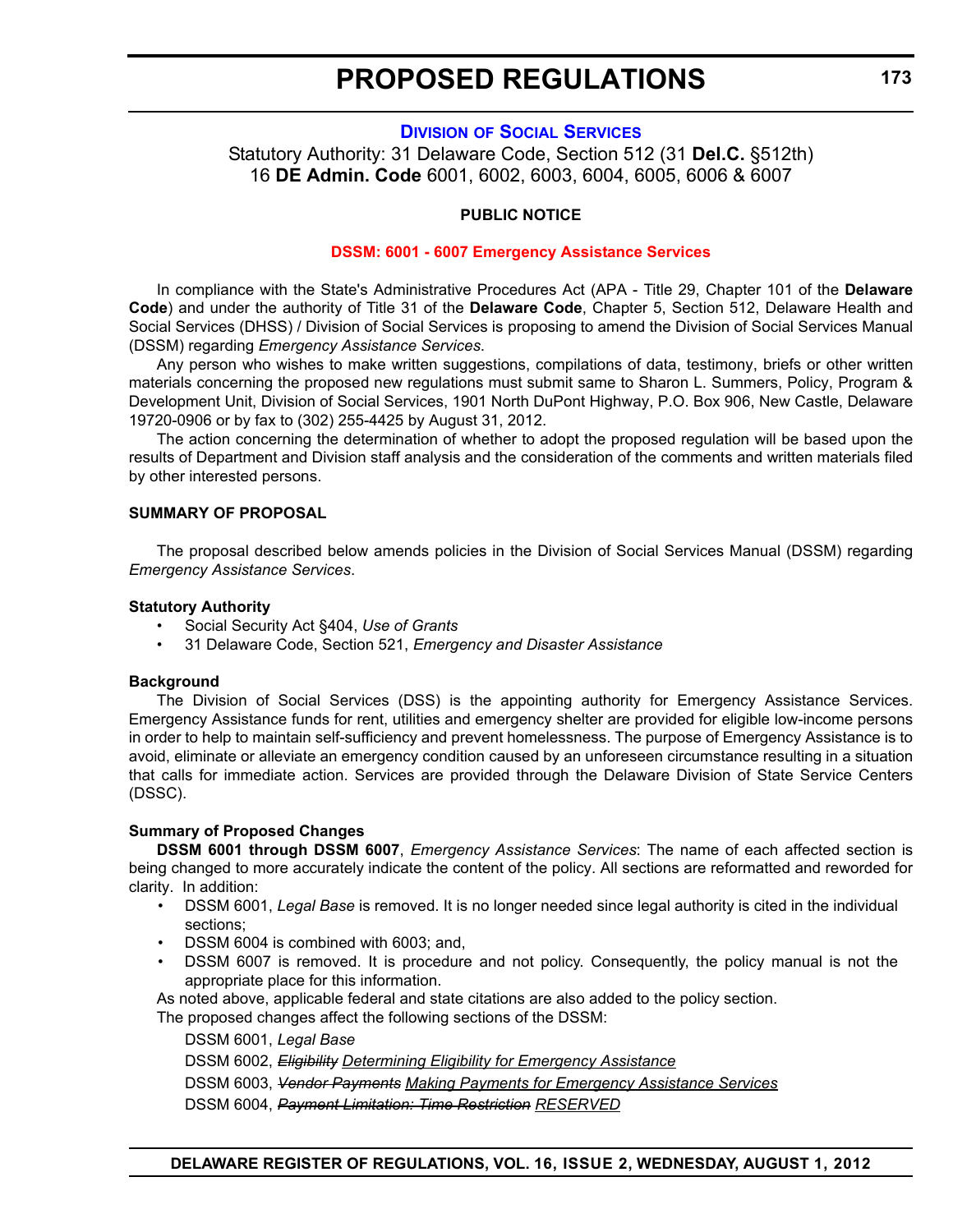DSSM 6005, *Scope of Service Providing Assistance for Qualified Emergencies*

DSSM 6006, *Classification of Emergency Assistance Services – Content of Services Offering Emergency Assistance Services*

DSSM 6007, *Accountability Reports RESERVED*

#### **DSS PROPOSED REGULATION #12-35 REVISION**

#### **6001 Legal Base**

Provision is made by the Delaware General Assembly for payments for emergency needs. A limitation on payments of \$1,200 for emergency shelter certified by the Department of Health and Social Services (DHSS), \$450 for mortgage or rent assistance, and \$200 for other costs related to self-sufficiency of the household. The federal government provides funds under Title IV-A of the Social Security Act for emergency payments to families with children. Payments are allocated annually to simplify the program.

#### **6002 Eligibility**

Delaware residents may participate in the Emergency Assistance Program if:

Individual/Family is in receipt of or eligible for the following:

Cash Assistance receiving households (TANF, GA, SSI):

1931: Transitional, and Prospective Medicaid; and

Poverty-related Pregnant Women, Infants and Children Medicaid;

OR

A) Family has children at risk of removal or removed from their home due to, or suspected at risk of, abuse or neglect; or

B) Family has children removed from, or at risk of removal from, the community.

In order to qualify for Emergency Assistance Services:

1) The Medicaid individual / family must be without resources immediately accessible to meet their

needs;

2) The child is without resources immediately accessible for meeting his/her needs; or

3) The emergency assistance is necessary to avoid the destitution of a child or to provide living arrangements for him in a home; and

4) The emergency must have resulted from an unforeseen circumstance or combination of circumstances that are beyond the recipient's control. The cause of the emergency must be evaluated on a caseby case basis. In making a decision, the limited resources of the recipient will be considered, except that no assistance will be authorized when the emergency was due to a recipient's failure to comply with a requirement of a Social Services program.

Sanctions/Disqualifications

For example, a recipient who is sanctioned or disqualified and whose cash grant is reduced is not eligible if the emergency is a direct result of the reduction of the grant amount. The inability to pay the rent or electric due to the reduction of the grant would make the recipient ineligible for EAS. If the emergency is a broken refrigerator or stove that needs replaced or repaired, this is not a direct result of the reduction of the grant, and the recipient would be eligible for EAS. Sometimes a sanction or disqualification may be permanent for an individual. A case-by-case determination must be made on whether or not the emergency was a direct result of the reduction in the grant amount.

An example of other circumstances not beyond the recipient's control is when the recipient carelessly spends his/her money on non-necessities, such as cable TV paid channels and telephone features like call waiting and caller ID.

A recipient whose money is stolen can receive assistance if otherwise eligible, provided the recipient furnishes a police report of the incident.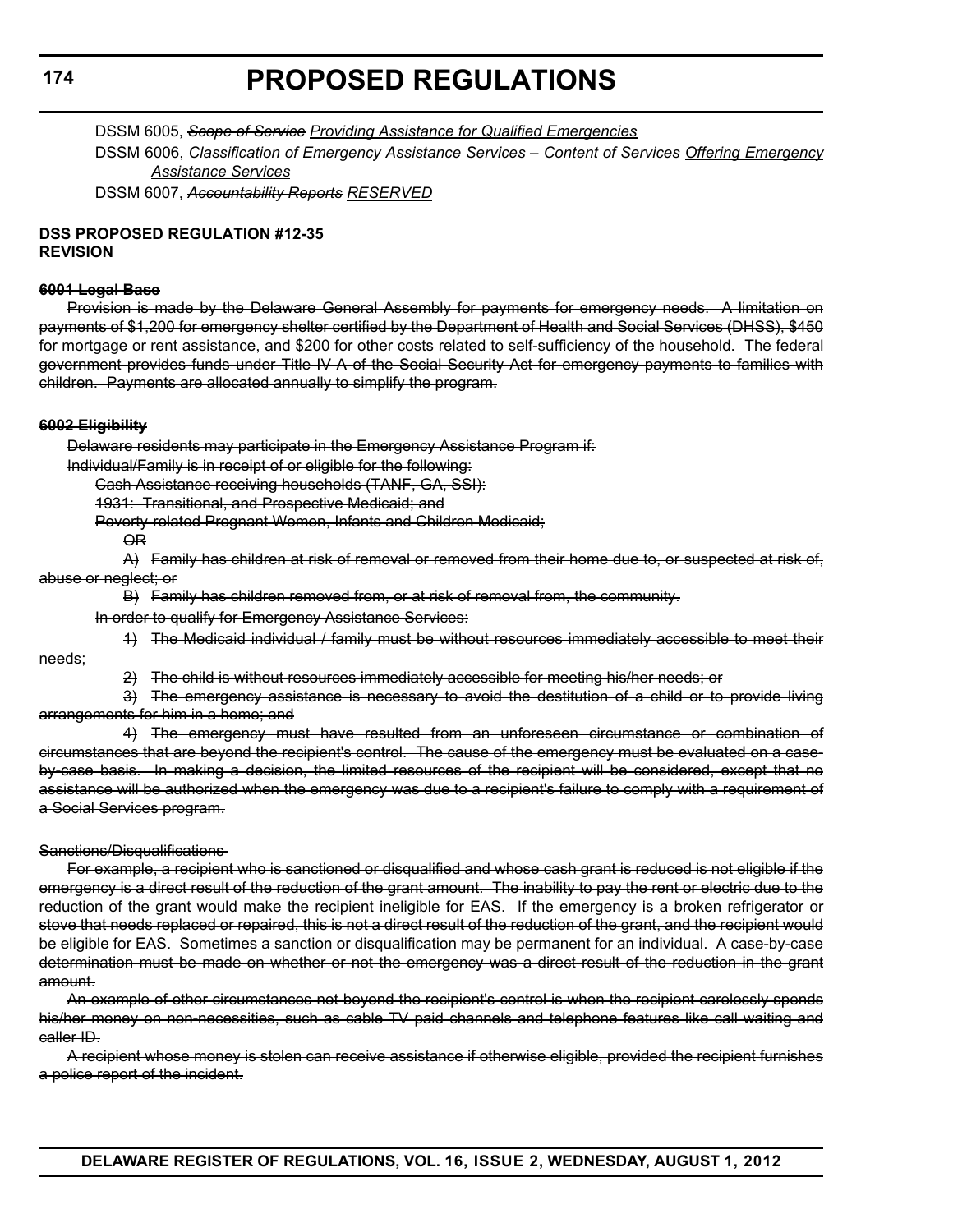#### **6003 Vendor Payments**

Payments under the Emergency Assistance Program are made by check payable to the vendor of the needed assistance with the exception of payments for food which may be made directly to the recipient.

#### **6004 Payment Limitation: Time Restriction**

The maximum payment a household can receive is \$1,200 for emergency shelter certified by the Department of Health and Social Services (DHSS), \$450 for mortgage or rent assistance, and \$200 for other costs related to self-sufficiency of the household during one period of 30 consecutive days in any twelve consecutive months. The payment can be used to meet needs which arose before such 30-day period or for such needs as rent or emergency shelter which extend beyond the 30-day period. Payments authorized within the 30-day period may be made for needs which will arise during the 60 consecutive days beginning on the day after the end of the 30-day period. Payments authorized within the 30-day period may be made for debts which became due and payable within the 60 consecutive days immediately prior to the day the recipient applies for assistance.

The payment limitation and time restrictions apply only to the original household. Former members of a household that received assistance can themselves receive assistance if otherwise eligible provided they had not requested funds while part of the original household. For example, a household (F1) contains two TANF cases (A1) and (A2).

A1 receives emergency assistance to purchase a refrigerator in July. In September A2 moves to their own apartment. Several months later in December A2 needs money to pay the rent because her money was stolen. A2 can receive help because she is no longer part of the F1 household and while part of the F1 household had not requested assistance. If A1 asked for help, they would be denied because they received an emergency assistance payment less than twelve months ago.

#### **6005 Scope of Coverage**

Recipients in emergent need as defined in DSSM 6000 and meeting the eligibility requirements in DSSM 6002 are eligible to receive assistance to alleviate the emergency. The covered items and the conditions that must be present before payments can be authorized are listed below:

1) Home repairs - The repair must be needed to assure adequate heating, refrigeration, cooking facilities, and water supplies.

2) Shelter expense - The recipient(s) must be homeless or in jeopardy of losing their home, such as being no more than 60 days behind in making payments on rent or mortgage or property taxes.

A maximum amount of \$1,200 for up to 90 consecutive days is allowed to provide a homeless recipient with temporary emergency shelter in a DHSS certified shelter. A maximum of \$650 is allowed to help a recipient:

- a) Secure permanent shelter,
- b) Maintain existing shelter, and
- c) Transition from temporary emergency shelter to secure permanent shelter.

Before DHSS will authorize temporary emergency shelter, DHSS must establish that free or permanent shelter is not available or, if available, has not been refused without good cause. Good cause includes the need for a family member to remain in a school district or near an employer when public or private transportation is not reasonably available. Good cause does not include preference for a motel or hotel over free shelter due to greater privacy or for similar reasons.

The recipient has the primary responsibility for seeking and securing permanent shelter. DHSS will authorize temporary emergency shelter in a DHSS certified shelter commensurate with the recipient's need for shelter up to the maximum time and amount allowed without regard to funds received from the regular cash assistance grant or funds considered in computing the amount of that grant unless the recipient refuses to:

- a) Relocate to subsequently arranged temporary emergency shelter in a free shelter, or
- b) Actively seek permanent housing and cooperate with DHSS in monitoring progress.

To monitor housing search progress, DHSS will require that the recipient contact DHSS at least weekly at mutually agreed upon times by telephone or arranged office appointment. The worker will discuss with the recipient the number of housing contacts, who was contacted, and where they were located. Recipients who refuse without good cause (e.g., illness of recipient or immediate family member, or no viable contacts remaining) to make housing contacts, keep appointments, or discuss progress with the worker will be considered to be non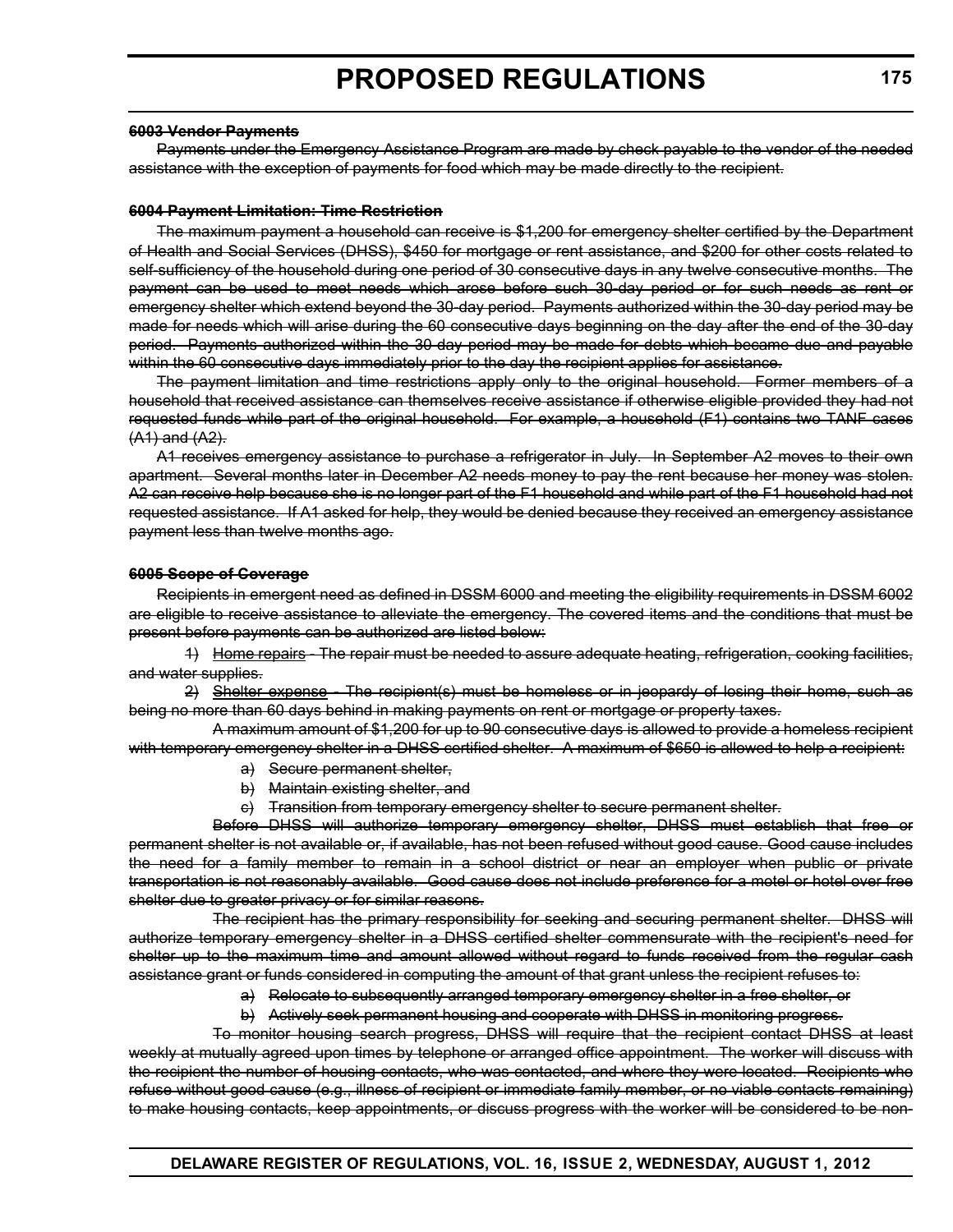cooperative. Failure to cooperate without good cause will result in termination of the recipient's authorization for temporary emergency shelter.

Before authorizing help toward permanent shelter, DHSS will ascertain that the recipient has the ability to maintain ongoing permanent shelter costs. Assistance can be used to pay up to two months' arrearage or the first month's rent and/or security deposit pursuant to Section 6004.

3) Moving expenses - The move must be necessitated by a crisis situation such as fire, eviction or condemnation of a house. Estimates must be provided before payments can be authorized.

4) Household appliances and home furnishings - The appliance or furnishing must be needed to assure adequate heating, refrigeration, and cooking facilities, and to provide appropriate sleeping arrangements. Funds may be used to purchase new items or replace existing items except that when an existing item is replaced, it must be worn out. Replacement of existing items is not permitted if the item is still serviceable.

5) Medical needs - A medical need is present that could result in serious impairment of health, prolonged hospitalization, or death.

6) Fuel and utility bills - The recipient must have an unpaid bill which became due and payable within 60 consecutive days immediately prior to the day the recipient applies for assistance and be in immediate jeopardy of having their service disconnected or be unable to purchase fuel to maintain adequate living conditions. Recipients who have applied for funds under the Energy Crisis Assistance Program (ECAP) are eligible for assistance only when a delay in receiving ECAP funds will cause a hardship.

For example, a recipient who needs fuel oil applies with ECAP and is given an appointment two weeks later. If the recipient applies with the Division and has an emergent need, emergency assistance would be authorized if otherwise eligible.

7) Food expenses - A food need is present that could result in hunger in spite of the expedited service requirements of the Food Stamp Program. Under these requirements, eligible households must receive their food stamp benefits within seven (7) calendar days following the date the application was filed.

Payments for food expense are limited as follows:

| 1 person                   | \$20.00 |
|----------------------------|---------|
| 2-4 persons                | \$27.00 |
| 5-7 persons                | \$33.00 |
| 8-10 persons               | \$40.00 |
| 11 or more persons \$53.00 |         |

8) Clothing - Clothing is required for decency, but only if the need results from fire or theft and there is no other resource available.

9) Transportation - Costs are allowed only when the consequences arising out of the emergency demand that transportation be provided to the client in order to ameliorate the situation and when transportation without cost is not available, such as, transportation under Title XIX.

#### **6006 Classification of Emergency Assistance Services - Content of Services**

Service staff are assigned to provide emergency assistance services and offer at least the following services, as required:

- 1. Personal and Family Crisis Situations
	- a) Providing casework or counseling service;
	- b) Arranging for emergency monetary assistance, if necessary;
	- c) Providing other services required because of the nature of the emergency situation.
- 2. Medical Crisis Situations
	- a) Obtaining the services of a physician for a client;
	- b) Arranging for the care of dependents;

c) Assisting in obtaining other services and assistance, such as medical diagnosis treatment, care in appropriate settings.

3. Housing and Maintenance Crisis Situations

a) Securing temporary shelter, utilities, food, clothing, and other maintenance items for the duration of the emergency;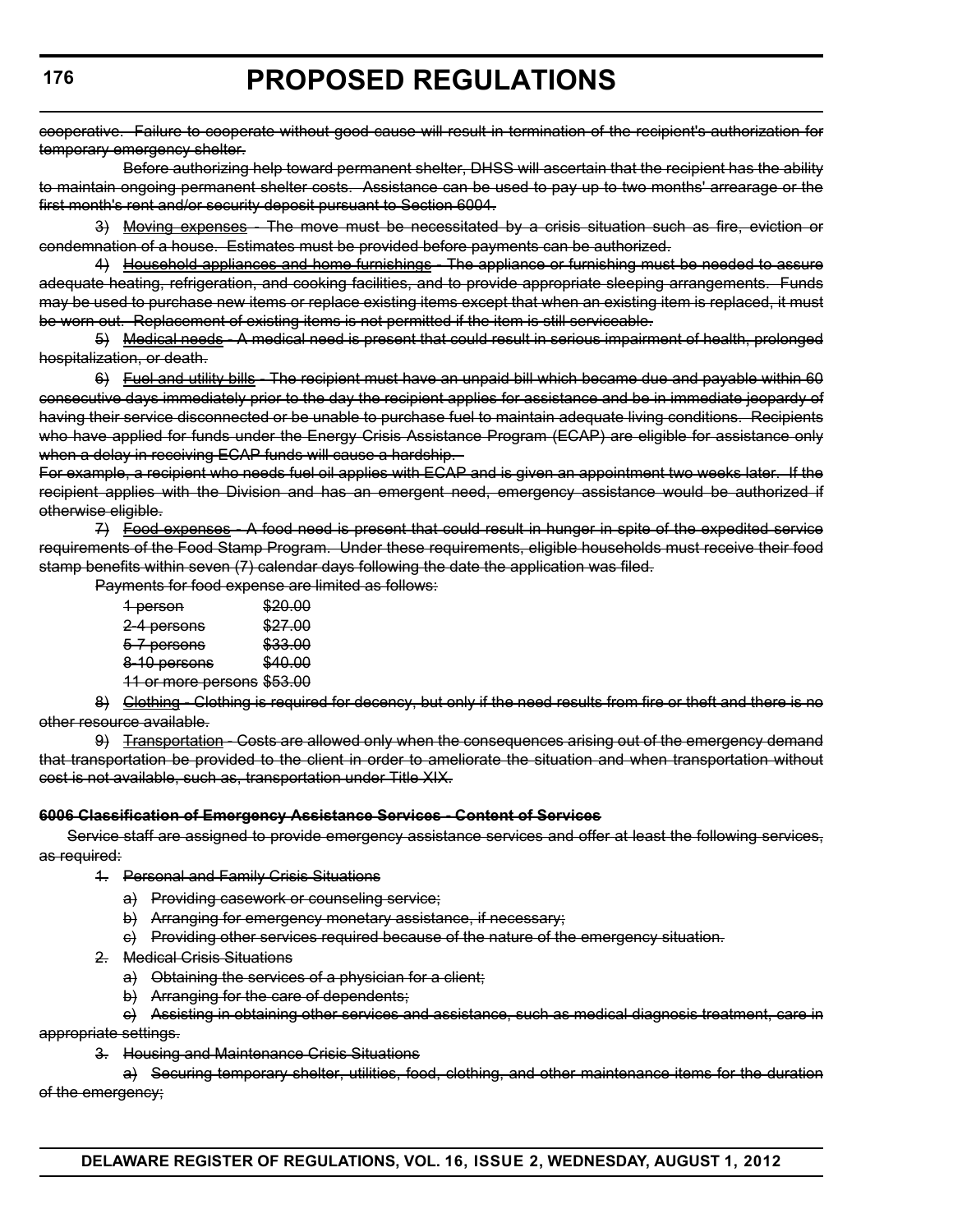b) Referring applicants to appropriate agencies for assistance in procuring permanent living arrangements appropriate to the client and his/her dependents after they leave a temporary shelter;

- c) Providing necessary replacement of lost household furniture, equipment and supplies;
- d) Providing temporary financial assistance to relieve distress.

#### **6007 Accountability Reports**

Each Regional Office will maintain a checking account for deposit and withdrawal of allocated funds. Payments may not exceed the amount allocated to each region in each calendar quarter except that funds that are surplus in a quarter may be transferred to a regional office having a deficit at the request of the Operations Administrator with the approval of the Director.

The Operations Administrator in each region will designate an individual to prepare on a monthly basis a "Monthly Report-Emergency Assistance" report. The report will be submitted to the State Office of the Division and to DMS not later than the fifth working day of the month following the month covered in the report.

All approvals for payment must be made on Form 113 and must be filed in the applicant's case record. A Supervisor's co-signature is required if the employee is in a probationary period.

#### **6001 RESERVED**

#### **6002 DETERMINING ELIGIBILITY FOR EMERGENCY ASSISTANCE**

Title IV §404(a)(2), 31 **Del. Code** §521

This policy applies to Delaware residents who are experiencing a crisis due to unforeseen circumstances. Services are provided through the Division of State Service Centers (DSSC).

#### **1. DHSS Staff Determine Eligibility**

Individuals or families must meet technical and financial eligibility criteria.

#### **Technical Eligibility**

Only the following Delaware residents may participate:

- A. Individual or family receiving the following types of cash assistance:
	- 1. Temporary Assistance for Needy Families (TANF)
	- 2. General Assistance (GA)
	- 3. Supplemental Security Income (SSI)
- B. Individual or family receiving or eligible for the following types of Medicaid:
	- 1. 1931 Medicaid
	- 2. Transitional Medicaid
	- 3. Prospective Medicaid
	- 4. Poverty-related Pregnant Women, Infants and Children Medicaid
- C. Family has children at risk of removal from their home due to abuse or neglect, or the children are suspected at risk of abuse or neglect
- D. Family has children at risk of removal from the community
- E. Family has children removed from their home due to abuse or neglect, or the children were suspected at risk of abuse or neglect
- F. Family has children removed from the community

#### **Financial Eligibility**

- A. Household Income Is Limited Income eligibility is met if the family meets the technical eligibility criteria above.
- **B.** Household Resources Are Limited
	- 1. Medicaid individuals and families cannot have resources immediately accessible to meet their needs.
	- 2. The child cannot have resources immediately accessible to meet his or her needs; or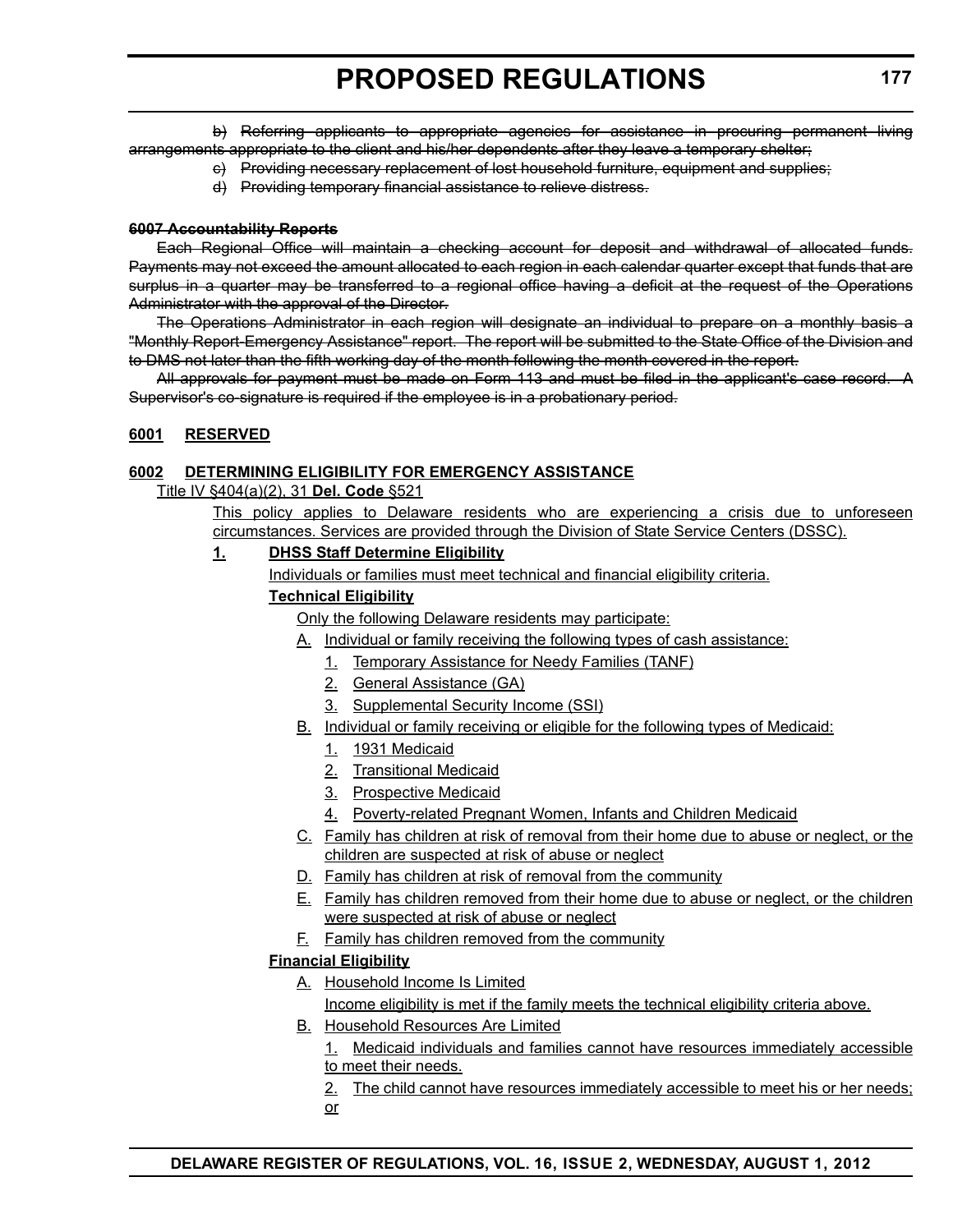3. The emergency assistance is necessary to avoid the destitution of a child or to provide living arrangements for him in a home; and

4. The emergency is one that resulted from an unforeseen circumstance or combination of circumstances that are beyond the recipient's control.

### **2. DHSS Staff Limits Assistance to Recipients**

This section only applies to those who are technically eligible due to receipt of cash or medical assistance as listed in Technical Eligibility above.

A. Applicants for assistance must have a qualifying emergency. A qualifying emergency is one that resulted from an unforeseen circumstance or combination of circumstances that are beyond the recipient's control.

NOTE: A recipient whose money is stolen may receive assistance if the recipient provides a police report of the incident.

DHSS will not authorize emergency assistance when the emergency was due to a recipient's failure to comply with a requirement of a Division of Social Services program. This includes individuals whose grant was reduced as the result of a sanction or disqualification.

Example:

- a. Mary was sanctioned which resulted in a reduction of her TANF grant. Because she has less money she is not able to pay her electric bill. She is not eligible for emergency assistance because a grant reduction is a foreseeable consequence of a sanction.
- b. Joey was disqualified which resulted in a reduction of his TANF grant. Because he has less money he is not able to pay his rent. At the same time his refrigerator breaks down. This is not a result of his disqualification (grant reduction) and Joey could be eligible for emergency assistance to repair or replace his refrigerator.

### **6003 MAKING PAYMENTS FOR EMERGENCY ASSISTANCE SERVICES**

31 **Del.Code** §521

This policy applies any time a payment is issued for Emergency Assistance Services.

#### **1. DHSS Makes Payments to Vendors**

Payments for Emergency Assistance Services are made by check directly to the vendor..

Exception: Payments for food may be made directly to the recipient.

#### **2. DHSS Limits Amounts and Frequency of Payments to Vendors**

A household can receive approval for a payment from each of the following categories. Payment is limited to one period of 30 consecutive days in any twelve consecutive months.

Payments authorized within the 30-day period may cover needs which will arise during the 60 consecutive days beginning on the day after the end of the 30-day period.

Payments authorized within the 30-day period may cover debts which became due and payable within the 60 consecutive days immediately prior to the day the recipient applies for assistance.

The maximum payment a household can receive during the 30 day period is:

- A. \$1,200 for emergency shelter certified by the Department of Health and Social Services (DHSS)
- B. \$450 for mortgage or rent assistance
- C. \$200 for other costs related to the self-sufficiency of the household

#### **3. Payment Limits Apply to the Original Household**

The payment limitation and time restrictions apply only to the original household.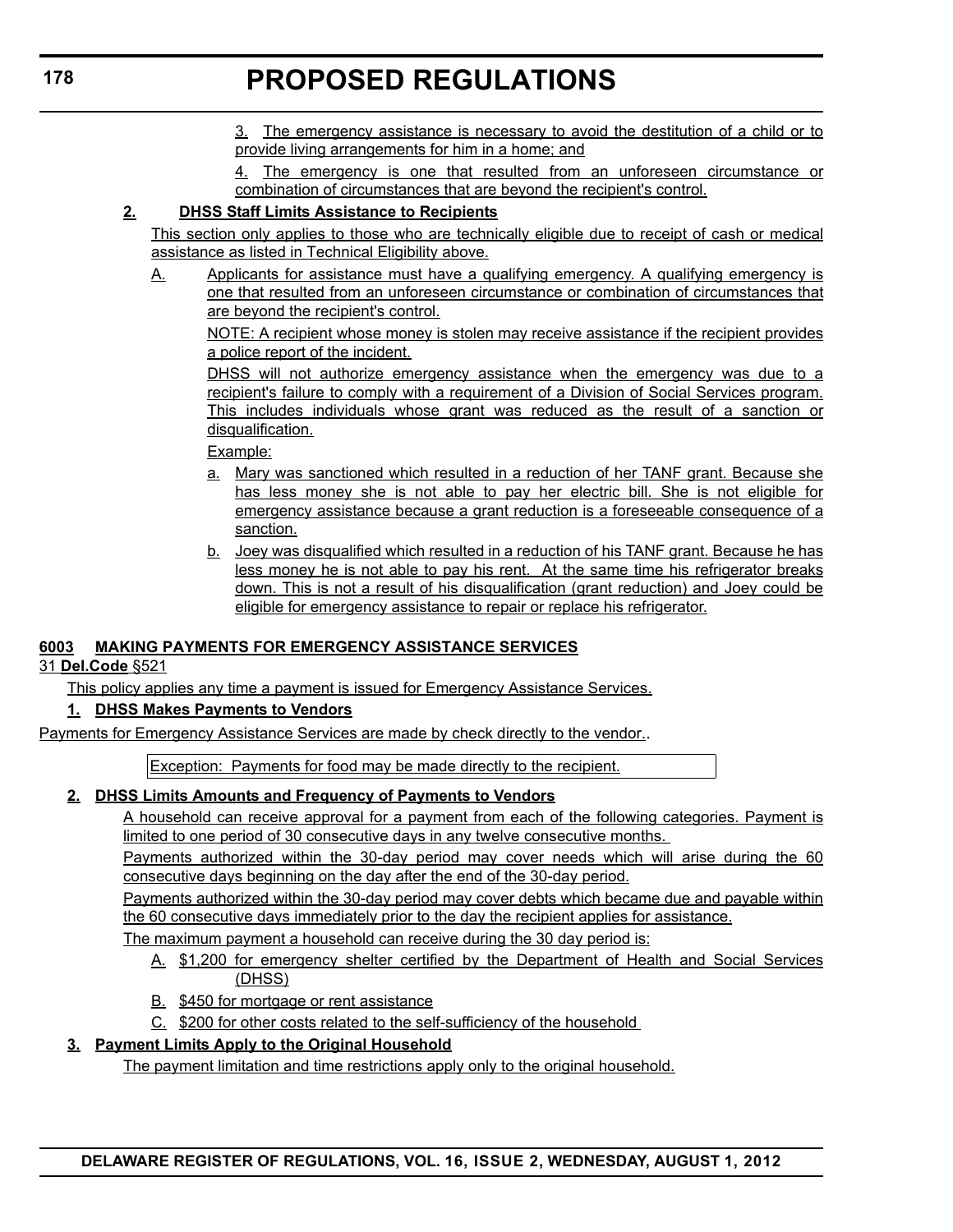Former members of a household that received emergency assistance may themselves receive assistance if they had not requested funds while part of the original household. For example, a household (F1) contains two TANF cases (A1) and (A2).

A1 receives emergency assistance to purchase a refrigerator in July. In September A2 moves to its own apartment. Several months later in December A2 needs money to pay the rent because her money was stolen. A2 can receive help because she is no longer part of the F1 household and while part of the F1 household had not requested assistance. If A1 asked for help, they would be denied because they received an emergency assistance payment less than twelve months ago.

#### **6004 RESERVED**

#### **6005 PROVIDING ASSISTANCE FOR QUALIFIED EMERGENCIES**

#### 31 **Del. Code** §521

This policy applies after applicants are determined eligible for Emergency Assistance services.

#### **1. Emergency Assistance is Provided for Qualified Emergencies**

Recipients with an emergency as defined in DSSM 6000 and who meet the eligibility criteria in DSSM 6002 are eligible to receive emergency assistance.

The covered items and the conditions that must be present before payments can be authorized are listed below.

#### **A. Home repairs**

The repair must be needed to assure adequate heating, refrigeration, cooking facilities, and water supplies.

#### **B. Shelter expense**

The recipients must be homeless or in jeopardy of losing their home. They cannot be more than 60 days behind in making payments on rent or mortgage or property taxes.

A maximum of \$1,200 is allowed to provide a homeless recipient with up to 90 consecutive days of temporary emergency shelter in a DHSS certified shelter.

A maximum of \$650 is allowed to help a recipient:

- a. Secure permanent shelter
- b. Maintain existing shelter
- c. Transition from temporary emergency shelter to secure permanent shelter

#### **1. Temporary emergency shelter**

- i. DHSS will authorize temporary emergency shelter in a DHSS certified shelter that meets the recipient's needs. DHSS will not count cash assistance received or money counted to determine the amount of cash assistance when authorizing temporary shelter.
- ii. DHSS will authorize the maximum time and amount allowed for temporary emergency shelter unless the recipient refuses to:
	- a. Relocate to subsequently arranged temporary emergency shelter in a free shelter
	- b. Actively seek permanent housing and cooperate with DHSS in monitoring progress of the housing search

Cooperation with the housing search requires the recipient to:

i. Contact DHSS at least weekly at mutually agreed upon times by telephone or arranged office appointment

- ii. Make housing contacts
- iii. Keep appointments

iv. Discuss progress with the worker

Failure to cooperate without good cause (e.g., illness of recipient or immediate family member, no viable contacts remaining) will result in termination of the recipient's authorization for temporary emergency shelter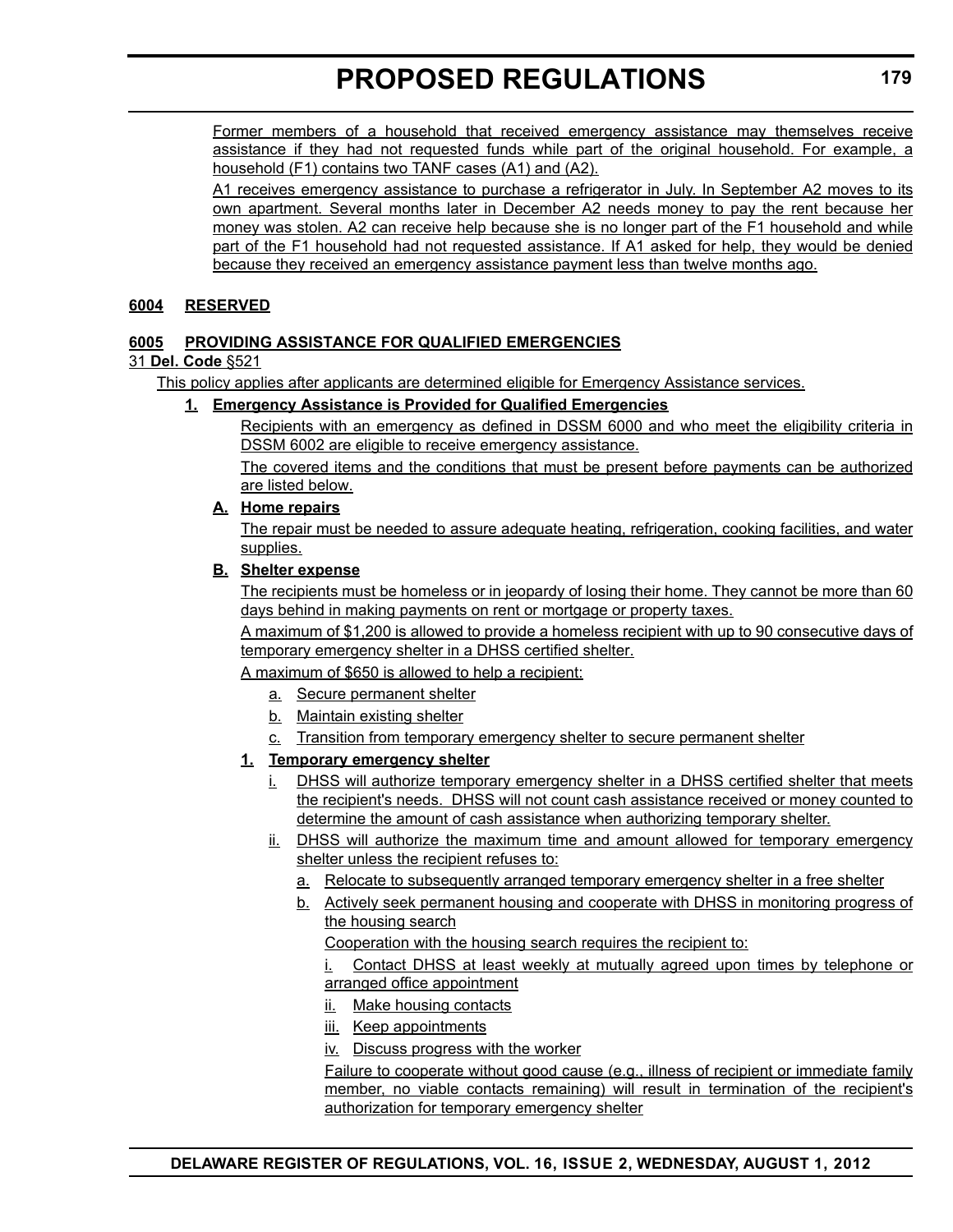iii. DHSS will not authorize temporary emergency shelter if free or permanent shelter is available or was refused without good cause.

Good cause includes the need for a family member to remain in a school district or near an employer when public or private transportation is not reasonably available.

iv. The recipient has the primary responsibility for seeking and securing permanent shelter.

#### **2. Permanent shelter**

Recipients must be able to maintain ongoing permanent shelter costs in order to receive help toward permanent shelter. Assistance can be used to pay *up to* two months' arrearage or the first month's rent and/or security deposit. See DSSM 6003 for amounts and limitations.

#### **C. Moving expenses**

The move must be necessitated by a crisis situation such as fire, eviction or condemnation of a house. The applicant must provide estimates before payments can be authorized.

#### **D. Household appliances and home furnishings**

The appliance or furnishing must be needed to assure adequate heating, refrigeration, and cooking facilities, and to provide appropriate sleeping arrangements. Funds may be used to purchase new items or replace existing items.

Exception: When an existing item is replaced, it must be worn out. Replacement of existing items is not permitted if the item is still serviceable.

#### **E. Medical needs**

A medical need is present if that need could result in serious impairment of health, prolonged hospitalization, or death.

#### **F. Fuel and utility bills**

The recipient must have an unpaid bill which became due and payable within 60 consecutive days immediately prior to the day the recipient applies for assistance. The recipient must be in immediate jeopardy of having his or her service disconnected or be unable to purchase fuel to maintain adequate living conditions. Recipients who have applied for funds under the Energy Crisis Assistance Program (ECAP) are eligible for assistance only when a delay in receiving ECAP funds will cause a hardship.

#### **G. Food expenses**

A food need is present that could result in hunger in spite of the expedited service requirements of the Food Supplement Program. Households eligible for expedited service must receive their food benefits within 7 calendar days following the date the application was filed.

Payments for food expense are limited as follows

| <u>1 person</u>       | \$20.00        |
|-----------------------|----------------|
| <u>2 - 4 persons</u>  | \$27.00        |
| <u>5 - 7 persons</u>  | \$33.00        |
| <u>8 - 10 persons</u> | <u>\$40.00</u> |
| 11 or more persons    | \$53.00        |

#### **H. Clothing**

Assistance for clothing is authorized only if the need results from fire or theft and there is no other resource available.

#### **I. Transportation**

Costs are allowed only when:

a. The consequences arising out of the emergency demand that transportation be provided to the client in order to improve the situation

b. Free transportation is not available, such as, transportation under Title XIX

#### **DELAWARE REGISTER OF REGULATIONS, VOL. 16, ISSUE 2, WEDNESDAY, AUGUST 1, 2012**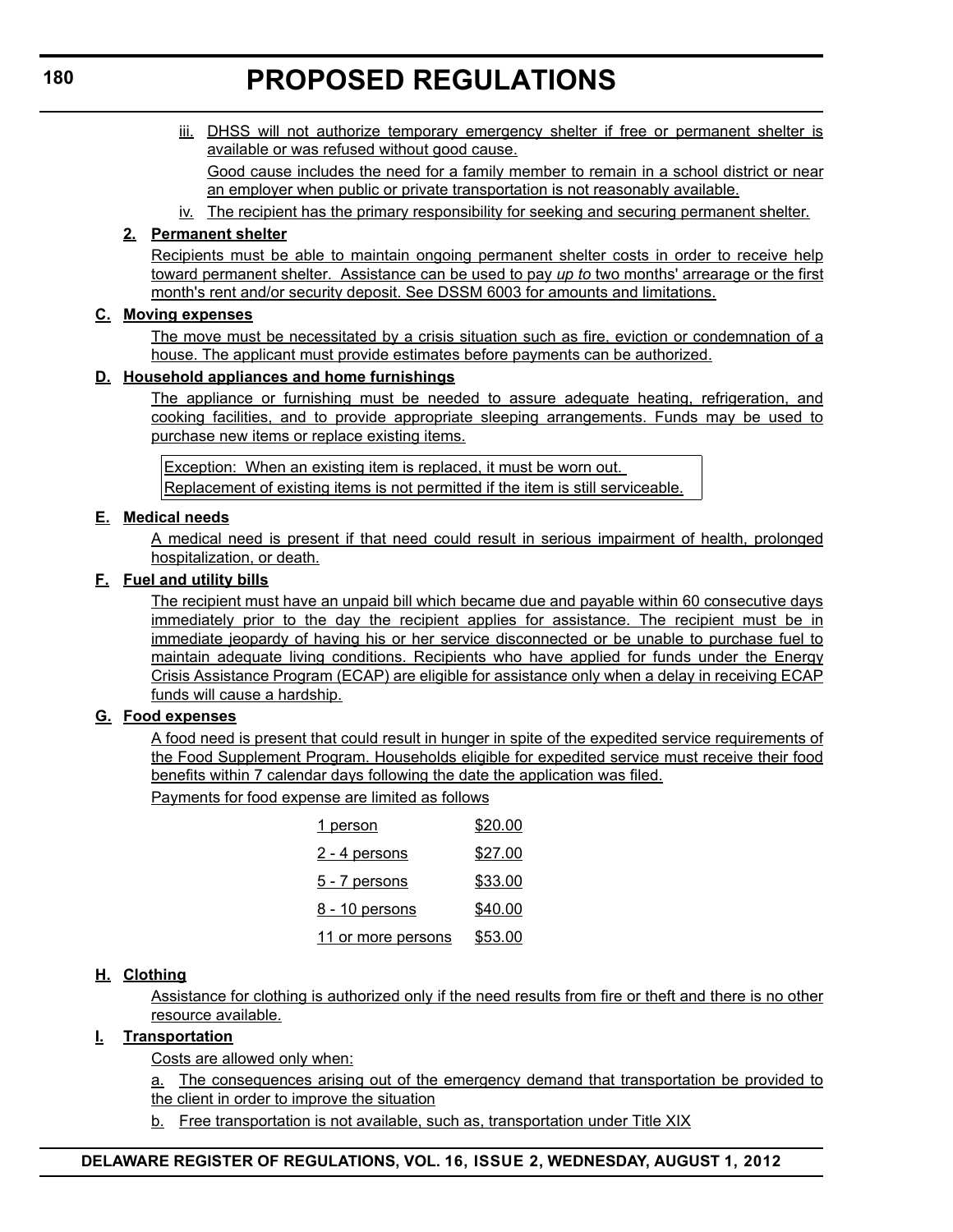#### <span id="page-33-0"></span>**6006 OFFERING EMERGENCY ASSISTANCE SERVICES**

This policy applies to any staff assigned to provide emergency assistance services.

#### **Emergency Assistance Staff Offer Specific Services**

Emergency assistance staff will offer at least the following services, as required.

- A. In personal and family crisis situations:
	- 1. Provide casework or counseling service
	- 2. Arrange for emergency financial assistance, if necessary
	- 3. Provide other services required because of the nature of the emergency situation
- B. In medical crisis situations:
	- 1. Obtain the services of a physician for a client
	- 2. Arrange for the care of dependents
	- 3. Assist in obtaining other services and assistance, such as medical diagnosis treatment, care in appropriate settings
- C. In housing and maintenance crisis situations:
	- 1. Secure temporary shelter, utilities, food, clothing, and other maintenance items for the duration of the emergency
	- 2. Refer applicants to appropriate agencies for assistance in obtaining permanent living arrangements appropriate to the client and his/her dependents after they leave a temporary shelter
	- 3. Provide necessary replacement of lost household furniture, equipment and supplies
	- 4. Provide temporary financial assistance

#### **6007 RESERVED**

### **[DEPARTMENT OF NATURAL RESOURCES AND ENVIRONMENTAL](http://www.dnrec.delaware.gov/whs/awm/AQM/Pages/Default.aspx)  CONTROL**

### **DIVISION OF AIR QUALITY**

Statutory Authority: 7 Delaware Code, Chapter 60; (7 **Del.C.**, Ch. 60) 7 **DE Admin. Code** 1120

#### **[REGISTER NOTICE](#page-3-0) SAN #2012-10**

#### **1. TITLE OF THE REGULATIONS:**

Amendment to Regulation 1120 New Source Performance Standards

#### **2. BRIEF SYNOPSIS OF THE SUBJECT, SUBSTANCE AND ISSUES:**

Congress sought to reduce public health impacts due to the exposure to criteria pollutants in the 1990 Amendments to the Clean Air Act. Under Section 111(b), the EPA Administrator is required to establish Federal standards of performance for new sources in prescribed source categories. Under Section 111(d)(1), each State is required to submit a plan to the EPA Administrator which establishes standards of performance for existing sources in those prescribed source categories.

On September 15, 1997, the EPA adopted a New Source Performance Standard and an Emission Guideline, 40 CFR Part 60 Subparts Ec and Ce, respectively, which were applicable to new and existing hospital, medical and infectious waste incinerator (HMIWI) units. As required under the Clean Air Act, Delaware adopted Section 29, "New Source Performance Standards for Hospital/Medical/Infectious Waste Incinerators" into Regulation 1120 on September 1, 1998. At the time of the adoption of Section 29, there were 3 existing Delaware HMIWI units in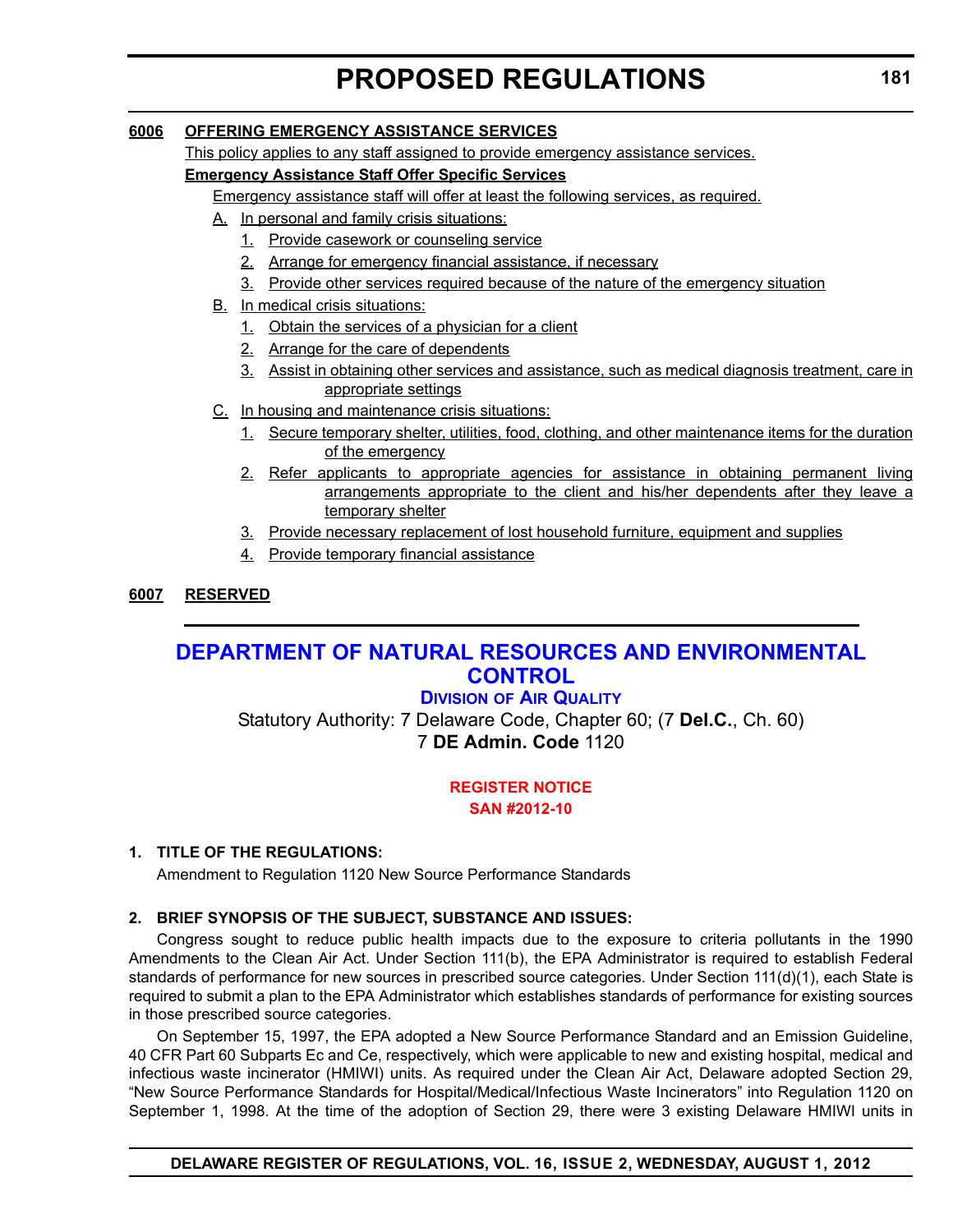#### <span id="page-34-0"></span>**182**

# **PROPOSED REGULATIONS**

operation. Since the 1998 adoption of Section 29, those 3 existing HMIWI units have been dismantled and no new HMIWI units have been built.

Delaware is proposing to repeal Section 29 as its inherent regulatory requirements are currently outdated and its continuance is no longer justified by present realities. Any new HMIWI units would be regulated under the amended 40 CFR Part 60, Subpart Ec that the EPA adopted on October 6, 2009.

#### **3. POSSIBLE TERMS OF THE AGENCY ACTION:**

None

- **4. STATUTORY BASIS OR LEGAL AUTHORITY TO ACT:** 7 **Delaware Code**, Chapter 60
- **5. OTHER REGULATIONS THAT MAY BE AFFECTED BY THE PROPOSAL:** None

#### **6. NOTICE OF PUBLIC COMMENT:**

Statements and testimony may be presented either orally or in writing at a public hearing to be held on Wednesday, August 22, 2012 beginning at 6:00 PM in the DNREC's Richardson & Robbins Auditorium, 89 Kings Highway, Dover, DE. Interested parties may submit comments in writing to: Jim Snead, DNREC Division of Air Quality, 715 Grantham Lane, New Castle, DE 19720.

#### **7. PREPARED BY:**

James R. Snead (302) 323-4542 jsnead@state.de.us July 5, 2012

**\*Please Note: Due to the size of the proposed regulation, it is not being published here. A copy of the regulation is available at:**

#### **[1120 New Source Performance Standards](http://regulations.delaware.gov/register/august2012/proposed/16 DE Reg 181 08-01-12.htm)**

**DIVISION [OF AIR QUALITY](http://www.dnrec.delaware.gov/whs/awm/AQM/Pages/Default.aspx)** Statutory Authority: 7 Delaware Code, Chapter 60; (7 **Del.C.**, Ch. 60) 7 **DE Admin. Code** 1138

#### **REGISTER NOTICE SAN #2011-11**

#### **[1138 Emission Standards for Hazardous Air Pollutants for Source Categories](#page-3-0)**

#### **1. TITLE OF THE REGULATIONS:**

Amendment to Regulation 1138 Emission Standards for Hazardous Air Pollutants for Source Categories

#### **2. BRIEF SYNOPSIS OF THE SUBJECT, SUBSTANCE AND ISSUES:**

Under Section 112(k) of the 1990 Clean Air Act Amendments, Congress mandated that the EPA identify not less than 30 hazardous air pollutants (HAPs) which pose the greatest threat to public health in urban areas, identify the area source categories emitting those HAPs, and develop regulations to address 90% of the emissions of

**DELAWARE REGISTER OF REGULATIONS, VOL. 16, ISSUE 2, WEDNESDAY, AUGUST 1, 2012**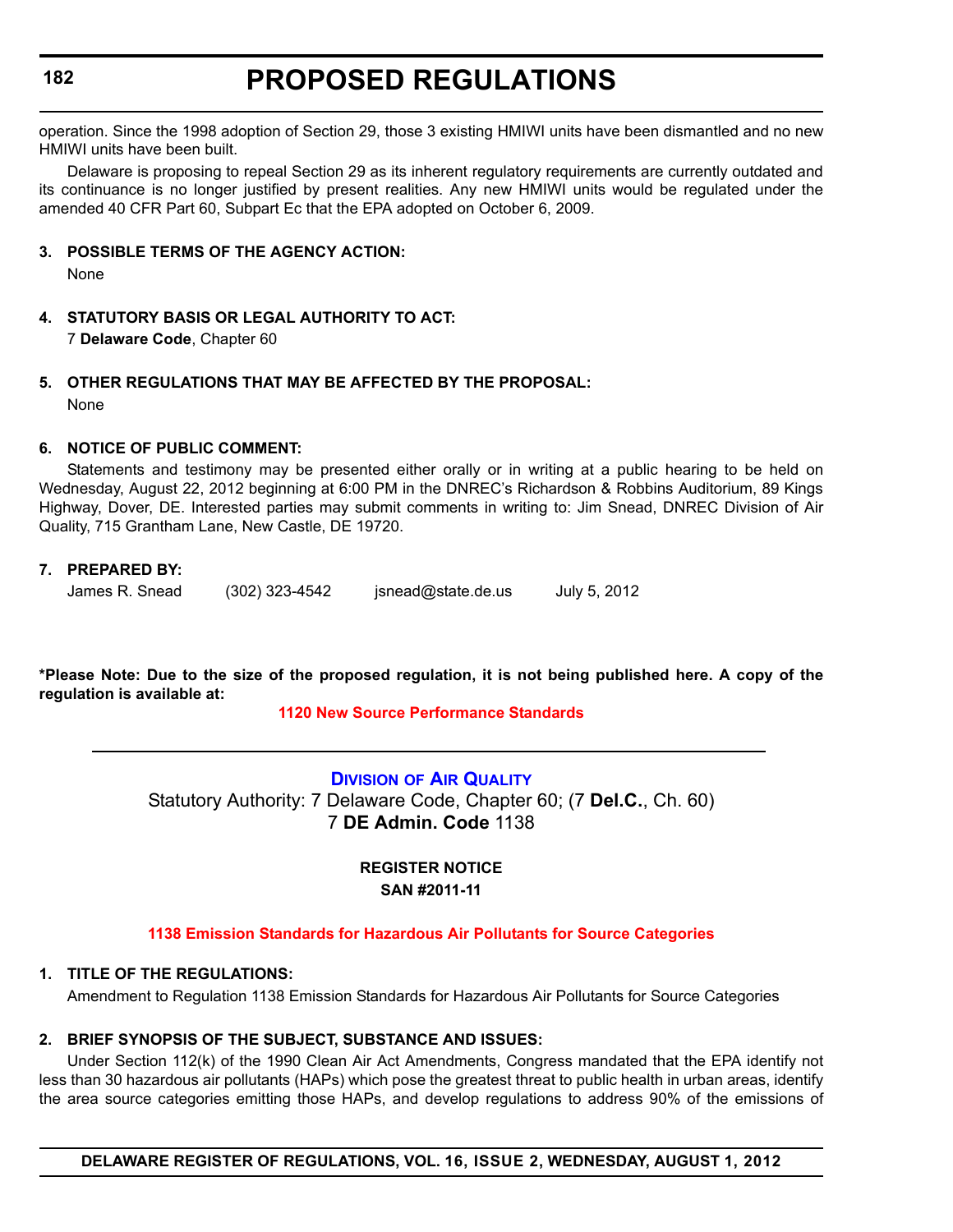those same HAPs. In 1999, the EPA identified 33 HAPs that posed the greatest threat to public health and has since that time, identified over 60 new area source categories for which regulations would be developed.

On January 5, 2010, the EPA promulgated one of these area source category standards that would affect existing and future Delaware sources, the area source standard for prepared feed manufacturing facilities, under 40 CFR Part 63 Subpart DDDDDDD.

Delaware is proposing to amend Regulation 1138 by adding a new Section 17 that addresses the emissions of chromium and manganese compounds from prepared feed manufacturing facilities. The purpose of this proposed amendment is to provide increased protection for Delaware citizens against a variety of potential adverse health effects. The major health effects from chronic inhalation exposure are diseases associated with the respiratory tract (chromium compounds) and the central nervous system (manganese compounds). The proposed amendment will provide greater consistency between Delaware's air toxics standards for these types of facilities and the recently promulgated federal standard (40 CFR Part 63 Subpart DDDDDDD) on which this proposed amendment is heavily based.

#### **3. POSSIBLE TERMS OF THE AGENCY ACTION:**

None

- **4. STATUTORY BASIS OR LEGAL AUTHORITY TO ACT:**  7 **Delaware Code**, Chapter 60
- **5. OTHER REGULATIONS THAT MAY BE AFFECTED BY THE PROPOSAL:** None

#### **6. NOTICE OF PUBLIC COMMENT:**

Statements and testimony may be presented either orally or in writing at a public hearing to be held on Wednesday, August 22, 2012 beginning at 6:00 PM in the DNREC's Richardson & Robbins Auditorium, 89 Kings Highway, Dover, DE. Interested parties may submit comments in writing to: Jim Snead, DNREC Division of Air Quality, 715 Grantham Lane, New Castle, DE 19720.

#### **7. PREPARED BY:**

James R. Snead (302) 323-4542 jsnead@state.de.us June 19, 2012

**\*Please Note: Due to the size of the proposed regulation, it is not being published here. A copy of the regulation is available at:**

**[1138 Emission Standards for Hazardous Air Pollutants for Source Categories](http://regulations.delaware.gov/register/august2012/proposed/16 DE Reg 182 08-01-12.htm)**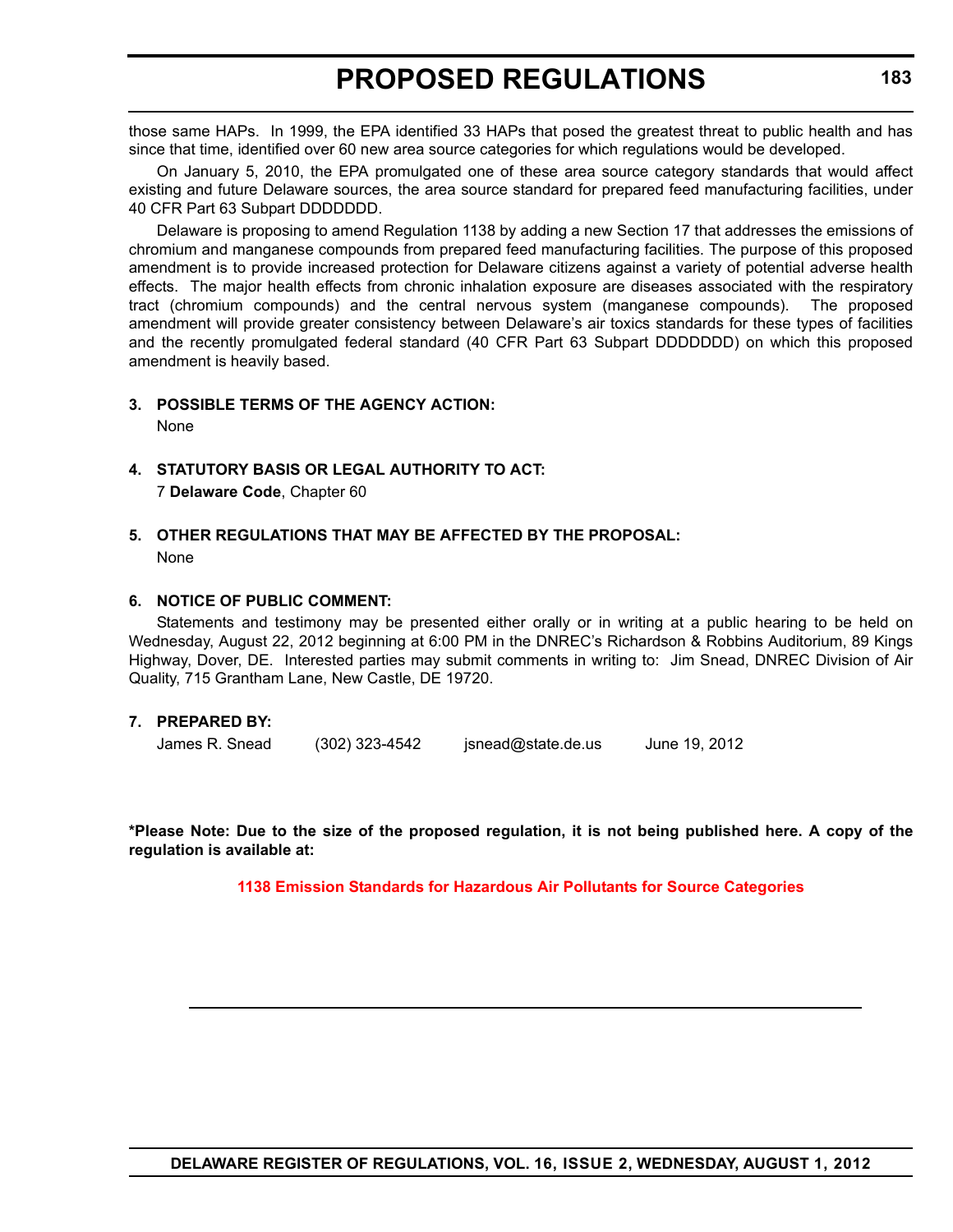**DIVISION OF FISH [AND WILDLIFE](http://www.dnrec.delaware.gov/fw/Pages/FWPortal.aspx)** Statutory Authority: 7 Delaware Code, Sections 901(b) and 903(e)(2)a (7 **Del.C.** §901(b); 7 **Del.C.** §903 (e)(2)a) 7 **DE Admin. Code** 3507

> **REGISTER NOTICE SAN #2012-08**

#### **[3507 Black Sea Bass Size Limit; Trip Limits, Seasons; Quotas](#page-3-0)**

#### **1. TITLE OF THE REGULATION:**

3507 Black Sea Bass Size Limit; Trip Limits, Seasons; Quotas

#### **2. BRIEF SYNOPSIS OF THE SUBJECT, SUBSTANCE AND ISSUE:**

The Atlantic States Marine Fisheries Commission (ASMFC) approved Addendum XXII to the Fishery Management Plan for Summer Flounder, Scup and Black Sea Bass. Addendum XXII established a regional management approach and requires the southern region states (Delaware to North Carolina) to implement management measures consistent with those required for federal waters. The Department was notified on May 17, 2012 by the National Oceanic and Atmospheric Administration that a federal rule was approved that included among its provisions an open season for the recreational black sea bass fishery from May 19 through October 14. In response, the Department issued an Emergency Order (2012-F-0019) to remain consistent with Addendum XXII and to prevent Delaware anglers and dependent businesses from being disadvantaged by remaining closed to recreational sea bass fishing through May 21.

The purpose of this action is to formally adopt the full provisions of the federal rule for the recreational black sea bass fishery and remain compliant with Addendum XXII by amending Tidal Finfish Regulation 3507 Black Sea Bass Size Limit; Trip Limits; Seasons; Quotas through the normal regulatory process. The federal rule establishes a 12.5-inch minimum size limit; an open season from January 1 through February 28 with a corresponding 15-fish per person possession limit; and open seasons from May 19 through October 14 and from November 1 through December 31 with corresponding 25-fish per person possession limits.

Based on the stock projections completed in 2011, the black sea bass stock is not overfished and overfishing is not occurring. The projections indicate the stock is at about 111% of its biomass target.

#### **3. POSSIBLE TERMS OF THE AGENCY ACTION:**

None.

### **4. STATUTORY BASIS OR LEGAL AUTHORITY TO ACT:**

7 **Del.C.**, §901(b) & §903(e)(2)a

### **5. LIST OF OTHER REGULATIONS THAT MAY BE IMPACTED OR AFFECTED BY THE PROPOSAL:** N/A

### **6. NOTICE OF PUBLIC COMMENT:**

The hearing record on the proposed changes to the black sea bass regulation will be open August 1, 2012. Individuals may submit written comments regarding the proposed changes via e-mail to Lisa.Vest@state.de.us or via the USPS to Lisa Vest, Hearing Officer, DNREC, 89 Kings Highway, Dover, DE 19901 (302) 739-9042. A public hearing on the proposed amendment will be held on August 30, 2012 beginning at 7 pm in the DNREC Auditorium, located at the Richardson & Robbins Building, 89 Kings Highway, Dover, DE 19901.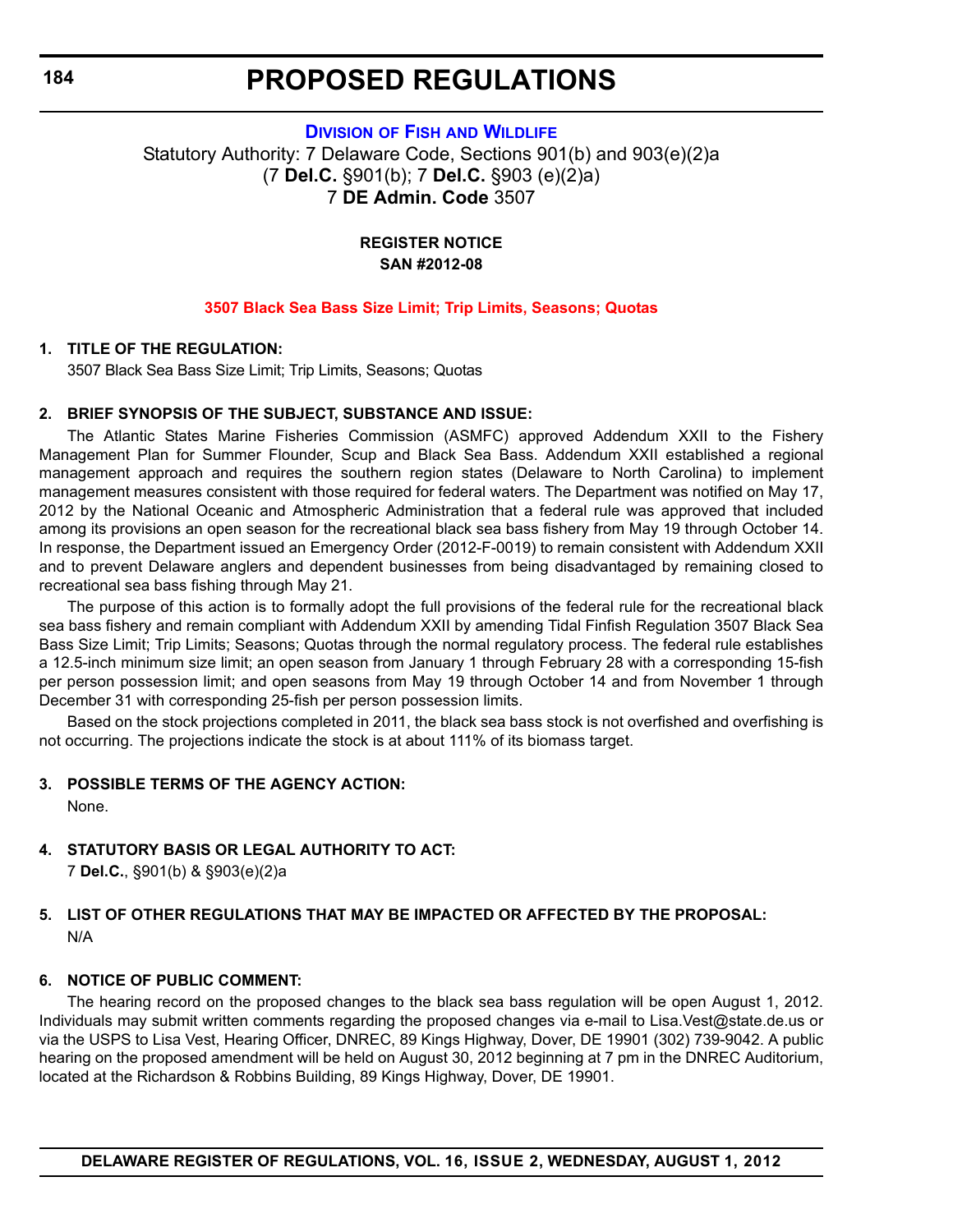#### **7. PREPARED BY:**

Stewart Michels Stewart.Michels@state.de.us (302) 739-9914

David E. Saveikis, Director

#### **3507 Black Sea Bass Size Limit; Trip Limits, Seasons; Quotas**

(Penalty Section 7 **Del.C.** §936(b)(2))

- 1.0 It shall be unlawful for any commercial person to have in possession any black sea bass (*Centropristis striata*) that measures less than eleven (11) inches, total length excluding any caudal filament.
- 2.0 It shall be unlawful for any recreational person to have in possession any black sea bass that measures less than twelve and one-half (12.5) inches total length excluding any caudal filament.
- 3.0 It shall be unlawful for any commercial fisherman to land, to sell, trade and or barter any black sea bass in Delaware unless authorized by a black sea bass landing permit issued by the Department. The black sea bass landing permit shall be presumed to transfer with the vessel whenever it is bought, sold, or otherwise transferred, unless there is a written agreement, signed by the transferor/seller and transferee/buyer, or other credible written evidence, verifying that the transferor/seller is retaining the vessel's fishing and permit history for purposes of replacing the vessel.
- 4.0 The black sea bass pot fishery and the black sea bass commercial hook and line fishery shall be considered separate black sea bass fisheries. The total pounds allocated to each fishery by the Department shall be as follows: 96 percent of the State's commercial quota, as determined by the ASMFC, for the pot fishery; 4 percent for the commercial hook and line fishery.
- 5.0 The Department may only issue a black sea bass landing permit for the pot fishery to a person who is the owner of a vessel permitted by the National Marine Fisheries Service in accordance with 50 CFR §§ 648.4 and who had applied for and secured from the Department a commercial food fishing license and has a reported landing history in either the federal or state reporting systems of landing by pot at least 10,000 pounds of black sea bass during the period 1994 through 2001. Those individuals that have landing history only in the federal data base must have possessed a state commercial food fishing license for at least one year during the time from 1994 through 2001.
- 6.0 The Department may only issue a black sea bass landing permit for the commercial hook and line fishery to a person who has applied for and secured from the Department a commercial food fishing license and a fishing equipment permit for hook and line and submitted landings reports in either the federal or state landing report systems for black sea bass harvested by hook and line during at least one year between 1994 and 2001.
- 7.0 Any overage of the State's commercial quota will be subtracted by the Atlantic States Marine Fisheries Commission from the next year's commercial quota.

Any overage of an individual's allocation will be subtracted from that individual's allocation the next year and distributed to those individuals in the appropriate fishery that did not exceed their quota.

- 8.0 Each participant in a black sea bass fishery shall be assigned a equal share of the total pounds of black sea bass allotted by the Department for that particular fishery. A share shall be determined by dividing the number of pre-registered participants in one of the two recognized fisheries into the total pounds of black sea bass allotted to the fishery by the Department. In order to pre-register an individual must indicate their intent in writing to participate in this fishery.
- 9.0 Individual shares of the pot fishery quota may be transferred to another participant in the pot fishery. Any transfer of black sea bass individual pot quota shall be limited by the following conditions:
	- 9.1 A maximum of one transfer per year per person.
	- 9.2 No transfer of shares of the black sea bass pot fishery quota shall be authorized unless such transfer is documented on a form provided by the Department and approved by the Secretary in advance of the actual transfer.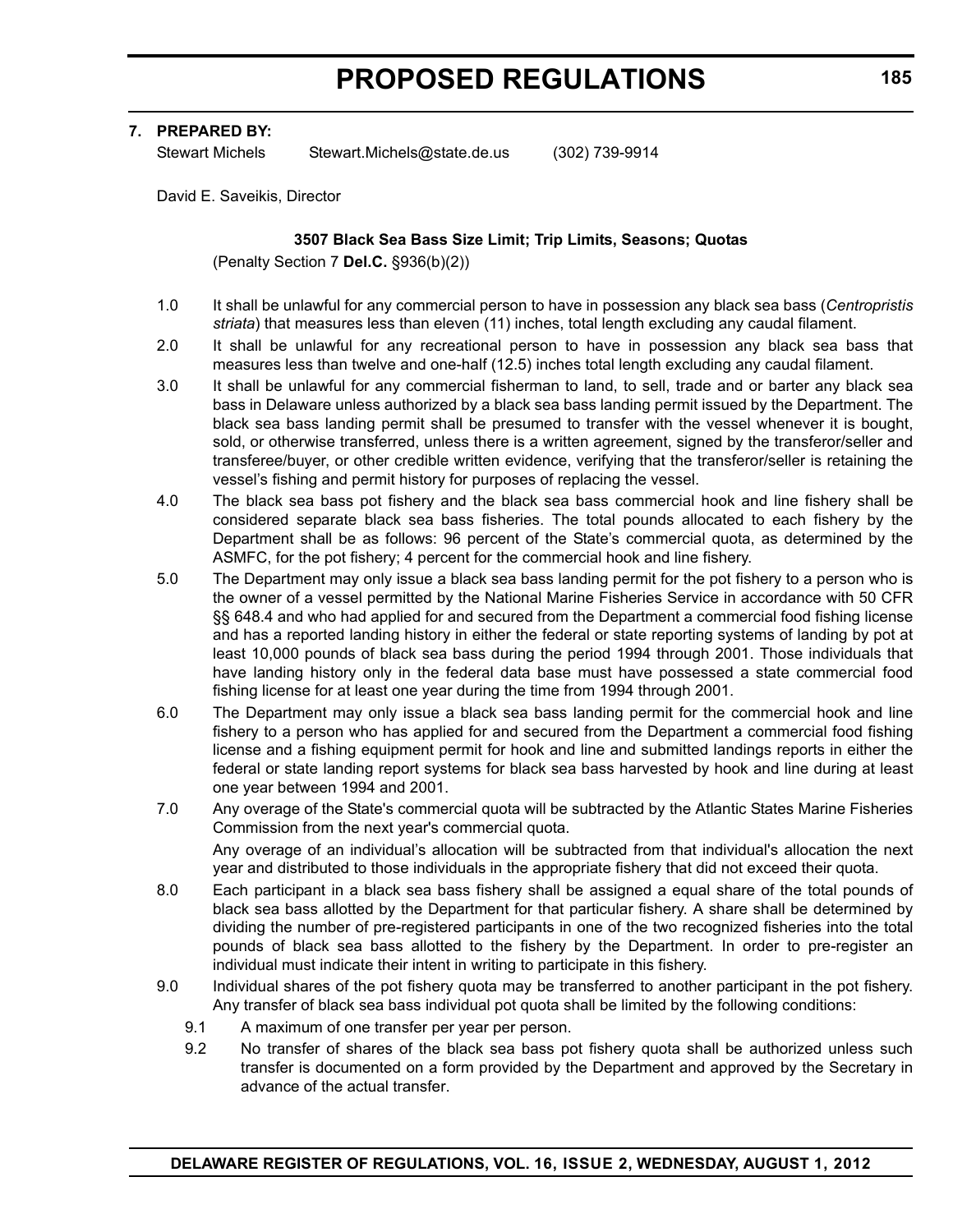- 10.0 Individual shares of the commercial hook and line fishery quota may be transferred to another participant in the commercial hook and line fishery. Any transfer of black sea bass individual commercial hook and line quota shall be limited by the following conditions:
	- 10.1 A maximum of one transfer per year per person.
	- 10.2 No transfer of shares of the black sea bass commercial hook and line quota shall be authorized unless such transfer is documented on a form provided by the Department and approved by the Secretary in advance of the transfer.
- 11.0 Each commercial food fisherman participating in a black sea bass fishery shall report to the Department, via the interactive voice phone reporting system operated by the Department, each days landings in pounds at least one hour after packing out their harvest.
- 12.0 It shall be unlawful for any recreational fisherman to take and reduce to possession or to land any black sea bass beginning at 12:01a.m. January March 1, and ending midnight May 24 18, and beginning at 12:01 a.m. October 42 15 and ending mid-night October 31.
	- 12.1 It shall be unlawful for any recreational fisherman to have in possession more than 25 black sea bass at or between the place where said black sea bass were caught and said recreational fisherman's personal abode or temporary or transient place of lodging during the period May 19 through October 14 and during the period November 1 through December 31.
	- 12.2 It shall be unlawful for any recreational fisherman to have in possession more than 15 black sea bass at or between the place where said black sea bass were caught and said recreational fisherman's personal abode or temporary or transient place of lodging during the period January 1 through February 28.

### **DIVISION OF WATERSHED STEWARDSHIP [Surface Water Discharges Section](http://www.dnrec.delaware.gov/swc/Pages/default.aspx)**

Statutory Authority: 7 Delaware Code, Chapter 60; (7 **Del.C.**, Ch. 60)

### **REGISTER NOTICE**

#### **[7431 Total Maximum Daily Load \(TMDL\) for the Lums Pond Sub-Watershed, Delaware](#page-3-0)**

#### **1. Brief Synopsis of the Subject, Substance, and Issues**

The Department of Natural Resources and Environmental Control (DNREC) plans to conduct a Public Hearing regarding a Proposed Total Maximum Daily Load (TMDL) Regulation for nutrients and oxygen consuming materials for the Lums Pond Sub-Watershed. A TMDL sets a limit on the amount of a pollutant that can be discharged into a waterbody and still meet water quality standards. TMDLs are composed of Waste Load Allocations (WLAs) for point source discharges, Load Allocations (LAs) for nonpoint sources, and a Margin of Safety (MOS) to account for uncertainties.

#### **2. Possible Terms of the Agency Action**

The proposed TMDL Regulation calls for pollutant load reductions from point and nonpoint sources of the Lums Pond State Park, an area managed by the Division of Parks and Recreation, DNREC, and from nonpoint sources from the area surrounding the Lums Pond State Park. DNREC will work with local citizen groups and internally among the Division of Parks and Recreation, the Division of Water's Surface Water Discharges Section, and the Division of Watershed Stewardship to implement the point and nonpoint source load reduction requirements.

**DELAWARE REGISTER OF REGULATIONS, VOL. 16, ISSUE 2, WEDNESDAY, AUGUST 1, 2012**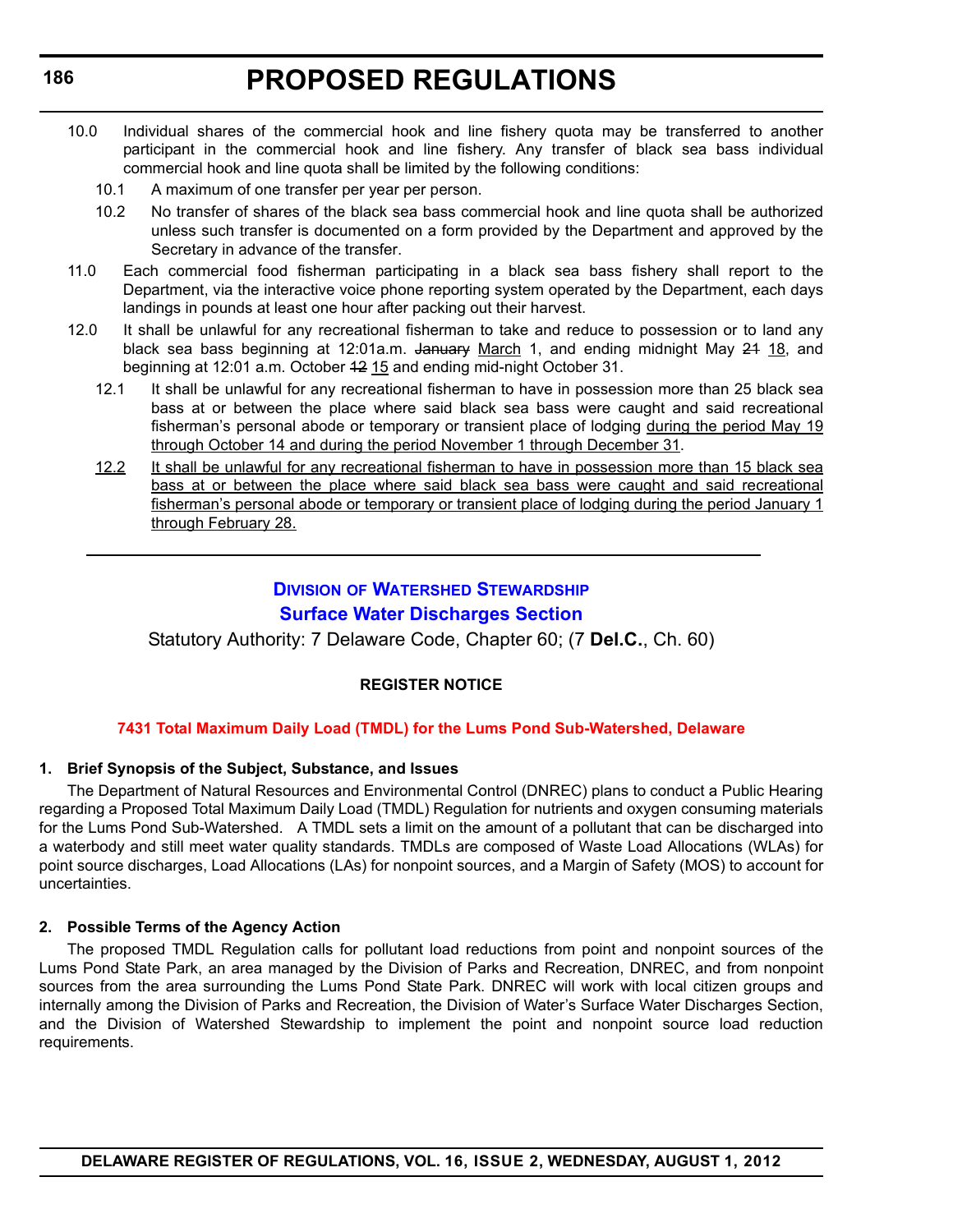#### **3. Statutory Basis or Legal Authority to Act**

The authority to develop a TMDL is provided by Title 7 of the **Delaware Code**, Chapter 60, and Section 303(d) of the Federal Clean Water Act, 33 U.S.C. 1251 et. seq., as amended.

#### **4. Other Legislation That May be Impacted**

None

#### **5. Notice of Public Hearings and Comment Period**

The Public Hearing for the proposed TMDL Regulations for the Lums Pond Sub-Watershed will be held at 3:00 p.m., Tuesday, August 21, 2012, at the New Castle Conservation District, 2430 Old Country Road, Newark, DE 19702.

The hearing record for this proposed TMDL Regulation will remain open until 4:30 p.m., Friday, September 14, 2012. Please send written comments to Hassan Mirsajadi, Watershed Assessment and Management Section, Division of Watershed Stewardship, Department of Natural Resources and Environmental Control, 820 Silver Lake Boulevard, Suite 220, Dover, DE 19904-2464, (302) 739-9939, facsimile: (302) 739-6140, email: (Hassan.Mirsajadi@state.de.us). All written comments must be received by 4:30 p.m., Friday, September 14, 2012. Electronic submission is preferred.

Copies of the Proposed TMDL Regulations and technical support document will be available as of Wednesday, August 1, 2012 on the Department's website at [http://www.dnrec.delaware.gov/swc/wa/Pages/](http://www.dnrec.delaware.gov/swc/wa/Pages/WatershedAssessmentTMDLs.aspx) [WatershedAssessmentTMDLs.aspx](http://www.dnrec.delaware.gov/swc/wa/Pages/WatershedAssessmentTMDLs.aspx) or by contacting Hassan Mirsajadi, Watershed Assessment and Management Section, Division of Watershed Stewardship, Department of Natural Resources and Environmental Control, 820 Silver Lake Boulevard, Suite 220, Dover, DE 19904-2464, (302) 739-9939, facsimile: (302) 739-6140, email: (Hassan.Mirsajadi@state.de.us).

#### **6. Prepared By:**

John Schneider, Watershed Assessment and Management Section, (302) 739-9939.

#### **7431 Total Maximum Daily Load (TMDL) for the Lums Pond Sub-Watershed, Delaware**

#### **1.0 Introduction and Background**

- 1.1 Water quality monitoring performed by the Department of Natural Resources and Environmental Control (DNREC) has shown that, within the Lums Pond Sub-Watershed, a small tributary southeast of Lums Pond that connects the Pond to a marina on the C&D Canal (Summit Marina) is impaired because of low dissolved oxygen. This small tributary receives pollutants from nonpoint sources, Lums Pond overflow, and the Lums Pond State Park Wastewater Treatment Plant discharge. A reduction of oxygen consuming pollutants and nutrients from point and nonpoint sources within the sub-watershed is necessary to improve water quality in this tributary and attain applicable water quality standards.
- 1.2 Section 303(d) of the Federal Clean Water Act requires states to develop a list (303(d) List) of waterbodies for which existing pollution control activities are not sufficient to attain applicable water quality criteria and to develop Total Maximum Daily Loads (TMDLs) for pollutants or stressors causing the impairment. A TMDL sets a limit on the amount of a pollutant that can be discharged into a waterbody and still protect water quality. A TMDL has three components including a Waste Load Allocation (WLA) for point source discharges, a Load Allocation (LA) for nonpoint sources, and a Margin of Safety (MOS) to account for uncertainties and future growth.
- 1.3 DNREC has listed the Lums Pond Sub-Watershed on Delaware's 303(d) Lists and proposes the following Total Maximum Daily Load Regulation for nitrogen, phosphorus, and 5-day Carbonaceous Biochemical Oxygen Demand (CBOD<sub>5</sub>) material.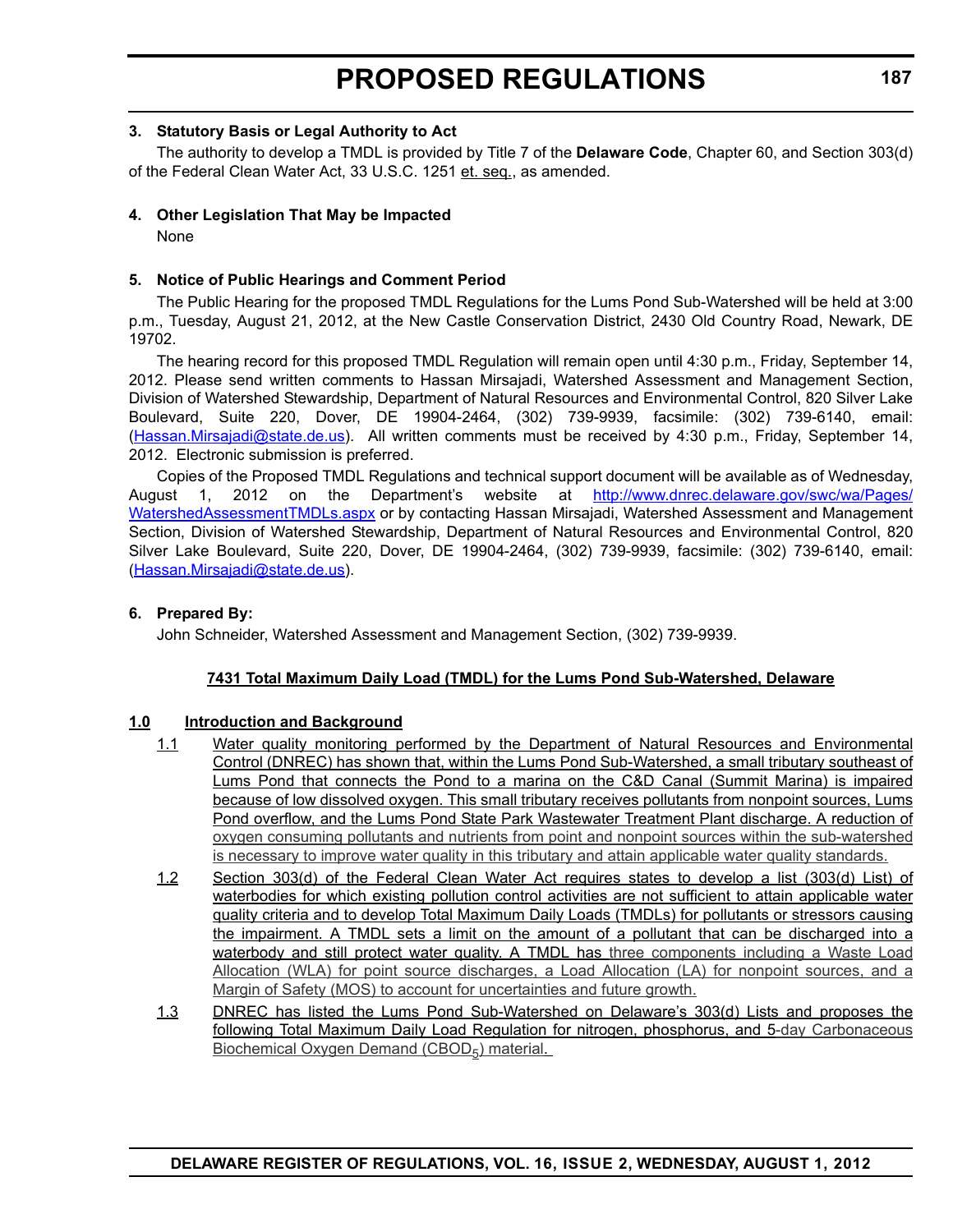#### **2.0 Total Maximum Daily Load (TMDL) Regulation for the Lums Pond Sub-Watershed, Delaware**

- 2.1 The total nitrogen waste load allocation from the Lums Pond State Park Wastewater Treatment Plant shall be limited to 9 pounds per day.
- 2.2 The total phosphorus waste load allocation from the Lums Pond State Park Wastewater Treatment Plant shall be limited to 2 pounds per day.
- 2.3 The 5-day Carbonaceous Biochemical Oxygen Demand (CBOD<sub>5</sub>) waste load allocation from the Lums Pond State Park Wastewater Treatment Plant shall be limited to 13 pounds per day.
- 2.4 The nonpoint source nitrogen load in the sub-watershed shall be reduced by 40 percent from the 2009-2011 baseline level. This shall result in an average of 30 pounds per day of nitrogen load.
- 2.5 The nonpoint source phosphorus load in the sub-watershed shall be reduced by 40 percent from the 2009-2011 baseline level. This shall result in an average of 1 pound per day of phosphorus load.
- 2.6 The nonpoint source CBOD<sub>5</sub> in the sub-watershed shall be reduced by 40 percent from the 2009-2011 baseline level. This shall result in an average of 88 pounds per day of CBOD<sub>5</sub> load.
- 2.7 Based upon water quality model runs and assuming implementation of reductions identified by subsections 2.1 1 through 2.6 above, DNREC has determined that water quality standards will be met in the Lums Pond Sub-Watershed with an adequate margin of safety.

## **[DEPARTMENT OF STATE](http://dpr.delaware.gov/boards/electrician/index.shtml)**

#### **DIVISION OF PROFESSIONAL REGULATION**

Statutory Authority: 24 Delaware Code, Section 1406(a)(1) (24 **Del.C.** §1406(a)(1)) 24 **DE Admin. Code** 1400

### **PUBLIC NOTICE**

### **[1400 Board of Electrical Examiners](#page-3-0)**

The Delaware Board of Electrical Examiners in accordance with to 24 **Del.C.** §1406 (a)(1) proposes to revise their rules and regulations. The proposed revisions to the rules are an attempt to define electrical work more broadly to include any work covered by the National Electrical Code and specifically adding solar, generators and windmills to the list of work that is considered electrical services or electrical work. This rule change will also add the continuing education credits required for licensed Journeypersons and Apprentices and except Journeypersons and Apprentices from rules that do not apply to them.

A public hearing will be held on September 5, 2012 at 9:15 a.m. in the second floor conference room A of the Cannon Building, 861 Silver Lake Boulevard, Dover, Delaware where members of the public can offer comments. Anyone wishing to receive a copy of the proposed rules and regulations may obtain a copy from Jennifer Witte, Administrative Assistant for the Delaware Board of Electrical Examiners, 861 Silver Lake Blvd, Cannon Building, Suite 203, Dover, DE 19904. Persons wishing to submit written comments may forward these to the Board at the above address. The final date to receive written comments will be 15 (fifteen days) after the public hearing.

The Board will consider promulgating the proposed regulations at its regularly scheduled meeting following the public hearing.

#### **1400 Board of Electrical Examiners**

#### **1.0 License Required**

1.1 To perform "electrical services" or "electrical work" means to plan, estimate, layout, perform, maintain, troubleshoot or supervise any electrical work covered by the National Electrical Code (NEC) as adopted by the Delaware State Fire Prevention Commission which may include but is not limited to the installation, erection, or repair of any electrical conductor, molding, duct, raceway, conduit, machinery,

#### **DELAWARE REGISTER OF REGULATIONS, VOL. 16, ISSUE 2, WEDNESDAY, AUGUST 1, 2012**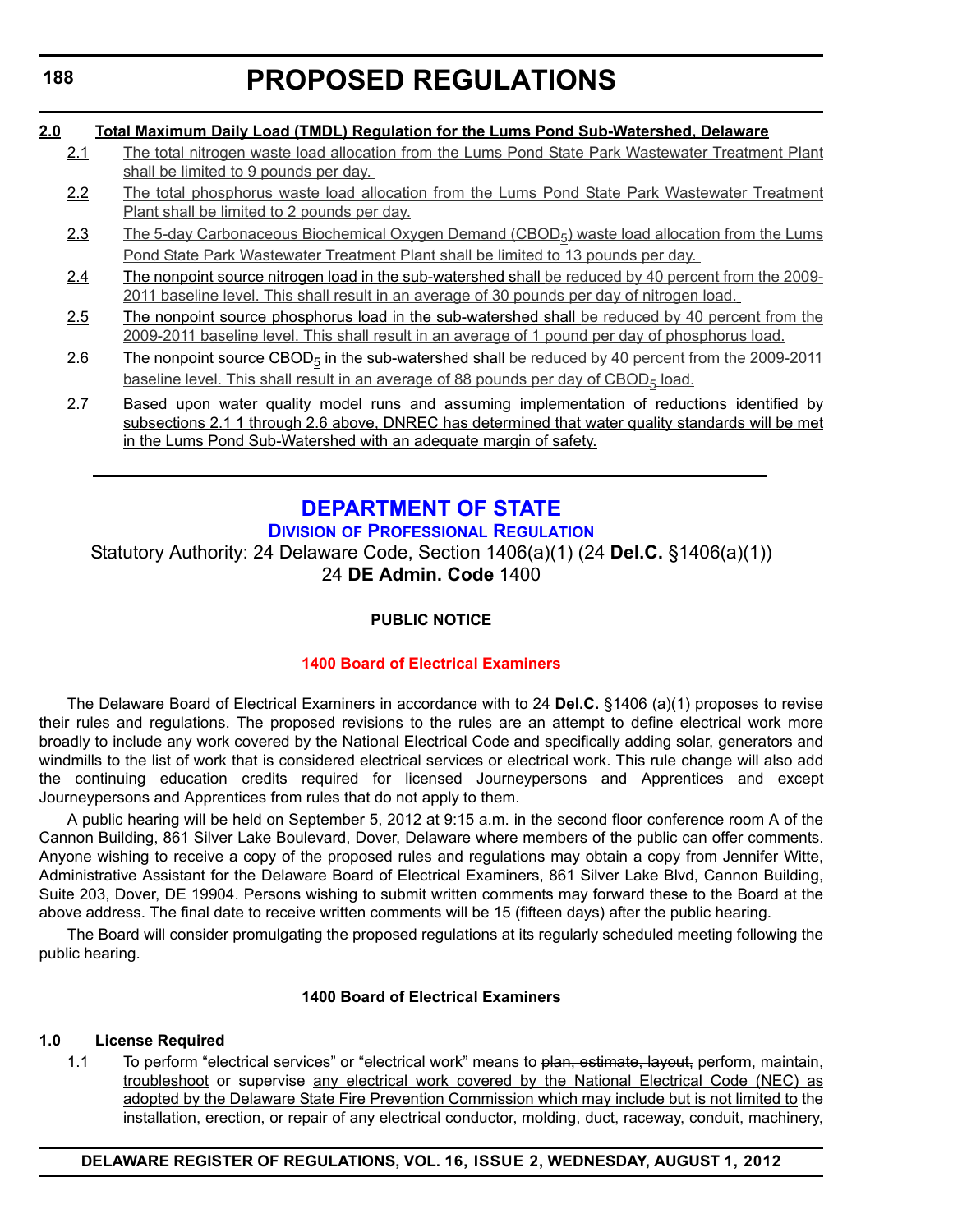apparatus, device, or fixture for the purpose of lighting, heating, or power in or on any structure or for elevators, swimming pools, hot tubs, electric signs, air conditioning, heating, refrigeration, oil burners, solar electrical work, generators, windmills and overhead and underground primary distribution systems.

- 1.2 A licensee under this chapter shall perform all electrical services or electrical work in accordance with the standards established in the National Electric Code (NEC) as adopted by the Delaware Fire Prevention Commission and in any applicable local building code. The version of the NEC applicable to a particular project is determined by the Delaware Fire Prevention Commission.
- 1.3 Every individual who receives a license with the exception of Journeypersons and Apprentice Electricians shall prominently display the words "Licensed Electrician" and the license number on the exterior of all vehicles used for work in not less than three inch letters and numbers. This section is satisfied by any abbreviation readily understood to mean "Licensed Electrician" such as "Lic. Elec." along with the license number.
- 1.4 Solar Electrical Services means to install, erect, repair any electrical conductor, duct, conduit, or array which is used for grounding and bonding of the array or any part thereof, which generate, transmit, transform, disconnect, or utilize electrical energy in any form or for any purpose.
- 1.45 Licensees shall notify the Board of a change of address. Change of address notifications shall be sent by certified mail within 60 days of date the address change.

#### *(Break in Continuity of Sections)*

#### **5.0 [Reserved]**

#### **6.0 License and Insurance**

- 6.1 Licensees with the exception of Journeypersons and Apprentice Electricians shall maintain general liability insurance of at least \$300,000.00. Master Special Elevator Electricians do not need general liability insurance if the contractor has general liability insurance. Proof of insurance must be submitted with licensure applications and maintenance of the required insurance shall be attested to in the course of each licensure renewal.
- 6.2 The insurance requirement is satisfied for a licensee who is performing work as an employee as long as the employer is insured for the risk on the work performed as required under these regulations. A licensee who also works independently from his employer must maintain separate insurance for that risk as provided under these regulations.

#### *(Break in Continuity of Sections)*

#### **8.0 Continuing Education**

- 8.1 Continuing education (CE) is required of all licensees and shall be completed by June 30 of any year in which a license is to be renewed. Extra continuing education hours do not carry over to the next licensing period. Licensees will only get CE credit for their first attendance of CE courses during each licensing period. Licensees may retake a CE course in the same licensing period but will not receive additional CE credit.
- 8.2 Courses must be approved by the Board in order to qualify as CE. Approved courses appear on the website of the Division of Professional Regulation at www.dpr.delaware.gov. Licensees may also contact the Administrative Assistant of the Board at the Division of Professional Regulation to determine whether particular courses have been approved.
	- 8.2.1 Courses shall be designed to maintain and enhance the knowledge and skills of licensees related to providing electrical services.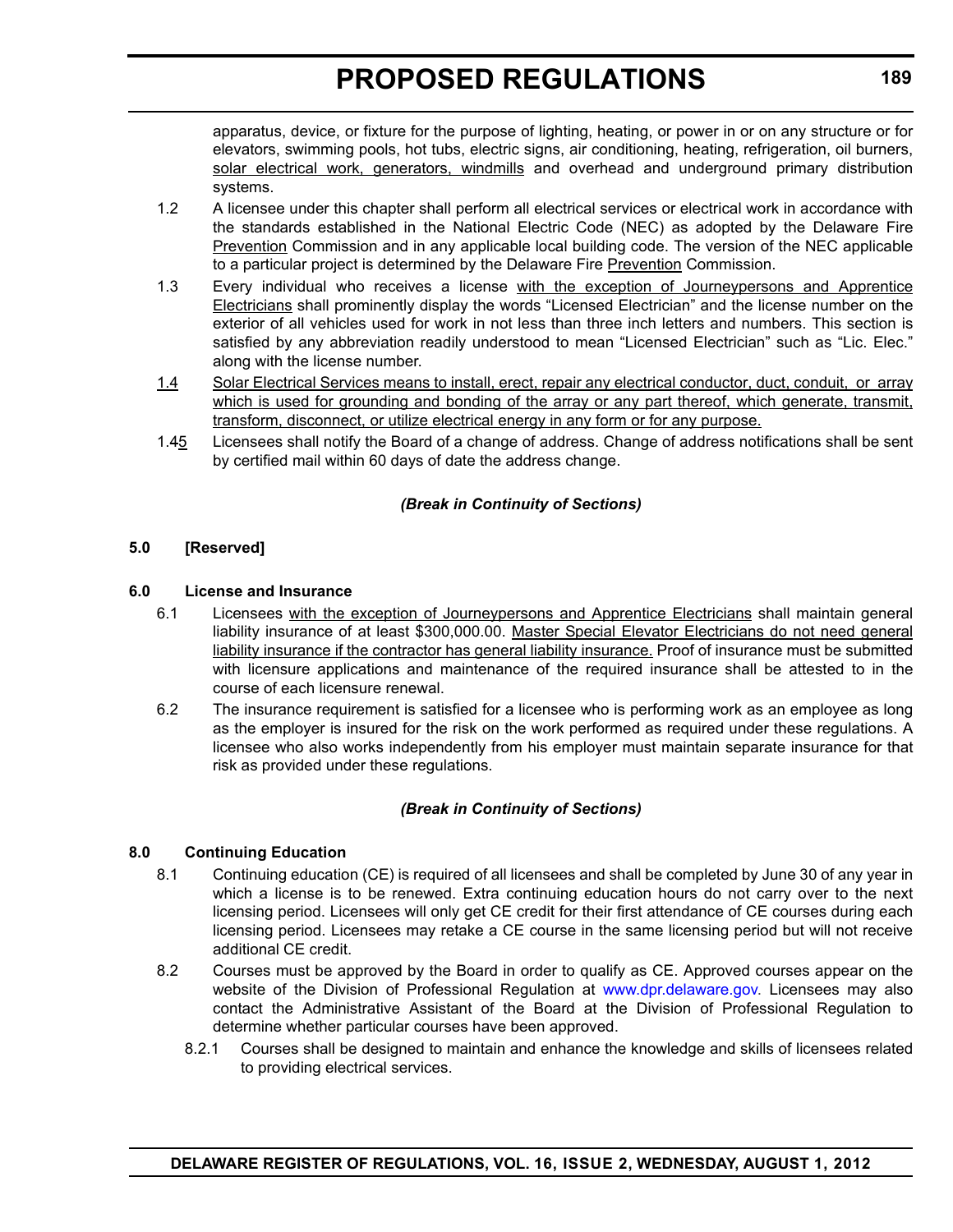- 8.2.2 Sponsors or licensees can obtain Board approval of courses at any time by completing a form approved by the Board and including a course outline with the number of classroom hours and the curriculum vitae or resume of the instructor.
- 8.2.3 Sponsors or licensees seeking pre-approval should submit the request as provided in 8.1.2 at least 60 days before the CE course is being offered.
- 8.2.4 Approval of CE automatically expires on September 1, 2002 and every three years thereafter on each September 1. A sponsor or licensee must reapply for approval as provided in 8.2.2.
- 8.3 Licensees shall complete 10 hours of approved CE during each renewal period with the following exceptions - a person licensed less than one year does not need to complete CE at the first renewal; a person licensed one year but less than two years must submit 5 CE hours at the first renewal. Beginning with the licensee's second renewal, 5 of the 10 CE hours required for renewal must be related to the National Electrical Code.
- 8.4 Journeypersons and Apprentice Electricians shall complete 5 hours of approved CE during each renewal period with the following exceptions – a person licensed less than one year does not need to complete CE at the first renewal; a person licensed one year but less than two years must submit 2 CE hours at the first renewal. Apprentice training will count towards CE hours during that licensure period.
- 8.45 The Board may consider a waiver of CE requirements or acceptance of partial fulfillment based on the Board's review of a written request with supporting documentation of hardship.

#### **9.0 Loss Of License Holder**

- 9.1 A procedure permitting temporary practice after loss of a licensee to avoid business interruption is provided in 24 **Del.C.** §1418 and is necessary only where there is no currently employed licensee to assume the duties of the former license holder.
- 9.2 The notification must include documentation of the business relationship with the former license holder.

#### **10.0 Exceptions.**

- 10.1 No license is required for performing electrical work by the following persons or entities:
	- 10.1.1 persons working under the supervision of a Delaware licensed master or limited electrician;
	- 10.1.2 persons under the supervision of a licensed electrician who is the owner or full-time employee of a company performing electrical work;
	- 10.1.31 a professional engineer in a manufacturing or industrial plant having six years experience in electrical planning and design who is registered with the Board and who is licensed and listed on the Delaware Association of Professional Engineers as the person responsible for the plant repairs, maintenance, and electrical additions;
	- 10.1.42 the Department of Transportation, or a contractor, for work performed by or under the supervision of the Department for the installation erection, construction, reconstruction and/or maintenance of drawbridges and traffic control devices
	- 10.1.53 persons working beyond the main breaker or fuse of 200 amps or less in a structure used exclusively for agriculture;
	- 10.1.64 persons performing the work of any light or power company, electric or steam railway company, telegraph, high voltage certified testing agency or telephone company when the work is part of the plant or service used in rendering authorized service to the public such as power delivery by an electric company. This exception ends at the point of service, termination box, or demarcation point;
	- 10.1.75 a homeowner who has obtained a homeowner's permit provided by law.
	- 10.1.6 A communication and low voltage contractor that installs, services and maintains all types of communication and low voltage systems which are energy limited. These systems include, but are not limited to telephone systems, sound systems, cable television systems, closed circuit video systems, satellite dish antennas, instrumentation and temperature controls, and low voltage

### **DELAWARE REGISTER OF REGULATIONS, VOL. 16, ISSUE 2, WEDNESDAY, AUGUST 1, 2012**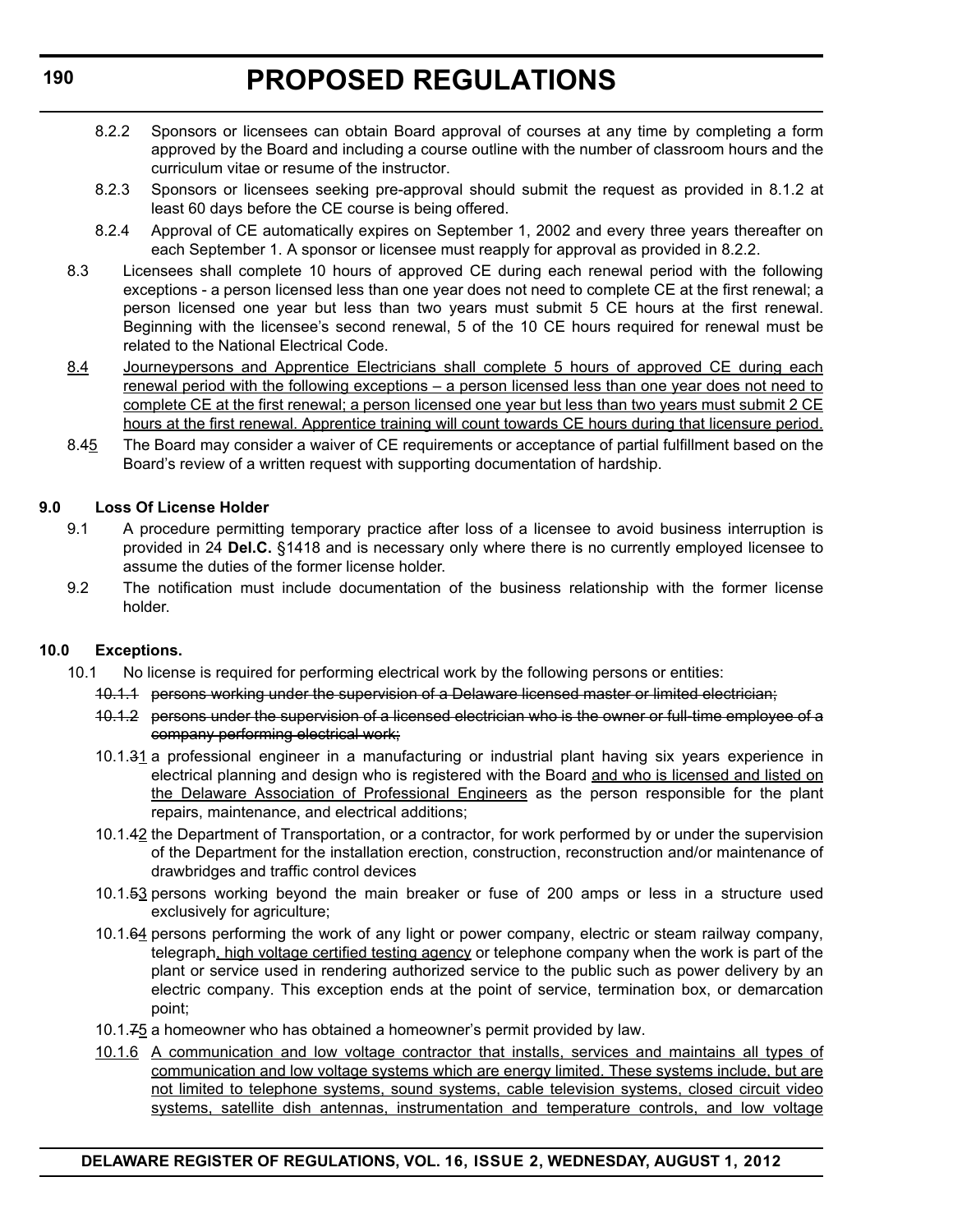landscape lighting, directional boring, networking systems, communication systems, security and burglar systems. Low voltage fire alarm systems are specifically not included in this section.

- 10.1.7 Fire Alarm Signaling Licensees issued by the Office of the State Fire Marshal.
- 10.1.8 Persons working for the organization Habitat for Humanity or on USDA Rural Development Self Help Housing Projects. The work still needs to be inspected by a licensed electrician.
- 10.1.9 Factory trained and authorized Representatives.

#### **11.0 Reciprocity**

- 11.1 An applicant for licensure by reciprocity shall complete an application approved by the Board and cause a certificate of good standing to be sent to the Board from the licensing agencies of all jurisdictions where the applicant is or has been licensed. Upon request an applicant for licensure under this provision must submit to the Board a copy of reciprocal state's current licensure requirements.
- 11.2 If the reciprocal state's requirements are not substantially similar to those of this State, as determined by the Board, the applicant shall submit proof of practice for at least five years after licensure. Proof of practice requires an employer's affidavit describing the nature of the applicant's experience. If an applicant cannot obtain an affidavit from the employer, tax W-2 forms showing full-time employment may be substituted at the discretion of the Board. A self-employed applicant may submit tax form Schedule C as proof of practice.

#### **12.0 Required Inspection.**

- 12.1 Every licensee, with the exception of Journeypersons and Apprentice Electricians, shall file an application for an inspection by a licensed inspection agency no later than five working days after the commencement of electrical work. The inspection agency shall perform an inspection no later than five working days after the inspection has been requested. It shall be beyond the scope of a Journeyperson or Apprentice Electrician to file for an inspection for electrical work.
- 12.2 An application for an inspection shall be filed with the inspection agency on a form, signed by the licensee, or person authorized under Rules 12.7, 12.8, or 12.9, containing at least the following information:
	- 12.2.1 Full names of the licensee and any job foreman
	- 12.2.2 License number, type (T-1, T-2, or Specialty) and expiration date
	- 12.2.3 Date inspection requested
	- 12.2.3 Location of work to be inspected
	- 12.2.4 Permit numbers, if applicable
	- 12.2.5 Applicant's name and contact information, if other than the licensee
	- 12.2.6 A detailed description of the work to be inspected including any devices or equipment
	- 12.2.7 Signature of the licensee
- 12.3 A licensee who signs an application for inspection form is deemed to have authorized and shall be responsible for the work described in the form.
- 12.4 An inspection agency shall not conduct an inspection of work performed until it has received a request made in compliance with Rule 12.2.
- 12.5 An inspection agency is responsible to ensure that the standards for its inspection are those established in the National Electric Code as adopted by the Delaware Fire Commission and in any applicable local building code. The version of the Code applicable to a particular project is determined by the Delaware Fire Commission.
- 12.6 An inspection report shall be recorded legibly on a form containing at least the following information:
	- 12.6.1 Full name of the licensee
	- 12.6.2 License number, type (T-1, T-2, or Specialty) and expiration date
	- 12.6.3 Location of work to be inspected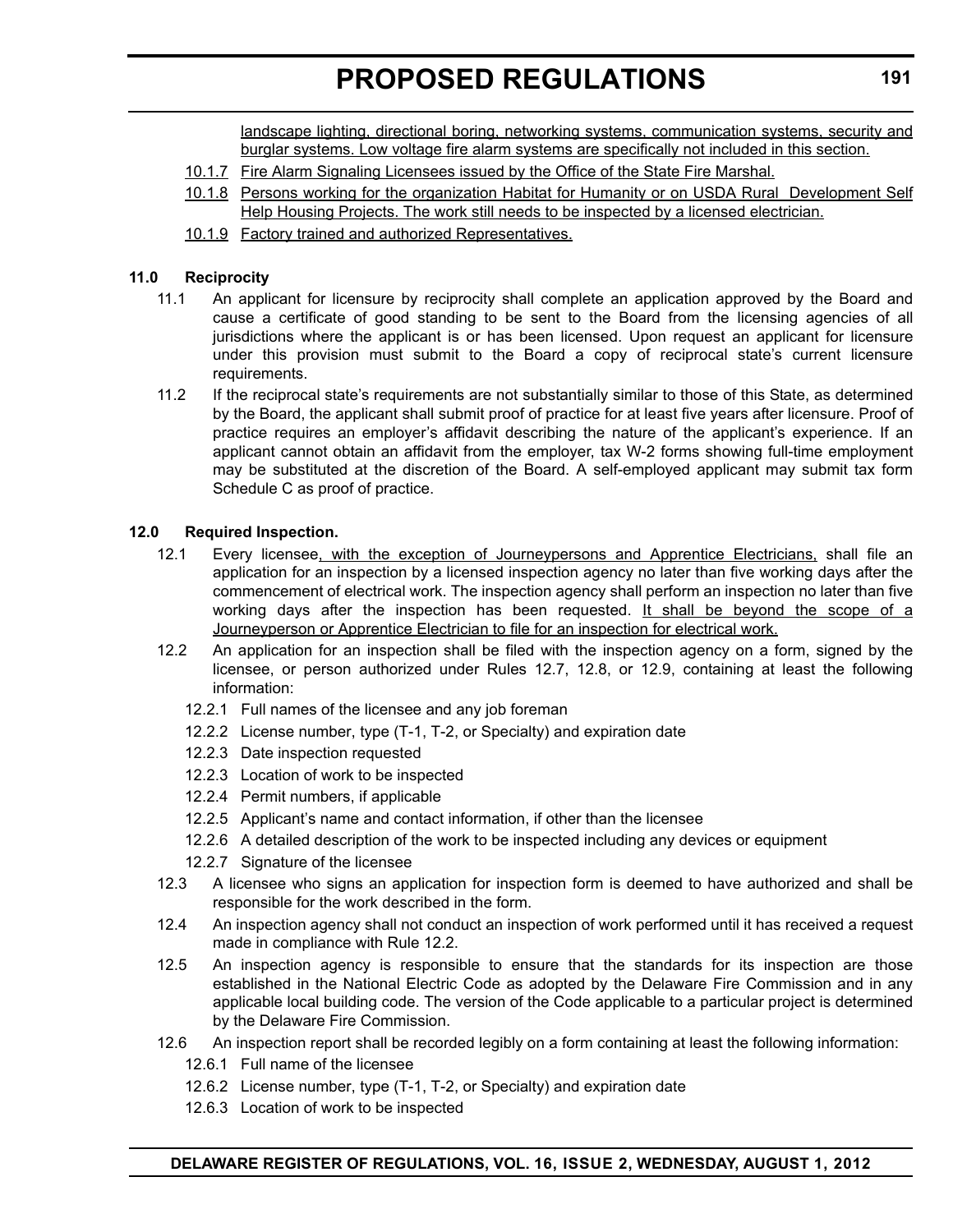- 12.6.4 Permit numbers
- 12.6.5 Inspector's full name
- 12.6.6 A detailed description of the work inspected
- 12.6.7 Deficiencies noted, any applicable NEC section, and inspection dates
- 12.6.8 Signature of inspector
- 12.6.9 Date inspection completed.
- 12.7 Any professional engineer excepted from licensure shall at least annually file with the Board a certificate of inspection by a licensed inspection agency and a letter stating that all repairs, maintenance, and additions to a manufacturing or industrial plant meet the Standards of the National Electrical Code. The annual inspection should include a representative sampling of the work performed by the authority of the responsible professional engineer.
- 12.8 Any person performing electrical work on agricultural structures excepted from licensure shall nevertheless obtain a certificate of inspection from a licensed inspection agency for new installations.
- 12.9 Any person authorized to perform work by a homeowner's permit shall obtain a final inspection as provided in Rule 12.0 by an inspection agency licensed by the Board.
- 12.10 Fire Alarm Signaling Licensees installing conductors covered under the licensing requirements of the Office of the State Fire Marshal shall nevertheless obtain a certificate of inspection from a licensed inspection agency for new installations prior to filing for a final inspection from the Office of the State Fire Marshal. This rule will be effective 12/31/2012.

*(Break in Continuity of Sections)*

### **[DEPARTMENT OF TRANSPORTATION](http://www.deldot.gov/index.shtml)**

#### **DIVISION OF PLANNING AND POLICY**

Statutory Authority: 17 Delaware Code, Sections 132, 137 and 149; 29 Delaware Code, Section 8404 (17 **Del.C.** §§132, 137 & 149; 29 **Del.C.** §8404)

#### **PUBLIC NOTICE**

#### **[2309 Standards and Regulations for Subdivision Streets and State Highway Access](#page-3-0)**

#### **Background**

The Delaware Department of Transportation, through its Division of Planning, seeks to adopt amendments to its existing regulations regarding subdivision streets and state highway access, with respect to the current provisions concerning Traffic Impact Studies and Traffic Operational Analyses. Changes are proposed several areas of Chapter 2, Traffic Impact Studies and several sections from Chapter 3, Site Plan Design, are proposed for movement to Chapter 2.

In July, 2011, the Department published proposed revisions to its Standards and Regulations for Subdivision Streets and State Highway Access in the Delaware *Register of Regulations*, 15 **DE Reg.** 56 (07/01/11). A significant number of comments were received to in response to that publication. After consideration of those comments, the Department decided to publish a re-draft of that document here, to reflect the comments received from the July, 2011 version, as well as other considerations.

As detailed in the current Manual, the Department has broad statutory authority to regulate the process of determining whether and under what conditions property developers may gain access to the state highway system. These authorities include Sections 131, 141, 146, 507, and 508 of Title 17, Delaware Code; Chapter 41 of Title 21, Delaware Code; Section 6103 of Title 29, Delaware Code; and certain provisions in Title 9 of the Delaware Code.

The Department previously entered into agreements with county governments regarding traffic impact studies and traffic operational analyses. For New Castle County, for example, the agreement calls for the Department, as part of its scoping of the study areas for TIS work, to assure that the study looks at a minimum number of

#### **DELAWARE REGISTER OF REGULATIONS, VOL. 16, ISSUE 2, WEDNESDAY, AUGUST 1, 2012**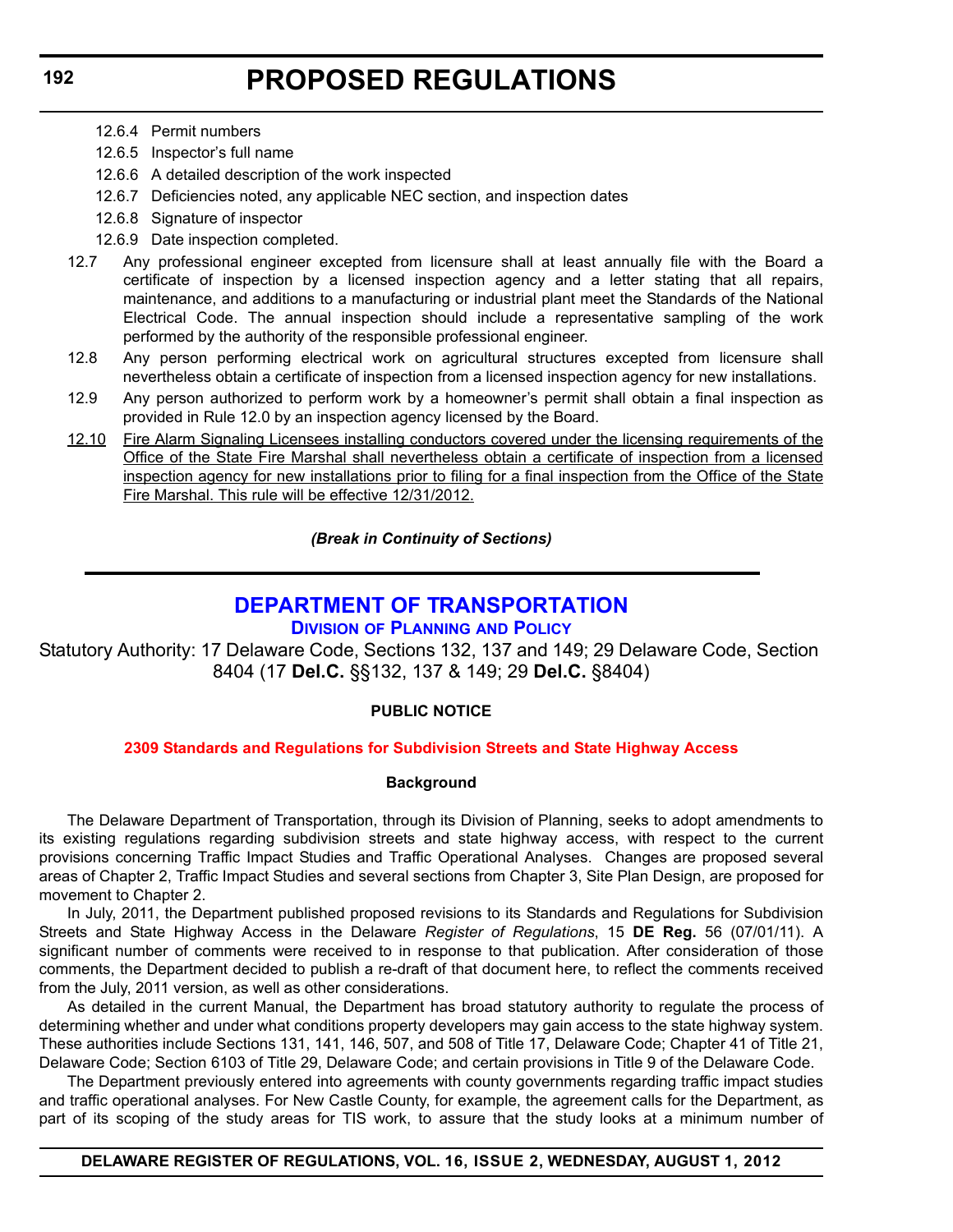intersections from the proposed site entrance(s). However, what is considered an intersection for this purpose may be subject to differing interpretations, and may risk unduly limiting or unduly expanding the TIS study area.

The draft regulations are intended to provide sufficient guidance to the state, local governments, the development community, and those interested in development matters in this regard. The Department wishes to assure that the study areas selected match well with what intersections the Department reasonably expects to be significantly affected by the traffic from the subject property, given its proposed uses.

The proposed changes also include a new section on Transportation Improvement Districts, which were previously discussed in much less detail. The Department seeks to promote the creation of such districts as a superior approach to assessing the transportation impacts of development relative to Traffic Impact Studies for individual developments.

Other proposed changes include the addition of rules for the requirement of Traffic Operational Analyses, previous published as informal guidelines, and the changes to how contributions to the Traffic Signal Revolving Fund should be calculated.

#### **Public Comment Period and Public Workshop Schedule**

The Department will accept written comments on the proposed Amendment to its Standards and Regulations for Subdivision Streets and State Highway Access from August 1, 2012 through October 1, 2012. The proposed Regulations appear below.

The Department will hold public workshops on the proposed Amendment, as follows:

- New Castle County: Thursday, September 13, 2012, Troop 2 Conference/Training Room, Newark, Delaware.
- Kent County: Monday, September 17, 2012, Felton/Farmington Room, DelDOT Administration Building, Dover, Delaware.
- Sussex County: Thursday, September 20, 2012, DelDOT South District Conference Room, Georgetown, Delaware.

The workshops shall be held from 4 p.m. to 7 p.m. at each location.

Any requests for copies of the proposed Regulations, or any questions or comments regarding this document should be directed to:

Shailen P. Bhatt, Secretary Delaware Department of Transportation P.O. Box 778 Dover, DE 19903 (302) 760-2303 (telephone) (302) 739-2895 (fax) shailen.bhatt@state.de.us

**\*Please Note: Due to the size of the proposed regulation, it is not being published here. A copy of the regulation is available at:**

**[2309 Standards and Regulations for Subdivision Streets and State Highway Access](http://regulations.delaware.gov/register/august2012/proposed/16 DE Reg 192 08-01-12.htm)**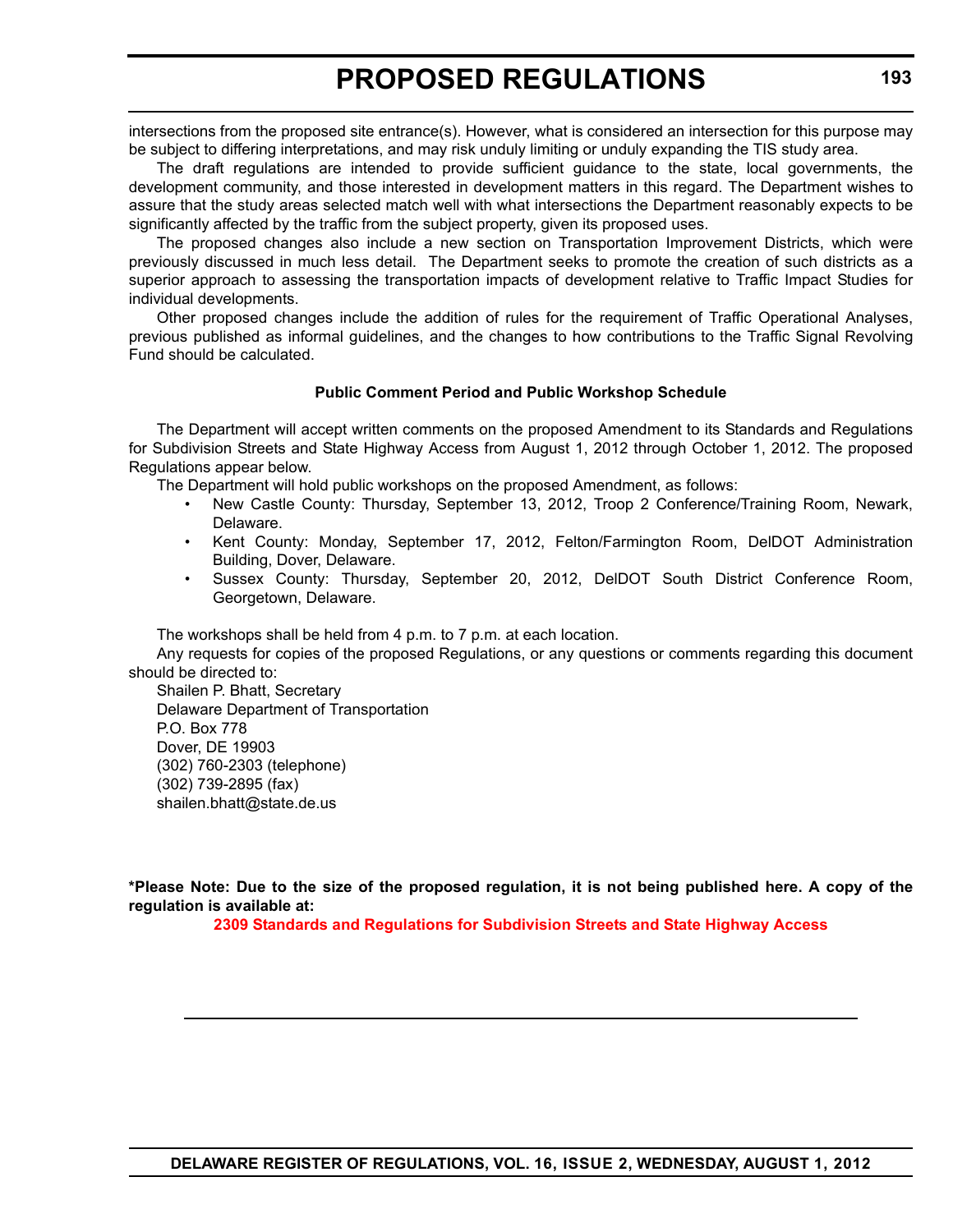## **DIVISION [OF TRANSPORTATION SOLUTIONS](http://www.deldot.gov/index.shtml)**

Statutory Authority: 29 Delaware Code, Section 8404(8); (29 **Del.C.** §8404(8))

#### **PUBLIC NOTICE**

#### **[2404 Traffic Calming Manual](#page-3-0)**

The Delaware Department of Transportation Division of Transportation Solutions hereby gives notice of its intention to adopt revisions to the existing Delaware Traffic Calming Manual pursuant to 29 **Del.C.** §8404(8) and in compliance with the Delaware Administrative Procedures Act, 29 **Del.C.** §10115. Traffic calming is the combination of mainly physical measures that reduce the negative effects of motor vehicle use, alter driver behavior, and improve conditions for non-motorized street users. The regulations contained in this manual are an attempt to control speeding and cut through traffic, primarily on neighborhood streets, through use of physical measures and education.

The Department solicits, and will consider timely filed written comments from interested individuals and groups concerning these proposed regulations. The deadline for the filing of such comments will be thirty (30) days after the proposed amendments are promulgated in the Delaware *Register of Regulations*. Any such submissions should be mailed, emailed or hand-delivered to Michael Somers, whose address is Delaware Department of Transportation, 169 Brick Store Landing Road, Smyrna, DE, 19977, or Michael.Somers@state.de.us by August 31, 2012.

**\*Please Note: Due to the size of the proposed regulation, it is not being published here. A copy of the regulation is available at:**

**<http://regulations.delaware.gov/register/august2012/proposed/DETCM.pdf>**

*(Adobe Acrobat Reader required)*

## **EXECUTIVE DEPARTMENT**

**[DELAWARE ECONOMIC DEVELOPMENT OFFICE](http://dedo.delaware.gov/)** Statutory Authority: 29 Delaware Code, Section 5029(a), (29 **Del.C.** §5029(a))

#### **PUBLIC NOTICE**

#### **[402 Procedures Governing The Delaware Strategic Fund, 451 Matching Grants Program, 452 Direct Grants](#page-3-0)  Program, 453 Co-Op Advertising Program, 454 Procedures Governing Delaware Tourism Grant Program**

The State of Delaware, Delaware Economic Development Office ("DEDO") and The Delaware Economic Development Authority (the "Authority") hereby give notice of their intention to amend their regulations pursuant to the General Assembly's delegation of authority to adopt such measures found at 29 **Del.C.** §§5029(a) and 5054(e)(1) and in compliance with Delaware's Administrative Procedures Act, 29 **Del.C.** §10115. The proposed regulation constitutes a revision of the Strategic Fund procedures used to administer the Fund to retain, attract and expand Delaware employment. DEDO is also proposing that four regulations that deal with tourism be repealed. These programs are no longer operating and have been declared obsolete by DEDO.

DEDO and the Authority solicit, and will consider, timely filed written comments from interested individuals and groups concerning the proposed amended regulation and the repeal of obsolete regulations. The deadline for the filing of such written comments will be thirty days (30) after these regulations are published in the *Register of Regulations*.

Any such submissions should be mailed or delivered to Lee Porter, 99 Kings Highway, Dover, DE 19901 by September 30, 2012.

**DELAWARE REGISTER OF REGULATIONS, VOL. 16, ISSUE 2, WEDNESDAY, AUGUST 1, 2012**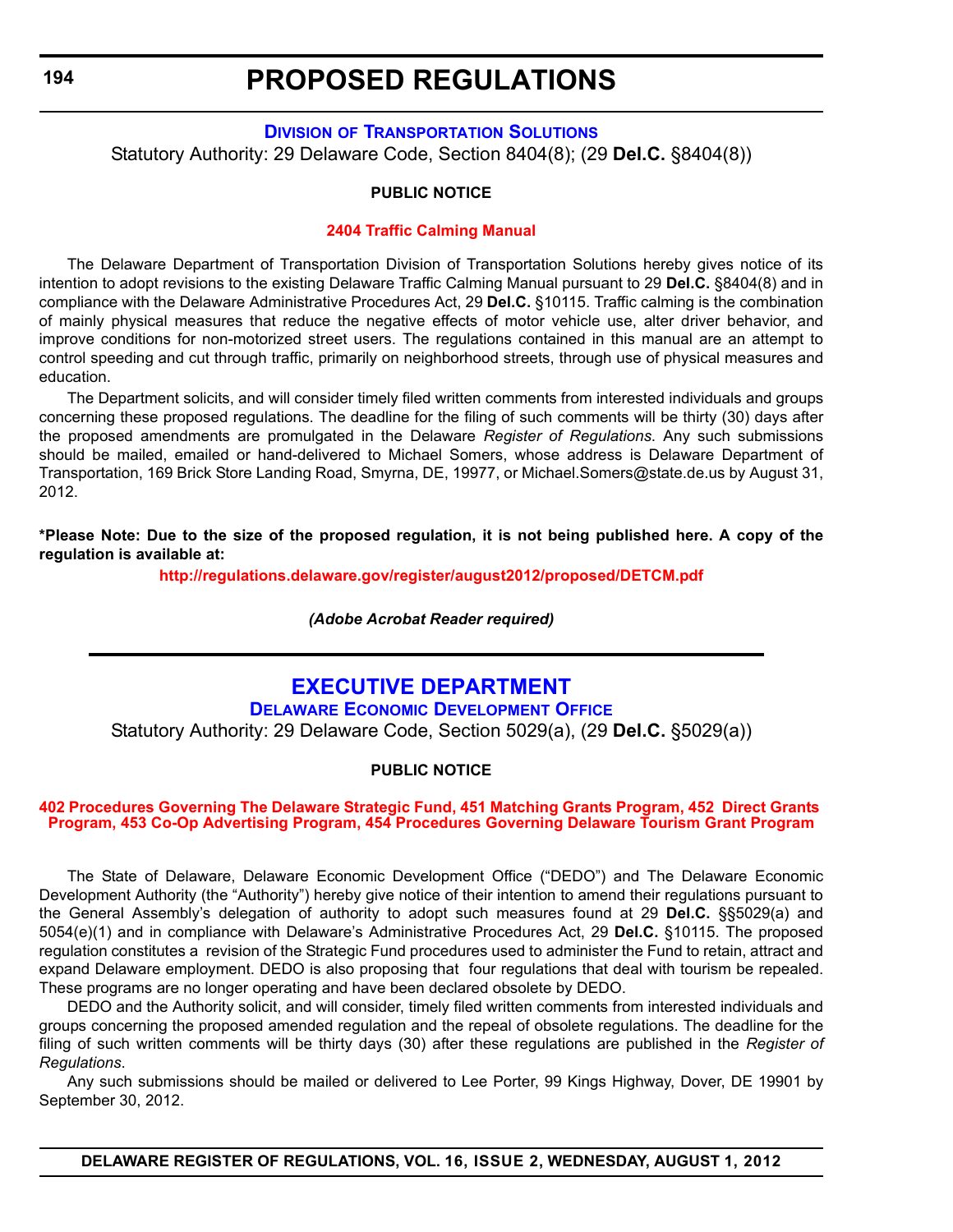**402 Procedures Governing The Delaware Strategic Fund, 451 Matching Grants Program, 452 Direct Grants Program, 453 Co-Op Advertising Program, 454 Procedures Governing Delaware Tourism Grant Program**

**\*Please Note: Due to the size of the proposed regulation, it is not being published here. A copy of the regulation is available at:**

**[402 Procedures Governing The Delaware Strategic Fund, 451 Matching Grants Program, 452 Direct Grants](http://regulations.delaware.gov/register/august2012/proposed/16 DE Reg 194 08-01-12.htm)  Program, 453 Co-Op Advertising Program, 454 Procedures Governing Delaware Tourism Grant Program**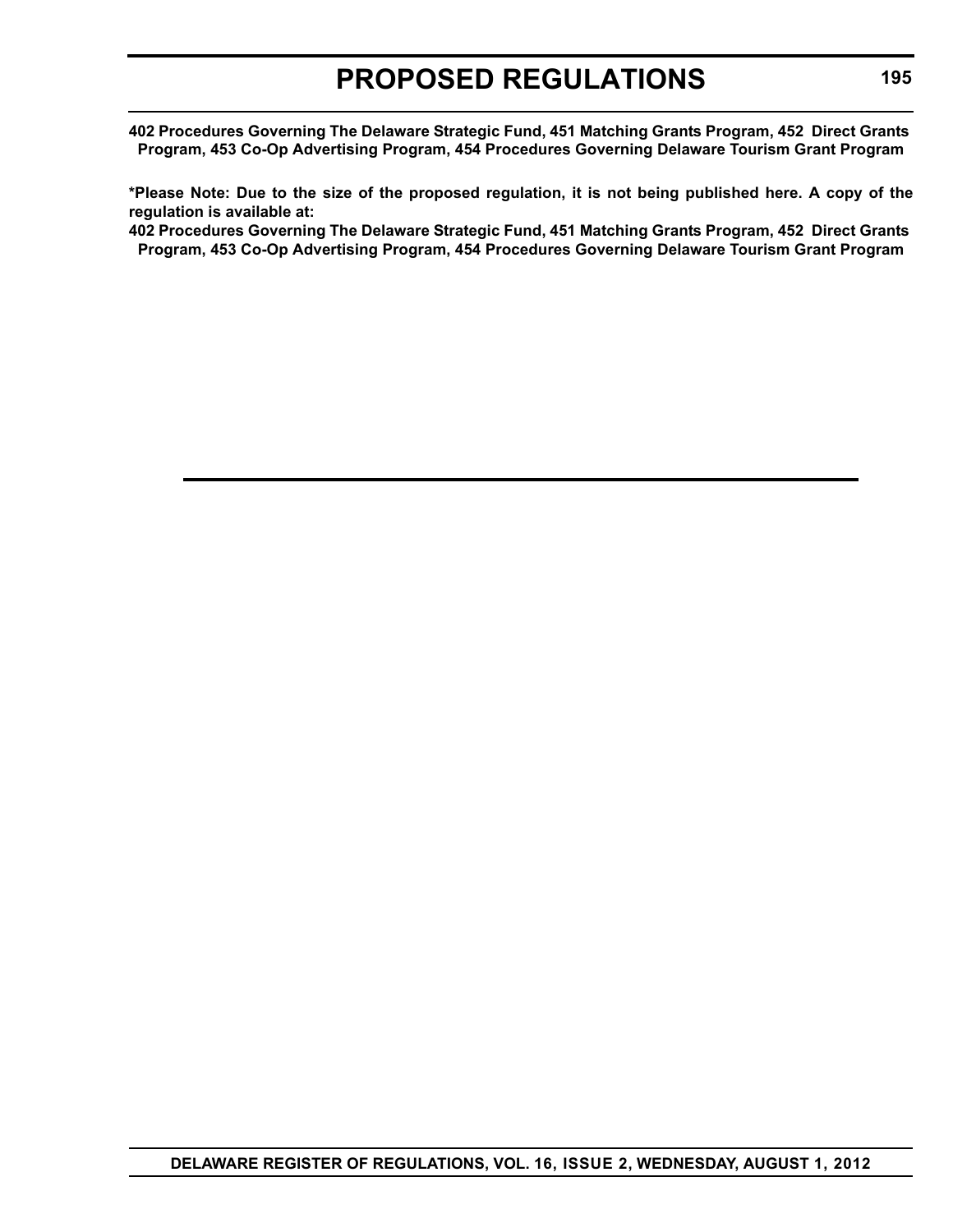### **Symbol Key**

Arial type indicates the text existing prior to the regulation being promulgated. Underlined text indicates new text added at the time of the proposed action. Language which is stricken through indicates text being deleted. **[Bracketed Bold language]** indicates text added at the time the final order was issued. **[Bracketed bold stricken through]** indicates language deleted at the time the final order was issued.

#### **Final Regulations**

The opportunity for public comment shall be held open for a minimum of 30 days after the proposal is published in the *Register of Regulations*. At the conclusion of all hearings and after receipt within the time allowed of all written materials, upon all the testimonial and written evidence and information submitted, together with summaries of the evidence and information by subordinates, the agency shall determine whether a regulation should be adopted, amended or repealed and shall issue its conclusion in an order which shall include: (1) A brief summary of the evidence and information submitted; (2) A brief summary of its findings of fact with respect to the evidence and information, except where a rule of procedure is being adopted or amended; (3) A decision to adopt, amend or repeal a regulation or to take no action and the decision shall be supported by its findings on the evidence and information received; (4) The exact text and citation of such regulation adopted, amended or repealed; (5) The effective date of the order; (6) Any other findings or conclusions required by the law under which the agency has authority to act; and (7) The signature of at least a quorum of the agency members.

The effective date of an order which adopts, amends or repeals a regulation shall be not less than 10 days from the date the order adopting, amending or repealing a regulation has been published in its final form in the *Register of Regulations*, unless such adoption, amendment or repeal qualifies as an emergency under §10119.

## **[DEPARTMENT OF AGRICULTURE](http://dda.delaware.gov/foodprod/index.shtml)**

#### **FOOD PRODUCTS INSPECTION SECTION**

Statutory Authority: Statutory Authority: 3 Delaware Code, Section 8708(8) (3 **Del.C.** §8708(8)) 3 **DE Admin. Code** 301

#### **ORDER**

#### **[301 Food Products Inspection](#page-4-0)**

#### **I. NATURE OF PROCEEDINGS**

Pursuant to its delegated authority under 3 **Del.C.** §8708(8) and Delaware's Administrative Procedures Act, 29 **Del.C.** §10100 *et seq.,* the State of Delaware Department of Agriculture ("DDA") proposed to amend its regulations in order to ensure that its procedures for inspecting meat, poultry and egg products, and for slaughtering animals, were always at least equal to those mandated by the U.S. Department of Agriculture and federal law.

Notice of a public comment period of thirty (30) days relating to the proposed regulations was published in the Delaware *Register of Regulations* for June 1, 2012 as required by law. This is the DDA's Decision and Order adopting the proposed amended regulations.

#### **II. PUBLIC COMMENTS**

DDA received no public comments in response to its notice of intent to adopt the proposed regulations.

#### **III. FINDINGS AND CONCLUSIONS**

The public was given the required notice of DDA's intent to adopt the proposed regulations and the opportunity to provide comments concerning them. Having received no such comments, the DDA concludes that its consideration of the proposed amended regulations was entirely within its prerogatives and statutory authority, it is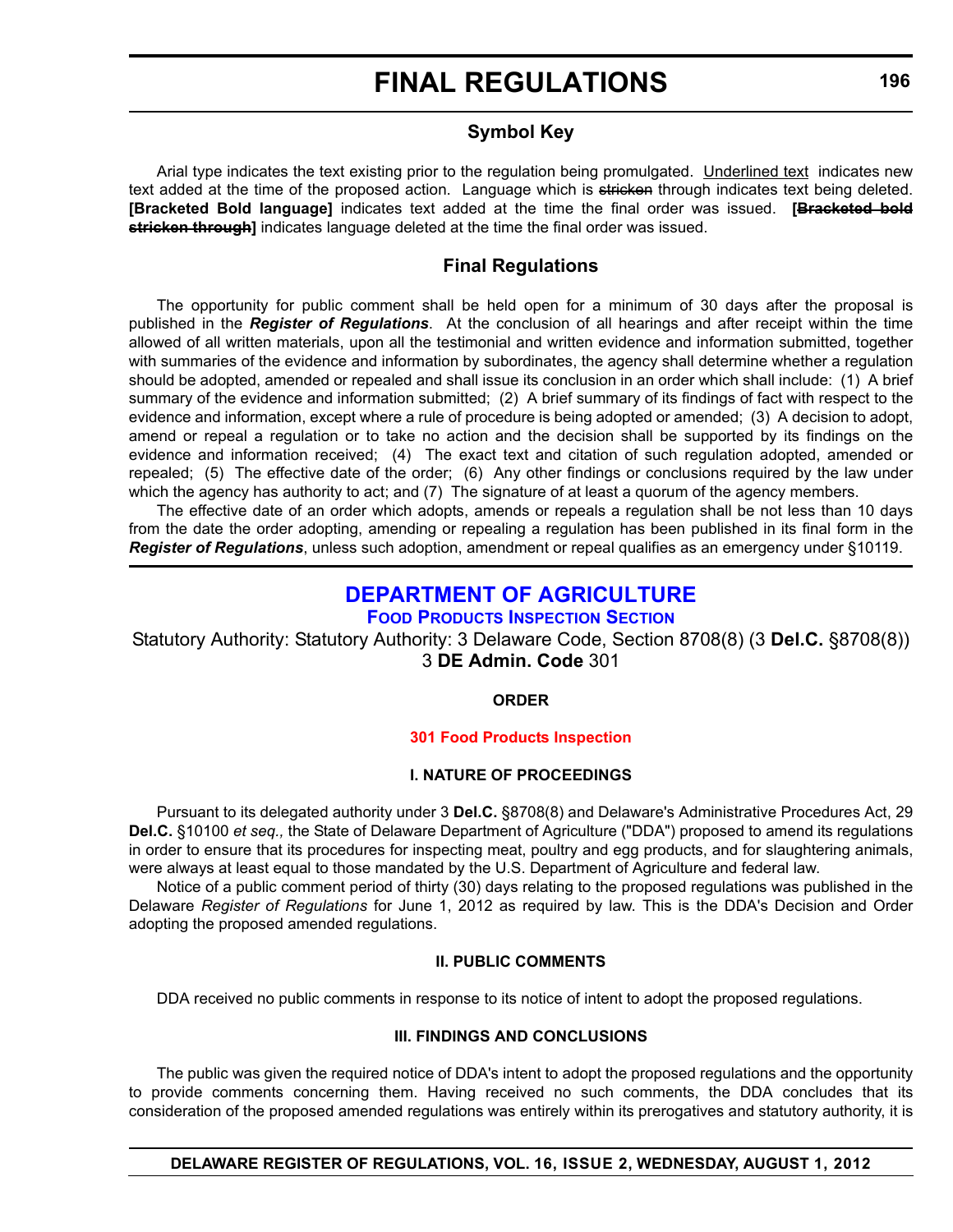**197**

# **FINAL REGULATIONS**

now free to adopt them.

#### **IV. ORDER**

AND NOW, this 11 day of July, 2012 it is hereby ordered that:

The proposed amended regulations are adopted;

The text of the proposed regulations shall be in the form attached hereto as Exhibit A;

The effective date of this Order is ten (10) days from the date of its publication in the Delaware *Register of Regulations* in accordance with 29 **Del.C.** §10118(e); and

DDA reserves unto itself the authority to issue such other and further orders concerning its practices and procedures as may be just and proper.

#### **IT IS SO ORDERED.**

Edwin Kee, Secretary Delaware Department of Agriculture

#### **301 Food Products Inspection**

#### **1.0 Authority**

1.1 These proposed amendments to existing Delaware regulations as well as the adoption of new regulations governing meat, poultry, and egg products inspection and the humane slaughtering of livestock are promulgated pursuant to the Department's authority specifically set forth in Section 8708(8) of Title 3 of the **Delaware Code**.

#### **2.0 Purpose**

2.1 The purpose of these proposed regulations is to re-establish the standards and procedures for the meat, poultry, and egg product inspection programs of Delaware as well as Delaware's humane slaughtering of livestock procedures so that they shall be equal to those imposed by the Federal Meat Inspection Act, the Federal Poultry Inspection Act, the Federal Egg Products Inspection Act and the Federal Humane Methods of Slaughter Act with respect to operations occurring within the State of Delaware.

#### **3.0 Substantive Provisions**

3.1 The Department adopts and incorporates by reference herein the rules, regulations, definitions and standards of the U.S. Department of Agriculture governing meat and meat products inspection, poultry products inspection, voluntary inspection of poultry, egg and egg products inspection and humane methods for slaughtering animals as they are currently written and which are found appear, and as they may be amended from time to time, at Title 9 of the Code of Federal Regulations, at Subchapters A, E, and I of Title 9, Parts 301 through 592, Parts 301 through 592, excluding Parts 390 and 391, of the Code of Federal Regulations.

**[DEPARTMENT OF EDUCATION](http://www.doe.k12.de.us/) OFFICE OF THE SECRETARY** Statutory Authority: 14 Delaware Code, Section 122(b) (14 **Del.C.** §122(b)) 14 **DE Admin. Code** 275

#### **REGULATORY IMPLEMENTING ORDER**

**[275 Charter Schools](#page-4-0)**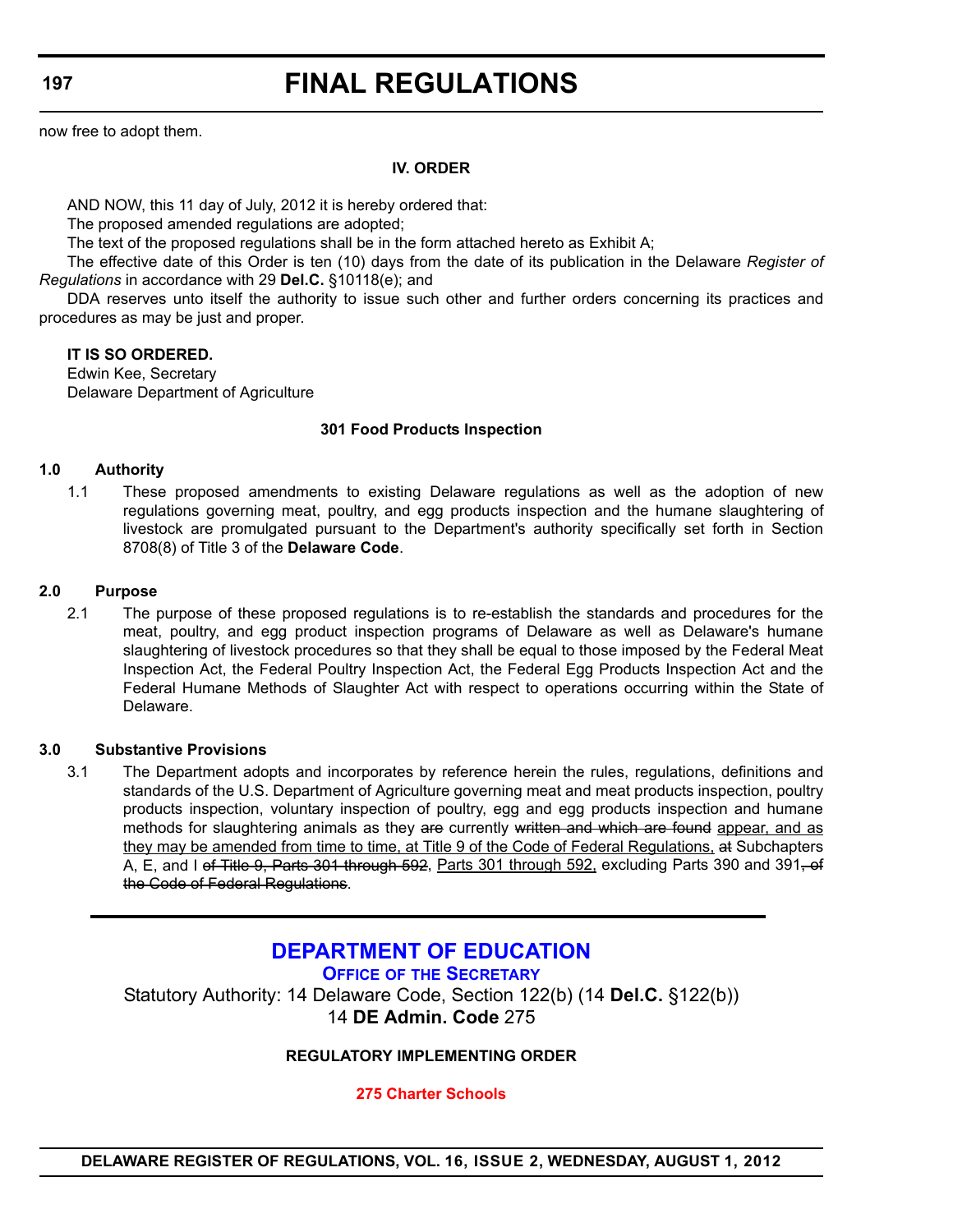#### **I. Summary of the Evidence and Information Submitted**

The Secretary of Education seeks the consent of the State Board of Education to amend 14 **DE Admin. Code** 275 Charter Schools. The amendments reflect the process for Performance Reviews as well as other amendments to align with specific Delaware Code revised during the 146<sup>th</sup> General Assembly. The Department, State Board of Education and Governor's office held several meetings with stakeholders prior to publication. In addition, individuals from the Department of Education charter school office and the Executive Director of the State Board of Education met with a subcommittee of the Governor's Advisory Council for Exceptional Citizens.

Notice of the proposed regulation was published in the *News Journal* and the *Delaware State News* on June 30, 2012**,** in the form hereto attached as *Exhibit "A"*. Comments were received from Governor's Advisory Council for Exceptional Citizens and the State Council for Persons with Disabilities. Comments were also made by members of the State Board of Education during the discussion period in June. Some of the comments were grammatical in nature and have been addressed. Additional comments with Department responses are as follows:

#### **GACEC and SCPD Comment**

§3.6 authorizes a "Highly Successful Charter School Operator" to bypass any annual ban on new charter school applications to address the needs of students whose current charter school is closing. The definition of "Highly Successful Charter School" is included in §2.1. This is a salutary concept which is loosely based on Title 14 **Del.C.** §511(n). See also Title 14 **Del.C.** §511(e)(2). SCPDs concern is that there are charter schools which focus on "at risk" students. See §4.2.1.5. If such a charter school were closing, it would be logical for another charter school serving "at risk" students to be solicited to apply for a charter to cover the students in the school which is closing. This would be undermined by the definition of "Highly Successful Charter School" which categorically requires above average performance on student assessment tests. The DOE should consider modifying the definition of "Highly Successful Charter School" to allow a charter school for "at risk" students to qualify without meeting the "above average performance" standard. Parenthetically, SCPD also recommends not capitalizing "Operator" in §3.6.

#### *Department Response*

The Department has made the grammatical corrections as offered; however, after consideration, the Department believes the proposed definition meets the intent of the law. This does not prohibit a charter school that focuses primarily on "at risk" students from applying and operating in Delaware.

#### **GACEC and SCPD Comment**

§4.3.1 "red flags" the need for a charter school to include the capacity for "summer school", "extra instructional time", and other remedial services for underperforming students in its program based on Title 14 **Del.C.** §512(6). It would be preferable to add another sentence to implement the recently adopted Title 14 **Del.C.** §122(b)(24). This is a new statute which requires charter schools to offer supportive instruction (e.g. homebound; instruction in hospitals) which charter schools could easily overlook. It does not appear in Title 14 **Del.C.** Ch. 5. The following sentence could be added: "The educational program shall include the provision of supportive services conforming to 14 **Del.C.** §122(b)(24)."

#### *Department Response*

The Department is promulgating a separate regulation related to supportive instruction. This regulation is published for comment in the August *Register of Regulations*.

#### **GACEC and SCPD Comment**

§4.5.1.1, the reference and citation to the Gun Free Schools Act does not match that in the DOE's "Compliance with the Gun Free Schools Act" regulation, 14 **DE Admin. Code** 603.

#### *Department Response*

The reference has been revised.

#### **GACEC and SCPD Comment**

§10.4, it would be preferable to include a recital that the results of the Performance Review would also be published on the DOE's Website. For example, the second sentence could be amended to read as follows: "The Department shall provide the results of the Performance Review to the school and publish the results on the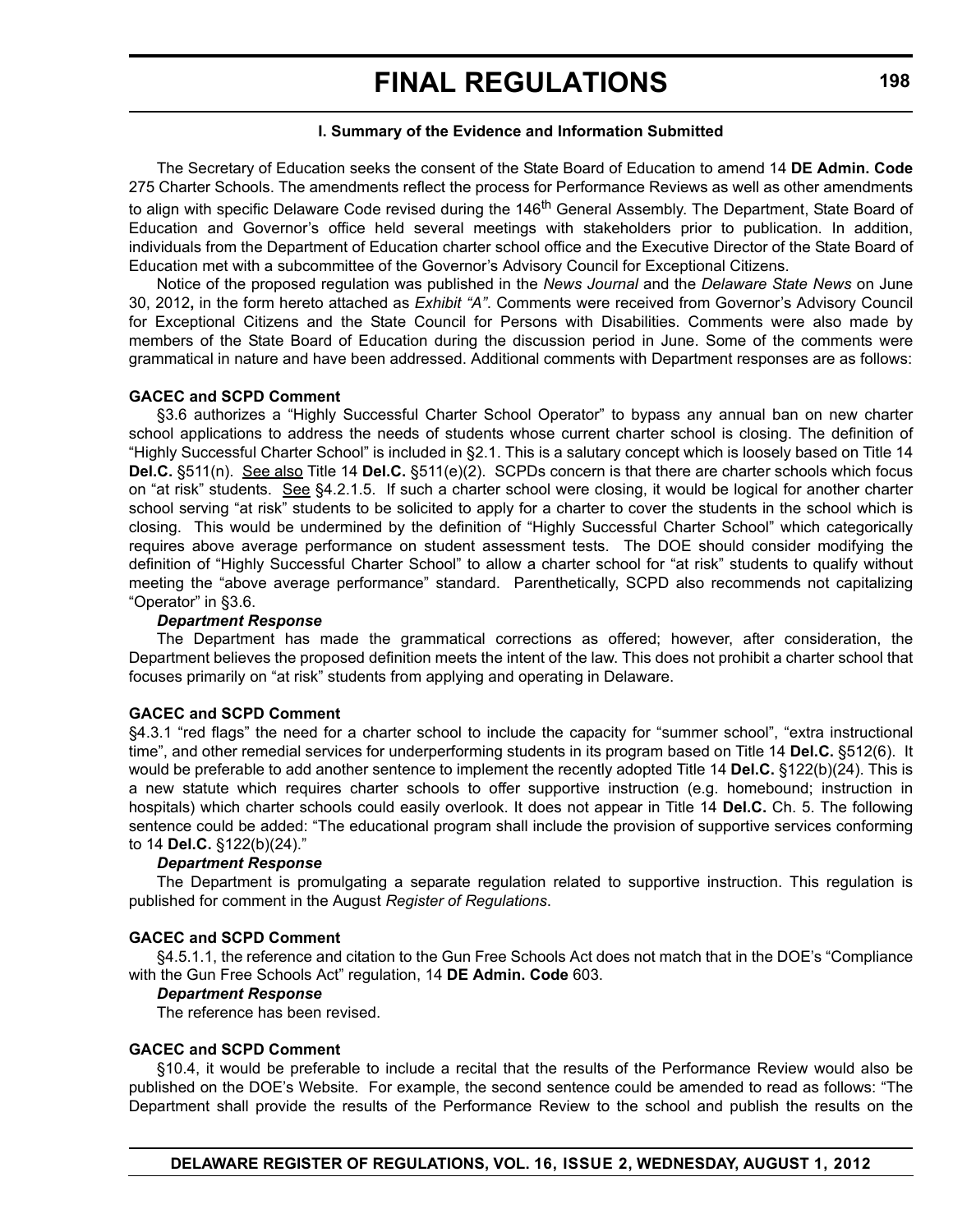#### Department's Website."

#### *Department Response*

The Department will take the comment under consideration for future revisions to this regulation.

#### **GACEC and SCPD Comment**

§12.0 literally requires a new member of the charter school's board of directors to directly submit the member's criminal background check results to the DOE. The Councils raised concerns with the process.

#### *Department Response*

The Department has a process in effect to receive and review the reports in compliance with §511(q).

#### *GACEC and SCPD Comment*

The overall regulation is somewhat myopic in focusing on academic performance to the exclusion of other factors which make a school "successful". For example, Section 4.2 contains multiple references to the State Assessment System. Section 4.2.1.4 defines the scope of the Performance Agreement as only covering organizational, academic, and financial performance. Charter schools are intended to be "innovative" and not "cookie cutter" institutions. See Title 14 **Del.C.** §501 and 506(b)(3)c. If a school focuses on the arts (dancing; acting; singing), solely evaluating that school based on academics ignores the primary reason students attend the school. Similarly, for a military charter, it would be logical to assess what percentage of the student body who choose to apply to enlist in the Armed Services are accepted. Other factors to consider in assessing "performance" would include statistics on discipline, attendance, graduation, participation in extracurricular activities, substantiated special education and non-special education complaints to DOE, student satisfaction, and parent satisfaction.

#### *Department Response*

The proposed regulation proposes a less myopic approach to evaluating charter school performance than is in the current regulation. The single performance measure in the existing regulation is that a school meets or exceeds state average performance on the state assessment. The proposed regulation proposes to measure a charter school against their compliance with their Performance Agreement, which is evaluated by the Performance Framework. The Performance Framework measures academic performance expectations, organizational responsibilities, and economic viability requirements. The references to "school focuses" such as the arts or military service are able to be incorporated through the "Mission Specific Measures" in the academic framework as well as included in the Renewal Application. The intent of the Performance Framework and Performance Review is to shift from what is felt to be a currently limiting measure to a process that is more inclusive of multiple measures thus able to show a more comprehensive picture of a charter school's performance.

#### **GACEC and SCPD Comment**

Neither the statute nor §4.2.1.5 define "students at risk of academic failure". The DOE may wish to include a definition to provide guidance in this context.

#### *Department Response*

The Department has taken the comment under advisement; however, maintains the need for flexibility in this area.

#### **GACEC Comment**

§4.2.1.5 this section previously applied only to schools with an enrollment preferences for students in special education. As it is written in the proposed regulation, it will apply to any school and in essence can give any school a blanket waiver from performance measures. The potential implications are lowered expectations for students with disabilities and the ability of any charter to avoid adverse performance ratings for sub-groups of their choice.

#### *Department Response*

The previous §4.2.2.1 allowed for a charter school proposing to have enrollment preferences for students at risk of academic failure to have the ability to be measured by alternative performance goals and timelines appropriate for its student population. The Department had to agree to any alternative measures and timelines.

In the proposed amendments, this ability remains in place; however, any alternative proposed measures or performance goals must be incorporated into the charter school's Performance Agreement, which requires approval by the Secretary and the State Board of Education.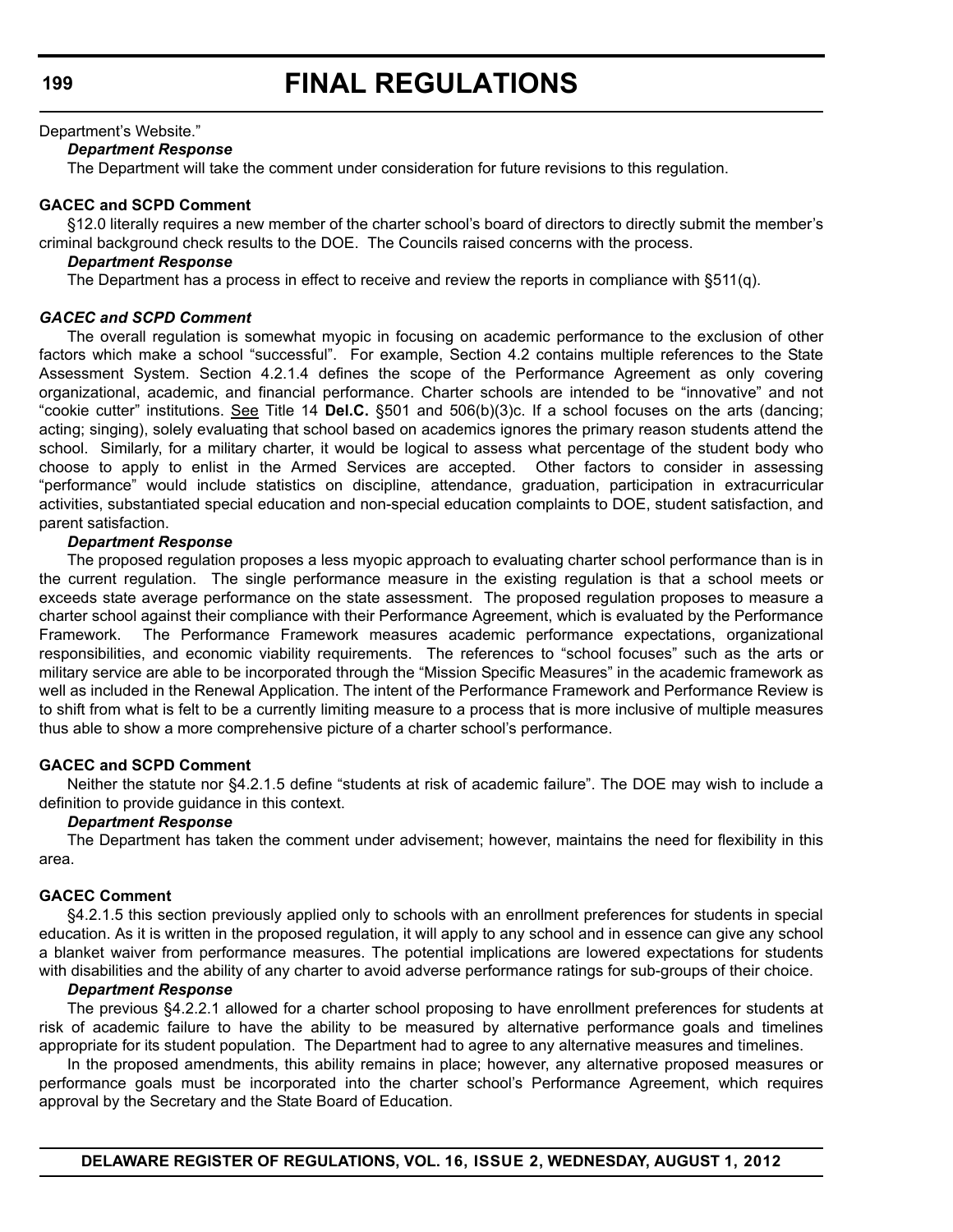#### **II. Findings of Facts**

The Secretary finds that it is appropriate to amend 14 **DE Admin. Code** 275 Charter Schools in order to reflect the process for Performance Reviews as well as to align with specific Delaware Code revised during the 146<sup>th</sup> General Assembly.

#### **III. Decision to Amend the Regulation**

For the foregoing reasons, the Secretary concludes that it is appropriate to amend 14 **DE Admin. Code** 275 Charter Schools. Therefore, pursuant to 14 **Del.C.** §122, 14 **DE Admin. Code** 275 Charter Schools attached hereto as *Exhibit "B"* is hereby amended. Pursuant to the provision of 14 **Del.C.** §122(e), 14 **DE Admin. Code** 275 Charter Schools hereby amended shall be in effect for a period of five years from the effective date of this order as set forth in Section V. below

#### **IV. Text and Citation**

The text of 14 **DE Admin. Code** 275 Charter Schools amended hereby shall be in the form attached hereto as *Exhibit "B"*, and said regulation shall be cited as 14 **DE Admin. Code** 275 Charter Schools in the *Administrative Code of Regulations* for the Department of Education.

#### **V. Effective Date of Order**

The actions hereinabove referred to were taken by the Secretary pursuant to 14 **Del.C.** §122 on July 19, 2012. The effective date of this Order shall be ten (10) days from the date this Order is published in the *Delaware Register of Regulations.*

**IT IS SO ORDERED** the 19th day of July 2012.

Department of Education **Mark T. Murphy, Secretary of Education**

Approved this 19<sup>th</sup> day of July 2012

#### **State Board of Education**

Teri Quinn Gray, Ph.D., President Gregory Coverdale Jorge L. Melendez, Vice President Terry M. Whittaker, Ed.D. G. Patrick Heffernan Randall L. Hughes Barbara B. Rutt

#### **275 Charter Schools**

#### **1.0 Purpose and Effect**

- 1.1 The purpose of these regulations is to provide rules to govern the implementation of 14 **Del.C.** Ch. 5 (hereafter, the "Charter School Law") develop and maintain chartering policies and practices consistent with nationally recognized principles and standards for quality charter authorizing in all major areas of authorizing, including:
	- 1.1.1 Agency commitment and capacity;
	- 1.1.2 Application process and decision-making;
	- 1.1.3 Performance-based accountability;
	- 1.1.4 Ongoing oversight and evaluation; and
	- 1.1.5 Renewal and revocation decision-making.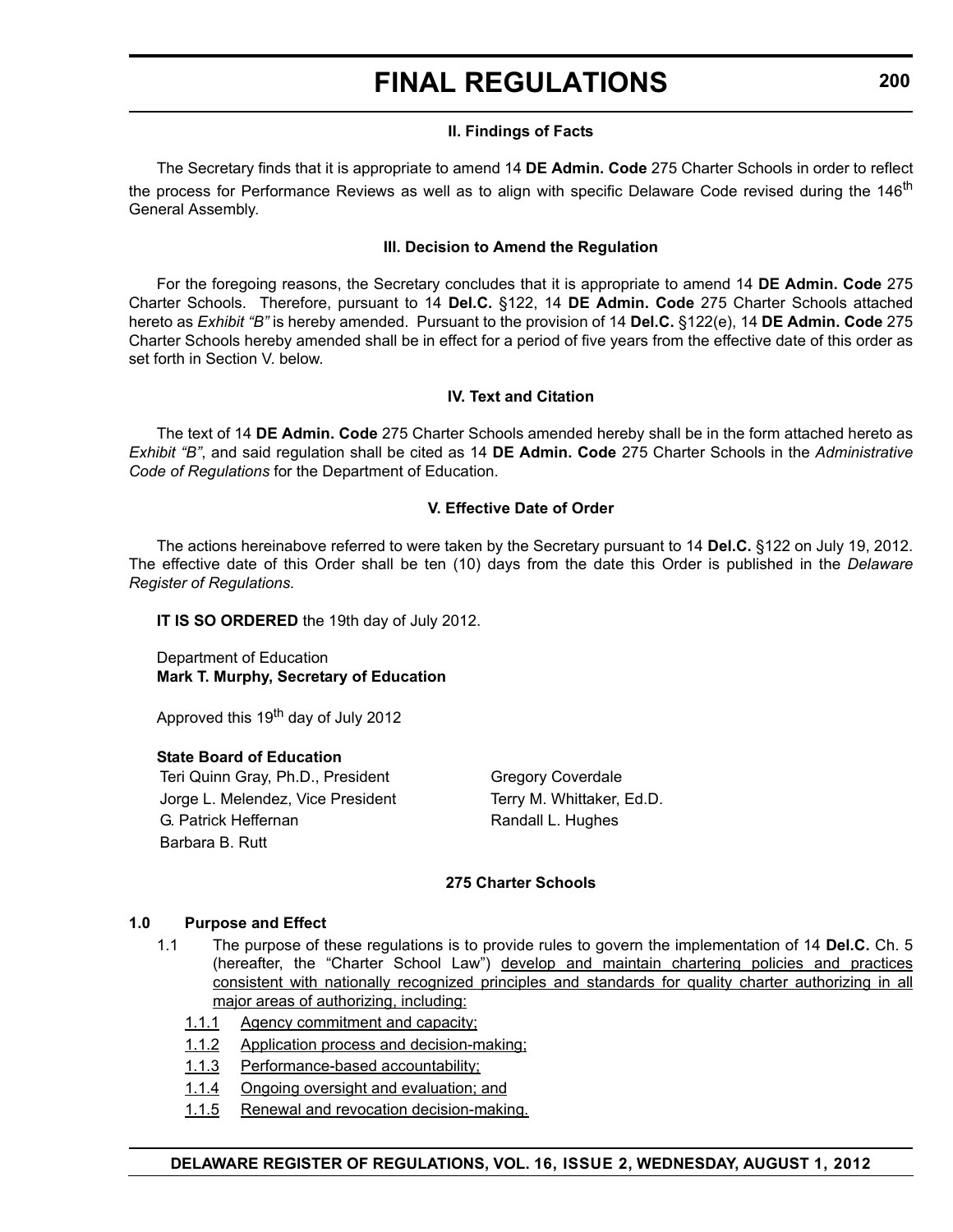- 1.2 These regulations establish the requirements for applying for a charter to operate a public school, and for opening and operating the school, when a charter is granted by the Department of Education with the approval of the State Board of Education.
- 1.3 These regulations affect students who attend Charter Schools, the parents and other caregivers of these students, the directors, staff administrators and boards of the Charter Schools, and the students, staff, administrators and boards of the reorganized school districts of the State.
- 1.4 These regulations shall bind all Charter Schools and are incorporated into all charters approved by, or transferred to the Department with the consent of the State Board.

#### **2.0 Definitions**

- 2.1 The following definitions apply for purposes of interpreting the Charter School Law and these regulations:
	- **"Accountability Committee"**: Any Charter School Accountability Committee established by the Department to review and report to the Department as provided in Sections 511 and 515 of the Charter School Law.
	- **"Applicant"**: A legal entity organized under the Delaware General Corporation Law that has applied to the Department for, but not yet received, a charter to operate a charter school, or the **[rR]**enewal or modification of such a charter, as the context indicates.
	- **"Audit"**: An informal financial, programmatic, or compliance audit of a charter school.
	- **"Charter Holder"**: The legal entity organized under the Delaware General Corporation Law to which a charter is issued by the Department with the approval of the State Board.
	- **"Charter School"**: A non home based full time public school that is operated in an approved physical plant under a charter granted by, or transferred to the Department with the approval of the State Board for the personal physical attendance of all students.
	- **"DSTP"**: The Delaware Student Testing Program or successor statewide assessment program established at 14 **Del.C.** §151, et.seq., and, as the context requires, the assessments administered pursuant to the program.
	- "**Delaware Comprehensive Assessment System (DCAS)**" means the statewide assessment used to measure student achievement of the Delaware academic content standards, including an alternate assessment based on alternate achievement standards for students with the most significant cognitive disabilities.
	- **"Department"**: The Delaware Department of Education.

**"Financial Audit"**: The audit required to be conducted pursuant to 14 **Del.C.** 513(a).

**"First Instructional Day"**: The first day a Charter School is open with students in attendance.

- **"Formal Review"**: The lawful investigation of a Charter School to determine whether the school is violating the terms of its charter. Formal reviews may include, but are not limited to, on site visits, inspection of educational records and other documents, and interviews of parents, Charter School employees and others with knowledge of the school's operations and educational programs.
- **"Founding Board of Directors"**: The Board of Directors of an Applicant at the time the original application for a charter is filed with the Department.
- "**Highly successful charter school [operator]":** A charter school with sustained high levels of student achievement and sustained financial stewardship. A highly successful charter school is one which has been in operation for at least three years and which, during the three years prior to filing a charter application in Delaware, has a combined student performance which exceeds the statewide average student performance in the state in which the highly successful charter school is located based upon that state's performance score or measure on its statewide assessment for purposes of the Elementary and Secondary Education Act of 1965 (ESEA) or any reauthorization thereof. In addition, during the same three year period the school must have had no adverse financial findings and successfully completed any required financial audits in the state in which it is located, and be able to demonstrate that it will be economically viable.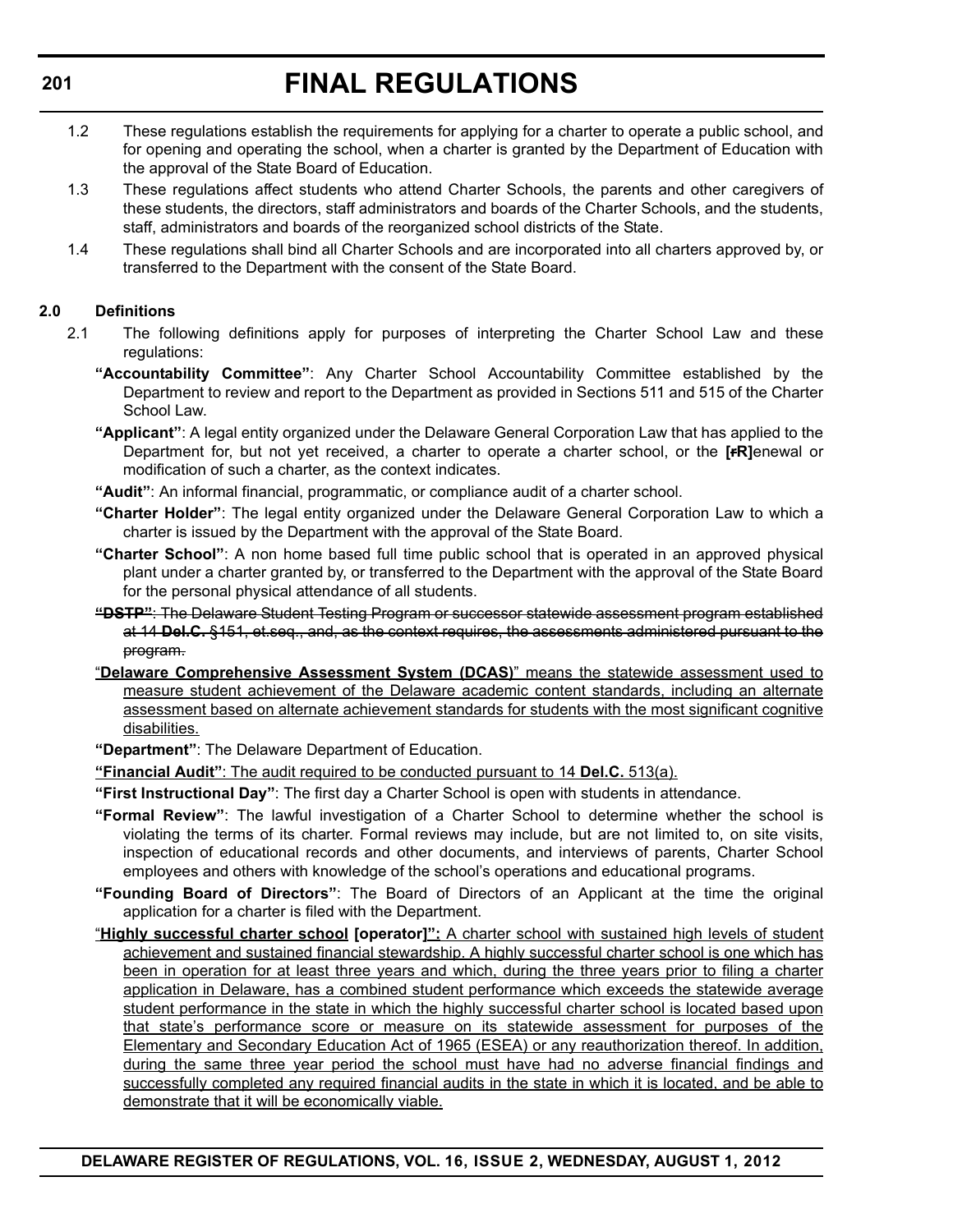- **"Parent"**: The natural or adoptive parent, or the legal guardian, of a student enrolled in the charter school. "Parent" also includes individuals authorized to act as Relative Caregivers under the provisions of 14 **Del.C.** §202(e)(2).
- **"Performance Agreement"**: The document which describes the academic performance expectations, identifies economic viability requirements, defines organizational responsibilities, and outlines accountability of the Charter School. An approved charter school application serves as the basis for the performance agreement, which is for a specified term and as prescribed by the Department with the assent of the State Board of Education. The Performance Agreement is enforceable as part of the school's charter.
- **"Performance Framework"**: A rubric based tool established by the Department with the assent of the State Board of Education, as amended from time to time, which contains the details, utilizing multiple measures, used by the Department to assess compliance with the Performance Agreement in the areas of academic performance, economic viability, organizational responsibilities and accountability of the Charter School. The completed frameworks will be provided to the Charter School Accountability Committee, Secretary and State Board of Education to inform their decision making for **[rR]**enewals, modifications and formal reviews.
- **"Performance Review"**: Reserved The process by which the Charter School's compliance with its Performance Agreement is evaluated annually to inform **[rR]**enewal, major modification and formal review decisions. Compliance with the charter and the Performance Agreement, as assessed through the Performance Framework, is the basis for the Performance Review. Review and results will be reported in the Department's annual report.
- **"Renewal"**: The approval of an application to continue operating an existing Charter School for an additional five year period, available after the school has been in operation for four years. Renewal decisions are based on the criteria set forth in 14 **Del.C.** §512, and informed by a Charter School's compliance with its Performance Agreement as evaluated by the Performance Framework.

**"Secretary"**: The Secretary of the Delaware Department of Education.

"**State Assessment System**" means the statewide assessment used to measure student achievement of the Delaware academic content standards including an alternate assessment based on alternate achievement standards for students with the most significant cognitive disabilities, and other assessments such as, but not limited to, the National Assessment for Educational Progress (NAEP), a college readiness assessment, an assessment for English Language Learners (ELL), a normreferenced assessment that may be administered or required as determined by the Department of Education.

**"State Board"**: The Delaware State Board of Education.

#### **3.0 Application Process**

- 3.1 Application Deadlines: Applications to establish new Charter Schools must be submitted to the Department between November 1st and December 31st for schools preparing to admit students the first day of school of the second school year thereafter, unless otherwise agreed upon by the authorizer and the applicant to allow the applicant to serve students who would otherwise be displaced because of the closure of an existing charter school.
- 3.2 All applications, whether for an original charter, a modification of a charter or the **[Rr]**enewal of a charter, shall be made on forms approved by the Department.
- 3.3 The Department may require a criminal background check on any person involved in the preparation of an application, whether for an original charter, a major modification or a charter Renewal, and on any person involved in the development of the proposed Charter School.
- 3.43 An original and ten (10) copies of a completed application must be received by the Department by the application deadline in order for the application to be considered; an electronic copy shall also be submitted at the same time either as an attachment to an e-mail message or by electronic portable storage. The electronic copy shall be identical in all respects to the original application. Incomplete applications, or applications received after the deadline, will not be considered.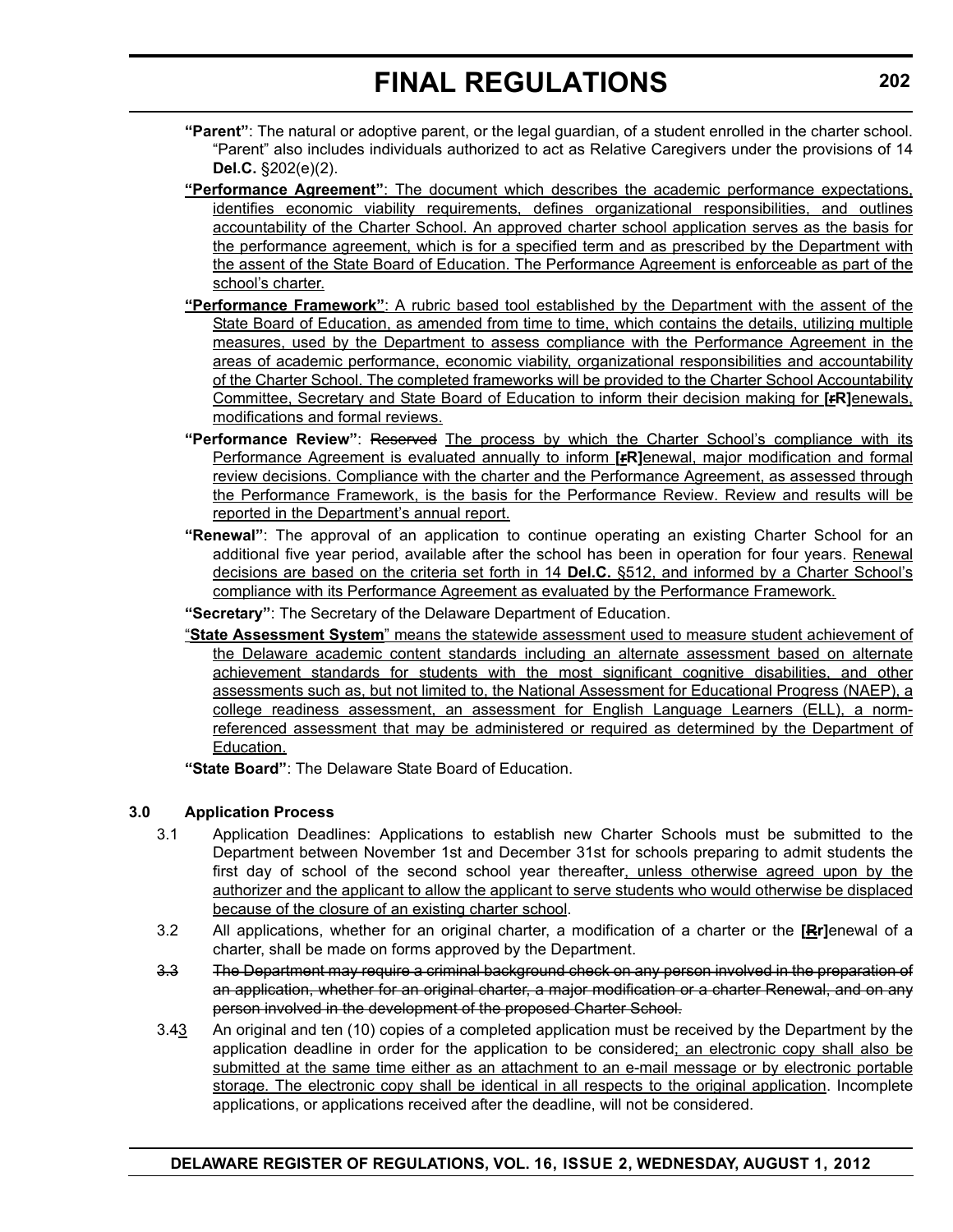- 3.54 All written communications from the Department or the Accountability Committee to an Applicant shall be sent to the contact person identified in the application, at the address provided in the application. An Applicant is responsible for notifying the Department in writing of any change in the contact person or contact address after its application is submitted.
- 3.65 An application is not complete unless all of the following requirements are met:
	- 3.65.1 All questions on the application form are answered.
	- 3.65.2 All documentation required by the application form or subsequently requested by the Department or the Accountability Committee is received.
- 3.76 No application for a new Charter School will be accepted by the Department in any year in which the Department with the approval of the State Board has decided not to accept applications; except for an application submitted by a Highly **[Ssuccessful Ccharter Ooperator]** for the purpose of operating a charter school at a site of and serving students currently attending a charter school whose charter has been revoked, has not been renewed, or whose charter is on formal review and whose Board of Directors has agreed to abandon their charter.
- 3.87 Applications will not remain pending from year to year. Applications that do not result in the issuance of a charter must be resubmitted in full in subsequent years to be considered in subsequent years.
- 3.98 The State Board of Education may designate one or more of its members to sit as nonvoting members of the Accountability Committee.
- 3.109 In deciding whether to approve or disapprove any application for an original charter, a major modification of a charter, the renewal of a charter, or the formal review of a charter, the Secretary and State Board shall base the decision on the record. The record shall consist of the application and any documents filed therewith in support of the application, the **[pPerformance fFramework]** (not applicable for new applications), the preliminary and final report of the Accountability Committee, any response or other evidence, oral or otherwise, provided by the Applicant to the Accountability Committee prior to the issuance of its final report, any comments received at any public hearing conducted pursuant to the provisions of the Charter School Law, including comments made at any such hearing by the applicant in response to the Accountability Committee's final report and any written or electronic comments received at or before any such public hearing. In the case of the renewal, major modification, or formal review of a charter, the record may shall also include performance documentation generated during the term of the charter or related to the subject of the formal review, including but not limited to, compliance with the school's Performance Agreement, audits and performance reviews, student testing data, and parent complaint documentation. No other evidence shall be considered. Written and electronic comments must be received by the Education Associate for Charter Schools no later than the beginning of the public hearing to be included in the record.
- 3.10 Applicants and Charter Holders shall make the financial disclosures relating to ownership and financial interest as required by 14 **Del.C.** §511(o). A charter school founder or member of a charter school board has a "financial interest" in the charter school if that person receives compensation in excess of \$5,000.00 from the charter school in any calendar year. Compensation means money, thing of value, or any other economic benefit of any kind or nature whatsoever conferred on or received by a charter school founder or member of a charter school board. "Ownership" shall have the meaning commonly ascribed to it as appropriate in context.

#### **4.0 Standards and Criteria for Granting Charter**

- 4.1 Applicant Qualifications
	- 4.1.1 The Applicant must demonstrate that its board of directors has and will maintain collective experience, or contractual access to such experience, in the following areas:
		- 4.1.1.1 Research based curriculum and instructional strategies, to particularly include the curriculum and instructional strategies of the proposed educational program.
		- 4.1.1.2 Business management, including but not limited to accounting and finance.
		- 4.1.1.3 Personnel management.

#### **DELAWARE REGISTER OF REGULATIONS, VOL. 16, ISSUE 2, WEDNESDAY, AUGUST 1, 2012**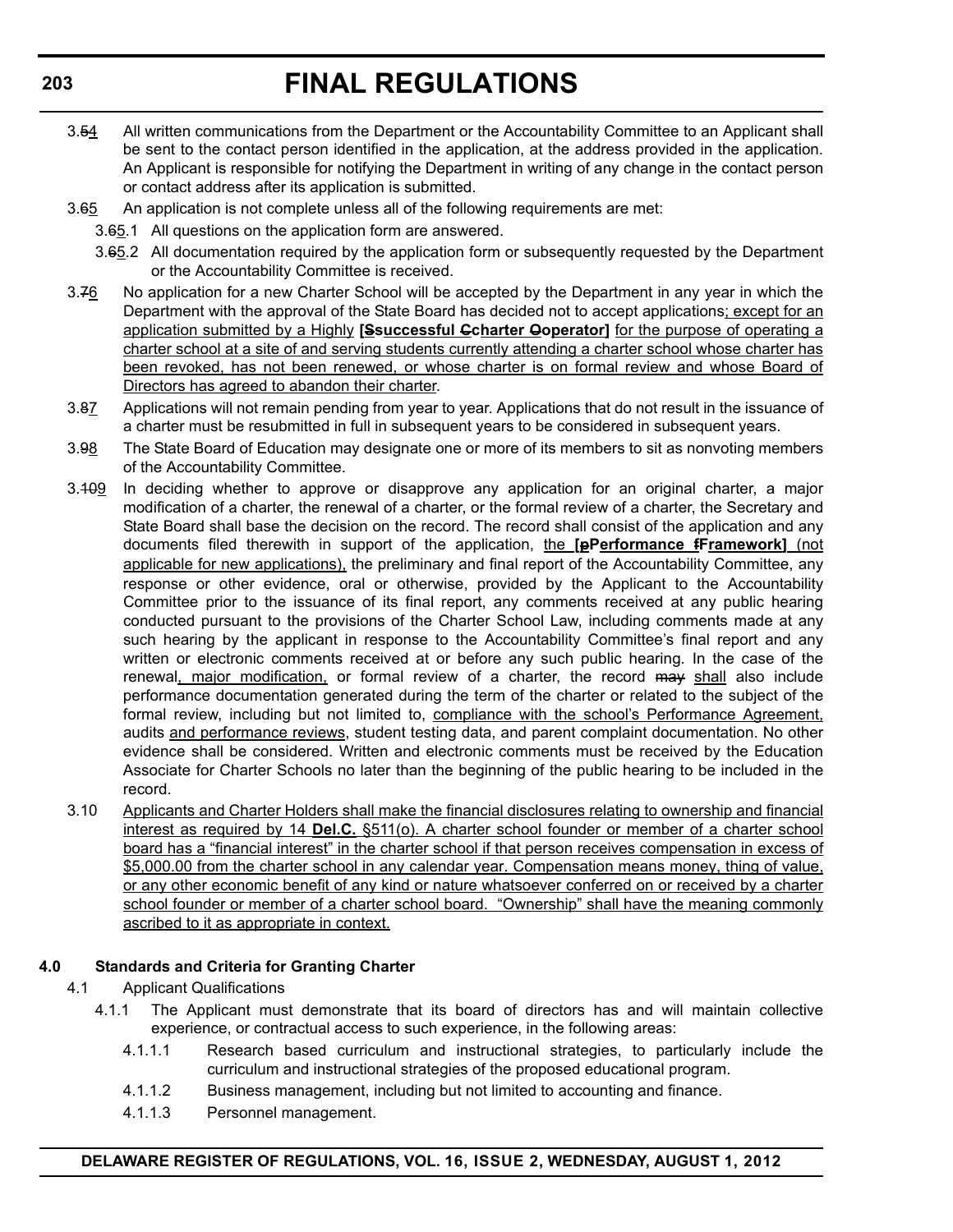- 4.1.1.4 Diversity issues, including but not limited to outreach, student recruitment, and instruction.
- 4.1.1.5 At risk populations and children with disabilities, including but not limited to students eligible for special education and related services.
- 4.1.1.6 School operations, including but not limited to facilities management.
- 4.1.2 The application must identify the certified teachers, the parents and the community members who have been involved in the preparation of the application and the development of the proposed Charter School.
- 4.1.3 The Applicant's bylaws must be submitted with the application and must demonstrate that:
	- 4.1.3.1 The Charter Holder's board of directors will include a certificated teacher employed as a teacher at the Charter School and a Parent of a currently enrolled student of the school no later than the school's First Instructional Day, further provided a single individual shall not represent both the certified teacher and parent role on the board At the time at which the school commences its instructional program and all times thereafter, the board of directors of the charter holder must include a Delaware certified teacher employed as a teacher at a charter school operated by the Applicant in Delaware and also include at least one parent of a student enrolled in a charter school operated in Delaware by the charter holder; further provided a single individual shall not represent both the certified teacher and parent role on the board;
	- 4.1.3.2 The Applicant's business is restricted to the opening and operation of: Charter Schools, before school programs, after school programs and educationally related programs offered outside the traditional school year.
	- 4.1.3.3 The board of directors will meet regularly and comply with the Freedom of Information Act, 29 **Del.C.** Ch. 100 in conducting the Charter School's business.
- 4.2 Student Performance Requirements
	- 4.2.1 Minimum Requirements
		- 4.2.1.1 The Applicant must agree and certify that it will comply with the requirements of the State Public Education Assessment and Accountability System pursuant to 14 **Del.C.** §§151, 152, 153, 154, and 157 and the Department's implementing rules and regulations implementing Accountability, to specifically include the Delaware Student Testing Program or any successor statewide assessment program including without limitation those relating to the State Assessment System.
		- 4.2.1.2 The Applicant must demonstrate that it has established and will apply measurable student performance goals on the applicable assessments administered pursuant to the Delaware Student Testing Program (DSTP) State Assessment System, and a timetable for accomplishment of those goals.
		- 4.2.1.3 The Applicant must agree and certify that the Charter School's average student performance on the DSTP assessments in each content area will meet or exceed the statewide average student performance of students in the same grades for each year of test administration, unless the student population meets the criteria established in Section 4.2.2. If the Applicant plans to adopt or use performance standards or assessments in addition to the standards set by the Department or the assessments administered pursuant to the State Assessment System, the application and performance agreement must specifically identify those additional standards or assessments and include a planned baseline acceptable level of performance, measurable goals for improving performance and a timetable for accomplishing improvement goals for each additional indicator or assessment. The use of additional performance standards or assessments shall not replace, diminish or otherwise supplant the Charter School's obligation to meet the performance standards set by the Department or to use the assessments administered pursuant to the State Assessment System.
		- 4.2.1.4 Following charter approval, but not later than a date established by the Department, the Applicant must enter into a Performance Agreement approved by the Department with the assent of the State Board, which shall address the organizational, academic and financial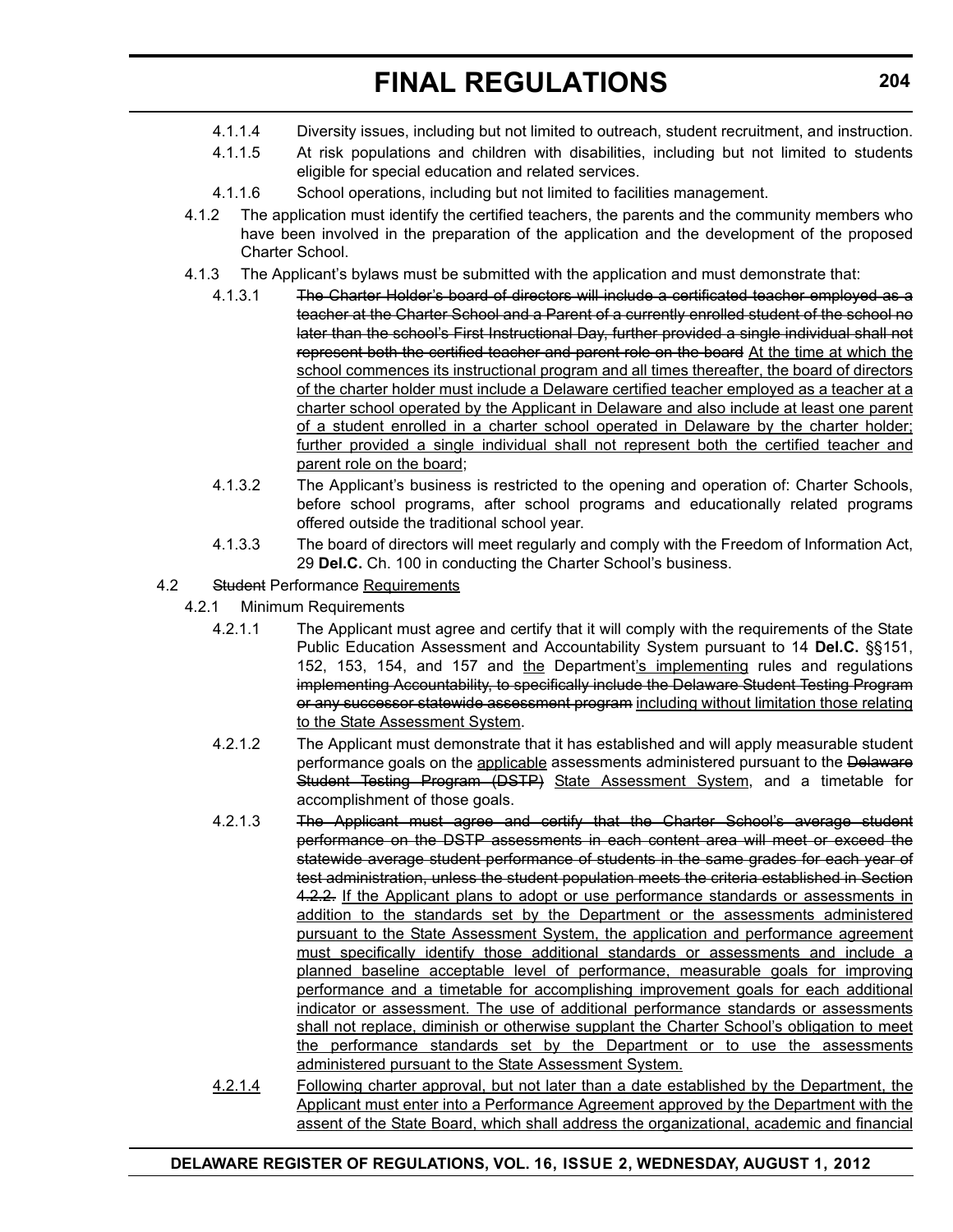performance expectations of the Applicant during the term of the charter. The Department, with the assent of the Board, shall establish and publish a Performance Framework which shall be used to assess the school's compliance with its Performance Agreement. Nothing contained herein shall be interpreted to relieve an applicant of its obligation to comply with any approval criteria or requirement set forth in 14 **Del.C.** Ch. 5. The Department shall conduct annual audits using the Performance Framework to ensure ongoing compliance with the school's Performance Agreement.

- 4.2.1.5 For an Applicant proposing to serve students at risk of academic failure, the school's Performance Agreement shall specify what, if any, portion of the Performance Framework shall or shall not apply to the school, or whether the Performance Framework shall be modified to more appropriately measure the performance of the school.
- 4.2.2 Special Student Populations
	- 4.2.2.1 An Applicant for a charter proposing enrollment preferences for students at risk of academic failure shall comply with the minimum performance goals established in Subsections 4.2.1.2 and 4.2.1.3. This requirement shall be waived where the Applicant demonstrates to the satisfaction of the Department and State Board that the Charter School will primarily serve at risk students and will apply performance goals and timetables which are appropriate for such a student population.
	- 4.2.2.2 An Applicant for a charter proposing an enrollment preference other than a preference for students at risk of academic failure shall comply with the Section. 4.2.1. In addition, the Department, with the approval of the State Board, may require such an Applicant to establish and apply additional and higher student performance goals consistent with the needs and abilities of the student population likely to be served as a result of the proposed enrollment preferences.
- 4.2.3 If the Applicant plans to adopt or use performance standards or assessments in addition to the standards set by the Department or the assessments administered pursuant to the DSTP, the application must specifically identify those additional standards or assessments and include a planned baseline acceptable level of performance, measurable goals for improving performance and a timetable for accomplishing improvement goals for each additional indicator or assessment. The use of additional performance standards or assessments shall not replace, diminish or otherwise supplant the Charter School's obligation to meet the performance standards set by the Department or to use the assessments administered pursuant to the DSTP.
- 4.3 Educational Program
	- 4.3.1 The application must demonstrate that the school's proposed program, curriculum and instructional strategies are aligned to State content standards, meet all grade appropriate State program requirements, and in the case of any proposed Charter High School, includes driver education. The educational program shall include the provision of extra instructional time for at risk students, summer school and other services required to be provided by school districts pursuant to the provisions of 14 **Del.C.** §153. Nothing in this subsection shall prevent an Applicant from proposing high school graduation requirements in addition to the state graduation requirements.
	- 4.3.2 The application must demonstrate that the Charter School's educational program has the potential to improve student performance. The program's potential may be evidenced by:
		- 4.3.2.1 Academically independent, peer reviewed studies of the program conducted by persons or entities without a financial interest in the educational program or in the proposed Charter School;
		- 4.3.2.2 Prior successful implementation of the program; and
		- 4.3.2.3 The Charter School's adherence to professionally accepted models of student development.
	- 4.3.3 The application must demonstrate that the Charter School's educational program and procedures will comply with applicable state and federal laws regarding children with disabilities, unlawful discrimination and at risk populations, including but not limited to the following showings.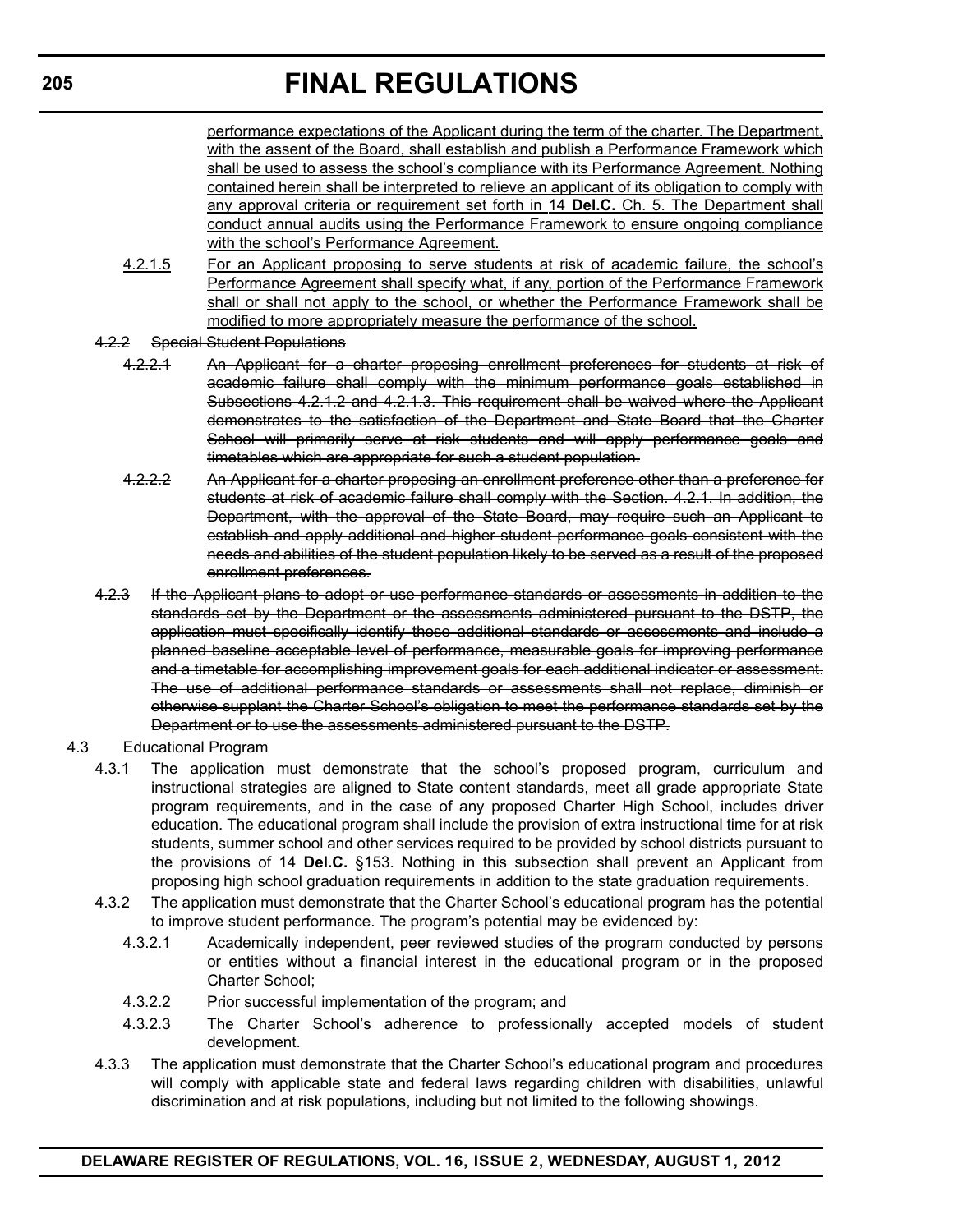- 4.3.3.1 The school's plan for providing a free appropriate public education to students with disabilities in accordance with the Individuals with Disabilities Education Act, with 14 **Del.C.** Ch. 31 and with 14 **DE Admin. Code** 925 922 through 929, specifically including a plan for having a continuum of educational placements available for children with disabilities.
- 4.3.3.2 The school's plan for complying with Section 504 of the Rehabilitation Act of 1973 and with the Americans with Disabilities Act of 1990.
- 4.3.3.3 The school's plan for complying with Titles VI and VII of the Civil Rights Act of 1964.
- 4.3.3.4 The school's plan for complying with Title IX of the Education Amendments of 1972.
- 4.4 Economic Viability.
	- 4.4.1 The application must demonstrate that the school is economically viable and shall include satisfactory documentation of the sources and amounts of all proposed revenues and expenditures during the school's first three years of school operation after opening for instructional purposes. There must be a budgetary reserve for contingencies of not less than 2.0% of the total annual amount of proposed revenues. In addition, the application shall document the sources and amounts of all proposed revenues and expenditures during the start up period prior to the opening of the school.
	- 4.4.2 The Department may require that the Applicant submit data demonstrating sufficient demand for Charter School enrollment if another Charter School is in the same geographic area as the Applicant's proposed school. Such data may include, but is not limited to, enrollment waiting lists maintained by other Charter Schools in the same geographic area and demonstrated parent interest in the Applicant's proposed school.
	- 4.4.3 The application shall identify with specificity the proposed source(s) of any loan(s) to the Applicant including, without limitation, loans necessary to implement the provisions of any major contract as set forth below, and the date by which firm commitments for such loan(s) will be obtained.
	- 4.4.4 The application shall contain a timetable with specific dates by which the school will have in place the major contracts necessary for the school to open on schedule. "Major contracts" shall include, without limitation, the school's contracts for equipment, services (including bus and food services, and related services for special education), leases of real and personal property, the purchase of real property, the construction or renovation of improvements to real property, and insurance. Contracts for bus and food services must be in place no later than August 1st of the year in which the school proposes to open and August 1st of each year thereafter. Contracts for the lease or purchase of real property, or the construction or renovation of improvements to real property must be in place sufficiently far in advance so that the Applicant might obtain any necessary certificate of occupancy for the school premises no later than June 15th of the year in which the school proposes to open.

#### 4.4.5 Reserved

- 4.5 Attendance, Discipline, Student Rights and Safety
	- 4.5.1 The application must include a draft "Student Rights and Responsibilities Manual" that meets applicable constitutional standards regarding student rights and conduct, including but not limited to discipline, speech and assembly, procedural due process and applicable Department regulations regarding discipline.
		- 4.5.1.1 The "Student Rights and Responsibilities Manual" must comply with the Gun Free Schools Act of 1994 (20 U.S.C.A. §**[8921 7151]**) and Department Regulation 878 605.
		- 4.5.1.2 The application must include a plan to distribute the "Student Rights and Responsibilities Manual" to each Charter School student at the beginning of each school year. Students who enroll after the beginning of the school year shall be provided with a copy of the "Student Rights and Responsibilities Manual" at the time of enrollment.
	- 4.5.2 The application must include the process and procedures the Charter School will follow to comply with the following laws: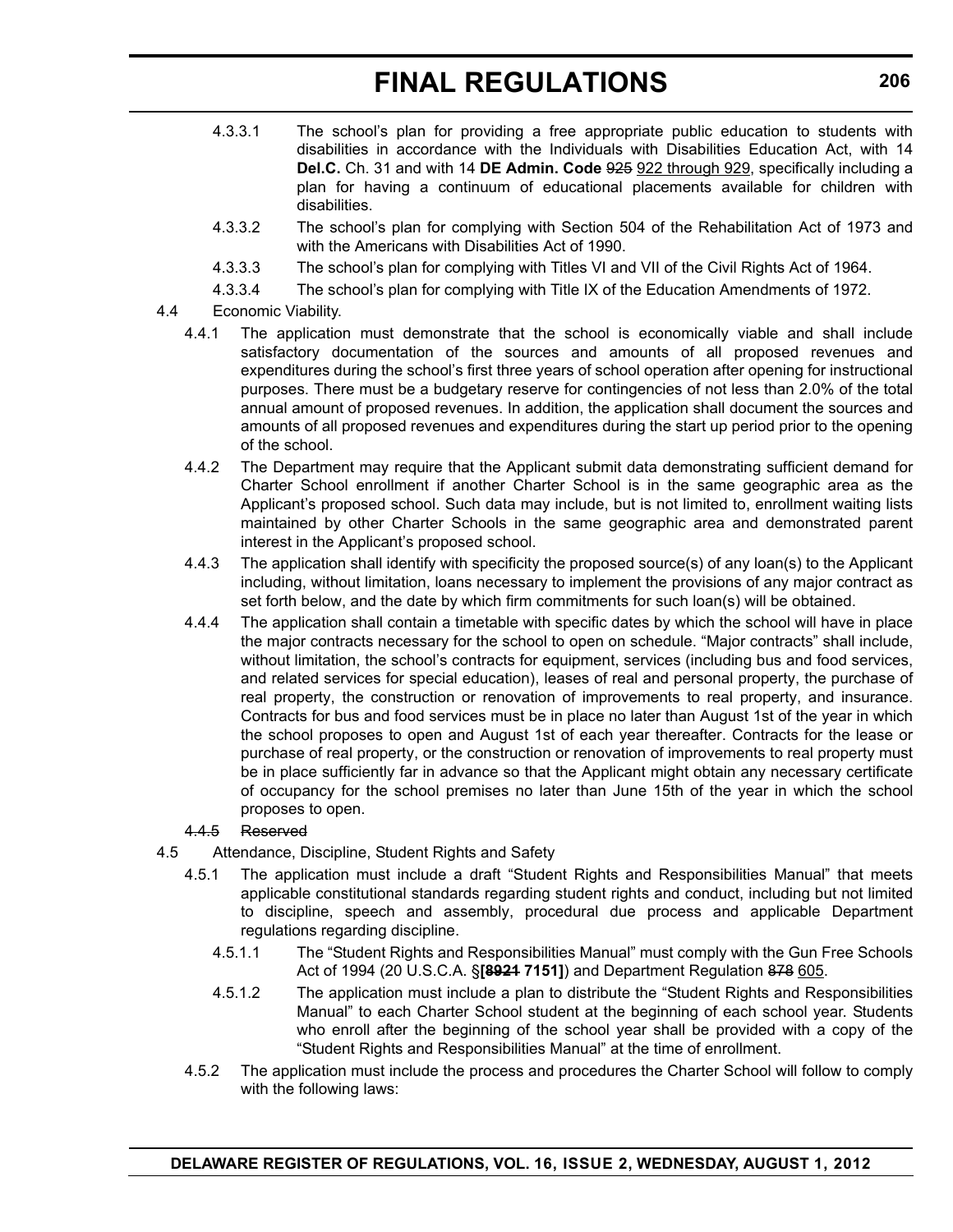- 4.5.2.1 14 **Del.C.** Ch. 27 and applicable Department regulations regarding school attendance, including a plan to distribute attendance policies to each Charter School student at the beginning of each school year. Students who enroll after the beginning of the school year shall be provided with a copy of the attendance policy at the time of enrollment.
- 4.5.2.2 11 **Del.C.** Ch. 85 and applicable 14 **Del.C.** §511(p), and Department regulations regarding criminal background checks for public school related employment.
- 4.5.2.3 14 **Del.C.** §4112 and applicable Department regulations regarding the reporting of school crimes.
- 4.5.2.4 The Family Educational Rights and Privacy Act (FERPA) and implementing federal and Department regulations regarding disclosure of student records.
- 4.5.2.5 The provision of free and reduced lunch to eligible students pursuant to any applicable state or federal statute or regulation.
- 4.5.3 The requirement that the Applicant provide for the health and safety of students, employees and guests will be judged against the needs of the student body or population served. Except as otherwise required in this regulation, the Applicant must either agree and certify that the services of at least one (1) full time nurse will be provided for each facility in which students regularly attend classes, or demonstrate that it has an adequate and comparable plan for providing for the health and safety of its students. Any such plan must include the Charter School's policies and procedures for routine student health screenings, for administering medications to students (including any proposed self administration), for monitoring chronic student medical conditions and for responding to student health emergencies. Any applicant which receives funding equivalent to the funding provided to school districts for one or more school nurses shall provide its students the full time services of a corresponding number of registered nurses.

#### **5.0 Nature of Charter**

- 5.1 When granted, a charter is an authorization for the Charter Holder to open and operate a Charter School in accordance with the terms of the charter, including the terms of any conditions placed on the charter by the Department with the approval of the State Board.
	- 5.1.1 It is the responsibility of the Charter Holder to notify the Department in writing of its compliance with any time frames or other terms or conditions contained in or imposed on the charter. The Department may require the Charter Holder to produce satisfactory evidence, including written documentation, of compliance.
- 5.2 Compliance with the charter, including compliance with the terms of any conditions placed on the charter, is a condition precedent to the authority to open and operate the Charter School. Failure to comply with the terms of the charter and any conditions placed on the charter, including deadlines, operates as a forfeiture of the authority to open the Charter School regardless of previous approval. These regulations are incorporated into and made a part of each charter approved by the Department with the consent of the State Board. A Charter School's failure to comply with these regulations may be treated as a failure on the part of the school to comply with its charter.

#### **6.0 Funding**

- 6.1 The Department may withhold State and local funding from a Charter Holder not in compliance with the terms of the charter being funded, including compliance with any conditions placed on such charter.
- 6.2 The Department may withhold State and local funding from a Charter Holder while one or more of its charters is under formal review.
- 6.3 State and local funding of any charter on probationary status will be released in accordance with the terms of the probation.
- 6.4 Federal funding for a Charter Holder and under the control of the Department will be disbursed according to the laws, regulations and policies of the federal program providing the funding and the terms of any applicable federal grant approval including state requirements.

**DELAWARE REGISTER OF REGULATIONS, VOL. 16, ISSUE 2, WEDNESDAY, AUGUST 1, 2012**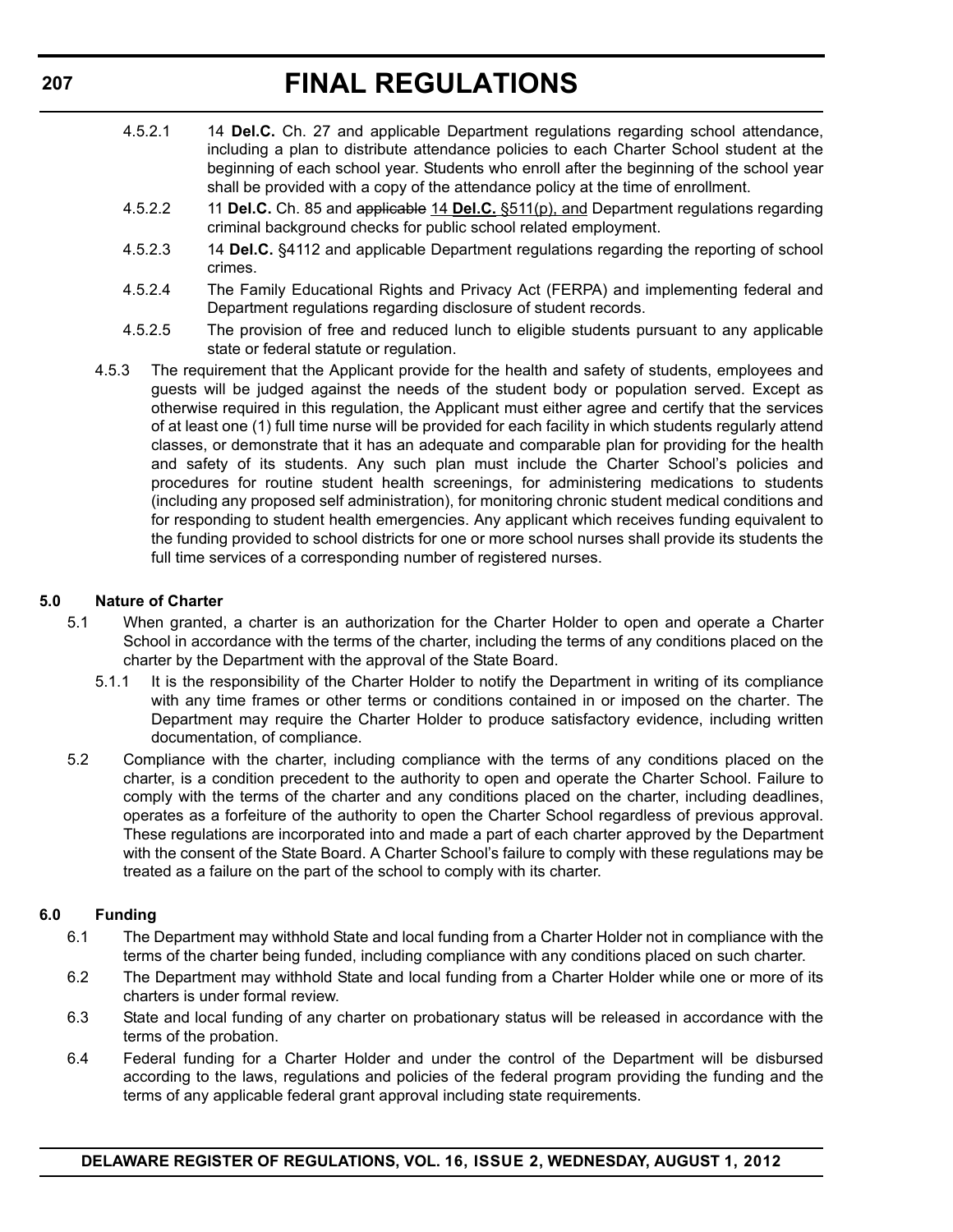#### **7.0 Reserved Financial Audit**

After July 1st of each year, each Charter Holder shall contract to have an audit of the business and financial transactions, records, and accounts of the school, in a form and manner satisfactory to the Department, and shall provide the audit results to the Department.

#### **8.0 Enrollment Preferences, Solicitations and Debts**

- 8.1 Enrollment Preferences
	- 8.1.1 An Applicant to establish a new Charter School shall indicate in its application whether children of the Charter School's founders will be given an enrollment preference. If a founders' preference will be given, the application shall include the standard adopted by the Founding Board of Directors to determine the founders. The standard used to determine the founders shall be consistent with the requirements of Section 506(b)(4) of the Charter School Law. If the application is approved, the Charter Holder shall provide the Department with the identity of its founders no later than March 1 immediately preceding the First Instructional Day.
- 8.2 Solicitations.
	- 8.2.1 Any person or entity soliciting contributions, gifts or other funding on behalf of or for the benefit of an existing or potential Charter School shall notify the person or entity solicited that enrollment of an individual student in the Charter School is not contingent on, or assured by, any such contribution, gift or other funding.
	- 8.2.2 Written notices of fund raising activities for the benefit of a Charter School must contain the following statement: "The [name of school] is a public school. Contributions and gifts are not required for admission to the school and will in no way affect or improve a student's opportunity for admission."
- 8.3 Debts
	- 8.3.1 Any person or entity offering a loan to a Charter School must be advised by the school that debts of the school are not debts of the State of Delaware and that neither the State nor any other agency or instrumentality of the State is liable for the repayment of any indebtedness.

#### **9.0 Modifications of Charters**

- 9.1 A charter holder may apply to the Department for a modification of the charter following the granting of the charter.
- 9.2 The application shall be submitted on a form approved by the Department and shall specify the exact modification requested and describe the need for the modification.
- 9.3 The standards for deciding a modification application shall be as provided in Section 4.0 of these regulations for the original grant of the charter.
- 9.4 The following are considered applications for a new charter and shall not be processed or considered as a modification application:
	- 9.4.1 An application to collectively change the mission, goals for student performance and educational program of the charter school; or
	- 9.4.2 An application, at any time before the First Instructional Day, to offer educational services at a site other than the site approved as part of the school's charter, when the charter has previously been amended to change the school's site; or
	- 9.4.3 An application to replace, remove or permit the school to operate without an educational management organization providing administrative, managerial or instructional staff or services to the charter holder at any time before the First Instructional Day.
- 9.5 An application for a major or minor charter modification may not be filed while a school's charter is on formal review, except where the Secretary determines that the requested modification is unrelated to the reason the school's charter has been placed on formal review or where the modification addresses the reason the school was placed on formal review provided the modification is filed before the preliminary report is approved by the Accountability Committee.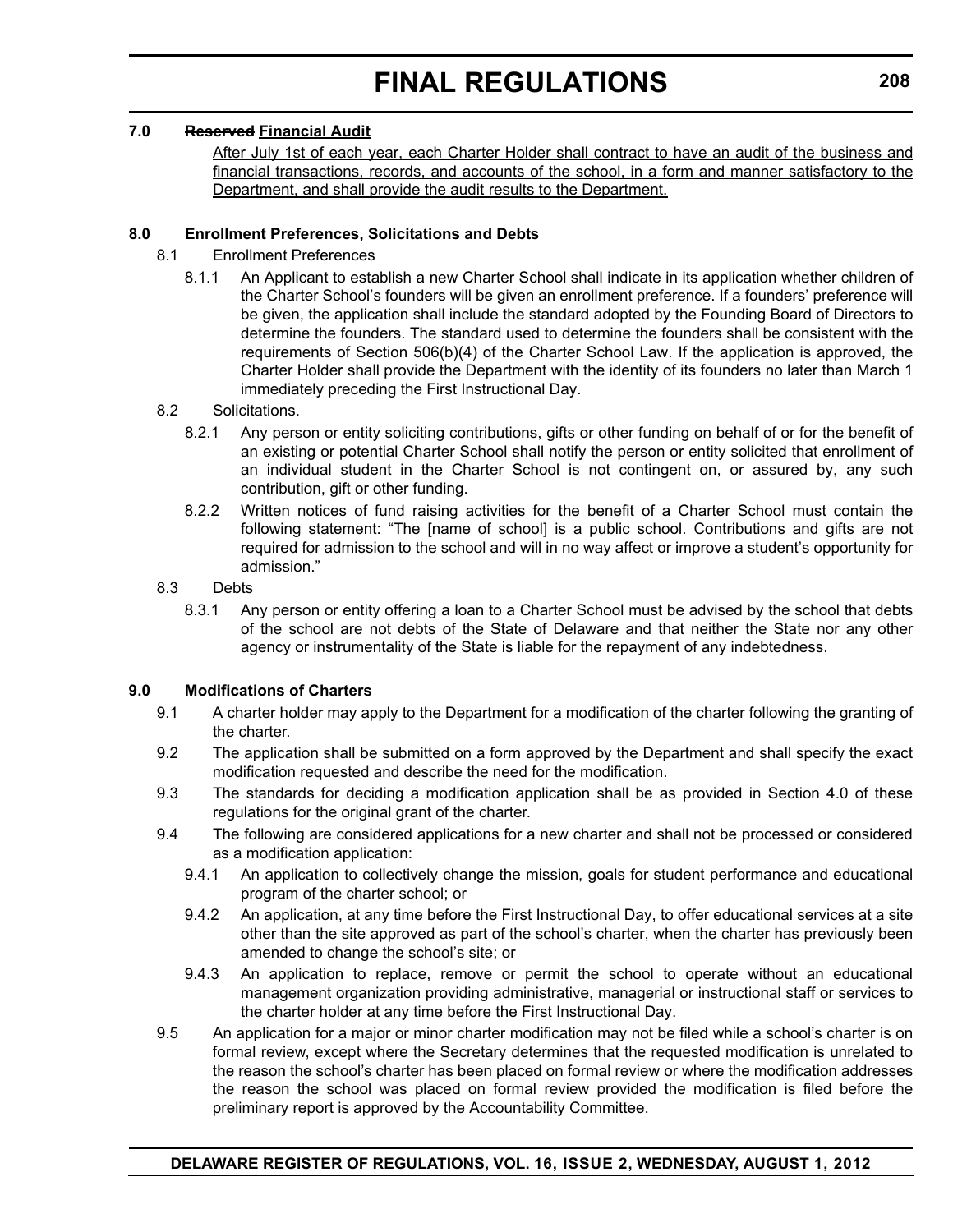- 9.6 A charter shall not be modified to permit a charter school's first instructional day to occur later than the third September 15th after the date the charter is originally granted. In the event that the first instructional day does not occur by that date, the charter shall be deemed forfeited and the authority to open and operate a charter school expired. Further, no charter shall be modified to permit a charter school to obtain a certificate of occupancy, either temporary or final, for all or any part of the premises to be occupied by the school, later than June 15 immediately preceding the authorized opening date of the school.
- 9.7 An increase or decrease of up to 5% in a charter school's current authorized enrollment shall not be considered a modification of the school's charter. Any modification application to increase or decrease a charter school's current authorized enrollment by more than 5% must be filed between November 1<sup>st</sup> and December 31<sup>st</sup> and, if approved, shall be effective the following school year.

#### 9.8 Major modifications.

- 9.8.1 A major modification is any proposed change to a charter, including proposed changes to any condition placed on the charter, which would:
	- 9.8.1.1 Replace, remove or permit the school to operate without an educational management organization providing administrative, managerial or instructional staff or services to the charter school at anytime on or after the First Instructional Day; or
	- 9.8.1.2 Alter enrollment preferences; or
	- 9.8.1.3 Result in an increase or decrease in the school's total authorized enrollment of more than 15%, provided further the major modification request must be filed between November 1<sup>st</sup> and December 31<sup>st</sup> and, if approved, shall be effective the following school year; or
	- 9.8.1.4 Alter grade configurations; or
	- 9.8.1.5 At any time after the First Instructional Day, offer educational services at a site other than the site approved as part of the school's charter, except where such change is the unavoidable result of a loss by fire or other "casualty" as that term is defined in *Black's Law Dictionary*; or
	- 9.8.1.6 At any time before the First Instructional Day, offer educational services at a site other than the site approved as part of the school's charter, provided that the charter has not previously been amended to change the school's site; or
	- 9.8.1.7 Alter any two of the following: the school's mission, goals for student performance, or educational program; or
	- 9.8.1.8 Alter the charter school's performance agreement with the Department; or
	- 9.8.1.9 Alter the charter school's charter to satisfy the provisions of "restructuring" as prescribed in the federal Elementary and Secondary Education Act of 1965 (ESEA) or any reauthorization thereof.
	- 9.8.1.10 Transfer of the charter, and of oversight of that charter school, from another authorizer to the Department, before the expiration of the charter term, shall be made by filing a written petition with the Department, on a form approved by the Department, by the public charter school or its original authorizer. The Department will approve a transfer only where the Charter School is fully in compliance with the current terms of its charter and any applicable rules, regulations and statutes. The Department may impose conditions upon the transfer in order to ensure continuing compliance with the approval criteria and the regulations of the Department.
- 9.9 Minor modifications.
	- 9.9.1 A minor modification is any proposed change to a charter, including proposed changes to any condition placed on the charter, which is not a major modification. Minor modifications include, but are not limited to:
		- 9.9.1.1 Changes to the name of either the charter school or charter holder; or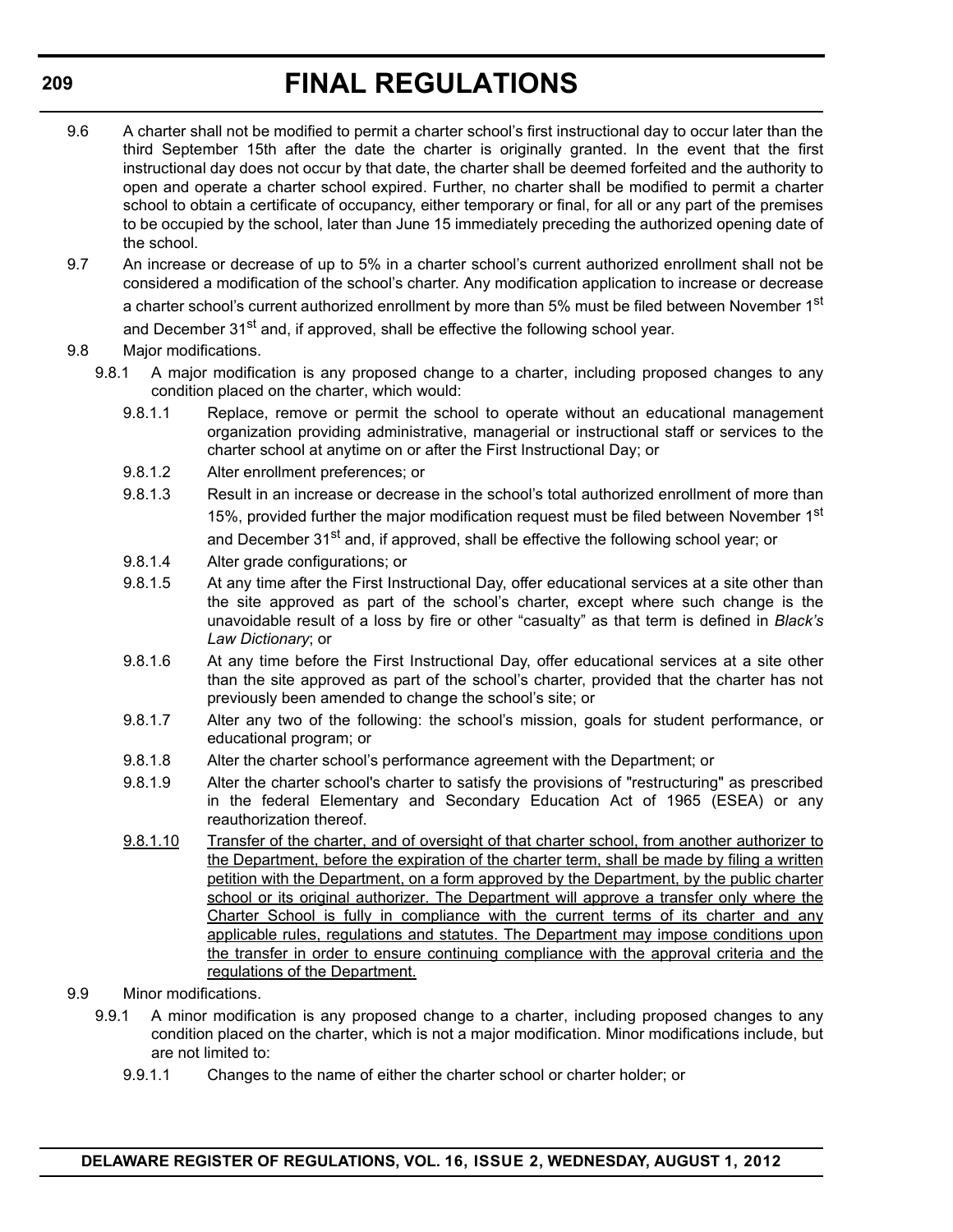- 9.9.1.2 The first extension of any deadline imposed on the charter school or charter holder by thirty (30) working days or less (or by 15 calendar days in the case of the First Instructional Day); or
- 9.9.1.3 Changes in the standards or assessments used to judge student performance (other than the State standards or the assessments administered pursuant to the DSTP); or
- 9.9.1.43 In the case of a charter school which is open with students in attendance, offering educational services at a site other than, or in addition to, the site approved as part of the school's charter, when use of the approved site has unavoidably been lost by reason of fire or other casualty as that term is defined in *Black's Law Dictionary*; or
- 9.9.1.5 Changes to alter not more than one of the following: the school's mission, goals for student performance, or educational program; or
- 9.9.1.64 An increase or decrease in the school's total authorized enrollment of more than 5%, but not more than 15%, provided further the minor modification request must be filed between November 1<sup>st</sup> and December 31<sup>st</sup> and, if approved, shall be effective the following school year; or
- 9.9.1.75 Alter, expand or enhance existing or planned school facilities or structures, including any plan to use temporary or modular structures, provided that the applicant demonstrates that the school will maintain the health and safety of the students and staff and remain economically viable as provided in 4.4 above; or
- 9.9.1.86 Any change in the school's agreement with an educational management organization other than as set forth in 9.4.3 and 9.8.1.1 above; or
- 9.9.1.97 A change to the current authorized number of hours, either daily or annually, devoted to actual school sessions. Regardless of any proposed change, the school shall maintain the minimum instructional hours required by 14 **Delaware Code**; or
- 9.9.1.408 A change in the terms of the current site facilities arrangements including, but not limited to, a lease to a purchase or a purchase to a lease arrangement; or
- 9.9.2 The Secretary may decide the minor modification application based on the supporting documents supplied with the application unless the Secretary finds that additional information is needed from the applicant.
- 9.9.3 The Secretary may refer a minor modification request to the Accountability Committee for review if the Secretary determines, in her/his sole discretion, that such review would be helpful in her/his consideration of the application. If the Secretary refers a minor modification application to the Accountability Committee, she/he may decide the application based on any report from the Committee and the supporting documents related to the application. The applicant for a minor modification shall be notified if the minor modification request has been forwarded to the Accountability Committee. The applicant may be asked to provide additional supporting documentation.
- 9.9.4 The Secretary may deny a minor modification request if the supporting documentation is incomplete or insufficient provided the applicant has been advised additional information was needed
- 9.9.5 Upon receiving an application for a minor modification, the Secretary shall notify the State Board of the application and her/his decision on whether to refer the application to the Accountability Committee.
- 9.9.6 The meeting and hearing process provided for in Section 511(h), (i) and (j) of the Charter School Law shall not apply to a minor modification application even where the Secretary refers the application to the Accountability Committee.
- 9.9.7 Decisions for minor modifications to a charter shall may be decided by the Secretary, with the concurrence of the State Board of Education, within 30 working days from the date the application was filed, unless the timeline is waived by mutual agreement of the Secretary and the applicant, or in any case where the Secretary, in the sole discretion of the Secretary, deems that it would be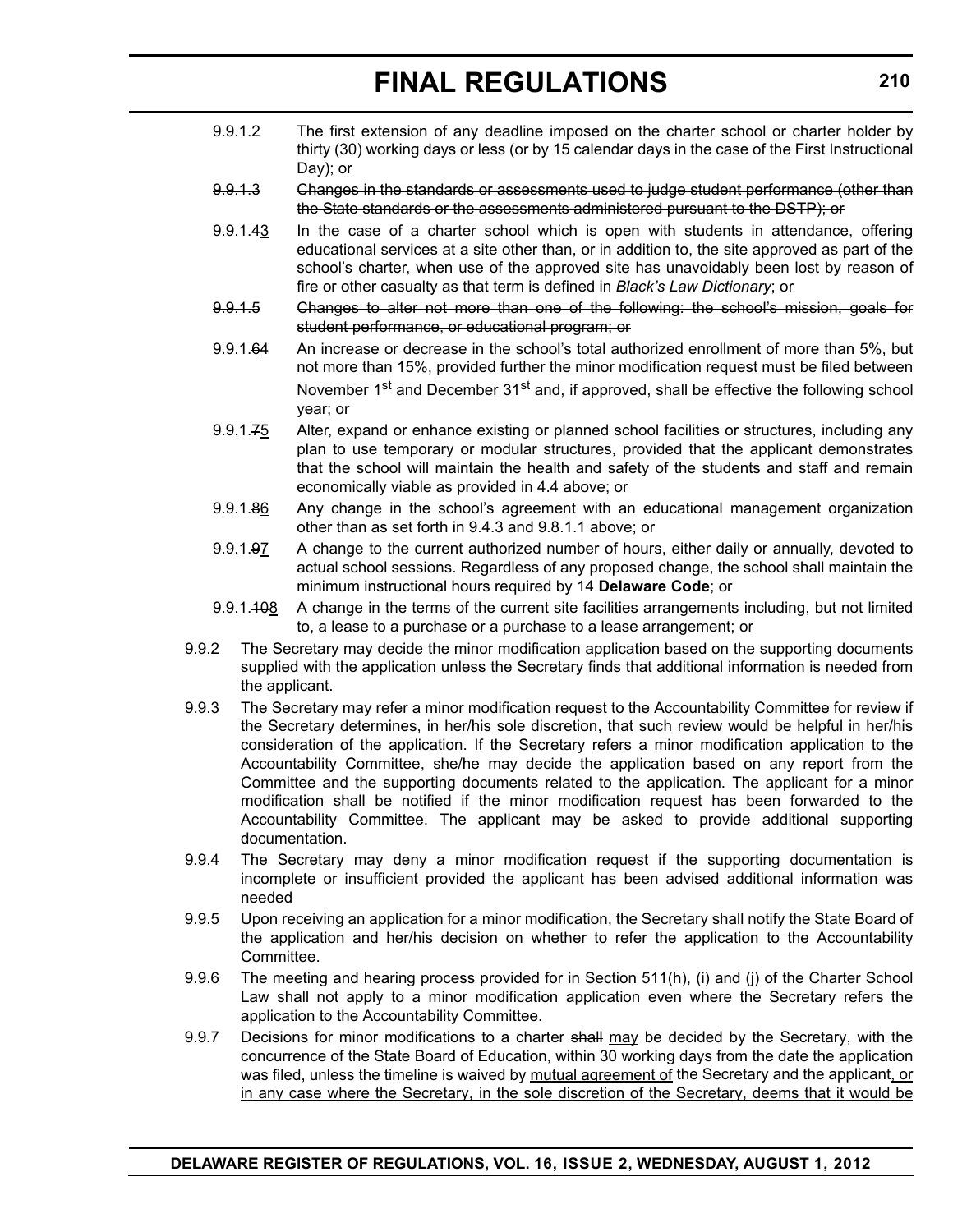beneficial to either refer the matter to the Accountability Committee or to seek advice from the State Board prior to deciding the matter.

#### **10.0 Renewals**

- 10.1 Charters are granted for an initial period of 4 years of operation and are renewable every 5 years thereafter.
- 10.2 Renewals are only available to the current Charter Holder and may not be used to transfer a charter to a different legal entity.
- 10.3 Charters shall be renewed only if the school receives a satisfactory Pperformance Rreview. Performance reviews shall be conducted by the Department using the Performance Framework approved by the Department with the assent of the State Board.
- 10.4 The Department shall conduct annual performance reviews based on the Performance Framework. The Department shall provide the results of the Performance Review to the school.

#### **11.0 Public Hearings**

11.1 Any public hearing conducted by the Department pursuant to the provisions of the Charter School Law shall be conducted as a joint public hearing with the State Board of Education.

#### **12.0 Background Checks**

In addition to the criminal background check and Child Protection Registry check required by law to be provided during the application process, whenever a new member shall be elected to the board of directors of a charter school, the school shall promptly provide the name and mailing address of such new member to the Department of Education, Charter School Office; the newly elected member of the board shall, within 45 days of election to the board, provide the Department of Education with any authorization necessary to conduct the Child Protection Registry check and with a copy of that member's criminal background check.

### **[DEPARTMENT OF HEALTH AND SOCIAL SERVICES](http://dhss.delaware.gov/dhss/dss/) DIVISION OF SOCIAL SERVICES**

Statutory Authority: 31 Delaware Code, Section 512 (31 **Del.C.** §512)

**ORDER**

#### **[Transitional Resources to Relative Caregivers](#page-4-0)**

#### **NATURE OF THE PROCEEDINGS:**

Delaware Health and Social Services ("Department") / Division of Social Services initiated proceedings to amend the Division of Social Services Manual (DSSM) regarding *Transitional Resources to Relative Caregivers*. The Department's proceedings to amend its regulations were initiated pursuant to 29 **Delaware Code** Section 10114 and its authority as prescribed by 31 **Delaware Code** Section 512.

The Department published its notice of proposed regulation changes pursuant to 29 **Delaware Code** Section 10115 in the June 2012 Delaware *Register of Regulations*, requiring written materials and suggestions from the public concerning the proposed regulations to be produced June 30, 2012 at which time the Department would receive information, factual evidence and public comment to the said proposed changes to the regulations.

#### **SUMMARY OF PROPOSAL**

The proposal described below amends policies in the Division of Social Services Manual (DSSM) regarding *Transitional Resources to Relative Caregivers*.

#### **DELAWARE REGISTER OF REGULATIONS, VOL. 16, ISSUE 2, WEDNESDAY, AUGUST 1, 2012**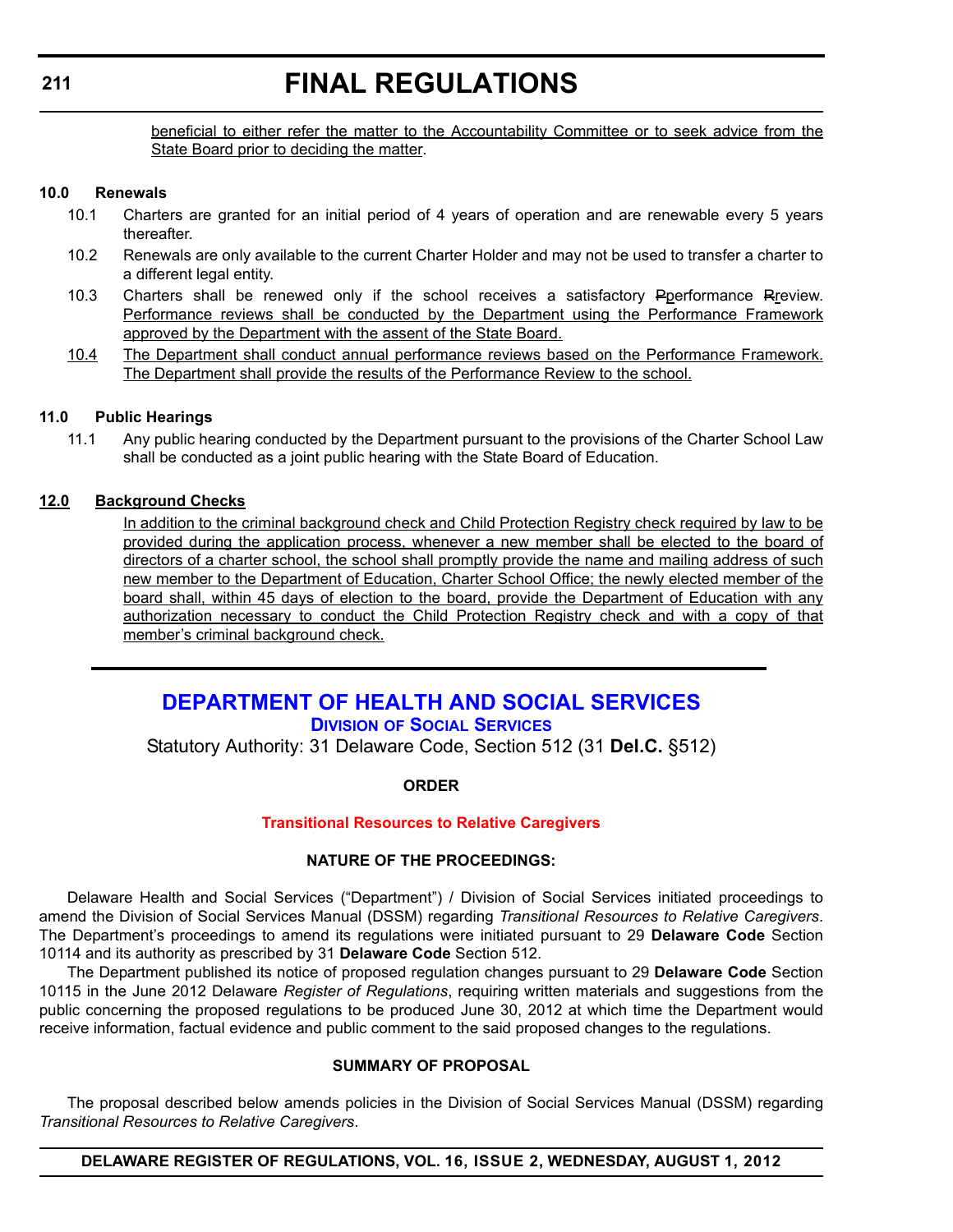#### **Statutory Authority**

- 31 Delaware Code, Section 356, *Kinship Care Program*
- 45 CFR §205.10, *Hearings*
- Social Security Act §404, Use of Grants

#### **Background**

The Kinship Care Program provides assistance for relative caregivers during the 180-day transition period when a child first moves into the non-parent caregiver's home (relative caregivers are non-parental relatives, such as grandparents or aunts and uncles, who take on the responsibility of caring for a relative child). The program assists in meeting immediate needs for clothing, shelter, health, safety, and educational supplies.

Financing of the program is provided by the Delaware General Assembly and is limited to available funds. The program is provided through a partnership between the Division of State Service Centers, the Division of Social Services, and the Division of Services for Aging and Adults with Physical Disabilities.

#### **Summary of Proposed Changes**

**DSSM 6100 through DSSM 6111**, *Relative Caregivers' (Non-Parent) Transitional Resource Program Providing Transitional Resources to Relative Caregivers*: The name of the section is being changed to more accurately indicate the content of the policy. All policy sections are reformatted and reworded for clarity and ease of readability. Applicable federal and state citations are also added to policy sections.

#### **SUMMARY OF COMMENTS RECEIVED WITH AGENCY RESPONSE**

The Governor's Advisory Council for Exceptional Citizens (GACEC) offered the following observations. The Division of Social Services (DSS) has considered each comment and responds as follows.

The Governor's Advisory Council for Exceptional Citizens (GACEC) has reviewed the Division of Social Services (DSS) proposal to rename and revise the regulations covering the "Kinship Care Program". We **endorse** the proposed regulation.

The regulations define eligibility, scope of services and appeal rights. In general, the standards appear to be consumer-oriented.

*Agency Response:* DSS thanks GACEC for their endorsement.

#### **FINDINGS OF FACT:**

The Department finds that the proposed changes as set forth in the June 2012 Register of Regulations should be adopted.

**THEREFORE, IT IS ORDERED**, that the proposed regulation to amend the Division of Social Services Manual (DSSM) regarding *Transitional Resources to Relative Caregivers* is adopted and shall be final effective August 10, 2012.

Rita M. Landgraf, Secretary, DHSS

**DSS FINAL ORDER REGULATION #12-36 REVISION:**

#### **DSSM 6100 - 6111 Transitional Resources to Relative Caregivers**

**\*Please note that no changes were made to the regulation as originally proposed and published in the June 2012 issue of the** *Register* **at page 1670 (15 DE Reg. 1670). Therefore, the final regulation is not being republished. A copy of the final regulation is available at:**

**[DSSM 6100 - 6111 Transitional Resources to Relative Caregivers](http://regulations.delaware.gov/register/august2012/final/16 DE Reg 211 08-01-12.htm)**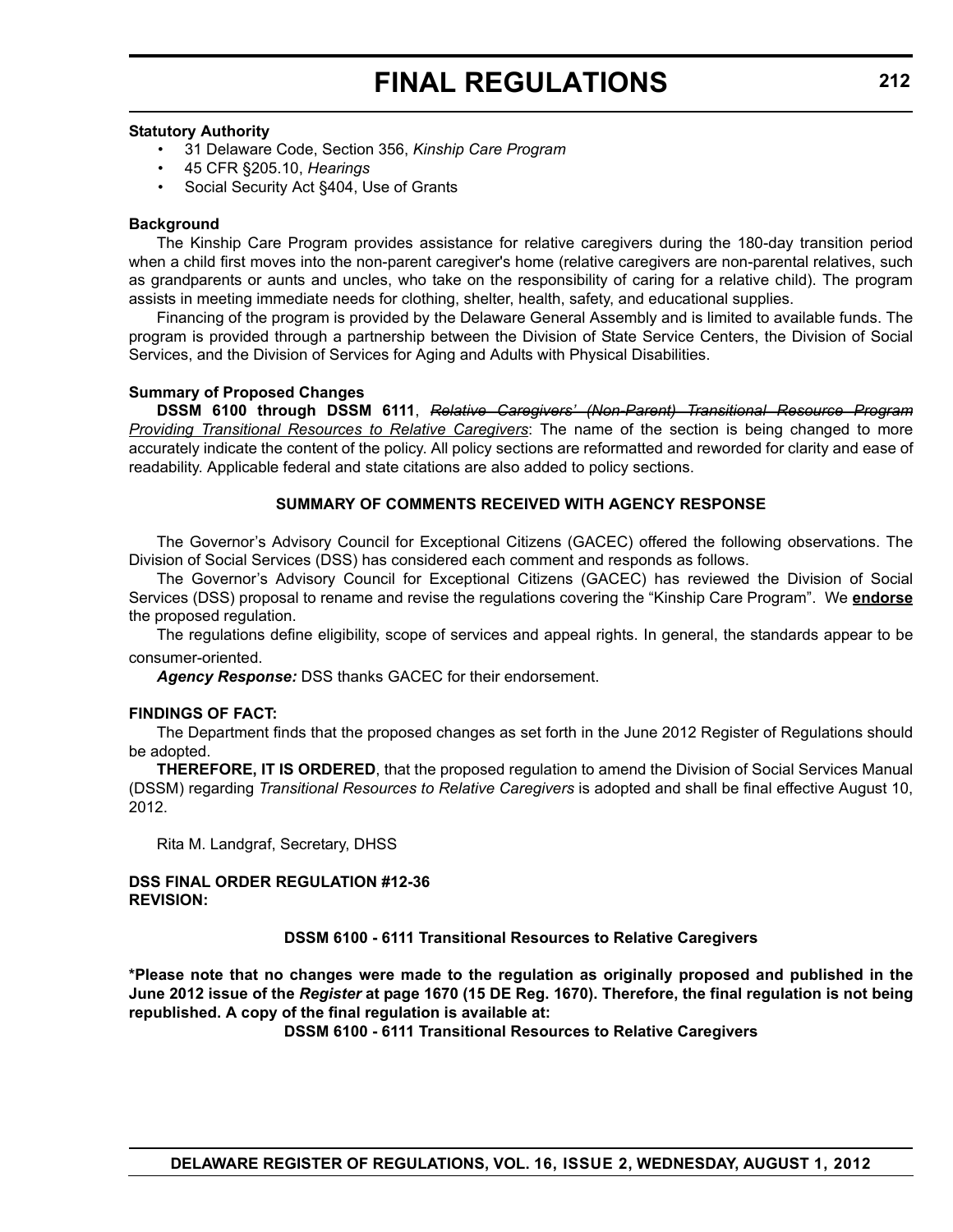### **DIVISION [OF SOCIAL SERVICES](http://dhss.delaware.gov/dhss/dss/)** Statutory Authority: 31 Delaware Code, Section 512 (31 **Del.C.** §512)

#### **ORDER**

#### **Child Care Subsidy Program**

#### **[Determining Income Eligibility](#page-4-0)**

#### **NATURE OF THE PROCEEDINGS:**

Delaware Health and Social Services ("Department") / Division of Social Services initiated proceedings to amend the Division of Social Services Manual (DSSM) regarding the Child Care Subsidy Program, specifically, *Determining Income Eligibility*. The Department's proceedings to amend its regulations were initiated pursuant to 29 **Delaware Code** Section 10114 and its authority as prescribed by 31 **Delaware Code** Section 512.

The Department published its notice of proposed regulation changes pursuant to 29 **Delaware Code** Section 10115 in the June 2012 Delaware *Register of Regulations*, requiring written materials and suggestions from the public concerning the proposed regulations to be produced June 30, 2012 at which time the Department would receive information, factual evidence and public comment to the said proposed changes to the regulations.

#### **SUMMARY OF PROPOSAL**

The proposal described below amends policies in the Division of Social Services Manual (DSSM) regarding the Child Care Subsidy Program, specifically, *Determining Income Eligibility*.

#### **Statutory Authority**

45 CFR §98.20, *A child's eligibility for child care services*

#### **Summary of Proposed Changes**

**DSSM 11003.6**, *Income Limits Determining Income Eligibility*: The name of the section is being changed to more accurately indicate the content of the policy. This policy section is reformatted and clarifying language is also provided to make the rules easier to understand and follow. Specifically, this regulatory action adds the statement that families that are referred by and active with the Delaware Division of Family Services (DFS) are exempt from the income requirements. This exemption has long been in practice and is also found in DSSM 11003.9.2. The applicable federal citation is also added to the policy section.

#### **SUMMARY OF COMMENTS RECEIVED WITH AGENCY RESPONSE**

The Governor's Advisory Council for Exceptional Citizens (GACEC) offered the following observations. The Division of Social Services (DSS) has considered each comment and responds as follows.

The Governor's Advisory Council for Exceptional Citizens (GACEC) has reviewed the Division of Social Services proposal to revise the "income eligibility" standard in its child care subsidy regulation. This changes the heading of the section and clarifies that "(f)amilies referred by and active with the Division of Family Services do not have to meet the income limit."

We did not identify any concerns with the revised standards; therefore, we endorse the proposed regulation. *Agency Response:* DSS thanks GACEC for their endorsement.

#### **FINDINGS OF FACT:**

The Department finds that the proposed changes as set forth in the June 2012 *Register of Regulations* should be adopted.

THEREFORE, IT IS ORDERED, that the proposed regulation to amend the Division of Social Services Manual (DSSM) regarding the Child Care Subsidy Program, specifically, *Determining Income Eligibility* is adopted and shall be final effective August 10, 2012.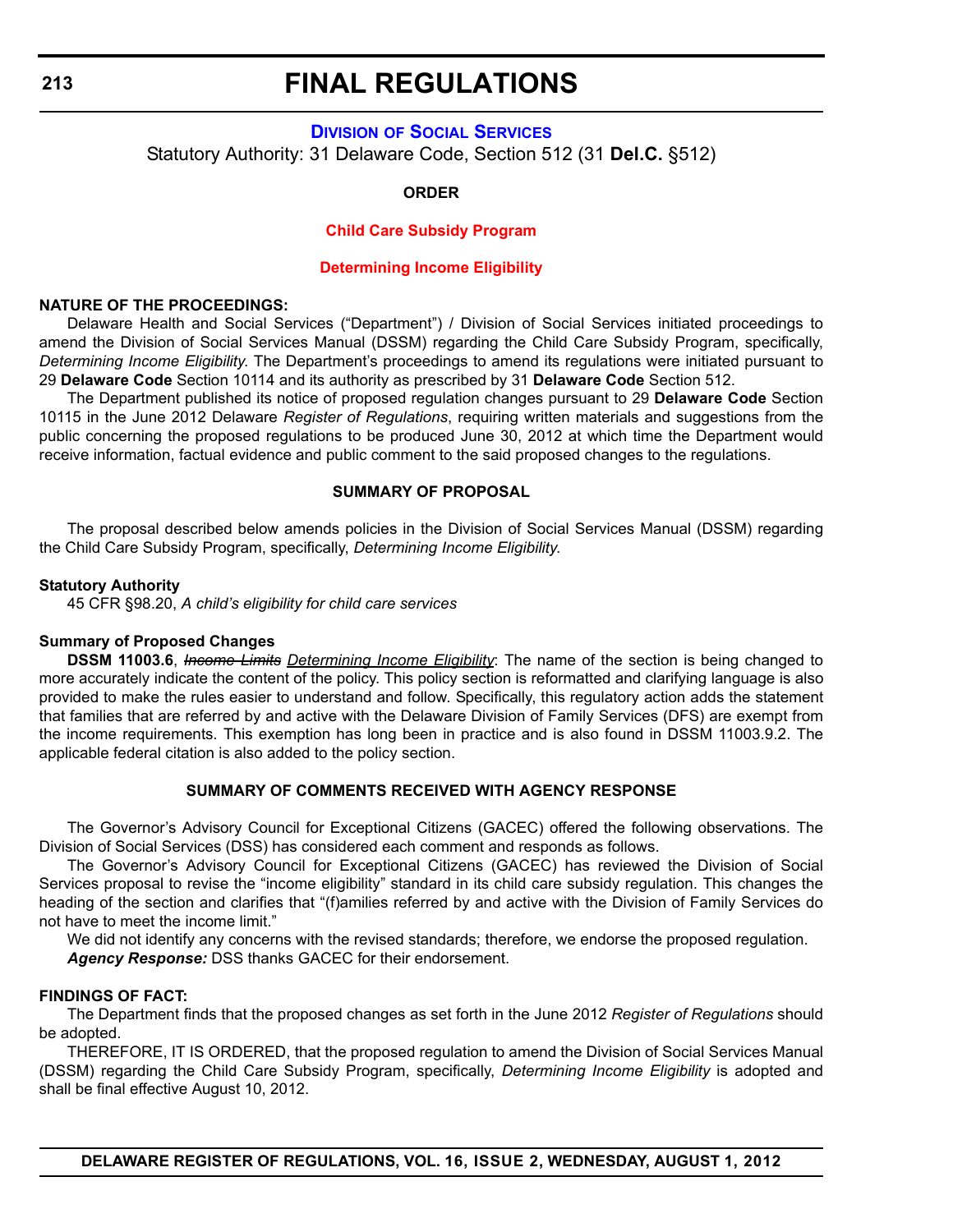Rita M. Landgraf, Secretary, DHSS

#### **DSS FINAL ORDER REGULATION #12-37 REVISION:**

#### **11003.6 Income Limits Determining Income Eligibility**

45 CFR 98.20

To be eligible for child care services, a family is to have gross income equal to or less than 200 percent of the current federal poverty level for a family of equal size. This income requirement typically applies to all income eligible child care programs. Refer to the most current Cost of Living Adjustment Administrative Notice for current rates.

This policy applies to applicants for and recipients of child care assistance.

#### **1. Gross Income Is Capped**

Gross monthly income must be equal to or less than 200% of the Federal Poverty Limit for the family size.

#### **2. Income Requirement**

The income requirement applies to all income eligible child care programs.

Exception: Families referred by and active with the Division of Family Services do not have to meet the income limit.

### **[DEPARTMENT OF NATURAL RESOURCES AND ENVIRONMENTAL](http://www.dnrec.delaware.gov/whs/awm/AQM/Pages/Default.aspx)  CONTROL**

#### **DIVISION OF AIR QUALITY**

Statutory Authority: 7 Delaware Code, Chapter 60; (7 **Del.C.**, Ch. 60) 7 **DE Admin. Code** 1125

#### **Secretary's Order No.: 2012-A-0025 Date of Issuance: July 16, 2012 Effective Date of the Amendment: August 11, 2012**

#### **[1125 Requirements for Preconstruction Review](#page-4-0)**

Under the authority vested in the Secretary of the Department of Natural Resources and Environmental Control ("Department" or "DNREC") the following findings, reasons and conclusions are entered as an Order of the Secretary in the above-referenced rulemaking proceeding.

#### **Background and Procedural History**

This Order considers proposed *revised* regulations to amend 7 **DE Admin. Code** 1125, Requirements for Preconstruction Review: Sections 1.9 ("Definitions"). The Department's Division of Air Quality commenced the regulatory development process with Start Action Notice 2012-05. The Department published its initial proposed regulation Amendments in the June 1, 2012 *Delaware Register of Regulations*, and held a public hearing on June 25, 2012. It should be noted that public comment was received from the Delaware Solid Waste Authority by the Department with regard to this proposed promulgation, and the Department provided a very thorough and detailed response to the same.

The proposed *revised* amendments to 7 **DE Admin. Code** 1125 will clarify that a major source for any pollutant subject to regulation under the Clean Air Act ("CAA") is subject to Prevention of Significant Deterioration ("PSD") review for all pollutants emitted at greater than the significance level. Without this clarification, the U.S. EPA will be unable to approve Delaware's State Implementation Plan ("SIP")'s November 10, 2010 revision. Additionally, the Department seeks to correct (1) existing clerical errors contained within the proposed rule language as set forth in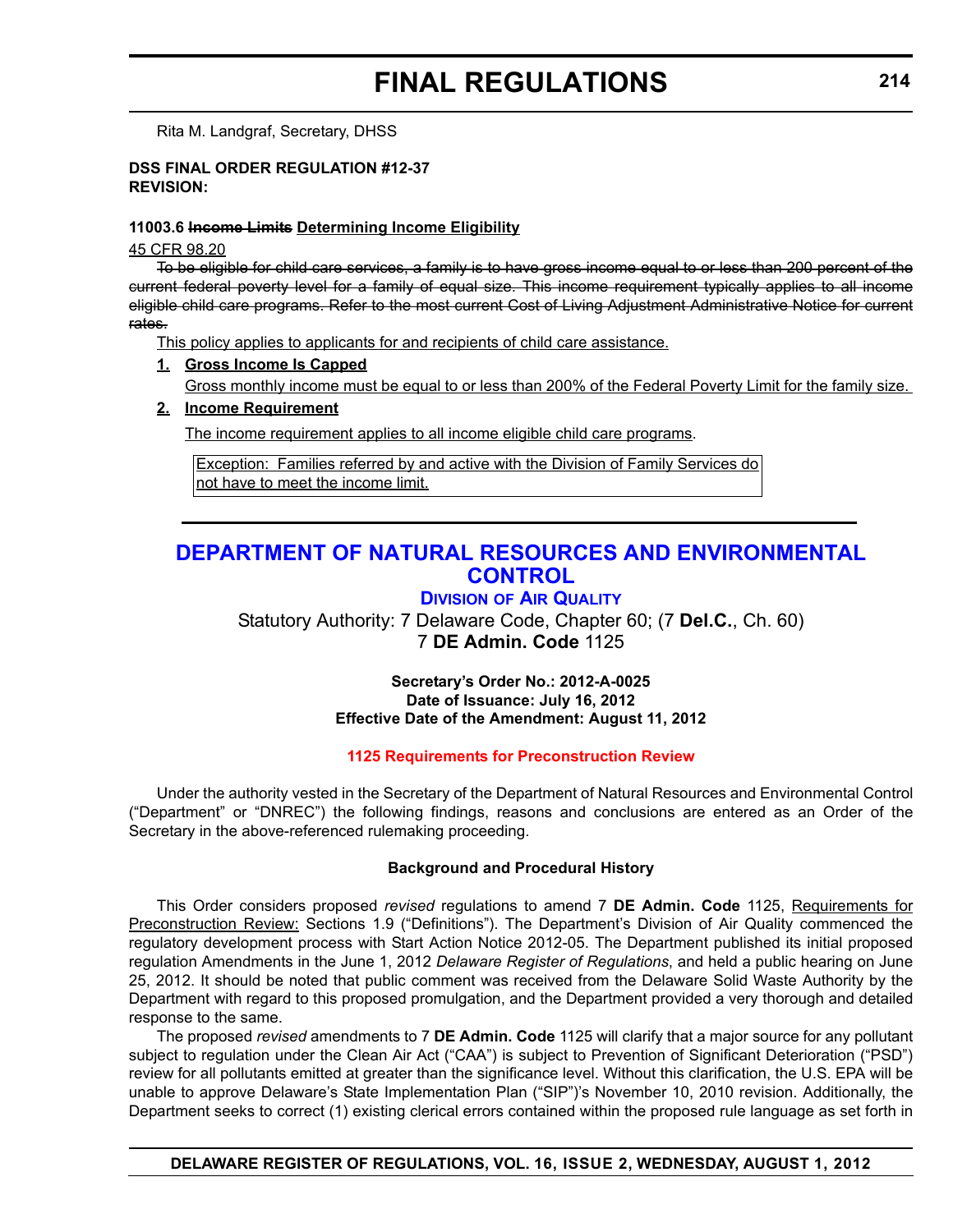the June 1, 2012 edition of the Delaware *Register of Regulations*; and (2) an additional typographical error contained within the current version of this regulation.

The Department's presiding hearing officer, Lisa A. Vest, prepared a Hearing Officer's Report dated July 7, 2012 (Report). The Report recommends certain findings and the adoption of the proposed *revised* Amendments as attached to the Report as Appendix A.

#### **Findings and Discussion**

I find that the proposed *revised* Amendments are well-supported by the record developed by the Department, and I adopt the Report to the extent it is consistent with this Order. The Department's experts developed the record and drafted the proposed Amendments. I find that the Department's experts in the Division of Air Quality fully developed the record to support adoption of these *revised* Amendments. With the adoption of this Order, Delaware will (1) clarify that a major source for any pollutant subject to regulation under the Clean Air Act ("CAA") is subject to Prevention of Significant Deterioration ("PSD") review for all pollutants emitted at greater than the significance level; and (2) correct both existing clerical errors contained within the proposed rule language as set forth in the June 1, 2012 edition of the Delaware *Register of Regulations*, as well as one additional typographical error contained within the current version of this regulation.

In conclusion, the following findings and conclusions are entered:

1.) The Department has jurisdiction under its statutory authority to issue an Order adopting these proposed Amendments as final;

2.) The Department provided adequate public notice of the proposed Amendments, and provided the public with an adequate opportunity to comment on the proposed Amendments, including at the public hearing held on June 25, 2012;

3.) The Department held a public hearing on June 25, 2012 in order to consider public comment before making any final decision;

4.) The Department's Hearing Officer's Report, including its recommended record and the recommended *revised* Amendments, as set forth in Appendix A, are adopted to provide additional reasons and findings for this Order;

5.) The recommended *revised* Amendments should be adopted as final regulation Amendments because Delaware will be able to (1) clarify that a major source for any pollutant subject to regulation under the Clean Air Act ("CAA") is subject to Prevention of Significant Deterioration ("PSD") review for all pollutants emitted at greater than the significance level; (2) correct both existing clerical errors contained within the proposed rule language as set forth in the June 1, 2012 edition of the Delaware *Register of Regulations*, as well as one additional typographical error contained within the current version of this regulation.; and, lastly, because (3) the amendments are well supported by documents in the record;

6.) Moreover, promulgation of the proposed *revised* amendments to 7 **DE Admin. Code** 1125 will further enable the U.S. EPA to approve Delaware's State Implementation Plan ("SIP")'s November 10, 2010 revision.

7.) The Department shall submit this Order approving the final *revised* regulation to the *Delaware Register of Regulations* for publication in its next available issue, and provide such other notice as the law and regulation require and the Department determines is appropriate.

Collin P. O'Mara, Secretary

**\*Please Note: Due to the size of the proposed regulation, it is not being published here. A copy of the regulation is available at:**

**[1125 Requirements for Preconstruction Review](http://regulations.delaware.gov/register/august2012/final/16 DE Reg 214 08-01-12.htm)**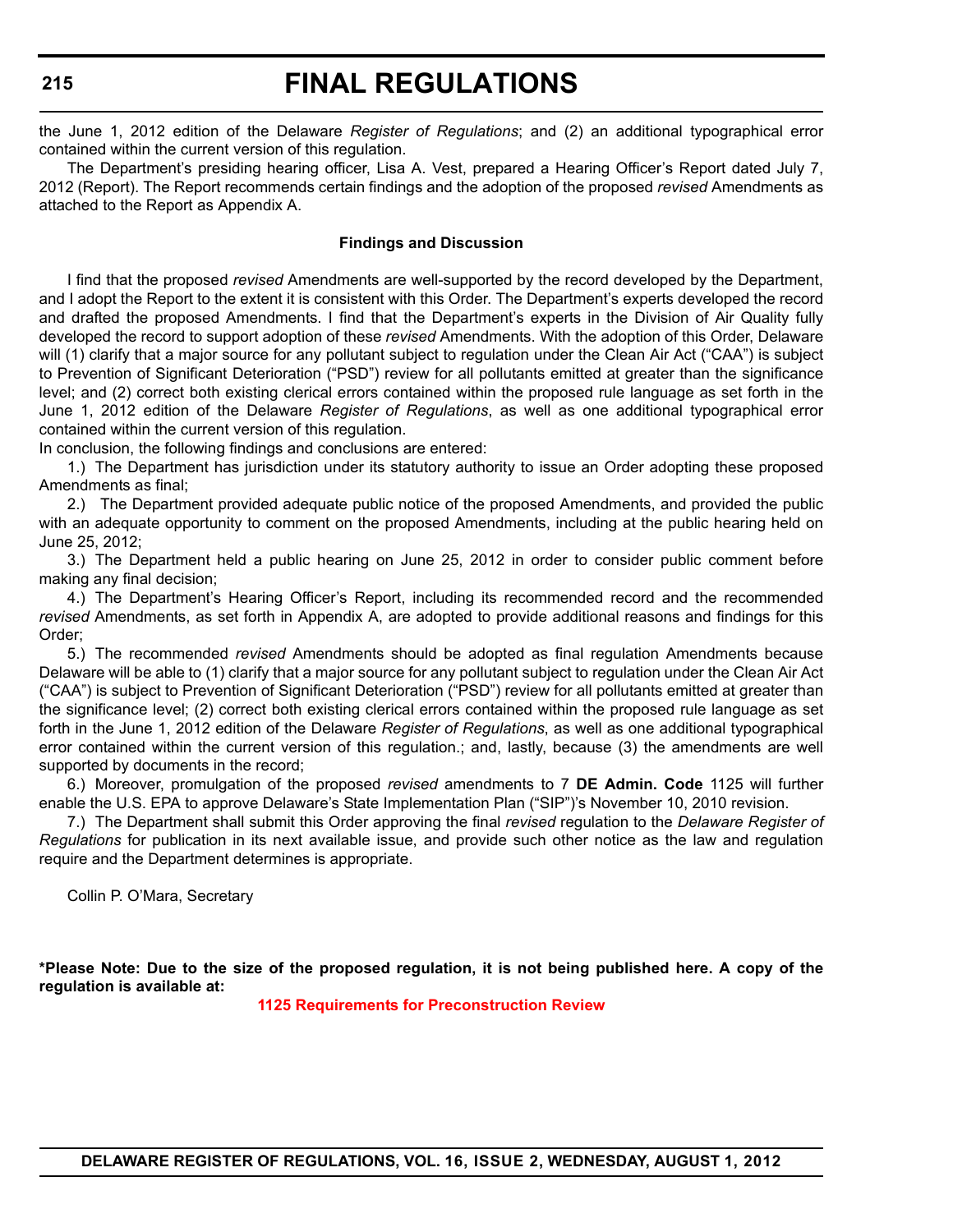#### **DIVISION OF FISH [AND WILDLIFE](http://www.dnrec.delaware.gov/fw/Pages/FWPortal.aspx)**

Statutory Authority: 7 Delaware Code, Sections 901(b) and 903(e); (7 **Del.C.**, §§901(b) & 903(e))

7 **DE Admin. Code** 3531

#### **Secretary's Order No.: 2012-F-0026 Date of Issuance: July 16, 2012 Effective Date of the Amendment: August 11, 2012**

#### **[3531 Tautog](#page-4-0)**

Under the authority vested in the Secretary of the Department of Natural Resources and Environmental Control ("Department" or "DNREC") the following findings, reasons and conclusions are entered as an Order of the Secretary in the above-referenced rulemaking proceeding.

#### **Background and Procedural History**

This Order considers proposed regulatory amendments to Delaware Tidal Finfish Regulation No. 3531 regarding Tautog. The Department's Division of Fish and Wildlife commenced the regulatory development process with Start Action Notice 2012-07. The Department published the proposed amendments in the June 1, 2012 *Delaware Register of Regulations* and held a public hearing on June 22, 2012. The Department's presiding hearing officer, Lisa A. Vest, prepared a Hearing Officer's Report dated July 11, 2012 (Report). The Report recommends certain findings and the adoption of the proposed regulation amendments as attached to the Report as Appendix A.

#### **Findings and Discussion**

I find that the proposed new regulation is well-supported by the record developed by the Department, and adopt the Report to the extent it is consistent with this Order. The Department's experts in the Division of Fish and Wildlife developed the record and drafted the proposed regulation. As a result of the regulatory development process, the Department received public comments supporting this proposed regulation, as discussed in the Report.

With the adoption of these regulatory amendments to Delaware Tidal Finfish Regulation No. 3531 as final, Delaware will be able to modify its existing regulations to allow for less restrictive management measures, consistent with a 39% reduction in exploitation, while remain in compliance with the federal guidelines for the management of Tautog, as set forth by the ASMFC, to wit: *to reduce the size limit from 16 inches to 15 inches*. The current creel limit of five (i.e., five fish per day), with the exception of the time period from April 1 through May 11, at which time the creel limit will be 3, as well as the two current closures (the first at the beginning of summer, from May 12<sup>th</sup> through July 16<sup>th</sup>, and then a second closure at the end of summer, from Sept. 1<sup>st</sup> through Sept. 28<sup>th</sup>) shall all remain the same.

Of the two possible options vetted to the public during this promulgation process, the Department believes Option #1, as set forth above, to be the preferred reduction strategy with regard to tautog management for the 2012 season. Tautog exhibit site fidelity (aggregate around structure and return to the same sprawling areas), which makes them vulnerable to fishing pressure. Prior to the development of Addendum VI, Delaware's recreational tautog anglers expressed sentiment for Delaware to voluntarily reduce its ten fish creel limit, despite the fact that Delaware would receive no credit for taking a voluntary reduction. The requests for such action were largely prompted by concerns that out-of-state charter boats were relocating to Delaware to fish for tautog in the winter, due to the liberal reel limits (highest along the Atlantic coast). The eight fish creel limit contained in "Option 2" would have continued to give Delaware the highest creel limits of any state along the coast, and would have thus perpetuated this concern. Furthermore, the ASMFC's Tautog Technical Committee has historically favored the use of lower creel limits to constrain the fishery in an effort to reduce the likelihood of recoupment.

The recreational spear fishing sector appears to prefer "Option 2", as the longer season may decrease the likelihood that poor water clarity will impact tautog catchability, as it does later in the summer. Comments from this sector of the recreational fishery appeared disproportionate to the larger recreational hook and line sector. As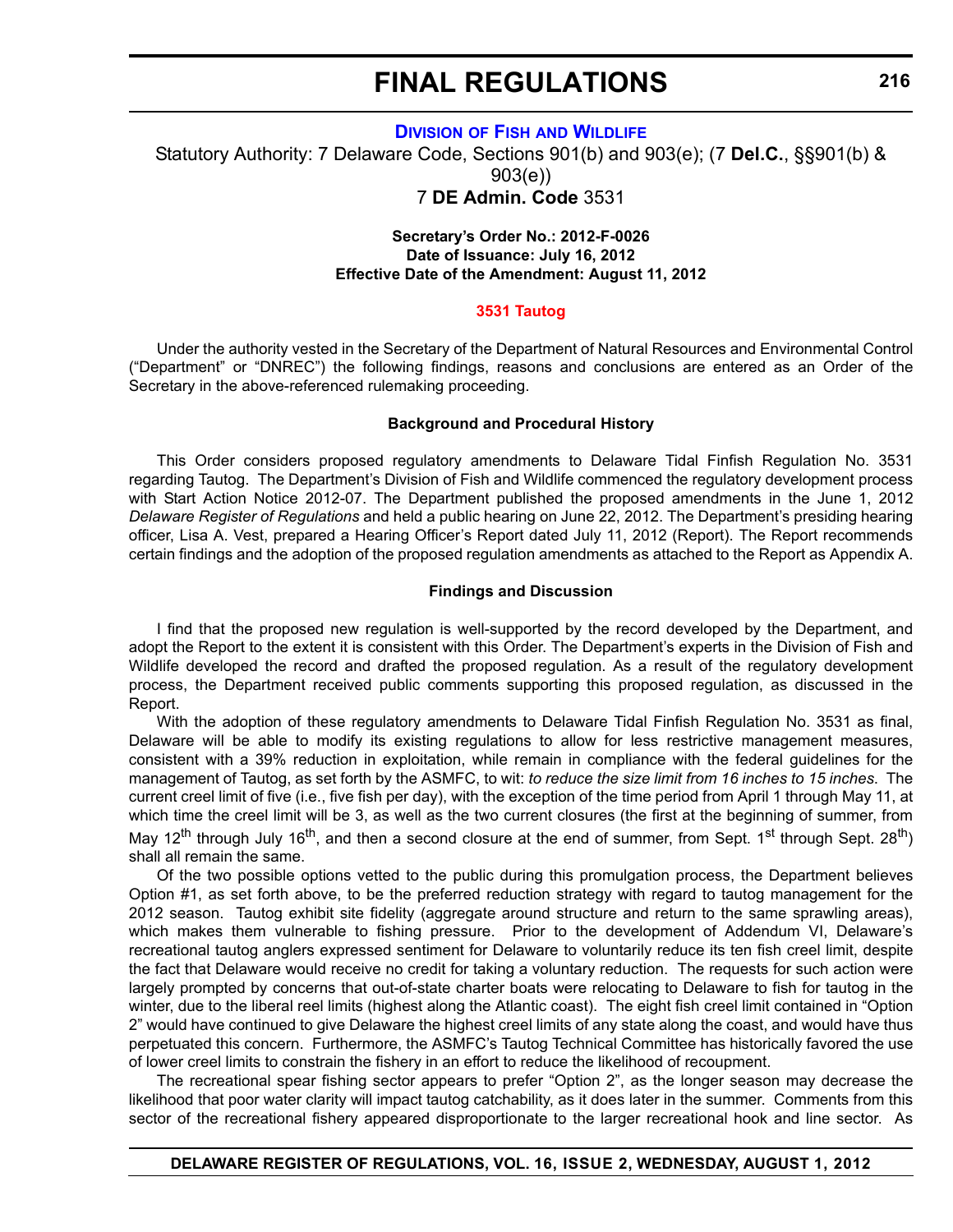referenced above, the hook and line sector has a history of advocating for a reduced creel limit in recent years, based largely on concern that the local stock is being targeted by out of state vessels. Further, a popular Delaware fishing discussion website conducted a poll that substantiates a preference by the broader recreational fishing community for Option #1, with 66% (47) of the respondents supporting Option #1, and 34% (24) of the respondent supporting Option #2. This poll was incorporated into the public hearing record for consideration.

The Department concludes that, while either Option #1 or #2 would be consistent with the requirements contained in Addendum VI, Option #2 reduces the likelihood of recoupment and addresses concerns regaring Delaware's liberal creel limits. For these reasons, the Department's Division of Fish & Wildlife supports the formal adoption of Option #1 as Delaware's preferred reduction strategy for tautog management in 2012. In conclusion, the following findings and conclusions are entered:

1.) The Department has jurisdiction under its statutory authority to issue an Order adopting these proposed Amendments as final;

2.) The Department provided adequate public notice of the proposed regulatory amendments to this regulation, and provided the public with an adequate opportunity to comment on the proposed amendments, including at a public hearing;

3.) The Department held a public hearing on the proposed amendments to this regulation in order to consider public comments before making any final decision, and has considered all relevant and timely public comment received;

4) The Department's Hearing Officer's Report, including its recommended record and the recommended amendments to this regulation, as set forth in Appendix A, are adopted to provide additional reasons and findings for this Order;

5.) The recommended amendments to this regulation satisfy the aforementioned federal requirements of reduction strategies with regard to Delaware's management of Tautog, and do not result in any change from the proposed amendments as originally published in the June 1, 2012, *Delaware Register of Regulations*;

6.) The recommended amendments should be adopted as final because Delaware will be enabled to modify its existing regulations to allow for less restrictive management measures, consistent with a 39% reduction in exploitation, while remain in compliance with the federal guidelines for the management of Tautog, as set forth by the ASMFC. Furthermore, with the promulgation of Option #1 as the preferred reduction strategy for tautog management in 2012, Delaware will be able to meet the aforementioned 39% reduction mandate by the *reduction of the size limit for tautog from 16 inches to 15 inches*. The current creel limit of five (i.e., five fish per day), with the exception of the time period from April 1 through May 11, at which time the creel limit will be 3, as well as the two current closures (the first at the beginning of summer, from May 12<sup>th</sup> through July 16<sup>th</sup>, and then a second closure at the end of summer, from Sept.  $1<sup>st</sup>$  through Sept.  $28<sup>th</sup>$ ) shall all remain the same; and

7.) The Department shall submit this Order approving the final amendments to this regulation to the *Delaware Register of Regulations* for publication in its next available issue, and provide such other notice as the law and regulation require and the Department determines is appropriate.

Collin P. O'Mara, Secretary

#### **3531 Tautog**

- 1.0 Notwithstanding the provisions of 7 **Del.C.** §939, it shall be unlawful for any person to possess any tautog, *Tautoga onitis*, less than sixteen (16) **[fifteen (15) inches]** in total length**.**
- 2.0 Notwithstanding the provisions of 7 **Del.C.** §§938, 939, it shall be unlawful for any person to possess more than five (5) **[five (5)]** tautog during the period beginning at 12:00 a.m. on January 1 and ending at 11:59 p.m. on March 31, and during the period beginning at 12:00 a.m. on <del>July 17</del> **[July 17]** and ending at 11:59 p.m. on August 31, and during the period beginning at 12:00 a.m. on September 29 and ending at 11:59 p.m. on December 31, at or between the place where said tautog were caught and said person's personal abode or temporary or transient place of lodging.
- 3.0 Notwithstanding the provisions of 7 **Del.C.** §§938, 939, it shall be unlawful for any person to possess more than three (3) tautog during the period beginning at 12:00 a.m. on April 1 and ending at 11:59 p.m. on May 11, at or between the place where said tautog were caught and said person's personal abode or temporary or transient place of lodging.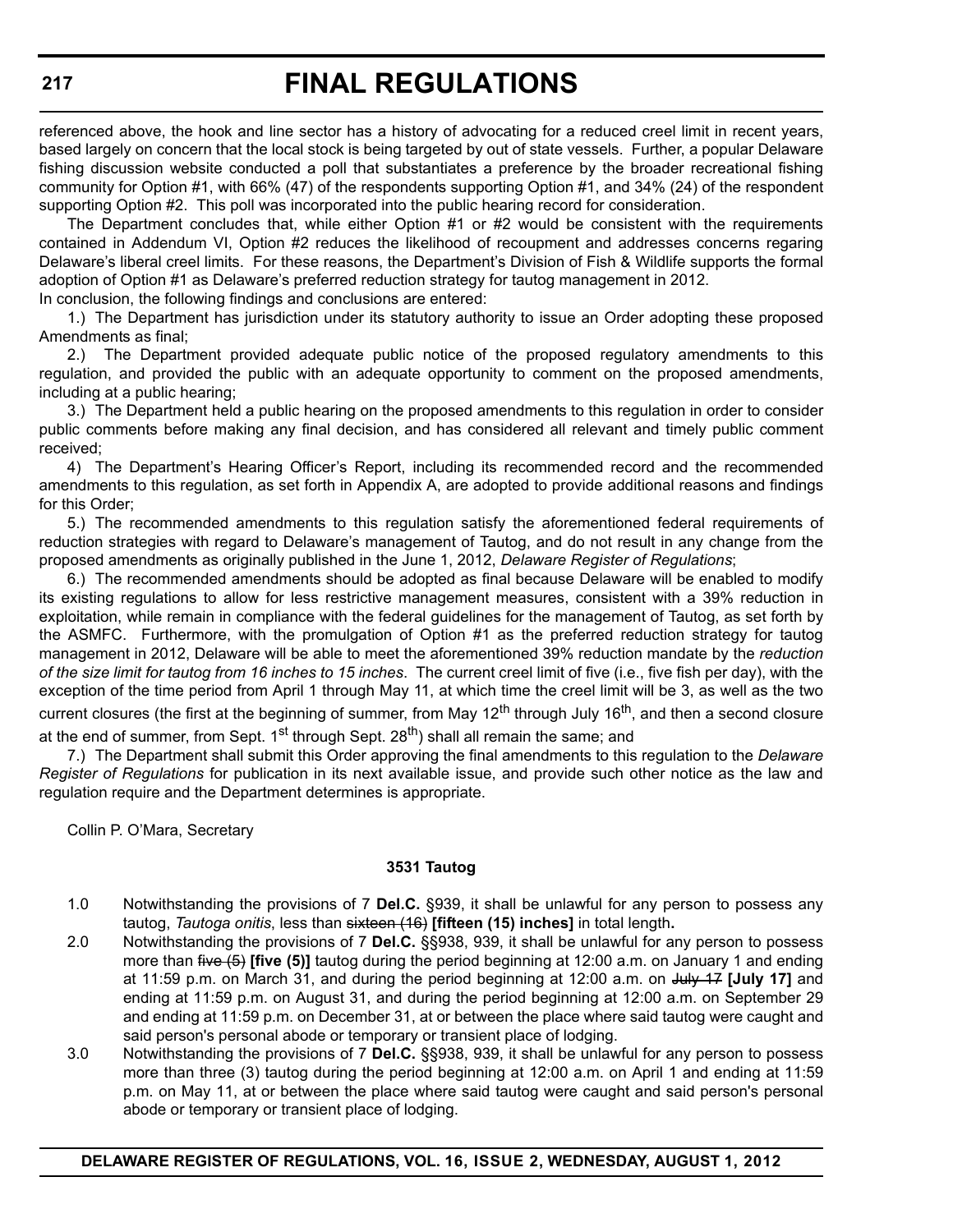4.0 Notwithstanding the provisions of subsections 1.0, 2.0 and 3.0 of this regulation, it shall be unlawful for any person to possess any tautog during the period beginning at 12:00 a.m. on May 12 and ending at 11:59 p.m. on July 16 and during the period beginning at 12:00 a.m. on September 1 and ending at 11:59 p.m. on September 28, except in said person's personal abode or temporary or transient place of lodging.

### **[DIVISION OF WASTE AND HAZARDOUS SUBSTANCES](http://www.dnrec.delaware.gov/whs/awm/Pages/default.aspx)**

Statutory Authority: Title 7 Delaware Code, Chapter 91 7 **DE Admin. Code** 1375

**Secretary's Order No.: 2012-WH-0024 Date of Issuance: July 10, 2012 Effective Date of the Amendment: August 11, 2012**

#### **[1375 Regulations Governing Hazardous Substance Cleanup](#page-4-0)**

Under the authority vested in the Secretary of the Department of Natural Resources and Environmental Control ("Department" or "DNREC") the following findings, reasons and conclusions are entered as an Order of the Secretary in the above-referenced rulemaking proceeding.

#### **Background and Procedural History**

This Order considers proposed regulatory amendments to 7 **DE Admin. Code** 1375, *Delaware Regulations Governing Hazardous Substance Cleanup* ("HSC Regulations"). The Department's Site Investigation and Restoration Section (formerly known as the Site Investigation and Restoration Branch) of the Division of Waste and Hazardous Substances (formerly known as the Division of Air & Waste Management) commenced the regulatory development process with Start Action Notices 2008-26. The Department initially published the proposed regulatory amendments in the May 1, 2012 *Delaware Register of Regulations* and held a public hearing on May 31, 2012. The Department's presiding hearing officer, Lisa A. Vest, prepared a Hearing Officer's Report dated June 27, 2012 (Report). The Report recommends certain findings and the adoption of the proposed Amendments as attached to the Report as Appendix A.

#### **Findings and Discussion**

I find that the proposed Amendments are well-supported by the record developed by the Department, and I adopt the Report to the extent it is consistent with this Order. The Department's experts developed the record and drafted the proposed Amendments. Throughout the lengthy regulatory development process regarding this promulgation, the Department received absolutely no public comment from the regulated community, as noted in the Report, and no member of the public attended the hearing held on May 31, 2012.

I find that the Department's experts in the Site Investigation and Restoration Section of the Division of Waste and Hazardous Substances fully developed the record to support adoption of these Amendments. With the adoption of this Order, Delaware will be enabled to amend its Hazardous Substance Cleanup ("HSC") Regulations to establish new procedures for implementing the Hazardous Substance Cleanup Act, including Subchapter II, the Brownfields Development Program. Other substantive revisions to Delaware's HSC Regulations are as follows: (1) new definitions; (2) reporting requirements for releases of hazardous substances; (3) Environmental Consultant Certification Requirements; (4) additional types of investigations for sites with releases; (5) new cleanup, oversight, and reporting requirements for remedial actions; (6) incorporation of the Uniform Environmental Covenant Act (UECA) and Consolidation of Long Term Stewardship Requirements; (7) facility closure for cleaned up sites; (8) Natural Resource Damage Assessment; and (9) formal reformatting and re-organization of HSC Regulations to enhance overall clarity and understanding for the regulated community.

In conclusion, the following findings and conclusions are entered:

1.) The Department has jurisdiction under its statutory authority to issue an Order adopting these proposed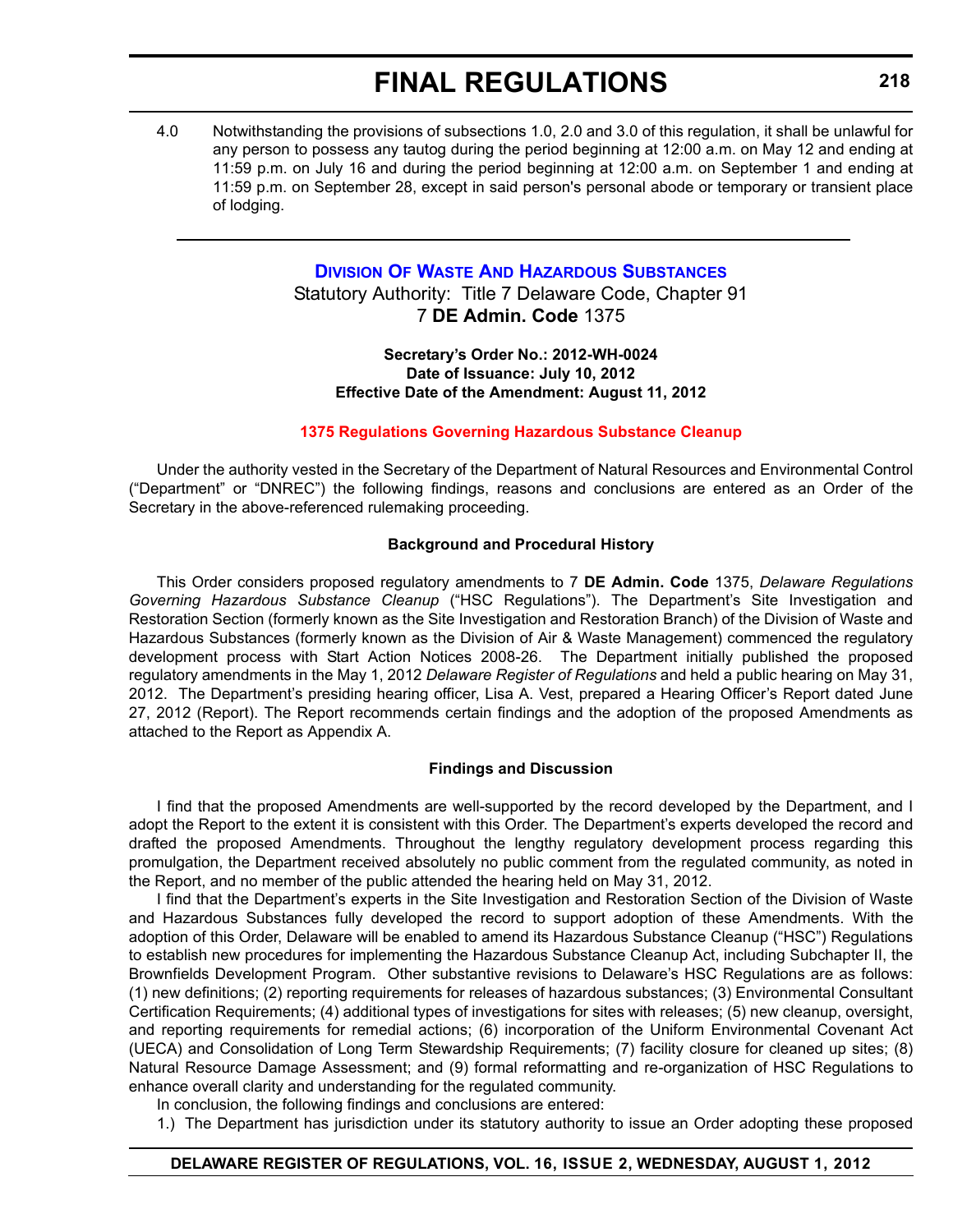Amendments as final;

2.) The Department provided adequate public notice of the proposed Amendments, and provided the public with an adequate opportunity to comment on the proposed Amendments, including at the public hearing held on May 31, 2012;

3.) The Department held a public hearing on May 31, 2012 in order to consider public comments before making any final decision;

4) The Department's Hearing Officer's Report, including its recommended record and the recommended Amendments as set forth in Appendix A, are adopted to provide additional reasons and findings for this Order;

5.) The recommended Amendments do not reflect any changes from the proposed Amendments as published in the May 1, 2012, *Delaware Register of Regulations*;

6.) The recommended Amendments should be adopted as final regulation Amendments because Delaware will be enabled to (1) establish new procedures for implementing the Hazardous Substance Cleanup Act, including Subchapter II, the Brownfields Development Program; (2) update and revise the existing HSC regulations to more closely follow the HSCA process; (3) clarifications and reorganizations made to specific sections of these regulations will promote a greater understanding of said regulations for the regulated community; and (4) the amendments are well supported by documents in the record; and that

7.) The Department shall submit this Order approving the final regulation to the *Delaware Register of Regulations* for publication in its next available issue, and provide such other notice as the law and regulation require and the Department determines is appropriate.

Collin P. O'Mara, Secretary

**\*Please note that no changes were made to the regulation as originally proposed and published in the May 2012 issue of the** *Register* **at page 1559 (15 DE Reg. 1559). Therefore, the final regulation is not being republished. A copy of the final regulation is available at:**

**[1375 Regulations Governing Hazardous Substance Cleanup](http://regulations.delaware.gov/register/august2012/final/16 DE Reg 218 08-01-12.htm)**

## **[DEPARTMENT OF STATE](http://dpr.delaware.gov/boards/gaming/index.shtml)**

**DIVISION OF PROFESSIONAL REGULATION Gaming Control Board**

Statutory Authority: 28 Delaware Code, Section 1122 (28 **Del.C.** §1122) 10 **DE Admin. Code** 101, 102, 103 & 104

**ORDER**

#### **[101 Regulations Governing Bingo; 102 Regulations Governing Raffles; 103 Regulations Governing](#page-4-0)  Charitable Gambling Other Than Raffles; 104 Regulations Governing Texas Hold'em Poker**

After due notice in the *Register of Regulations* and two Delaware newspapers, a public hearing was held on Thursday, July 5, 2012, at a scheduled meeting of the Delaware Board of Charitable Gaming, to receive comments and to review written comments submitted by the public, if any, regarding proposed amendments to the Board's Rules.

There are several proposed amendments. Some would simply eliminate references to specific statutes, because pending legislation will probably result in those statutes being renumbered. Certain language is changed as well to update the rules. One change would amend 10 **DE Admin. Code** 101, by adding Rule 2.6, prohibiting the playing of bingo at a charitable gaming vendor's facility.

Another would amend 10 **DE Admin. Code** 102, by allowing raffles over an extended period of time, with a chance to win on multiple occasions, and an opportunity to purchase a chance throughout the period of the raffle. It would also make clear that such a raffle, lasting up to six months, would be charged a single application fee. In

#### **DELAWARE REGISTER OF REGULATIONS, VOL. 16, ISSUE 2, WEDNESDAY, AUGUST 1, 2012**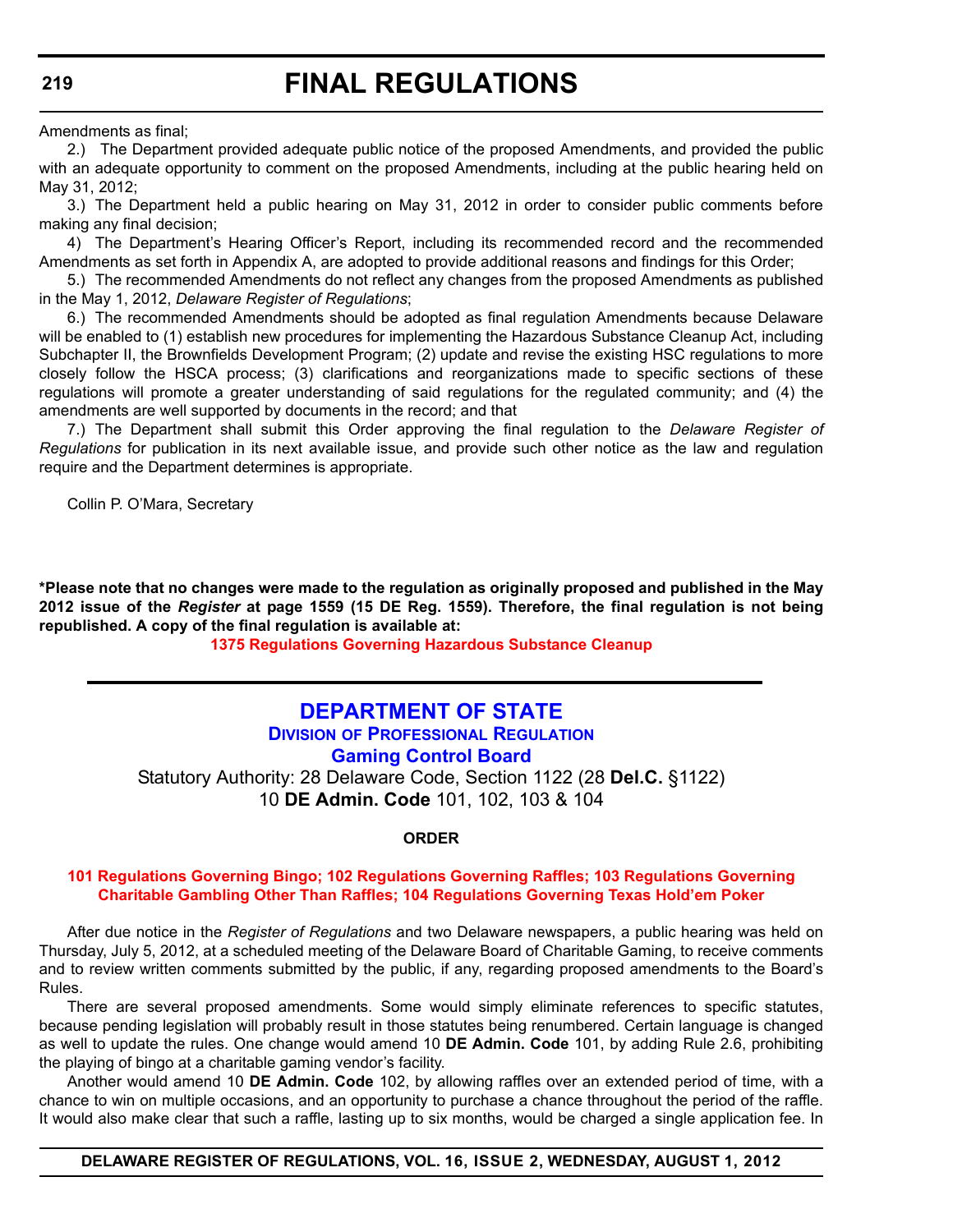addition, the rules will make it clear that one must be 18 years of age to purchase a raffle ticket. Another amendment would clarify that the sponsoring organization must handle all money, and no third party vendor, such as PayPal, may be used. A new section 3.8 will provide that no houses or other buildings may be won in a raffle. A new Rule 3.9 will provide that no raffle tickets may be sold until a license to conduct the raffle has been issued.

There will also be amendments to 10 **DE Admin. Code** 103 to update language and eliminate certain statutory references. A new section 6.4 will require a new owner of a charitable gaming vendor to produce a Delaware business license to the Board. Also, an organization using that vendor for an event must inform the Board that it knows of the change in ownership and will continue with the event using the new owners. An amendment to Rule 3.1.6 will make it clear that no tip cups are permitted at charitable gaming events. Donations are permitted, but must be placed in containers located near the entrance and be at all times accessible to the member in charge of the event.

The proposed amendments were published in the *Register of Regulations*, Volume 15, Issue 12, on June 1, 2012.

#### **SUMMARY OF THE EVIDENCE AND INFORMATION SUBMITTED**

No written comments were received by the Board. No member of the public appeared to testify at the hearing.

#### **FINDINGS OF FACT AND CONCLUSIONS OF LAW**

1. The public was given notice and an opportunity to provide written comments and testimony on the proposed amendments.

2. The Board finds that the proposed amendments are necessary and in the public interest.

3. Pursuant to 28 **Del.C.** §1122, the Board has statutory authority to promulgate regulations governing charitable gaming.

#### **DECISION AND EFFECTIVE DATE**

The Board hereby adopts the proposed amendments to its rules in the manner to be published in the *Register of Regulations* in August, 2012, to be effective ten days after publication of the Order in the *Register of Regulations*.

#### **TEXT AND CITATION**

The text of the revised rules shall be as published in the *Register of Regulations* in June, 2012, as attached hereto as Exhibit A.

**SO ORDERED** this 5th day of July, 2012.

#### **DELAWARE BOARD OF CHARITABLE GAMING**

Sharon McDowell, Member

Scott Angelucci, Chair **Deborah Messina, Member** Deborah Messina, Member James Greene, Member **Janet Williams-Coger, Member** Janet Williams-Coger, Member

**\*Please note that no changes were made to the regulation as originally proposed and published in the June 2012 issue of the** *Register* **at page 1679 (15 DE Reg. 1679). Therefore, the final regulation is not being republished. A copy of the final regulation is available at:**

**[101 Regulations Governing Bingo; 102 Regulations Governing Raffles; 103 Regulations Governing](http://regulations.delaware.gov/register/august2012/final/16 DE Reg 219 08-01-12.htm)  Charitable Gambling Other Than Raffles; 104 Regulations Governing Texas Hold'em Poker**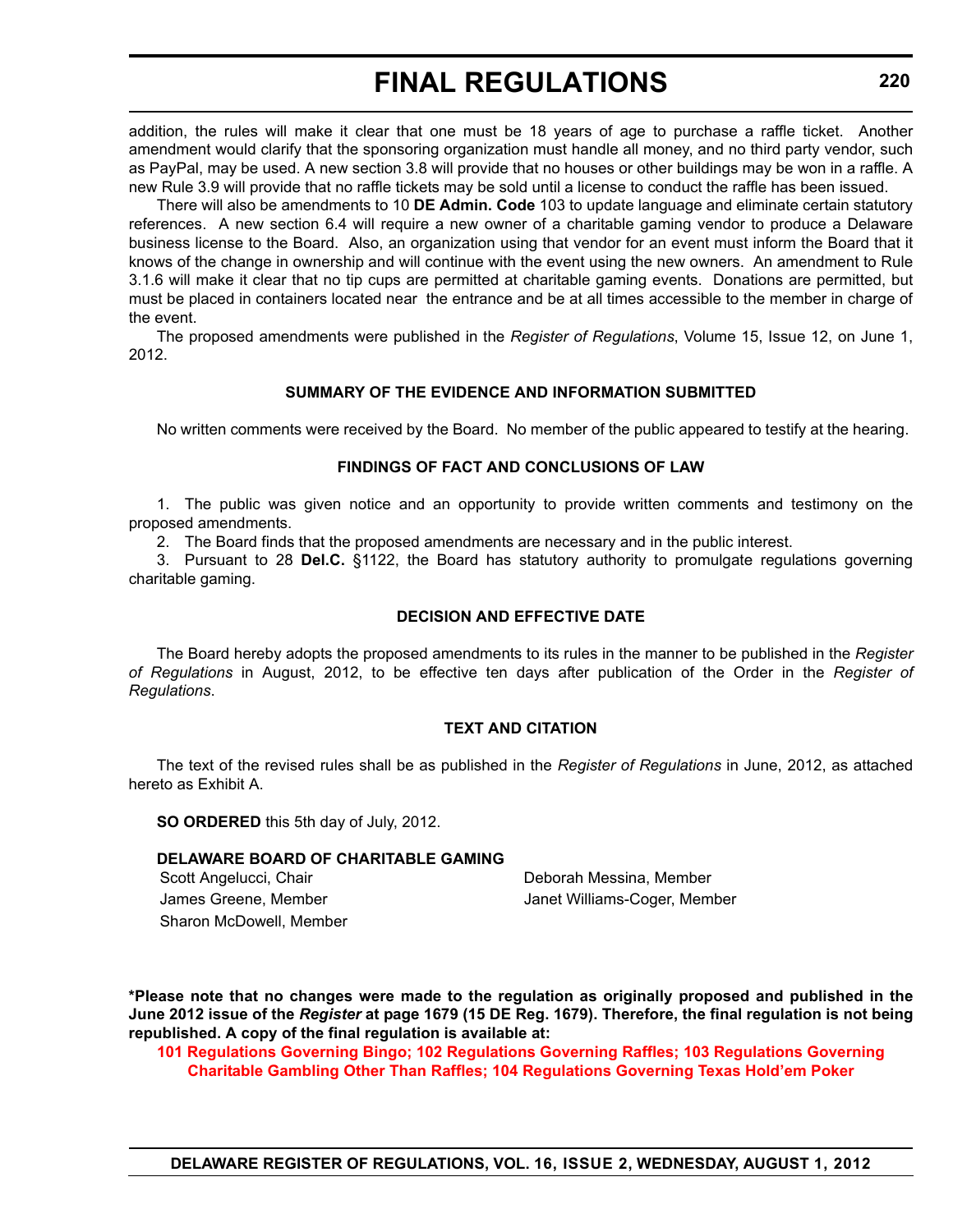#### **DIVISION [OF PROFESSIONAL REGULATION](http://dpr.delaware.gov/boards/realestateappraisers/index.shtml)** Statutory Authority: 24 Delaware Code, Section 2905 (24 **Del.C.**, §2905) 24 **DE Admin. Code** 2930

#### **ORDER**

#### **[2930 Council on Real Estate Appraisers](#page-4-0)**

Pursuant to 29 **Del.C.** §10118 and 24 **Del.C.** §4006(1), the Delaware Council on Real Estate Appraisers issues this Order adopting proposed amendments to the Board's Rules. Following notice and a public hearing on July 17, 2012 the Board makes the following findings and conclusions:

#### **SUMMARY OF THE EVIDENCE**

1. The Council posted public notice of the proposed amendments in the June 1, 2012 *Register of Regulations* and in the *Delaware News Journal* Review and *Delaware State News*. The Commission proposed to change rule 2.2.4 to extend the maximum period of time during which a licensee may maintain inactive status from six years to an indefinite time period.

2. The Council received no written comments during June or July of 2012. The Council held a public hearing on July 17, 20012 and received no public comments. The Council marked at **Board Exhibit 1** affidavits of publication of the proposed rule change and public hearing.

#### **FINDINGS OF FACT AND CONCLUSIONS**

3. The public was given notice and an opportunity to provide the Council with comments in writing and by testimony at the public hearing on the proposed amendments to the Council's Rules. Having received no comments, the Council finds no basis to make any additional changes to the proposed changes to the regulations and hereby adopts the changes as proposed:

2.2.4 A licensee or certificate holder may apply for inactive status for an indefinite time period not to exceed 6 years if he or she is not performing appraisals in Delaware.

The effective date of this Order will be ten (10) days from the publication of this Order in the *Register of Regulations* on September 1, 2012.

**IT IS SO ORDERED** this 17<sup>th</sup> day of July, 2012. William Dively, Chair

**\*Please note that no changes were made to the regulation as originally proposed and published in the June 2012 issue of the** *Register* **at page 1707 (15 DE Reg. 1707). Therefore, the final regulation is not being republished. A copy of the final regulation is available at:**

**[2930 Council on Real Estate Appraisers](http://regulations.delaware.gov/register/august2012/final/16 DE Reg 221 08-01-12.htm)**

**DELAWARE REGISTER OF REGULATIONS, VOL. 16, ISSUE 2, WEDNESDAY, AUGUST 1, 2012**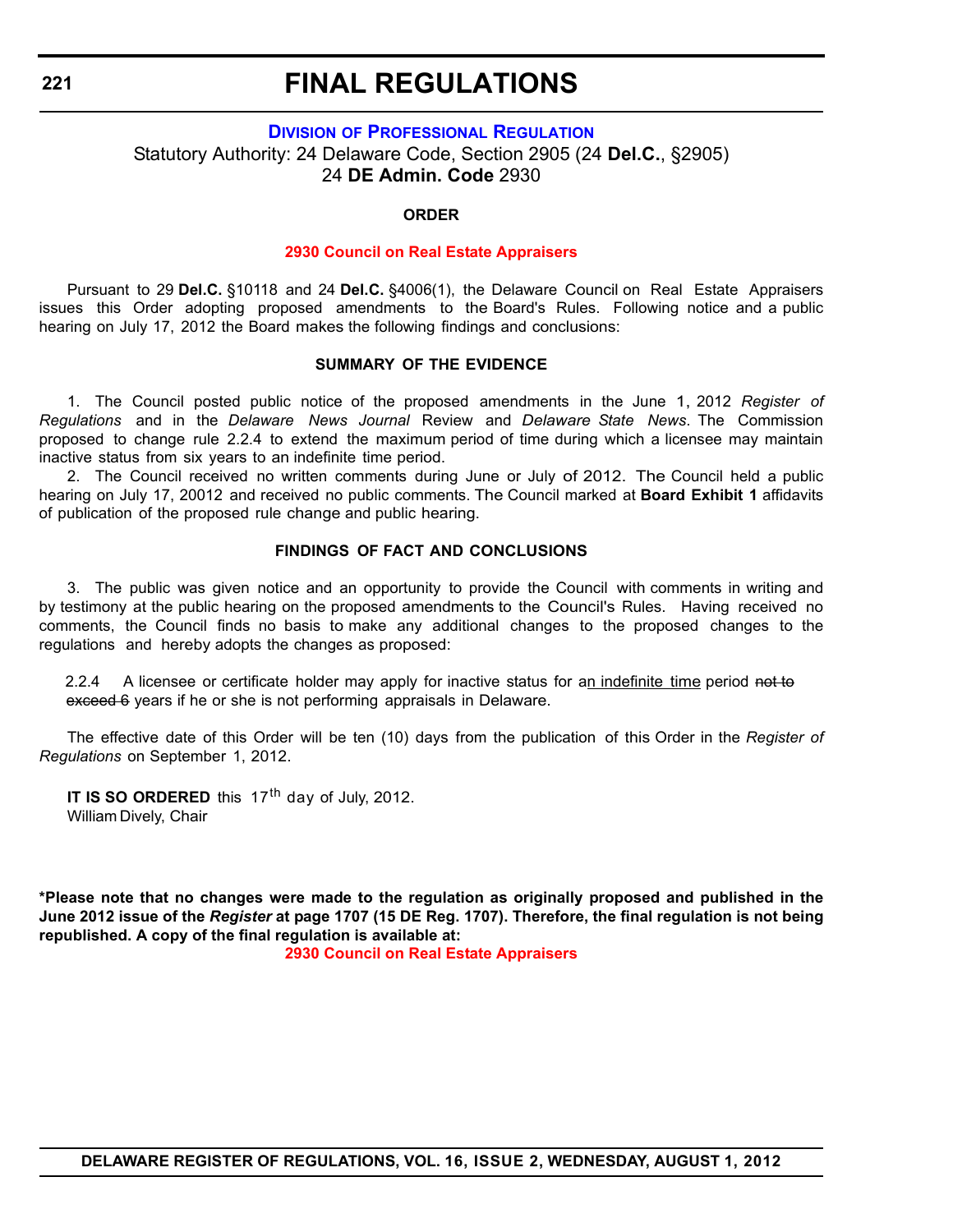#### **DIVISION [OF PROFESSIONAL REGULATION](http://dpr.delaware.gov/boards/massagebodyworks/index.shtml)**

Statutory Authority: 24 Delaware Code, Section 5306(a)(1) (24 **Del.C.** §5306(a)(1)) 24 **DE Admin. Code** 5300

#### **ORDER**

#### **[5300 Board of Massage and Bodywork](#page-4-0)**

After due notice in the *Delaware Register of Regulations* and two Delaware newspapers, a public hearing was held on June 21, 2012 at a scheduled meeting of the Delaware Board of Massage and Bodywork ("the Board") to receive comments regarding proposed amendments to the Board's Rules and Regulations. The Board has proposed revisions to Rule 3.0, pertaining to the examination required for licensure as a massage therapist. Currently, an applicant is required to take and pass the National Certification Examination administered by the National Certification Board for Therapeutic Massage and Bodywork ("NCBTMB"). The proposed revision will permit an applicant to take either the NCBTMB examination, or the MBLEx examination administered by the Federation of State Massage Therapy Boards. This revision will give applicants two methods to achieve licensure. In addition, the Board has proposed a new Rule 7.9, which will permit professional Board members to use Board meeting attendance towards CE requirements, pursuant to the limitations of Rule 7.3.2.

Pursuant to the Administrative Procedures Act, 29 **Del.C.** §10115, notice of the proposed amendments to the Rules and Regulations was published on May 1, 2012 in the *Delaware Register of Regulations,* Volume 15, Issue 11 at 15 **DE Reg.** 1581.

#### **Summary of the Evidence and Information Submitted**

There was no written or verbal comment presented at the June 21, 2012 hearing.

The following notices were admitted as exhibits and made part of the record:

**Exhibit 1: News Journal Affidavit of Publication.** 

**Exhibit 2:** *Delaware State News* Affidavit of Publication.

#### **Findings of Fact and Conclusions**

There was no written or verbal comment presented.

Pursuant to 24 **Del.C.** §5306(a)(3), the Board has the authority to "[d]esignate the written examination to be taken by all persons applying for licensure as massage and bodywork therapists." This provision recognizes the expertise of the Board to make this determination. Currently, an applicant is required to take and pass the National Certification Examination administered by the National Certification Board for Therapeutic Massage and Bodywork ("NCBTMB"). The proposed revision will permit an applicant to take either the NCBTMB examination, or the MBLEx examination administered by the Federation of State Massage Therapy Boards. The Board determined that both examinations will ensure that applicants are qualified to practice massage and bodywork in the State of Delaware. Permitting applicants to choose which examination to take will simply give applicants two methods to achieve licensure.

With respect to the proposed new Rule 7.9, professional members will be able to use Board meeting attendance towards CE requirements, pursuant to the limitations of Rule 7.3.2. The Board determined that this Rule is appropriate and consistent with what a number of other Title 24 boards permit, such as the Delaware Real Estate Commission and the Delaware Board of Occupational Therapy Practice.

#### **The Law**

The Board's rulemaking authority is provided by 24 **Del.C.** §5306(a)(1)).

#### **Decision and Effective Date**

The Board hereby adopts the proposed amendments to the Rules and Regulations as effective 10 days following publication of this Order in the *Delaware Register of Regulations.*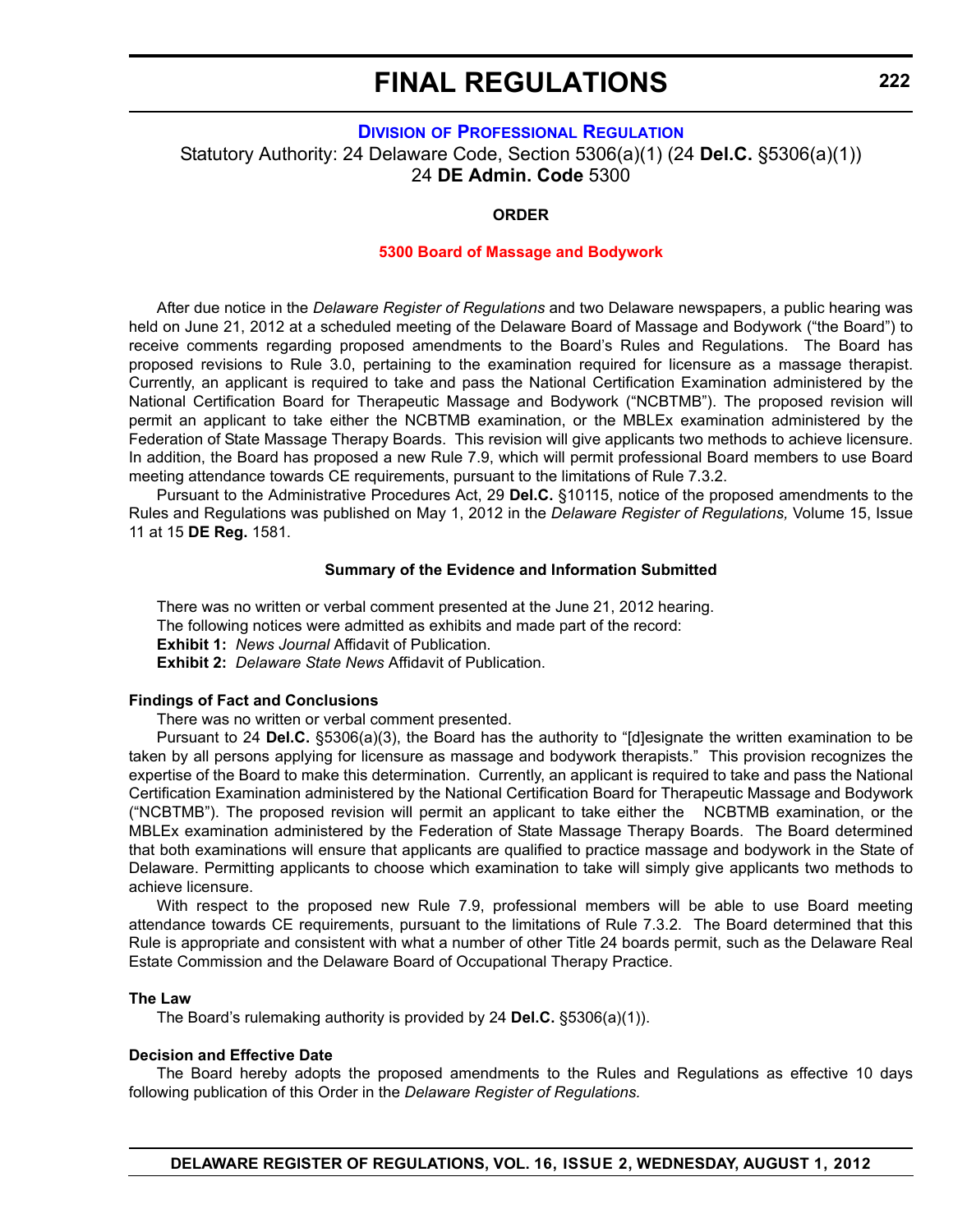#### **Text and Citation**

The text of the revised Rules and Regulations remains as published in the *Delaware Register of Regulations,* Volume 15, Issue 11 on May 1, 2012, without modification.

**SO ORDERED** this 21st day of June 2012.

#### **DELAWARE BOARD OF MASSAGE AND BODYWORK**

Holly Overmyer, President Rachel Dunning Sandra Jachimowski, Vice President Gordon Gelley Kari Ainsworth Sharon Harris, Secretary Wayne Dawson

**\*Please note that no changes were made to the regulation as originally proposed and published in the May 2012 issue of the** *Register* **at page 1581 (15 DE Reg. 1581). Therefore, the final regulation is not being republished. A copy of the final regulation is available at:**

**[5300 Board of Massage and Bodywork](http://regulations.delaware.gov/register/august2012/final/16 DE Reg 222 08-01-12.htm)**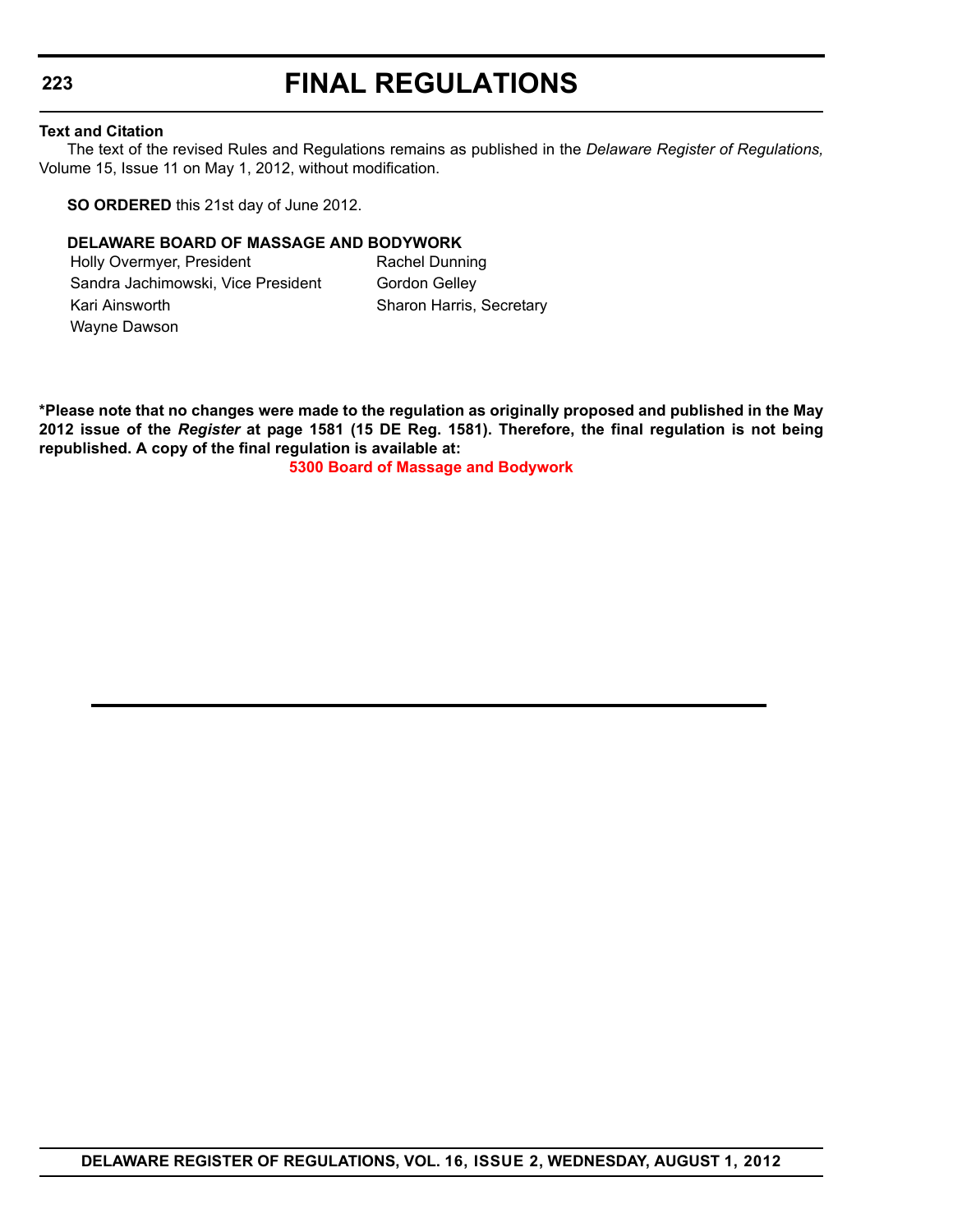### **[DEPARTMENT OF EDUCATION](http://www.doe.k12.de.us/) [PUBLIC NOTICE](#page-4-0)**

The State Board of Education will hold its monthly meeting on Thursday, July 19, 2012 at 1:00 p.m. in the Townsend Building, Dover, Delaware.

### **[DEPARTMENT OF HEALTH AND SOCIAL SERVICES](http://dhss.delaware.gov/dhss/dmma/)**

#### **DIVISION OF MEDICAID AND MEDICAL ASSISTANCE PUBLIC NOTICE [Estate Recovery and Civil Unions and Medicare Cost Sharing](#page-4-0)**

In compliance with the State's Administrative Procedures Act (APA - Title 29, Chapter 101 of the Delaware Code) and under the authority of Title 31 of the Delaware Code, Chapter 5, Section 512, Delaware Health and Social Services (DHSS) / Division of Medicaid and Medical Assistance (DMMA) is proposing to update current regulations in the Division of Social Services Manual (DSSM) regarding Medicaid Estate Recovery, *specifically 1) asset protections recognized for civil union partners; and, 2) eliminating Medicare cost-sharing expenses from estate recovery*.

Any person who wishes to make written suggestions, compilations of data, testimony, briefs or other written materials concerning the proposed new regulations must submit same to Sharon L. Summers, Planning & Policy Development Unit, Division of Medicaid and Medical Assistance, 1901 North DuPont Highway, P.O. Box 906, New Castle, Delaware 19720-0906 or by fax to 302-255-4425 by August 31, 2012.

The action concerning the determination of whether to adopt the proposed regulation will be based upon the results of Department and Division staff analysis and the consideration of the comments and written materials filed by other interested persons.

#### **DIVISION OF MEDICAID [AND MEDICAL ASSISTANCE](http://dhss.delaware.gov/dhss/dmma/) PUBLIC NOTICE [Program of All Inclusive Care for the Elderly \(PACE\)](#page-4-0)**

In compliance with the State's Administrative Procedures Act (APA - Title 29, Chapter 101 of the Delaware Code) and under the authority of Title 31 of the Delaware Code, Chapter 5, Section 512, Delaware Health and Social Services (DHSS) / Division of Medicaid and Medical Assistance (DMMA) is proposing to establish PACE Program enrollee eligibility requirements.

Any person who wishes to make written suggestions, compilations of data, testimony, briefs or other written materials concerning the proposed new regulations must submit same to Sharon L. Summers, Planning & Policy Development Unit, Division of Medicaid and Medical Assistance, 1901 North DuPont Highway, P.O. Box 906, New Castle, Delaware 19720-0906 or by fax to 302-255-4425 by August 31, 2012.

The action concerning the determination of whether to adopt the proposed regulation will be based upon the results of Department and Division staff analysis and the consideration of the comments and written materials filed by other interested persons.

#### **DIVISION [OF SOCIAL SERVICES](http://dhss.delaware.gov/dhss/dss/) Emergency Assistance Services [PUBLIC NOTICE](#page-4-0)**

In compliance with the State's Administrative Procedures Act (APA - Title 29, Chapter 101 of the Delaware Code) and under the authority of Title 31 of the Delaware Code, Chapter 5, Section 512, Delaware Health and Social Services (DHSS) / Division of Social Services is proposing to amend the Division of Social Services Manual (DSSM) regarding *Emergency Assistance Services*.

Any person who wishes to make written suggestions, compilations of data, testimony, briefs or other written materials concerning the proposed new regulations must submit same to Sharon L. Summers, Policy, Program &

#### **DELAWARE REGISTER OF REGULATIONS, VOL. 16, ISSUE 2, WEDNESDAY, AUGUST 1, 2012**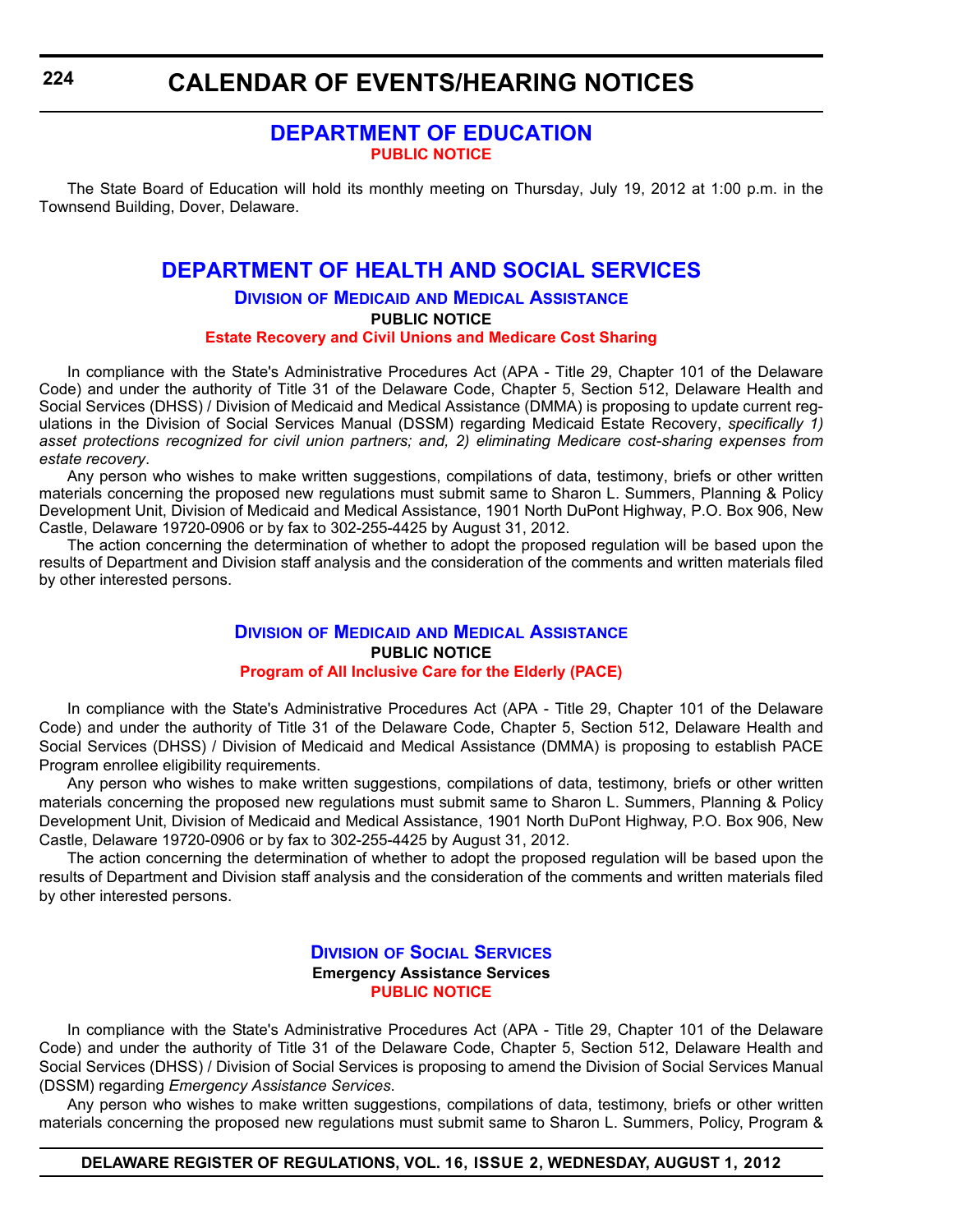Development Unit, Division of Social Services, 1901 North DuPont Highway, P.O. Box 906, New Castle, Delaware 19720-0906 or by fax to (302) 255-4425 by August 31, 2012.

The action concerning the determination of whether to adopt the proposed regulation will be based upon the results of Department and Division staff analysis and the consideration of the comments and written materials filed by other interested persons.

### **[DEPARTMENT OF NATURAL RESOURCES AND ENVIRONMENTAL](http://www.dnrec.delaware.gov/whs/awm/AQM/Pages/Default.aspx)  CONTROL**

#### **DIVISION OF AIR QUALITY 1120 New Source Performance Standards [PUBLIC NOTICE](#page-4-0)**

Congress sought to reduce public health impacts due to the exposure to criteria pollutants in the 1990 Amendments to the Clean Air Act. Under Section 111(b), the EPA Administrator is required to establish Federal standards of performance for new sources in prescribed source categories. Under Section 111(d)(1), each State is required to submit a plan to the EPA Administrator which establishes standards of performance for existing sources in those prescribed source categories.

On September 15, 1997, the EPA adopted a New Source Performance Standard and an Emission Guideline, 40 CFR Part 60 Subparts Ec and Ce, respectively, which were applicable to new and existing hospital, medical and infectious waste incinerator (HMIWI) units. As required under the Clean Air Act, Delaware adopted Section 29, "New Source Performance Standards for Hospital/Medical/Infectious Waste Incinerators" into Regulation 1120 on September 1, 1998. At the time of the adoption of Section 29, there were 3 existing Delaware HMIWI units in operation. Since the 1998 adoption of Section 29, those 3 existing HMIWI units have been dismantled and no new HMIWI units have been built.

Delaware is proposing to repeal Section 29 as its inherent regulatory requirements are currently outdated and its continuance is no longer justified by present realities. Any new HMIWI units would be regulated under the amended 40 CFR Part 60, Subpart Ec that the EPA adopted on October 6, 2009.

Statements and testimony may be presented either orally or in writing at a public hearing to be held on Wednesday, August 22, 2012 beginning at 6:00 PM in the DNREC's Richardson & Robbins Auditorium, 89 Kings Highway, Dover, DE. Interested parties may submit comments in writing to: Jim Snead, DNREC Division of Air Quality, 715 Grantham Lane, New Castle, DE 19720.

#### **DIVISION [OF AIR QUALITY](http://www.dnrec.delaware.gov/whs/awm/AQM/Pages/Default.aspx)**

#### **1138 Emission Standards for Hazardous Air Pollutants for Source Categories [PUBLIC NOTICE](#page-4-0)**

Under Section 112(k) of the 1990 Clean Air Act Amendments, Congress mandated that the EPA identify not less than 30 hazardous air pollutants (HAPs) which pose the greatest threat to public health in urban areas, identify the area source categories emitting those HAPs, and develop regulations to address 90% of the emissions of those same HAPs. In 1999, the EPA identified 33 HAPs that posed the greatest threat to public health and has since that time, identified over 60 new area source categories for which regulations would be developed.

On January 5, 2010, the EPA promulgated one of these area source category standards that would affect existing and future Delaware sources, the area source standard for prepared feed manufacturing facilities, under 40 CFR Part 63 Subpart DDDDDDD.

Delaware is proposing to amend Regulation 1138 by adding a new Section 17 that addresses the emissions of chromium and manganese compounds from prepared feed manufacturing facilities. The purpose of this proposed amendment is to provide increased protection for Delaware citizens against a variety of potential adverse health effects. The major health effects from chronic inhalation exposure are diseases associated with the respiratory tract (chromium compounds) and the central nervous system (manganese compounds). The proposed amendment will provide greater consistency between Delaware's air toxics standards for these types of facilities and the recently promulgated federal standard (40 CFR Part 63 Subpart DDDDDDD) on which this proposed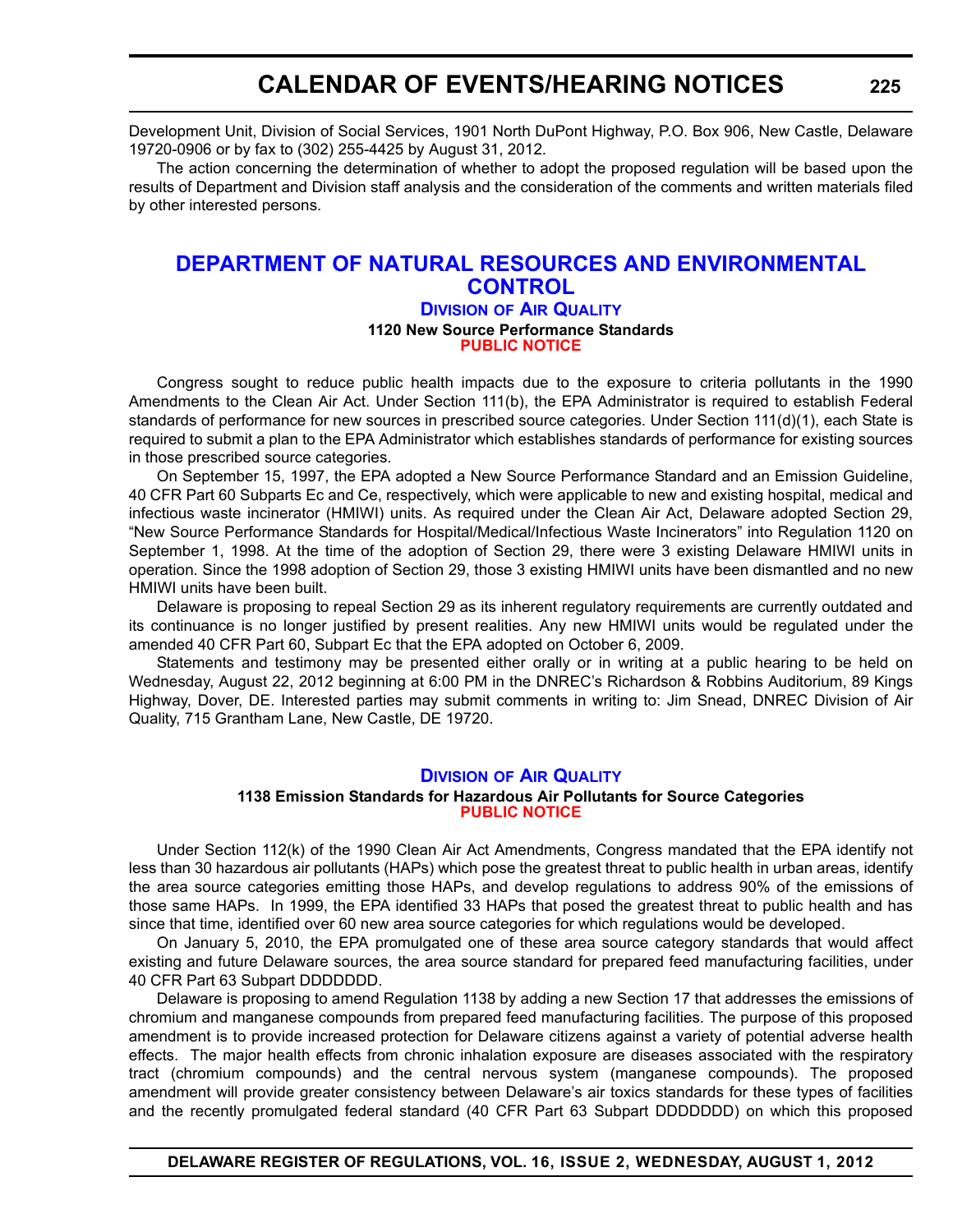**226**

amendment is heavily based.

Statements and testimony may be presented either orally or in writing at a public hearing to be held on Wednesday, August 22, 2012 beginning at 6:00 PM in the DNREC's Richardson & Robbins Auditorium, 89 Kings Highway, Dover, DE. Interested parties may submit comments in writing to: Jim Snead, DNREC Division of Air Quality, 715 Grantham Lane, New Castle, DE 19720.

#### **DIVISION OF FISH [AND WILDLIFE](http://www.dnrec.delaware.gov/fw/Pages/FWPortal.aspx) 3507 Black Sea Bass Size Limit; Trip Limits, Seasons; Quotas [PUBLIC NOTICE](#page-4-0)**

The Atlantic States Marine Fisheries Commission (ASMFC) approved Addendum XXII to the Fishery Management Plan for Summer Flounder, Scup and Black Sea Bass. Addendum XXII established a regional management approach and requires the southern region states (Delaware to North Carolina) to implement management measures consistent with those required for federal waters. The Department was notified on May 17, 2012 by the National Oceanic and Atmospheric Administration that a federal rule was approved that included among its provisions an open season for the recreational black sea bass fishery from May 19 through October 14. In response, the Department issued an Emergency Order (2012-F-0019) to remain consistent with Addendum XXII and to prevent Delaware anglers and dependent businesses from being disadvantaged by remaining closed to recreational sea bass fishing through May 21.

The purpose of this action is to formally adopt the full provisions of the federal rule for the recreational black sea bass fishery and remain compliant with Addendum XXII by amending Tidal Finfish Regulation 3507 Black Sea Bass Size Limit; Trip Limits; Seasons; Quotas through the normal regulatory process. The federal rule establishes a 12.5-inch minimum size limit; an open season from January 1 through February 28 with a corresponding 15-fish per person possession limit; and open seasons from May 19 through October 14 and from November 1 through December 31 with corresponding 25-fish per person possession limits.

Based on the stock projections completed in 2011, the black sea bass stock is not overfished and overfishing is not occurring. The projections indicate the stock is at about 111% of its biomass target.

The hearing record on the proposed changes to the black sea bass regulation will be open August 1, 2012. Individuals may submit written comments regarding the proposed changes via e-mail to Lisa.Vest@state.de.us or via the USPS to Lisa Vest, Hearing Officer, DNREC, 89 Kings Highway, Dover, DE 19901 (302) 739-9042. A public hearing on the proposed amendment will be held on August 30, 2012 beginning at 7 pm in the DNREC Auditorium, located at the Richardson & Robbins Building, 89 Kings Highway, Dover, DE 19901.

#### **DIVISION OF WATERSHED STEWARDSHIP [Surface Water Discharges Section](http://www.dnrec.delaware.gov/swc/Pages/default.aspx)**

#### **Proposed Total Maximum Daily Load (TMDL) for the Lums Pond Sub-Watershed, Delaware [PUBLIC NOTICE](#page-4-0)**

The Department of Natural Resources and Environmental Control (DNREC) plans to conduct a Public Hearing regarding a Proposed Total Maximum Daily Load (TMDL) Regulation for nutrients and oxygen consuming materials for the Lums Pond Sub-Watershed. A TMDL sets a limit on the amount of a pollutant that can be discharged into a waterbody and still meet water quality standards. TMDLs are composed of Waste Load Allocations (WLAs) for point source discharges, Load Allocations (LAs) for nonpoint sources, and a Margin of Safety (MOS) to account for uncertainties.

The proposed TMDL Regulation calls for pollutant load reductions from point and nonpoint sources of the Lums Pond State Park, an area managed by the Division of Parks and Recreation, DNREC, and from nonpoint sources from the area surrounding the Lums Pond State Park. DNREC will work with local citizen groups and internally among the Division of Parks and Recreation, the Division of Water's Surface Water Discharges Section, and the Division of Watershed Stewardship to implement the point and nonpoint source load reduction requirements.

The Public Hearing for the proposed TMDL Regulations for the Lums Pond Sub-Watershed will be held at 3:00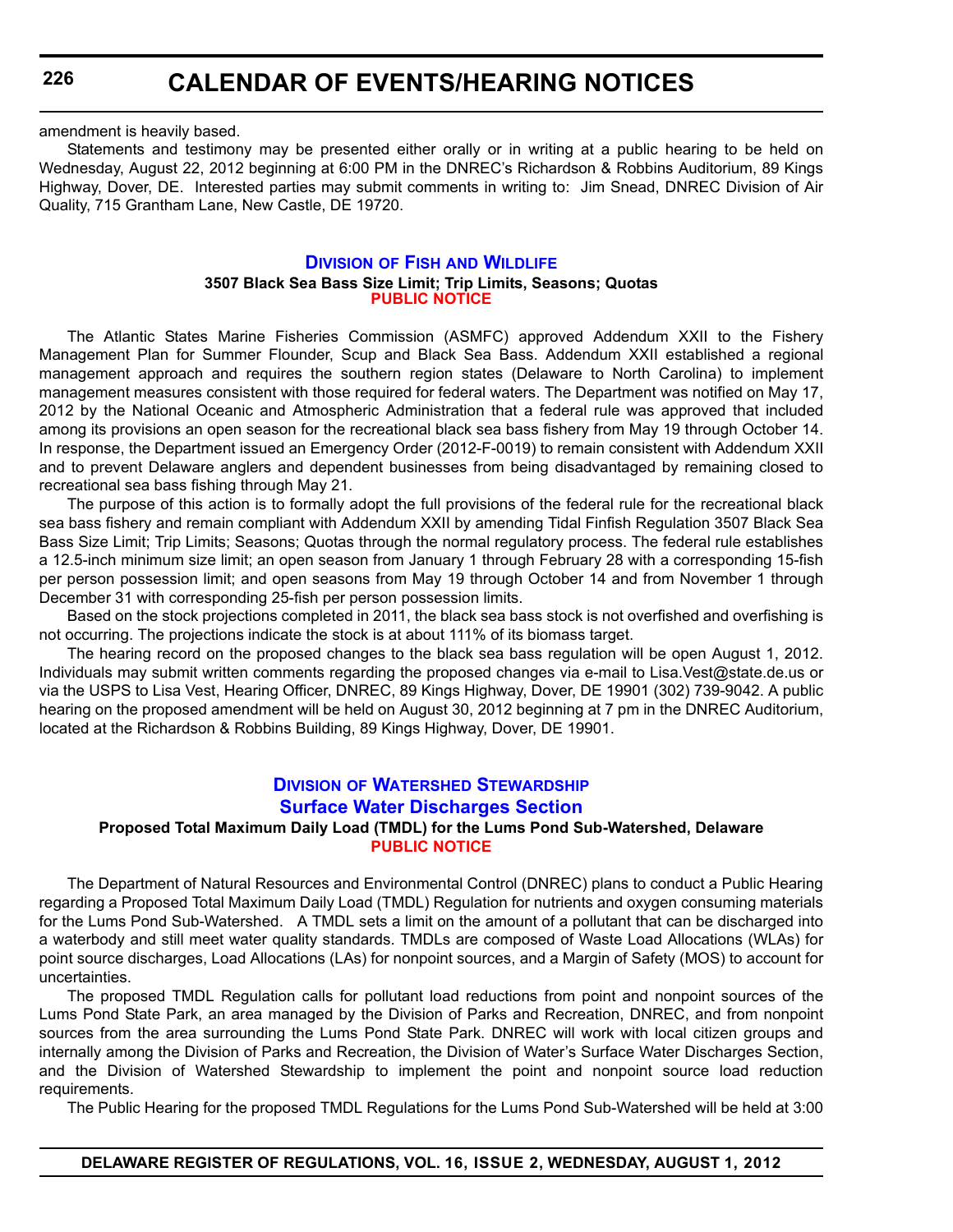p.m., Tuesday, August 21, 2012, at the New Castle Conservation District, 2430 Old Country Road, Newark, DE 19702.

The hearing record for this proposed TMDL Regulation will remain open until 4:30 p.m., Friday, September 14, 2012. Please send written comments to Hassan Mirsajadi, Watershed Assessment and Management Section, Division of Watershed Stewardship, Department of Natural Resources and Environmental Control, 820 Silver Lake Boulevard, Suite 220, Dover, DE 19904-2464, (302) 739-9939, facsimile: (302) 739-6140, email: (Hassan.Mirsajadi@state.de.us). All written comments must be received by 4:30 p.m., Friday, September 14, 2012. Electronic submission is preferred.

Copies of the Proposed TMDL Regulations and technical support document will be available as of Wednesday, August 1, 2012 on the Department's website at [http://www.dnrec.delaware.gov/swc/wa/Pages/](http://www.dnrec.delaware.gov/swc/wa/Pages/WatershedAssessmentTMDLs.aspx) [WatershedAssessmentTMDLs.aspx](http://www.dnrec.delaware.gov/swc/wa/Pages/WatershedAssessmentTMDLs.aspx) or by contacting Hassan Mirsajadi, Watershed Assessment and Management Section, Division of Watershed Stewardship, Department of Natural Resources and Environmental Control, 820 Silver Lake Boulevard, Suite 220, Dover, DE 19904-2464, (302) 739-9939, facsimile: (302) 739-6140, email: (Hassan.Mirsajadi@state.de.us).

### **[DEPARTMENT OF STATE](http://dpr.delaware.gov/boards/electrician/index.shtml)**

#### **DIVISION OF PROFESSIONAL REGULATION 1400 Board of Electrical Examiners [PUBLIC NOTICE](#page-4-0)**

The Delaware Board of Electrical Examiners in accordance with to 24 **Del.C.** §1406 (a)(1) proposes to revise their rules and regulations. The proposed revisions to the rules are an attempt to define electrical work more broadly to include any work covered by the National Electrical Code and specifically adding solar, generators and windmills to the list of work that is considered electrical services or electrical work. This rule change will also add the continuing education credits required for licensed Journeypersons and Apprentices and except Journeypersons and Apprentices from rules that do not apply to them.

A public hearing will be held on September 5, 2012 at 9:15 a.m. in the second floor conference room A of the Cannon Building, 861 Silver Lake Boulevard, Dover, Delaware where members of the public can offer comments. Anyone wishing to receive a copy of the proposed rules and regulations may obtain a copy from Jennifer Witte, Administrative Assistant for the Delaware Board of Electrical Examiners, 861 Silver Lake Blvd, Cannon Building, Suite 203, Dover, DE 19904. Persons wishing to submit written comments may forward these to the Board at the above address. The final date to receive written comments will be 15 (fifteen days) after the public hearing.

The Board will consider promulgating the proposed regulations at its regularly scheduled meeting following the public hearing.

### **[DEPARTMENT OF TRANSPORTATION](http://www.deldot.gov/index.shtml)**

**DIVISION OF PLANNING AND POLICY**

#### **PUBLIC NOTICE**

**[2309 Standards and Regulations for Subdivision Streets and State Highway Access](#page-4-0)**

#### **Background**

The Delaware Department of Transportation, through its Division of Planning, seeks to adopt amendments to its existing regulations regarding subdivision streets and state highway access, with respect to the current provisions concerning Traffic Impact Studies and Traffic Operational Analyses. Changes are proposed several areas of Chapter 2, Traffic Impact Studies and several sections from Chapter 3, Site Plan Design, are proposed for movement to Chapter 2.

As detailed in the current Manual, the Department has broad statutory authority to regulate the process of determining whether and under what conditions property developers may gain access to the state highway system. These authorities include Sections 131, 141, 146, 507, and 508 of Title 17, Delaware Code; Chapter 41 of Title 21, Delaware Code; Section 6103 of Title 29, Delaware Code; and certain provisions in Title 9 of the Delaware Code.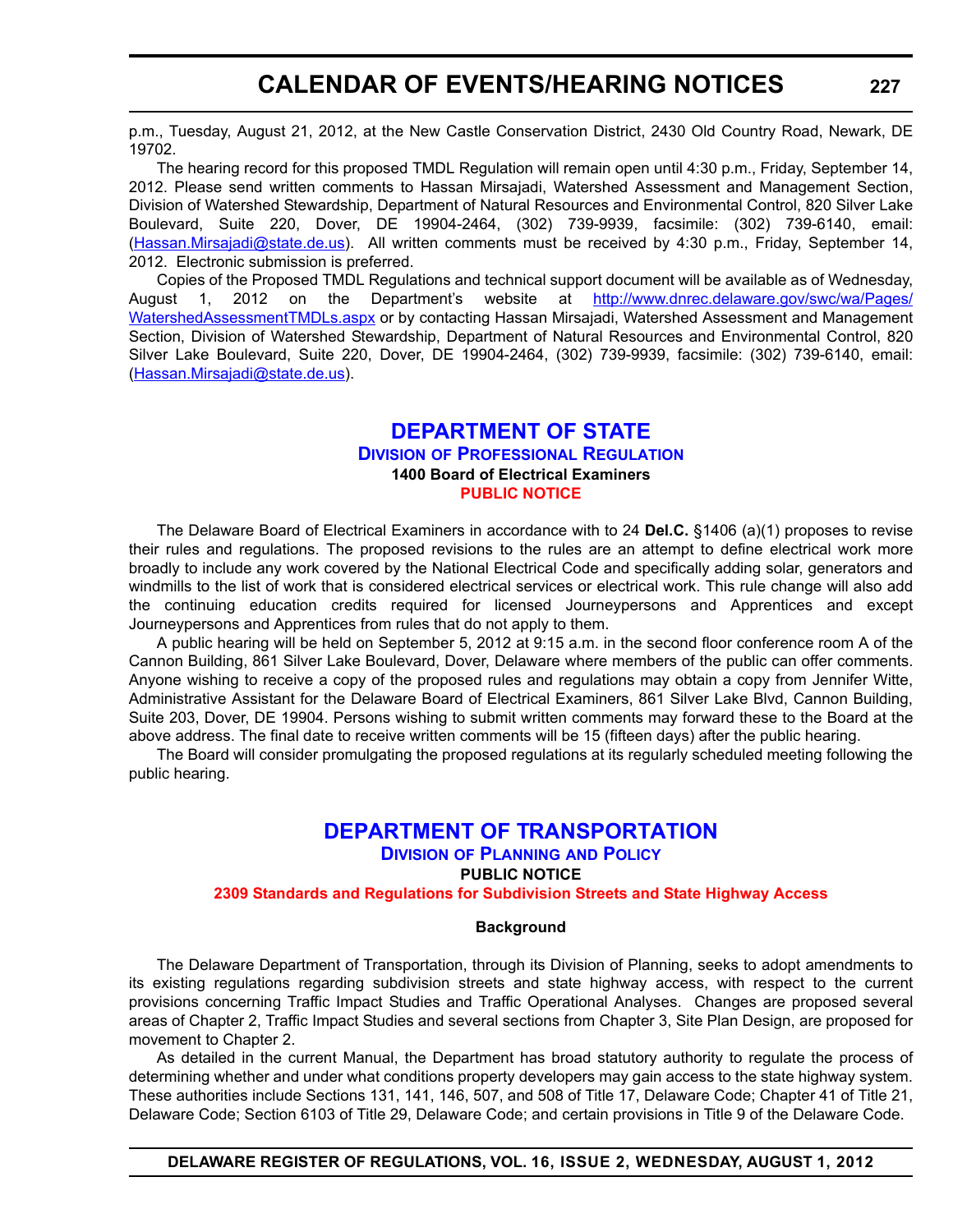The Department previously entered into agreements with county governments regarding traffic impact studies and traffic operational analyses. For New Castle County, for example, the agreement calls for the Department, as part of its scoping of the study areas for TIS work, to assure that the study looks at a minimum number of intersections from the proposed site entrance(s). However, what is considered an intersection for this purpose may be subject to differing interpretations, and may risk unduly limiting or unduly expanding the TIS study area.

The draft regulations are intended to provide sufficient guidance to the state, local governments, the development community, and those interested in development matters in this regard. The Department wishes to assure that the study areas selected match well with what intersections the Department reasonably expects to be significantly affected by the traffic from the subject property, given its proposed uses.

The proposed changes also include a new section on Transportation Improvement Districts, which were previously discussed in much less detail. The Department seeks to promote the creation of such districts as a superior approach to assessing the transportation impacts of development relative to Traffic Impact Studies for individual developments.

Other proposed changes include the addition of rules for the requirement of Traffic Operational Analyses, previous published as informal guidelines, and the changes to how contributions to the Traffic Signal Revolving Fund should be calculated.

#### **Public Comment Period and Public Workshop Schedule**

The Department will accept written comments on the proposed Amendment to its Standards and Regulations for Subdivision Streets and State Highway Access from August 1, 2012 through October 1, 2012. The proposed Regulations appear below.

The Department will hold public workshops on the proposed Amendment, as follows:

- New Castle County: Thursday, September 13, 2012, Troop 2 Conference/Training Room, Newark, Delaware.
- Kent County: Monday, September 17, 2012, Felton/Farmington Room, DelDOT Administration Building, Dover, Delaware.
- Sussex County: Thursday, September 20, 2012, DelDOT South District Conference Room, Georgetown, Delaware.

The workshops shall be held from 4 p.m. to 7 p.m. at each location.

Any requests for copies of the proposed Regulations, or any questions or comments regarding this document should be directed to:

Shailen P. Bhatt, Secretary Delaware Department of Transportation P.O. Box 778 Dover, DE 19903 (302) 760-2303 (telephone) (302) 739-2895 (fax) shailen.bhatt@state.de.us

#### **DIVISION [OF TRANSPORTATION SOLUTIONS](http://www.deldot.gov/index.shtml) PUBLIC NOTICE [2404 Traffic Calming Manual](#page-4-0)**

The Delaware Department of Transportation Division of Transportation Solutions hereby gives notice of its intention to adopt revisions to the existing Delaware Traffic Calming Manual pursuant to 29 **Del.C.** §8404(8) and in compliance with the Delaware Administrative Procedures Act, 29 **Del.C.** §10115. Traffic calming is the combination of mainly physical measures that reduce the negative effects of motor vehicle use, alter driver behavior, and improve conditions for non-motorized street users. The regulations contained in this manual are an attempt to control speeding and cut through traffic, primarily on neighborhood streets, through use of physical measures and education.

The Department solicits, and will consider timely filed written comments from interested individuals and groups

#### **DELAWARE REGISTER OF REGULATIONS, VOL. 16, ISSUE 2, WEDNESDAY, AUGUST 1, 2012**